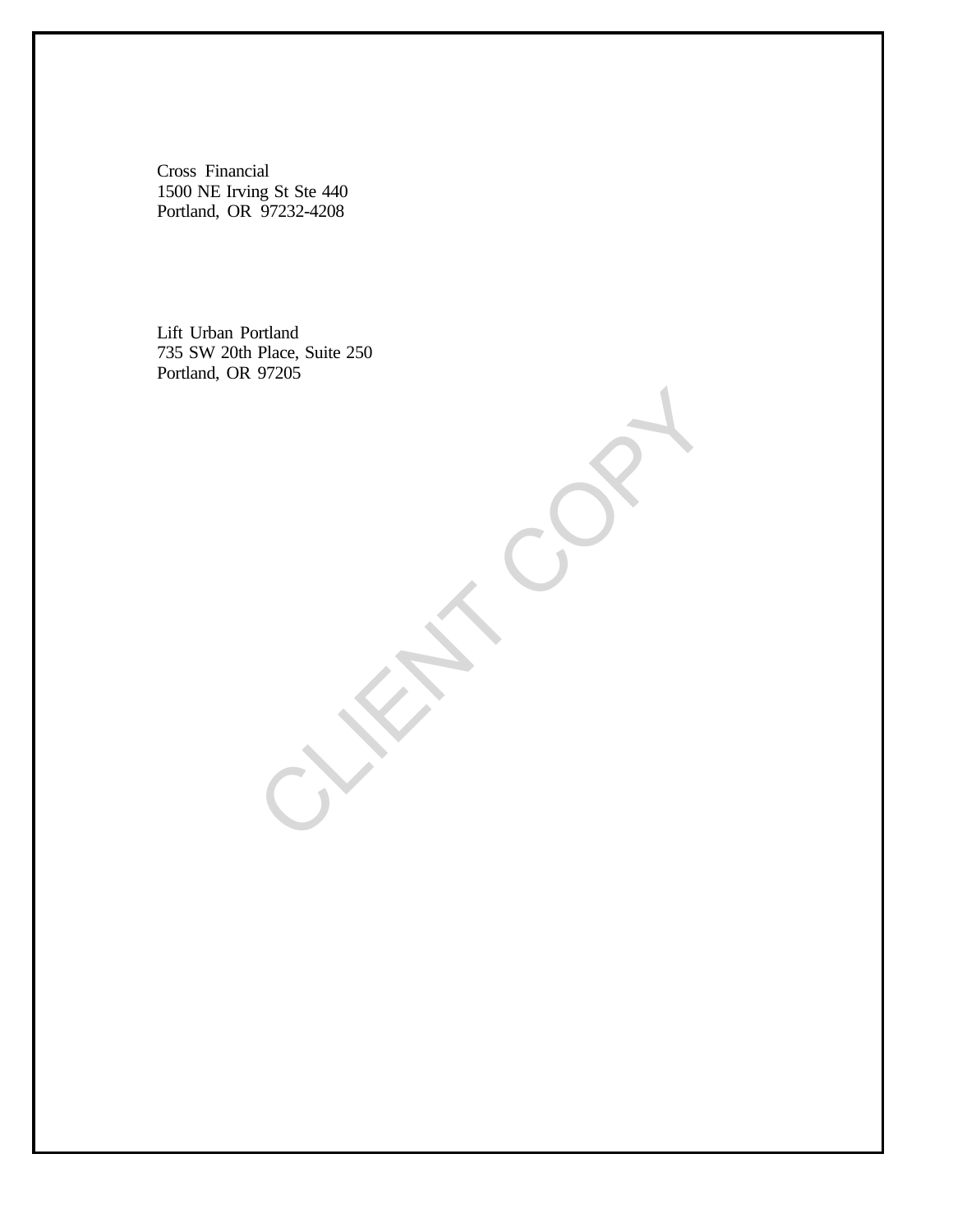|                                                          | Forms 990 / 990-EZ Return Summary               |  |
|----------------------------------------------------------|-------------------------------------------------|--|
| For calendar year 2020, or tax year beginning $07/01/20$ | , and ending $06/30/21$                         |  |
|                                                          | 93-0923775                                      |  |
| LIFT<br>URBAN PORTLAND                                   |                                                 |  |
| Net Asset / Fund Balance at Beginning of Year            | 282,270                                         |  |
| Revenue<br>Contributions                                 | <u>1,117,277</u>                                |  |
| Program service revenue                                  |                                                 |  |
| Investment income                                        | 459                                             |  |
| Capital gain / loss                                      |                                                 |  |
| Fundraising / Gaming:                                    |                                                 |  |
| $\frac{3,440}{6,438}$<br>Gross revenue                   |                                                 |  |
| Direct expenses                                          |                                                 |  |
| Net income                                               | <u>–2,998</u><br>0                              |  |
| Other income<br><b>Total revenue</b>                     | 1, 114, 738                                     |  |
| <b>Expenses</b>                                          |                                                 |  |
| Program services                                         | 854,900                                         |  |
| Management and general                                   | 55,435                                          |  |
| Fundraising                                              | 144<br>164ء                                     |  |
| <b>Total expenses</b>                                    | 1,054,499                                       |  |
| Excess / (deficit)                                       | 60, 239                                         |  |
| Changes                                                  | 2,406                                           |  |
|                                                          |                                                 |  |
| Net Asset / Fund Balance at End of Year                  | 344,915                                         |  |
|                                                          |                                                 |  |
|                                                          |                                                 |  |
| <b>Reconciliation of Revenue</b>                         | <b>Reconciliation of Expenses</b>               |  |
| Total revenue per financial statements                   | Total expenses per financial statements         |  |
| Less:                                                    | Less:                                           |  |
|                                                          |                                                 |  |
| Unrealized gains                                         | Donated services                                |  |
| Donated services                                         | Prior year adjustments                          |  |
| Recoveries                                               | Losses                                          |  |
| Other                                                    | Other                                           |  |
| Plus:                                                    | Plus:                                           |  |
| Investment expenses                                      | Investment expenses                             |  |
| Other<br>1, 114, 738<br>Total revenue per return         | Other<br>1,054,499<br>Total expenses per return |  |
|                                                          |                                                 |  |
|                                                          | <b>Balance Sheet</b>                            |  |
| <b>Beginning</b>                                         | Ending<br><b>Differences</b>                    |  |
| 361,970<br>Assets                                        | <u>421,299</u>                                  |  |
| 79,700<br>Liabilities                                    | $\overline{76,384}$                             |  |
| 282,270<br>Net assets                                    | 344,915<br>62,645                               |  |
|                                                          |                                                 |  |
| Miscellaneous Information                                |                                                 |  |
| Amended return                                           |                                                 |  |
| Return / extended due date                               | 11/15/21                                        |  |
| Failure to file penalty                                  |                                                 |  |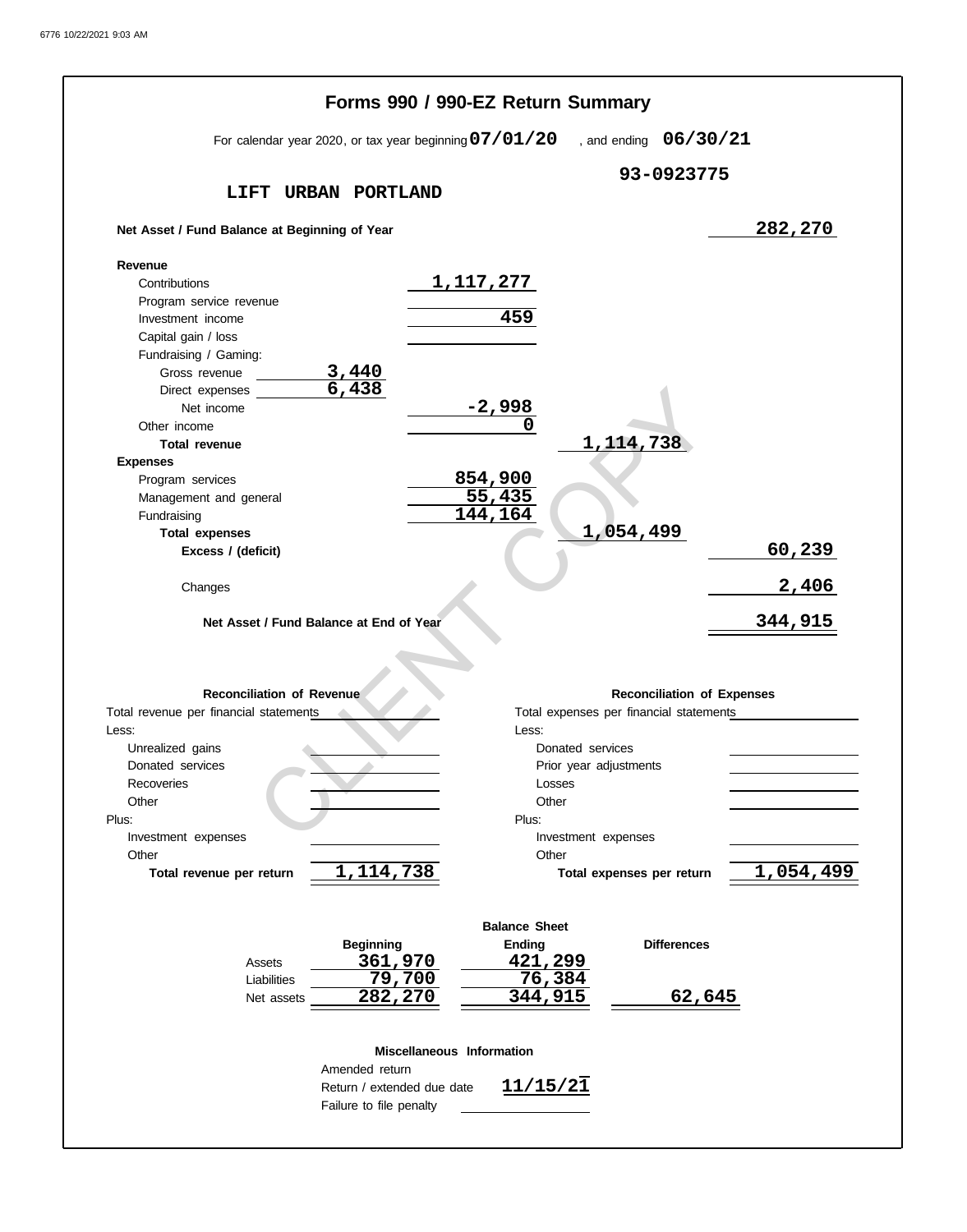## **Cross Financial 1500 NE Irving St Ste 440 Portland, OR 97232-4208 503-233-1133**

October 22, 2021

Lift Urban Portland 735 SW 20th Place, Suite 250 Portland, OR 97205

Dear Stephanie:

We have prepared the following returns from information provided by you without verification or audit.

Return of Organization Exempt From Income Tax (Form 990) Oregon CT-12

We suggest that you examine these returns carefully to ensure that there are no omissions or misstatements.

## **Federal Filing Instructions**

Your Form 990 for the year ended 6/30/21 shows no balance due.

Your return is being filed electronically with the IRS and is not required to be mailed. If you mail a paper copy of your return to the IRS it will delay the processing of your return. Form 8879-EO, IRS *e-file* Signature Authorization for an Exempt Organization should be signed by an authorized officer of the organization and returned to our office as soon as possible. Organization Exempt From Income Tax (Form 990)<br>T-12<br>ou examine these returns carefully to ensure that there are no omission<br>structions<br>or the year ended 6/30/21 shows no balance due.<br>we return to the IRS it will delay the

### *Important:* **Your return will not be filed with the IRS until the signed Form 8879-EO has been received by this office.**

### **Oregon Filing Instructions**

Enclosed is your 2020 Oregon CT-12, Charitable Activities Section Oregon Department of Justice Annual Report. The original should be signed at the bottom of page 2. Please make your check payable for any revenue fee payment due to Oregon Department of Justice, and mail on or before November 15, 2021 to:

> Oregon Department of Justice 100 SW Market Street Portland, OR 97201-5702

If applicable, enclosed is any material you furnished for use in preparing the returns. If the returns are examined, requests may be made for supporting documentation. Therefore, we recommend that you retain all pertinent records for at least seven years.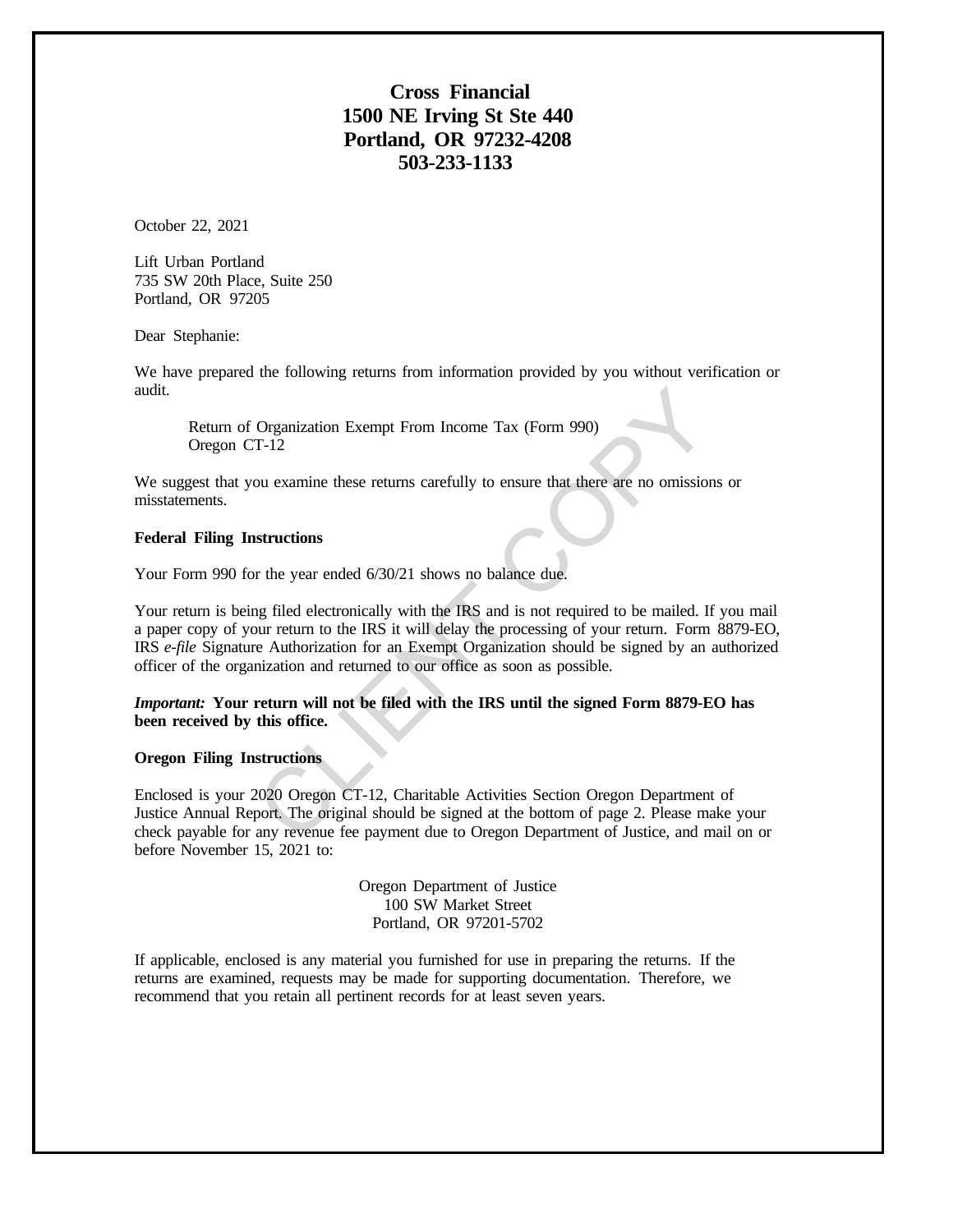In order that we may properly advise you of tax considerations, please keep us informed of any significant changes in your financial affairs or of any correspondence received from taxing authorities.

If you have any questions, or if we can be of assistance in any way, please contact our office.

CLIENT COPY

Sincerely,

Cross Financial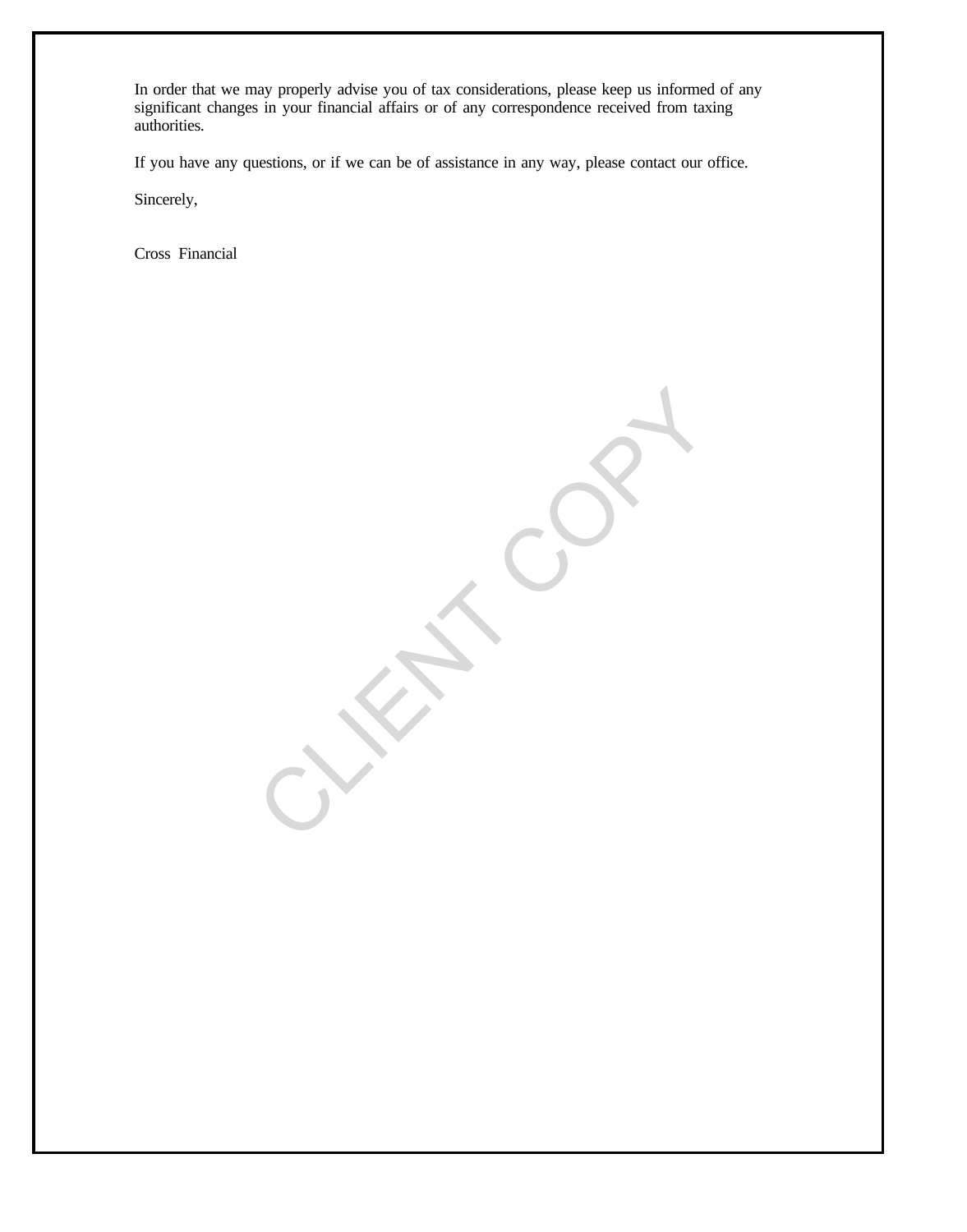| Form 8879-EO                                                |                                                                                                                                              | <b>IRS</b> e-file Signature Authorization<br>for an Exempt Organization                                                                                                                                                                                                              |                                                   | OMB No. 1545-0047               |
|-------------------------------------------------------------|----------------------------------------------------------------------------------------------------------------------------------------------|--------------------------------------------------------------------------------------------------------------------------------------------------------------------------------------------------------------------------------------------------------------------------------------|---------------------------------------------------|---------------------------------|
|                                                             |                                                                                                                                              |                                                                                                                                                                                                                                                                                      |                                                   |                                 |
| Department of the Treasury<br>Internal Revenue Service      |                                                                                                                                              | u Do not send to the IRS. Keep for your records.<br>u Go to www.irs.gov/Form8879EO for the latest information.                                                                                                                                                                       |                                                   | 2020                            |
| Name of exempt organization or person subject to tax        |                                                                                                                                              |                                                                                                                                                                                                                                                                                      |                                                   | Taxpayer identification number  |
|                                                             | Name and title of officer or person subject to tax <b>BRIAN FLEENER</b>                                                                      | LIFT URBAN PORTLAND                                                                                                                                                                                                                                                                  | 93-0923775                                        |                                 |
|                                                             | <b>PRESIDENT</b>                                                                                                                             |                                                                                                                                                                                                                                                                                      |                                                   |                                 |
| Part I                                                      |                                                                                                                                              | Type of Return and Return Information (Whole Dollars Only)                                                                                                                                                                                                                           |                                                   |                                 |
|                                                             |                                                                                                                                              | Check the box for the return for which you are using this Form 8879-EO and enter the applicable amount, if any, from the return. If you                                                                                                                                              |                                                   |                                 |
|                                                             |                                                                                                                                              | check the box on line 1a, 2a, 3a, 4a, 5a, 6a, or 7a below, and the amount on that line for the return being filed with this form was                                                                                                                                                 |                                                   |                                 |
|                                                             |                                                                                                                                              | blank, then leave line 1b, 2b, 3b, 4b, 5b, 6b, or 7b, whichever is applicable, blank (do not enter -0-). But, if you entered -0- on the                                                                                                                                              |                                                   |                                 |
|                                                             |                                                                                                                                              | return, then enter -0- on the applicable line below. Do not complete more than one line in Part I.                                                                                                                                                                                   |                                                   |                                 |
| 1a Form 990 check here                                      |                                                                                                                                              | $X_{n}$ Total revenue, if any (Form 990, Part VIII, column (A), line 12)  1b $1,114,738$                                                                                                                                                                                             |                                                   |                                 |
| 2a Form 990-EZ check here▶<br>3a Form 1120-POL check here ▶ |                                                                                                                                              | <b>b</b> Total revenue, if any (Form 990-EZ, line 9) $\ldots$ $\ldots$ $\ldots$ $\ldots$ 2b $\ldots$                                                                                                                                                                                 |                                                   |                                 |
| 4a Form 990-PF check here                                   |                                                                                                                                              | <b>b</b> Tax based on investment income (Form 990-PF, Part VI, line 5) <b>All Accords</b>                                                                                                                                                                                            |                                                   |                                 |
| 5a Form 8868 check here $\blacktriangleright$               |                                                                                                                                              |                                                                                                                                                                                                                                                                                      |                                                   | 5b ____________________         |
| 6a Form 990-T check here                                    |                                                                                                                                              |                                                                                                                                                                                                                                                                                      |                                                   | 6b                              |
| 7a Form 4720 check here ▶                                   |                                                                                                                                              |                                                                                                                                                                                                                                                                                      |                                                   |                                 |
| <b>Part II</b>                                              |                                                                                                                                              | Declaration and Signature Authorization of Officer or Person Subject to Tax                                                                                                                                                                                                          |                                                   |                                 |
|                                                             |                                                                                                                                              | Under penalties of perjury, I declare that $X$ I am an officer of the above organization of I am a person subject to tax with respect to                                                                                                                                             |                                                   |                                 |
| (name of organization)                                      |                                                                                                                                              | , (EIN)                                                                                                                                                                                                                                                                              |                                                   | and that I have examined a copy |
|                                                             |                                                                                                                                              | of the 2020 electronic return and accompanying schedules and statements, and, to the best of my knowledge and belief, they are                                                                                                                                                       |                                                   |                                 |
|                                                             |                                                                                                                                              | true, correct, and complete. I further declare that the amount in Part I above is the amount shown on the copy of the electronic return.                                                                                                                                             |                                                   |                                 |
|                                                             |                                                                                                                                              | I consent to allow my intermediate service provider, transmitter, or electronic return originator (ERO) to send the return to the IRS and                                                                                                                                            |                                                   |                                 |
|                                                             |                                                                                                                                              | to receive from the IRS (a) an acknowledgement of receipt or reason for rejection of the transmission, (b) the reason for any delay in<br>processing the return or refund, and (c) the date of any refund. If applicable, I authorize the U.S. Treasury and its designated Financial |                                                   |                                 |
|                                                             |                                                                                                                                              | Agent to initiate an electronic funds withdrawal (direct debit) entry to the financial institution account indicated in the tax preparation                                                                                                                                          |                                                   |                                 |
|                                                             |                                                                                                                                              | software for payment of the federal taxes owed on this return, and the financial institution to debit the entry to this account. To revoke                                                                                                                                           |                                                   |                                 |
|                                                             |                                                                                                                                              | a payment, I must contact the U.S. Treasury Financial Agent at 1-888-353-4537 no later than 2 business days prior to the payment                                                                                                                                                     |                                                   |                                 |
|                                                             |                                                                                                                                              | (settlement) date. I also authorize the financial institutions involved in the processing of the electronic payment of taxes to receive                                                                                                                                              |                                                   |                                 |
|                                                             |                                                                                                                                              | confidential information necessary to answer inquiries and resolve issues related to the payment. I have selected a personal                                                                                                                                                         |                                                   |                                 |
|                                                             |                                                                                                                                              | identification number (PIN) as my signature for the electronic return and, if applicable, the consent to electronic funds withdrawal.                                                                                                                                                |                                                   |                                 |
| PIN: check one box only                                     |                                                                                                                                              |                                                                                                                                                                                                                                                                                      |                                                   |                                 |
| lazi                                                        |                                                                                                                                              |                                                                                                                                                                                                                                                                                      |                                                   |                                 |
| Δ,                                                          | I authorize <b>CROSS FINANCIAL</b>                                                                                                           |                                                                                                                                                                                                                                                                                      | to enter my PIN $\boxed{06776}$ as my signature   |                                 |
|                                                             | ERO firm name                                                                                                                                |                                                                                                                                                                                                                                                                                      | Enter five numbers, but<br>do not enter all zeros |                                 |
|                                                             |                                                                                                                                              | on the tax year 2020 electronically filed return. If I have indicated within this return that a copy of the return is being filed with a                                                                                                                                             |                                                   |                                 |
|                                                             |                                                                                                                                              | state agency(ies) regulating charities as part of the IRS Fed/State program, I also authorize the aforementioned ERO to enter my                                                                                                                                                     |                                                   |                                 |
|                                                             | PIN on the return's disclosure consent screen.                                                                                               |                                                                                                                                                                                                                                                                                      |                                                   |                                 |
|                                                             |                                                                                                                                              |                                                                                                                                                                                                                                                                                      |                                                   |                                 |
|                                                             |                                                                                                                                              | As an officer or person subject to tax with respect to the organization, I will enter my PIN as my signature on the tax year 2020                                                                                                                                                    |                                                   |                                 |
|                                                             |                                                                                                                                              | electronically filed return. If I have indicated within this return that a copy of the return is being filed with a state agency(ies)<br>regulating charities as part of the IRS Fed/State program, I will enter my PIN on the return's disclosure consent screen.                   |                                                   |                                 |
|                                                             |                                                                                                                                              |                                                                                                                                                                                                                                                                                      |                                                   |                                 |
| Signature of officer or person subject to tax>              |                                                                                                                                              |                                                                                                                                                                                                                                                                                      | 10/22/21<br>Date                                  |                                 |
| <b>Part III</b>                                             | <b>Certification and Authentication</b>                                                                                                      |                                                                                                                                                                                                                                                                                      |                                                   |                                 |
|                                                             | <b>ERO's EFIN/PIN.</b> Enter your six-digit electronic filing identification<br>number (EFIN) followed by your five-digit self-selected PIN. |                                                                                                                                                                                                                                                                                      |                                                   | 93302105380                     |
|                                                             |                                                                                                                                              |                                                                                                                                                                                                                                                                                      |                                                   | Do not enter all zeros          |
|                                                             |                                                                                                                                              |                                                                                                                                                                                                                                                                                      |                                                   |                                 |
|                                                             |                                                                                                                                              | I certify that the above numeric entry is my PIN, which is my signature on the 2020 electronically filed return indicated above. I confirm                                                                                                                                           |                                                   |                                 |
|                                                             |                                                                                                                                              | that I am submitting this return in accordance with the requirements of Pub. 4163, Modernized e-File (MeF) Information for Authorized                                                                                                                                                |                                                   |                                 |
| IRS e-file Providers for Business Returns.                  |                                                                                                                                              |                                                                                                                                                                                                                                                                                      |                                                   |                                 |
| ERO's signature                                             | RONALD D. HARMENING                                                                                                                          |                                                                                                                                                                                                                                                                                      | 10/22/21<br>Date }                                |                                 |
|                                                             |                                                                                                                                              | <b>ERO Must Retain This Form - See Instructions</b>                                                                                                                                                                                                                                  |                                                   |                                 |
|                                                             |                                                                                                                                              | Do Not Submit This Form to the IRS Unless Requested To Do So                                                                                                                                                                                                                         |                                                   |                                 |
|                                                             | For Paperwork Reduction Act Notice, see back of form.                                                                                        |                                                                                                                                                                                                                                                                                      |                                                   | Form 8879-EO (2020)             |
|                                                             |                                                                                                                                              |                                                                                                                                                                                                                                                                                      |                                                   |                                 |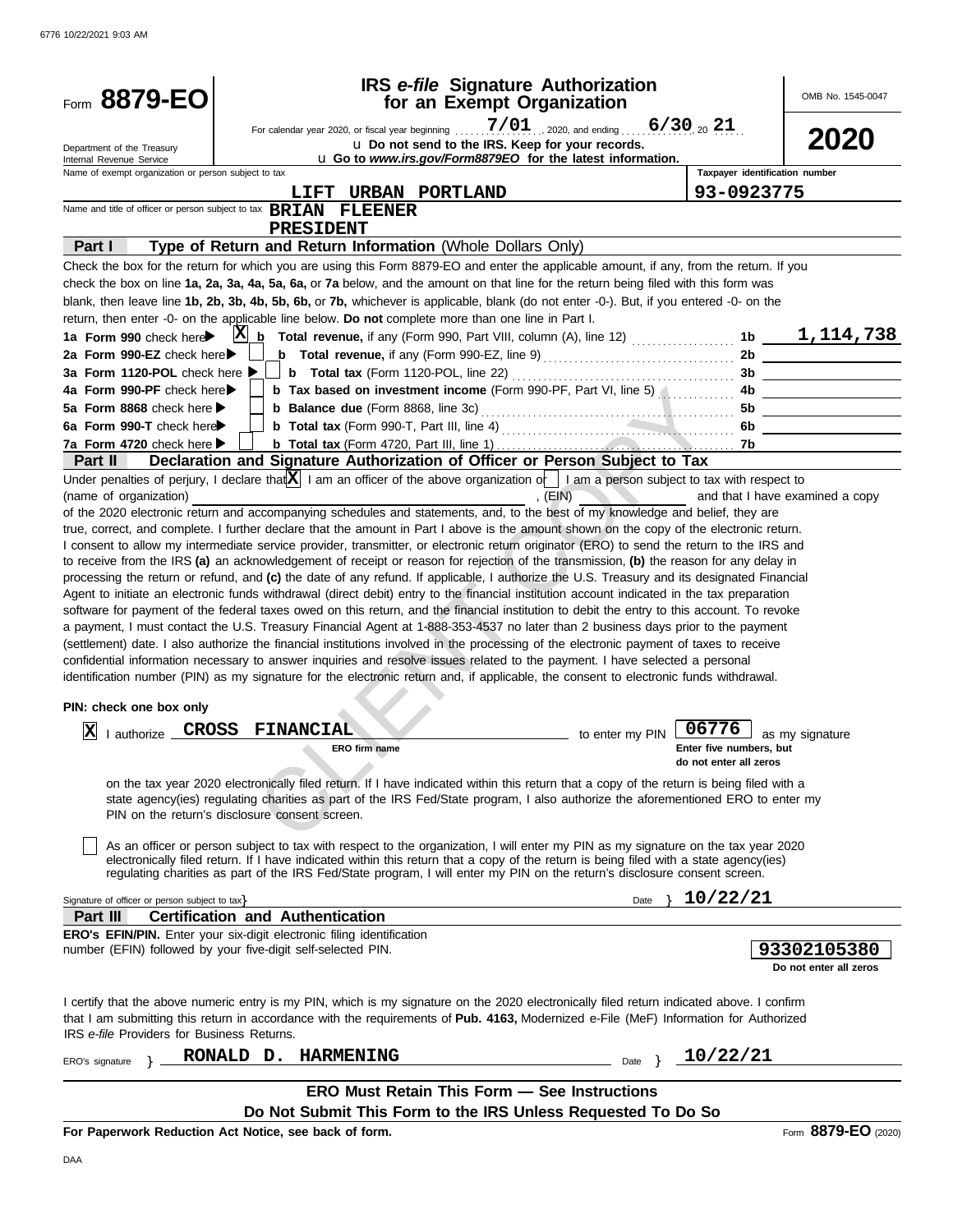6776 10/22/2021 9:03 AM

| Form                           |                                                                                                                                                                                | 990                                                    | <b>Return of Organization Exempt From Income Tax</b><br>Under section 501(c), 527, or 4947(a)(1) of the Internal Revenue Code (except private foundations)                                                                                                                                                                                       |                              | OMB No. 1545-0047<br>2020           |  |  |  |  |  |  |  |
|--------------------------------|--------------------------------------------------------------------------------------------------------------------------------------------------------------------------------|--------------------------------------------------------|--------------------------------------------------------------------------------------------------------------------------------------------------------------------------------------------------------------------------------------------------------------------------------------------------------------------------------------------------|------------------------------|-------------------------------------|--|--|--|--|--|--|--|
|                                |                                                                                                                                                                                | Department of the Treasury<br>Internal Revenue Service | u Do not enter social security numbers on this form as it may be made public.<br><b>u</b> Go to www.irs.gov/Form990 for instructions and the latest information.                                                                                                                                                                                 |                              | <b>Open to Public</b><br>Inspection |  |  |  |  |  |  |  |
|                                |                                                                                                                                                                                |                                                        | For the 2020 calendar year, or tax year beginning $07/01/20$ , and ending $06/30/21$                                                                                                                                                                                                                                                             |                              |                                     |  |  |  |  |  |  |  |
|                                |                                                                                                                                                                                | <b>B</b> Check if applicable:                          | C Name of organization                                                                                                                                                                                                                                                                                                                           |                              | D Employer identification number    |  |  |  |  |  |  |  |
|                                | Address change                                                                                                                                                                 |                                                        | LIFT URBAN PORTLAND                                                                                                                                                                                                                                                                                                                              |                              |                                     |  |  |  |  |  |  |  |
|                                | Name change                                                                                                                                                                    |                                                        | Doing business as                                                                                                                                                                                                                                                                                                                                |                              | 93-0923775                          |  |  |  |  |  |  |  |
|                                | Initial return                                                                                                                                                                 |                                                        | Number and street (or P.O. box if mail is not delivered to street address)<br>Room/suite<br>735 SW 20TH PLACE, SUITE 250                                                                                                                                                                                                                         | E Telephone number           | 503-221-1224                        |  |  |  |  |  |  |  |
|                                | Final return/                                                                                                                                                                  |                                                        | City or town, state or province, country, and ZIP or foreign postal code                                                                                                                                                                                                                                                                         |                              |                                     |  |  |  |  |  |  |  |
|                                | terminated<br>PORTLAND<br>OR 97205<br>G Gross receipts\$<br>Amended return                                                                                                     |                                                        |                                                                                                                                                                                                                                                                                                                                                  |                              |                                     |  |  |  |  |  |  |  |
|                                | F Name and address of principal officer:                                                                                                                                       |                                                        |                                                                                                                                                                                                                                                                                                                                                  |                              |                                     |  |  |  |  |  |  |  |
|                                | H(a) Is this a group return for subordinates<br>Application pending<br><b>BRIAN FLEENER</b><br>H(b) Are all subordinates included?<br>If "No," attach a list. See instructions |                                                        |                                                                                                                                                                                                                                                                                                                                                  |                              |                                     |  |  |  |  |  |  |  |
|                                |                                                                                                                                                                                | Tax-exempt status:                                     | x <br>501(c)(3)<br>501(c)<br>) $t$ (insert no.)<br>4947(a)(1) or<br>527                                                                                                                                                                                                                                                                          |                              |                                     |  |  |  |  |  |  |  |
|                                | Website: U                                                                                                                                                                     |                                                        | WWW.LIFTURBANPORTLAND.ORG<br>H(c) Group exemption number LI                                                                                                                                                                                                                                                                                      |                              |                                     |  |  |  |  |  |  |  |
| Κ                              |                                                                                                                                                                                | Form of organization:                                  | $\overline{\mathbf{X}}$ Corporation<br>L Year of formation: 1987<br>Trust<br>Association<br>Other <b>u</b>                                                                                                                                                                                                                                       |                              | M State of legal domicile: OR       |  |  |  |  |  |  |  |
|                                | Part I                                                                                                                                                                         |                                                        | <b>Summary</b>                                                                                                                                                                                                                                                                                                                                   |                              |                                     |  |  |  |  |  |  |  |
| Governance                     |                                                                                                                                                                                |                                                        | 1 Briefly describe the organization's mission or most significant activities:<br>LIFT URBAN PORTLAND'S MISSION IS TO REDUCE HUNGER AND IMPROVE THE<br>LIVES OF LOW-INCOME RESIDENTS OF NORTHWEST AND DOWNTOWN PORTLAND.                                                                                                                          |                              |                                     |  |  |  |  |  |  |  |
|                                |                                                                                                                                                                                |                                                        | 2 Check this box u   if the organization discontinued its operations or disposed of more than 25% of its net assets.                                                                                                                                                                                                                             |                              | 12                                  |  |  |  |  |  |  |  |
| න්                             |                                                                                                                                                                                |                                                        | 3 Number of voting members of the governing body (Part VI, line 1a)<br>4 Number of independent voting members of the governing body (Part VI, line 1b)                                                                                                                                                                                           | 3<br>$\overline{\mathbf{4}}$ | 12                                  |  |  |  |  |  |  |  |
| <b>Activities</b>              |                                                                                                                                                                                |                                                        | 5 Total number of individuals employed in calendar year 2020 (Part V, line 2a)                                                                                                                                                                                                                                                                   | 5                            | 8                                   |  |  |  |  |  |  |  |
|                                |                                                                                                                                                                                |                                                        | 6 Total number of volunteers (estimate if necessary)                                                                                                                                                                                                                                                                                             | $6\phantom{a}$               | 396                                 |  |  |  |  |  |  |  |
|                                |                                                                                                                                                                                |                                                        |                                                                                                                                                                                                                                                                                                                                                  | 7a                           | 0                                   |  |  |  |  |  |  |  |
|                                |                                                                                                                                                                                |                                                        |                                                                                                                                                                                                                                                                                                                                                  | 7b                           | 0                                   |  |  |  |  |  |  |  |
|                                |                                                                                                                                                                                |                                                        | Prior Year<br>1,039,330                                                                                                                                                                                                                                                                                                                          |                              | Current Year<br>1,117,277           |  |  |  |  |  |  |  |
|                                |                                                                                                                                                                                |                                                        |                                                                                                                                                                                                                                                                                                                                                  |                              | O                                   |  |  |  |  |  |  |  |
| Revenue                        |                                                                                                                                                                                |                                                        | 10 Investment income (Part VIII, column (A), lines 3, 4, and 7d)                                                                                                                                                                                                                                                                                 | 583                          | 459                                 |  |  |  |  |  |  |  |
|                                |                                                                                                                                                                                |                                                        | 11 Other revenue (Part VIII, column (A), lines 5, 6d, 8c, 9c, 10c, and 11e)                                                                                                                                                                                                                                                                      | $-11,755$                    | $-2,998$                            |  |  |  |  |  |  |  |
|                                |                                                                                                                                                                                |                                                        | 1,028,158<br>12 Total revenue - add lines 8 through 11 (must equal Part VIII, column (A), line 12)                                                                                                                                                                                                                                               |                              | 1, 114, 738                         |  |  |  |  |  |  |  |
|                                |                                                                                                                                                                                |                                                        | 13 Grants and similar amounts paid (Part IX, column (A), lines 1-3)                                                                                                                                                                                                                                                                              |                              | O                                   |  |  |  |  |  |  |  |
|                                |                                                                                                                                                                                |                                                        | 14 Benefits paid to or for members (Part IX, column (A), line 4)                                                                                                                                                                                                                                                                                 |                              | 0                                   |  |  |  |  |  |  |  |
|                                |                                                                                                                                                                                |                                                        | 15 Salaries, other compensation, employee benefits (Part IX, column (A), lines 5-10)                                                                                                                                                                                                                                                             | 347,179                      | 331,472                             |  |  |  |  |  |  |  |
| Expenses                       |                                                                                                                                                                                |                                                        |                                                                                                                                                                                                                                                                                                                                                  |                              | O                                   |  |  |  |  |  |  |  |
|                                |                                                                                                                                                                                |                                                        |                                                                                                                                                                                                                                                                                                                                                  |                              |                                     |  |  |  |  |  |  |  |
|                                |                                                                                                                                                                                |                                                        | 17 Other expenses (Part IX, column (A), lines 11a-11d, 11f-24e)                                                                                                                                                                                                                                                                                  | 633,813<br>980,992           | 723,027<br>1,054,499                |  |  |  |  |  |  |  |
|                                |                                                                                                                                                                                |                                                        | 18 Total expenses. Add lines 13-17 (must equal Part IX, column (A), line 25) [                                                                                                                                                                                                                                                                   | 47,166                       | 60,239                              |  |  |  |  |  |  |  |
|                                |                                                                                                                                                                                |                                                        | Beginning of Current Year                                                                                                                                                                                                                                                                                                                        |                              | End of Year                         |  |  |  |  |  |  |  |
| Net Assets or<br>Fund Balances |                                                                                                                                                                                |                                                        |                                                                                                                                                                                                                                                                                                                                                  | 361,970                      | 421,299                             |  |  |  |  |  |  |  |
|                                |                                                                                                                                                                                |                                                        | 21 Total liabilities (Part X, line 26)                                                                                                                                                                                                                                                                                                           | 79,700                       | 76,384                              |  |  |  |  |  |  |  |
|                                |                                                                                                                                                                                |                                                        |                                                                                                                                                                                                                                                                                                                                                  | 282,270                      | 344,915                             |  |  |  |  |  |  |  |
|                                | Part II                                                                                                                                                                        |                                                        | <b>Signature Block</b>                                                                                                                                                                                                                                                                                                                           |                              |                                     |  |  |  |  |  |  |  |
| Sign                           |                                                                                                                                                                                |                                                        | Under penalties of perjury, I declare that I have examined this return, including accompanying schedules and statements, and to the best of my knowledge and belief, it is<br>true, correct, and complete. Declaration of preparer (other than officer) is based on all information of which preparer has any knowledge.<br>Signature of officer | Date                         |                                     |  |  |  |  |  |  |  |
| <b>Here</b>                    |                                                                                                                                                                                |                                                        | PRESIDENT<br><b>BRIAN FLEENER</b>                                                                                                                                                                                                                                                                                                                |                              |                                     |  |  |  |  |  |  |  |
|                                |                                                                                                                                                                                |                                                        | Type or print name and title                                                                                                                                                                                                                                                                                                                     |                              |                                     |  |  |  |  |  |  |  |
|                                |                                                                                                                                                                                |                                                        | Print/Type preparer's name<br>Preparer's signature<br>Date                                                                                                                                                                                                                                                                                       | Check                        | PTIN<br>if                          |  |  |  |  |  |  |  |
| Paid                           |                                                                                                                                                                                |                                                        | RONALD D. HARMENING<br>RONALD D. HARMENING                                                                                                                                                                                                                                                                                                       | $10/22/21$ self-employed     | P00005380                           |  |  |  |  |  |  |  |
|                                | Preparer                                                                                                                                                                       | Firm's name                                            | CROSS FINANCIAL                                                                                                                                                                                                                                                                                                                                  | Firm's EIN }                 | 93-1039125                          |  |  |  |  |  |  |  |
|                                | <b>Use Only</b>                                                                                                                                                                |                                                        | 1500 NE IRVING ST STE 440                                                                                                                                                                                                                                                                                                                        |                              |                                     |  |  |  |  |  |  |  |
|                                |                                                                                                                                                                                | Firm's address                                         | 97232-4208<br>PORTLAND, OR                                                                                                                                                                                                                                                                                                                       | Phone no.                    | 503-233-1133<br>X Yes<br><b>No</b>  |  |  |  |  |  |  |  |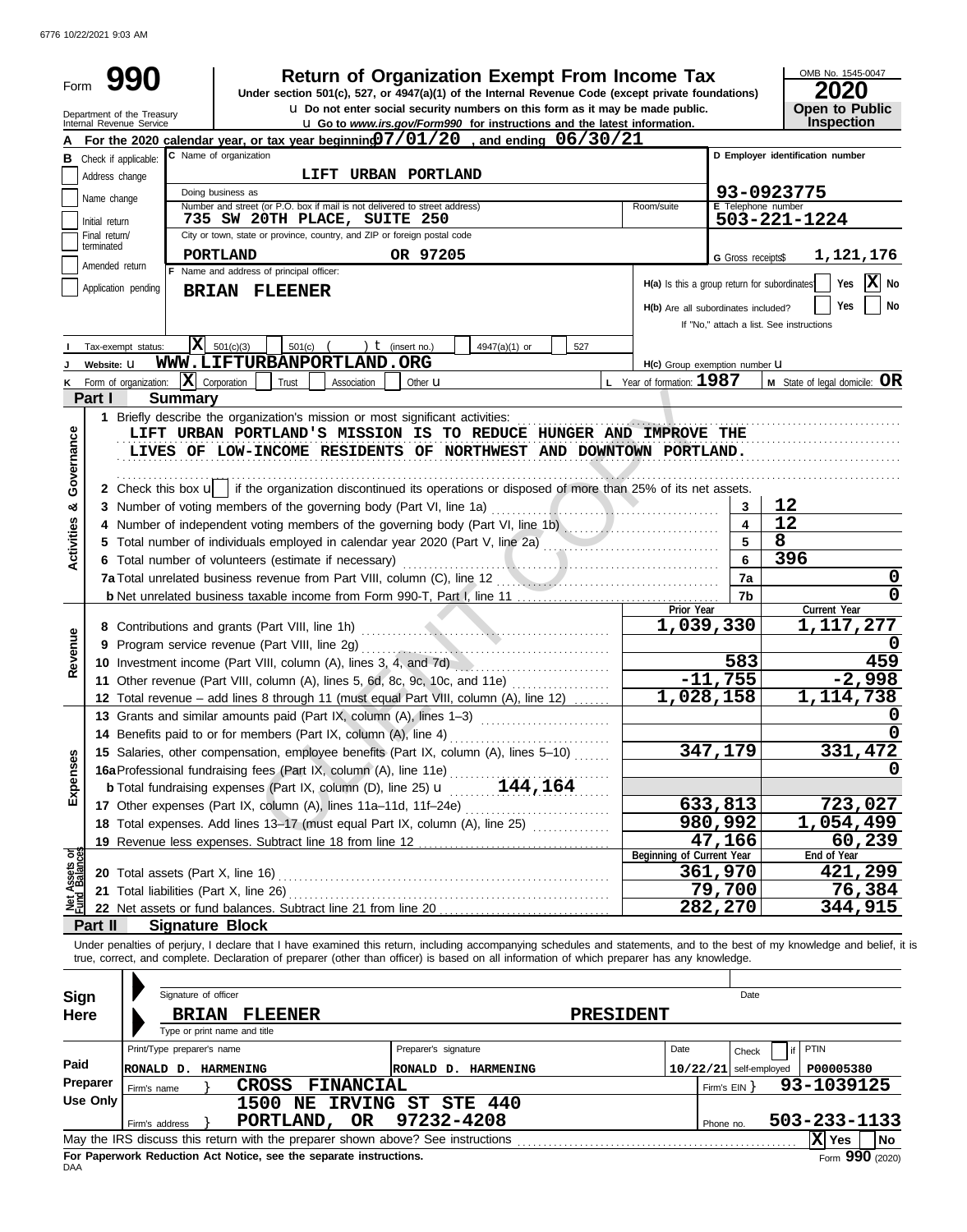|                | Form 990 (2020) LIFT URBAN PORTLAND                                                                                                                                                                                                                                                                                                         |                                                                                                                                                                                                                                                                                   |                       | 93-0923775  |               | Page 2                      |
|----------------|---------------------------------------------------------------------------------------------------------------------------------------------------------------------------------------------------------------------------------------------------------------------------------------------------------------------------------------------|-----------------------------------------------------------------------------------------------------------------------------------------------------------------------------------------------------------------------------------------------------------------------------------|-----------------------|-------------|---------------|-----------------------------|
| Part III       | <b>Statement of Program Service Accomplishments</b>                                                                                                                                                                                                                                                                                         |                                                                                                                                                                                                                                                                                   |                       |             |               | $\mathbf{x}$                |
|                | 1 Briefly describe the organization's mission:                                                                                                                                                                                                                                                                                              |                                                                                                                                                                                                                                                                                   |                       |             |               |                             |
|                | LIFT URBAN PORTLAND'S MISSION IS TO REDUCE HUNGER AND IMPROVE THE<br>LIVES OF LOW-INCOME RESIDENTS OF NORTHWEST AND DOWNTOWN PORTLAND.                                                                                                                                                                                                      |                                                                                                                                                                                                                                                                                   |                       |             |               |                             |
| $\mathbf{2}$   | Did the organization undertake any significant program services during the year which were not listed on the<br>prior Form 990 or 990-EZ?<br>If "Yes," describe these new services on Schedule O.                                                                                                                                           |                                                                                                                                                                                                                                                                                   |                       |             |               | Yes $\boxed{\mathbf{X}}$ No |
| 3<br>services? | Did the organization cease conducting, or make significant changes in how it conducts, any program<br>If "Yes," describe these changes on Schedule O.                                                                                                                                                                                       |                                                                                                                                                                                                                                                                                   |                       |             |               | Yes $\overline{X}$ No       |
| 4              | Describe the organization's program service accomplishments for each of its three largest program services, as measured by<br>expenses. Section 501(c)(3) and 501(c)(4) organizations are required to report the amount of grants and allocations to others,<br>the total expenses, and revenue, if any, for each program service reported. |                                                                                                                                                                                                                                                                                   |                       |             |               |                             |
| 4a (Code:      | SEE SCHEDULE O                                                                                                                                                                                                                                                                                                                              | ) (Expenses $\frac{1}{2}$ , $\frac{1}{2}$ , $\frac{1}{2}$ , $\frac{1}{2}$ , $\frac{1}{2}$ and including grants of $\frac{1}{2}$ , $\frac{1}{2}$ , $\frac{1}{2}$ (Revenue $\frac{1}{2}$ , $\frac{1}{2}$ , $\frac{1}{2}$ ) (Revenue $\frac{1}{2}$ , $\frac{1}{2}$ , $\frac{1}{2}$ ) |                       |             |               |                             |
|                |                                                                                                                                                                                                                                                                                                                                             |                                                                                                                                                                                                                                                                                   |                       |             |               |                             |
|                |                                                                                                                                                                                                                                                                                                                                             |                                                                                                                                                                                                                                                                                   |                       |             |               |                             |
|                |                                                                                                                                                                                                                                                                                                                                             |                                                                                                                                                                                                                                                                                   |                       |             |               |                             |
|                |                                                                                                                                                                                                                                                                                                                                             |                                                                                                                                                                                                                                                                                   |                       |             |               |                             |
|                |                                                                                                                                                                                                                                                                                                                                             |                                                                                                                                                                                                                                                                                   |                       |             |               |                             |
|                |                                                                                                                                                                                                                                                                                                                                             |                                                                                                                                                                                                                                                                                   |                       |             |               |                             |
| N/A            |                                                                                                                                                                                                                                                                                                                                             |                                                                                                                                                                                                                                                                                   |                       |             |               |                             |
|                |                                                                                                                                                                                                                                                                                                                                             |                                                                                                                                                                                                                                                                                   |                       |             |               |                             |
|                |                                                                                                                                                                                                                                                                                                                                             |                                                                                                                                                                                                                                                                                   |                       |             |               |                             |
|                |                                                                                                                                                                                                                                                                                                                                             |                                                                                                                                                                                                                                                                                   |                       |             |               |                             |
|                |                                                                                                                                                                                                                                                                                                                                             |                                                                                                                                                                                                                                                                                   |                       |             |               |                             |
|                |                                                                                                                                                                                                                                                                                                                                             |                                                                                                                                                                                                                                                                                   |                       |             |               |                             |
|                |                                                                                                                                                                                                                                                                                                                                             |                                                                                                                                                                                                                                                                                   |                       |             |               |                             |
|                |                                                                                                                                                                                                                                                                                                                                             |                                                                                                                                                                                                                                                                                   |                       |             |               |                             |
| N/A            | 4c (Code: ) (Expenses \$                                                                                                                                                                                                                                                                                                                    |                                                                                                                                                                                                                                                                                   | including grants of\$ |             | ) (Revenue \$ |                             |
|                |                                                                                                                                                                                                                                                                                                                                             |                                                                                                                                                                                                                                                                                   |                       |             |               |                             |
|                |                                                                                                                                                                                                                                                                                                                                             |                                                                                                                                                                                                                                                                                   |                       |             |               |                             |
|                |                                                                                                                                                                                                                                                                                                                                             |                                                                                                                                                                                                                                                                                   |                       |             |               |                             |
|                |                                                                                                                                                                                                                                                                                                                                             |                                                                                                                                                                                                                                                                                   |                       |             |               |                             |
|                |                                                                                                                                                                                                                                                                                                                                             |                                                                                                                                                                                                                                                                                   |                       |             |               |                             |
|                |                                                                                                                                                                                                                                                                                                                                             |                                                                                                                                                                                                                                                                                   |                       |             |               |                             |
|                |                                                                                                                                                                                                                                                                                                                                             |                                                                                                                                                                                                                                                                                   |                       |             |               |                             |
|                | 4d Other program services (Describe on Schedule O.)                                                                                                                                                                                                                                                                                         |                                                                                                                                                                                                                                                                                   |                       |             |               |                             |
| (Expenses \$   |                                                                                                                                                                                                                                                                                                                                             | including grants of\$                                                                                                                                                                                                                                                             |                       | (Revenue \$ |               |                             |
|                | 4e Total program service expenses u                                                                                                                                                                                                                                                                                                         | 854,900                                                                                                                                                                                                                                                                           |                       |             |               |                             |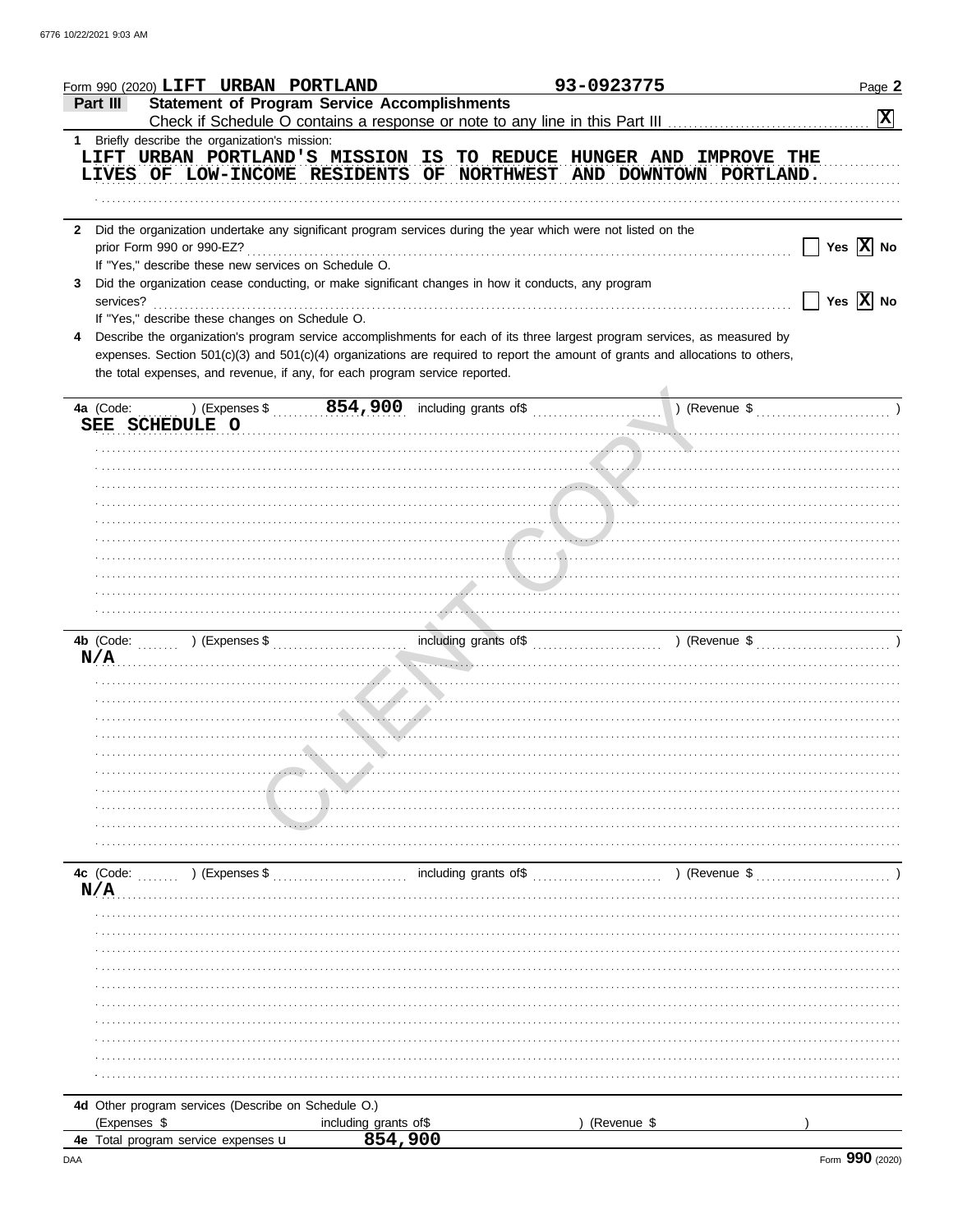|            | 93-0923775<br>Form 990 (2020) LIFT URBAN PORTLAND                                                                       |                 |             | Page 3      |
|------------|-------------------------------------------------------------------------------------------------------------------------|-----------------|-------------|-------------|
|            | Part IV<br><b>Checklist of Required Schedules</b>                                                                       |                 |             |             |
|            |                                                                                                                         |                 | Yes         | No          |
| 1          | Is the organization described in section $501(c)(3)$ or $4947(a)(1)$ (other than a private foundation)? If "Yes,"       |                 |             |             |
|            | complete Schedule A                                                                                                     | 1               | $\mathbf X$ |             |
| 2          | Is the organization required to complete Schedule B, Schedule of Contributors (see instructions)?                       | $\mathbf{2}$    | $\mathbf x$ |             |
| 3          | Did the organization engage in direct or indirect political campaign activities on behalf of or in opposition to        |                 |             |             |
|            | candidates for public office? If "Yes," complete Schedule C, Part I                                                     | 3               |             | x           |
| 4          | Section 501(c)(3) organizations. Did the organization engage in lobbying activities, or have a section 501(h)           |                 |             |             |
|            | election in effect during the tax year? If "Yes," complete Schedule C, Part II                                          | 4               |             | X           |
| 5          | Is the organization a section $501(c)(4)$ , $501(c)(5)$ , or $501(c)(6)$ organization that receives membership dues,    |                 |             |             |
|            | assessments, or similar amounts as defined in Revenue Procedure 98-19? If "Yes," complete Schedule C, Part III          | 5               |             | X           |
| 6          | Did the organization maintain any donor advised funds or any similar funds or accounts for which donors                 |                 |             |             |
|            | have the right to provide advice on the distribution or investment of amounts in such funds or accounts? If             |                 |             |             |
|            |                                                                                                                         | 6               |             | X           |
|            | "Yes," complete Schedule D, Part I                                                                                      |                 |             |             |
| 7          | Did the organization receive or hold a conservation easement, including easements to preserve open space,               |                 |             |             |
|            | the environment, historic land areas, or historic structures? If "Yes," complete Schedule D, Part II                    | 7               |             | X           |
| 8          | Did the organization maintain collections of works of art, historical treasures, or other similar assets? If "Yes,"     |                 |             |             |
|            | complete Schedule D, Part III                                                                                           | 8               |             | X           |
| 9          | Did the organization report an amount in Part X, line 21, for escrow or custodial account liability, serve as a         |                 |             |             |
|            | custodian for amounts not listed in Part X; or provide credit counseling, debt management, credit repair, or            |                 |             |             |
|            | debt negotiation services? If "Yes," complete Schedule D, Part IV                                                       | 9               |             | X           |
| 10         | Did the organization, directly or through a related organization, hold assets in donor-restricted endowments            |                 |             |             |
|            | or in quasi endowments? If "Yes," complete Schedule D, Part V                                                           | 10              |             | X           |
| 11         | If the organization's answer to any of the following questions is "Yes," then complete Schedule D, Parts VI,            |                 |             |             |
|            | VII, VIII, IX, or X as applicable.                                                                                      |                 |             |             |
| a          | Did the organization report an amount for land, buildings, and equipment in Part X, line 10? If "Yes,"                  |                 |             |             |
|            | complete Schedule D, Part VI                                                                                            | 11a             | X           |             |
| b          | Did the organization report an amount for investments—other securities in Part X, line 12, that is 5% or more           |                 |             |             |
|            | of its total assets reported in Part X, line 16? If "Yes," complete Schedule D, Part VII                                | 11 <sub>b</sub> |             | x           |
| c          | Did the organization report an amount for investments—program related in Part X, line 13, that is 5% or more            |                 |             |             |
|            | of its total assets reported in Part X, line 16? If "Yes," complete Schedule D, Part VIII                               | 11c             |             | X           |
| d          | Did the organization report an amount for other assets in Part X, line 15, that is 5% or more of its total assets       |                 |             |             |
|            | reported in Part X, line 16? If "Yes," complete Schedule D, Part IX                                                     | 11d             |             | $\mathbf x$ |
|            | Did the organization report an amount for other liabilities in Part X, line 25? If "Yes," complete Schedule D, Part X   | 11e             |             | X           |
| f          | Did the organization's separate or consolidated financial statements for the tax year include a footnote that addresses |                 |             |             |
|            |                                                                                                                         |                 |             | X           |
|            | the organization's liability for uncertain tax positions under FIN 48 (ASC 740)? If "Yes," complete Schedule D, Part X  | 11f             |             |             |
|            | 12a Did the organization obtain separate, independent audited financial statements for the tax year? If "Yes," complete |                 |             |             |
|            |                                                                                                                         | 12a             |             | X           |
| b          | Was the organization included in consolidated, independent audited financial statements for the tax year? If            |                 |             |             |
|            | "Yes," and if the organization answered "No" to line 12a, then completing Schedule D, Parts XI and XII is optional      | 12 <sub>b</sub> |             | X           |
| 13         |                                                                                                                         | 13              |             | X           |
| 14a        | Did the organization maintain an office, employees, or agents outside of the United States?                             | 14a             |             | X           |
| b          | Did the organization have aggregate revenues or expenses of more than \$10,000 from grantmaking,                        |                 |             |             |
|            | fundraising, business, investment, and program service activities outside the United States, or aggregate               |                 |             |             |
|            |                                                                                                                         | 14b             |             | X           |
| 15         | Did the organization report on Part IX, column (A), line 3, more than \$5,000 of grants or other assistance to or       |                 |             |             |
|            | for any foreign organization? If "Yes," complete Schedule F, Parts II and IV                                            | 15              |             | X           |
| 16         | Did the organization report on Part IX, column (A), line 3, more than \$5,000 of aggregate grants or other              |                 |             |             |
|            |                                                                                                                         | 16              |             | X           |
| 17         | Did the organization report a total of more than \$15,000 of expenses for professional fundraising services on          |                 |             |             |
|            |                                                                                                                         | 17              |             | X           |
| 18         | Did the organization report more than \$15,000 total of fundraising event gross income and contributions on             |                 |             |             |
|            | Part VIII, lines 1c and 8a? If "Yes," complete Schedule G, Part II                                                      | 18              |             | <u>x</u>    |
| 19         | Did the organization report more than \$15,000 of gross income from gaming activities on Part VIII, line 9a?            |                 |             |             |
|            |                                                                                                                         | 19              |             | <u>x</u>    |
|            |                                                                                                                         |                 |             | X           |
| <b>20a</b> | Did the organization operate one or more hospital facilities? If "Yes," complete Schedule H                             | 20a             |             |             |
| b          |                                                                                                                         | 20 <sub>b</sub> |             |             |
| 21         | Did the organization report more than \$5,000 of grants or other assistance to any domestic organization or             |                 |             |             |
|            |                                                                                                                         | 21              |             | x           |

DAA Form **990** (2020)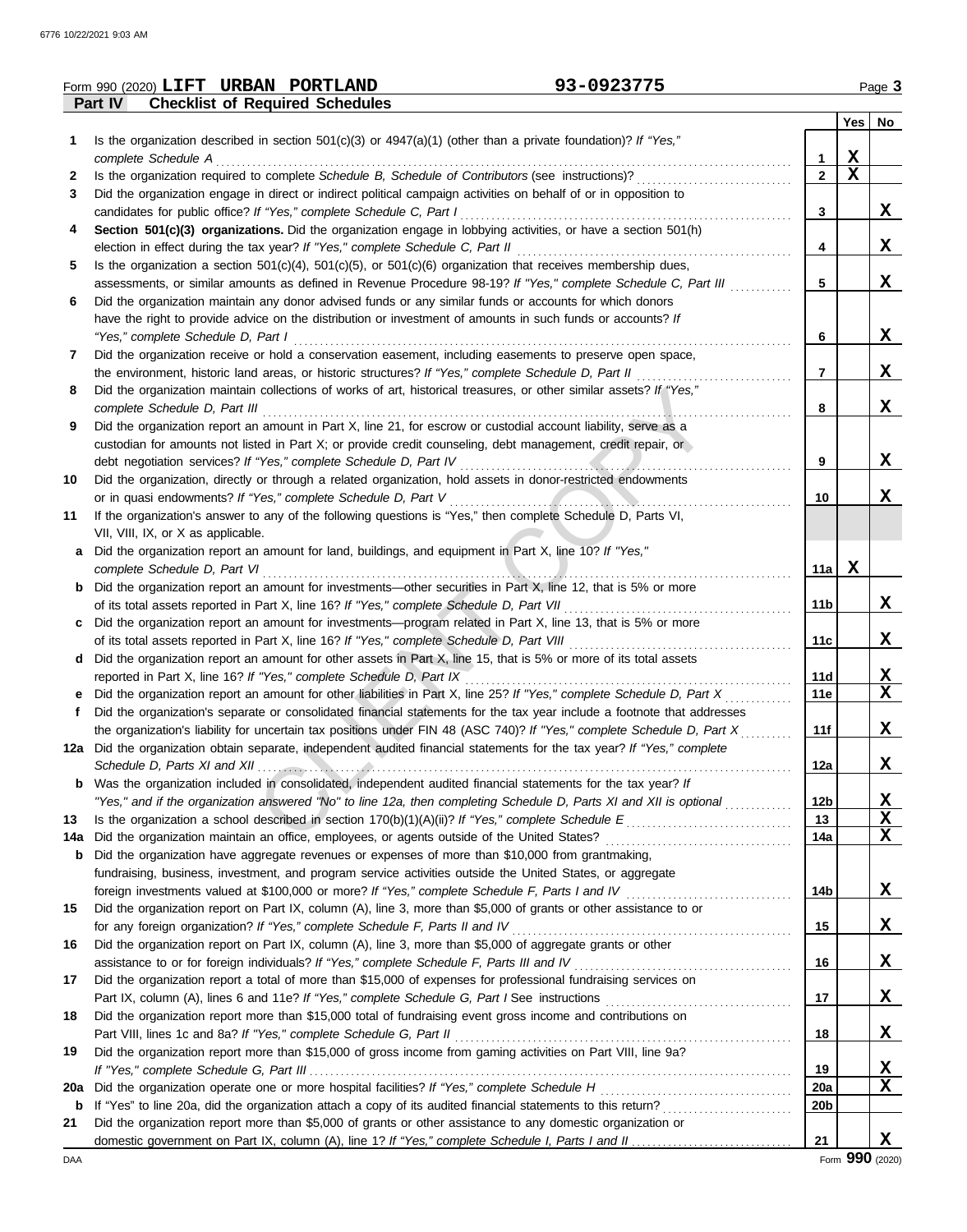|     | 93-0923775<br>Form 990 (2020) LIFT URBAN PORTLAND                                                                                                                                                             |                 |                  | Page 4          |
|-----|---------------------------------------------------------------------------------------------------------------------------------------------------------------------------------------------------------------|-----------------|------------------|-----------------|
|     | Part IV<br><b>Checklist of Required Schedules (continued)</b>                                                                                                                                                 |                 |                  |                 |
|     |                                                                                                                                                                                                               |                 |                  | $Yes \mid No$   |
| 22  | Did the organization report more than \$5,000 of grants or other assistance to or for domestic individuals on                                                                                                 |                 |                  |                 |
|     | Part IX, column (A), line 2? If "Yes," complete Schedule I, Parts I and III                                                                                                                                   | 22              |                  | X               |
| 23  | Did the organization answer "Yes" to Part VII, Section A, line 3, 4, or 5 about compensation of the                                                                                                           |                 |                  |                 |
|     | organization's current and former officers, directors, trustees, key employees, and highest compensated                                                                                                       |                 |                  |                 |
|     | employees? If "Yes," complete Schedule J                                                                                                                                                                      | 23              |                  | X               |
|     | 24a Did the organization have a tax-exempt bond issue with an outstanding principal amount of more than                                                                                                       |                 |                  |                 |
|     | \$100,000 as of the last day of the year, that was issued after December 31, 2002? If "Yes," answer lines 24b                                                                                                 |                 |                  |                 |
|     | through 24d and complete Schedule K. If "No," go to line 25a                                                                                                                                                  | 24a             |                  | X               |
| b   | Did the organization invest any proceeds of tax-exempt bonds beyond a temporary period exception?                                                                                                             | 24b             |                  |                 |
| c   | Did the organization maintain an escrow account other than a refunding escrow at any time during the year                                                                                                     |                 |                  |                 |
|     | to defease any tax-exempt bonds?                                                                                                                                                                              | 24c             |                  |                 |
|     | d Did the organization act as an "on behalf of" issuer for bonds outstanding at any time during the year?                                                                                                     | 24d             |                  |                 |
|     | 25a Section 501(c)(3), 501(c)(4), and 501(c)(29) organizations. Did the organization engage in an excess benefit                                                                                              |                 |                  | X               |
|     | transaction with a disqualified person during the year? If "Yes," complete Schedule L, Part I                                                                                                                 | 25a             |                  |                 |
| b   | Is the organization aware that it engaged in an excess benefit transaction with a disqualified person in a prior                                                                                              |                 |                  |                 |
|     | year, and that the transaction has not been reported on any of the organization's prior Forms 990 or 990-EZ?                                                                                                  |                 |                  | X               |
|     | If "Yes," complete Schedule L, Part I                                                                                                                                                                         | 25b             |                  |                 |
| 26  | Did the organization report any amount on Part X, line 5 or 22, for receivables from or payables to any current                                                                                               |                 |                  |                 |
|     | or former officer, director, trustee, key employee, creator or founder, substantial contributor, or 35%<br>controlled entity or family member of any of these persons? If "Yes," complete Schedule L, Part II | 26              |                  | X               |
| 27  | Did the organization provide a grant or other assistance to any current or former officer, director, trustee, key                                                                                             |                 |                  |                 |
|     | employee, creator or founder, substantial contributor or employee thereof, a grant selection committee                                                                                                        |                 |                  |                 |
|     | member, or to a 35% controlled entity (including an employee thereof) or family member of any of these                                                                                                        |                 |                  |                 |
|     | persons? If "Yes," complete Schedule L, Part III                                                                                                                                                              | 27              |                  | X               |
| 28  | Was the organization a party to a business transaction with one of the following parties (see Schedule L, Part                                                                                                |                 |                  |                 |
|     | IV instructions, for applicable filing thresholds, conditions, and exceptions):                                                                                                                               |                 |                  |                 |
| a   | A current or former officer, director, trustee, key employee, creator or founder, or substantial contributor? If                                                                                              |                 |                  |                 |
|     | "Yes," complete Schedule L, Part IV                                                                                                                                                                           | 28a             |                  | X               |
| b   | A family member of any individual described in line 28a? If "Yes," complete Schedule L, Part IV [[[[[[[[[[[[[                                                                                                 | 28b             |                  | $\mathbf x$     |
| c   | A 35% controlled entity of one or more individuals and/or organizations described in lines 28a or 28b? If                                                                                                     |                 |                  |                 |
|     | "Yes," complete Schedule L, Part IV                                                                                                                                                                           | 28c             |                  | X               |
| 29  | Did the organization receive more than \$25,000 in non-cash contributions? If "Yes," complete Schedule M                                                                                                      | 29              | $\mathbf x$      |                 |
| 30  | Did the organization receive contributions of art, historical treasures, or other similar assets, or qualified                                                                                                |                 |                  |                 |
|     | conservation contributions? If "Yes," complete Schedule M                                                                                                                                                     | 30              |                  | X               |
| 31  | Did the organization liquidate, terminate, or dissolve and cease operations? If "Yes," complete Schedule N, Part I                                                                                            | 31              |                  | X               |
| 32  | Did the organization sell, exchange, dispose of, or transfer more than 25% of its net assets? If "Yes,"                                                                                                       |                 |                  |                 |
|     | complete Schedule N, Part II                                                                                                                                                                                  | 32              |                  | X               |
| 33  | Did the organization own 100% of an entity disregarded as separate from the organization under Regulations                                                                                                    |                 |                  |                 |
|     | sections 301.7701-2 and 301.7701-3? If "Yes," complete Schedule R, Part I                                                                                                                                     | 33              |                  | X               |
| 34  | Was the organization related to any tax-exempt or taxable entity? If "Yes," complete Schedule R, Part II, III,                                                                                                |                 |                  |                 |
|     | or IV, and Part V, line 1                                                                                                                                                                                     | 34              |                  | X               |
| 35а | Did the organization have a controlled entity within the meaning of section 512(b)(13)?                                                                                                                       | 35a             |                  | $\mathbf x$     |
| b   | If "Yes" to line 35a, did the organization receive any payment from or engage in any transaction with a                                                                                                       |                 |                  |                 |
|     | controlled entity within the meaning of section 512(b)(13)? If "Yes," complete Schedule R, Part V, line 2                                                                                                     | 35 <sub>b</sub> |                  |                 |
| 36  | Section 501(c)(3) organizations. Did the organization make any transfers to an exempt non-charitable                                                                                                          |                 |                  |                 |
|     | related organization? If "Yes," complete Schedule R, Part V, line 2                                                                                                                                           | 36              |                  | X               |
| 37  | Did the organization conduct more than 5% of its activities through an entity that is not a related organization                                                                                              |                 |                  |                 |
|     | and that is treated as a partnership for federal income tax purposes? If "Yes," complete Schedule R, Part VI                                                                                                  | 37              |                  | X               |
| 38  | Did the organization complete Schedule O and provide explanations in Schedule O for Part VI, lines 11b and                                                                                                    |                 |                  |                 |
|     | 19? Note: All Form 990 filers are required to complete Schedule O.                                                                                                                                            | 38              | X                |                 |
|     | Statements Regarding Other IRS Filings and Tax Compliance<br>Part V                                                                                                                                           |                 |                  |                 |
|     |                                                                                                                                                                                                               |                 |                  |                 |
|     |                                                                                                                                                                                                               |                 | Yes <sub>l</sub> | No              |
| 1a  | $\mathbf{3}$<br>1a<br>Enter the number reported in Box 3 of Form 1096. Enter -0- if not applicable <i>minimization</i>                                                                                        |                 |                  |                 |
| b   | $\mathbf 0$<br>1 <sub>b</sub><br>Enter the number of Forms W-2G included in line 1a. Enter -0- if not applicable                                                                                              |                 |                  |                 |
| c   | Did the organization comply with backup withholding rules for reportable payments to vendors and                                                                                                              |                 |                  |                 |
|     |                                                                                                                                                                                                               | 1c              |                  |                 |
| DAA |                                                                                                                                                                                                               |                 |                  | Form 990 (2020) |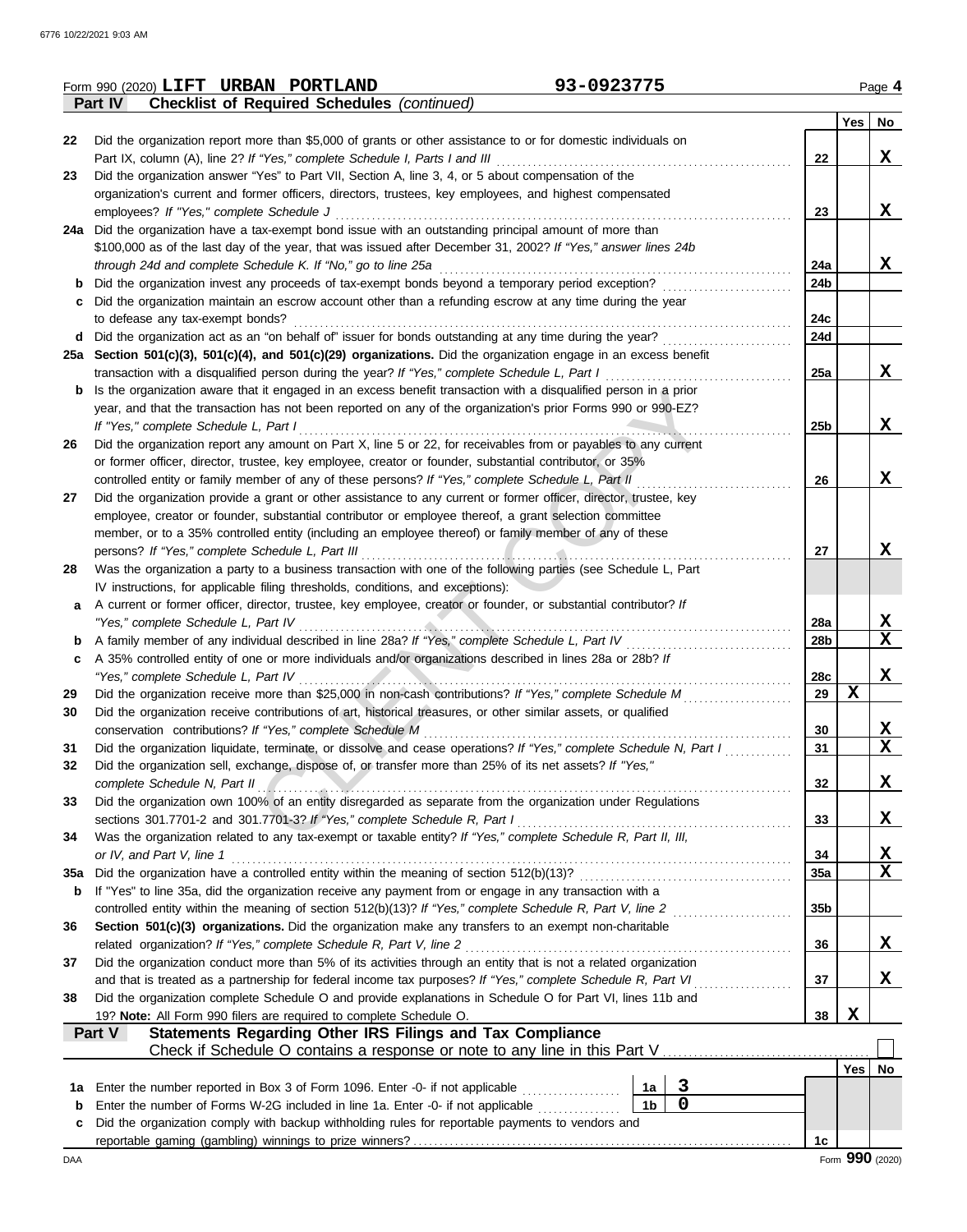|          | Form 990 (2020) LIFT URBAN PORTLAND                                                                                                | 93-0923775                         |                |             | Page 5      |
|----------|------------------------------------------------------------------------------------------------------------------------------------|------------------------------------|----------------|-------------|-------------|
|          | Statements Regarding Other IRS Filings and Tax Compliance (continued)<br>Part V                                                    |                                    |                |             |             |
|          |                                                                                                                                    |                                    |                | Yes         | No          |
|          | 2a Enter the number of employees reported on Form W-3, Transmittal of Wage and Tax                                                 |                                    |                |             |             |
|          | Statements, filed for the calendar year ending with or within the year covered by this return                                      | 8<br>2a                            |                |             |             |
| b        | If at least one is reported on line 2a, did the organization file all required federal employment tax returns?                     |                                    | 2 <sub>b</sub> | $\mathbf x$ |             |
|          | Note: If the sum of lines 1a and 2a is greater than 250, you may be required to e-file (see instructions)                          |                                    |                |             |             |
| За       | Did the organization have unrelated business gross income of \$1,000 or more during the year?                                      |                                    | За             |             | X           |
| b        | If "Yes," has it filed a Form 990-T for this year? If "No" to line 3b, provide an explanation on Schedule O                        |                                    | 3 <sub>b</sub> |             |             |
| 4a       | At any time during the calendar year, did the organization have an interest in, or a signature or other authority over,            |                                    |                |             |             |
|          | a financial account in a foreign country (such as a bank account, securities account, or other financial account)?                 |                                    | 4a             |             | X           |
| b        | If "Yes," enter the name of the foreign country <b>u</b>                                                                           |                                    |                |             |             |
|          | See instructions for filing requirements for FinCEN Form 114, Report of Foreign Bank and Financial Accounts (FBAR).                |                                    |                |             |             |
| 5a       | Was the organization a party to a prohibited tax shelter transaction at any time during the tax year?                              |                                    | 5a             |             | $\mathbf x$ |
| b        | Did any taxable party notify the organization that it was or is a party to a prohibited tax shelter transaction?                   |                                    | 5b             |             | X           |
| с        | If "Yes" to line 5a or 5b, did the organization file Form 8886-T?                                                                  |                                    | 5c             |             |             |
| 6a       | Does the organization have annual gross receipts that are normally greater than \$100,000, and did the                             |                                    |                |             |             |
|          | organization solicit any contributions that were not tax deductible as charitable contributions?                                   |                                    | 6a             |             | x           |
|          | If "Yes," did the organization include with every solicitation an express statement that such contributions or                     |                                    |                |             |             |
|          | gifts were not tax deductible?                                                                                                     |                                    | 6b             |             |             |
| 7        | Organizations that may receive deductible contributions under section 170(c).                                                      |                                    |                |             |             |
| а        | Did the organization receive a payment in excess of \$75 made partly as a contribution and partly for goods                        |                                    |                |             |             |
|          | and services provided to the payor?                                                                                                |                                    | 7a             |             |             |
| b        | If "Yes," did the organization notify the donor of the value of the goods or services provided?                                    |                                    | 7b             |             |             |
| с        | Did the organization sell, exchange, or otherwise dispose of tangible personal property for which it was                           |                                    | 7c             |             |             |
|          |                                                                                                                                    | 7d                                 |                |             |             |
| d        | Did the organization receive any funds, directly or indirectly, to pay premiums on a personal benefit contract?                    |                                    | 7e             |             |             |
| t        | Did the organization, during the year, pay premiums, directly or indirectly, on a personal benefit contract?                       |                                    | 7f             |             |             |
| g        | If the organization received a contribution of qualified intellectual property, did the organization file Form 8899 as required?   |                                    | 7g             |             |             |
| h        | If the organization received a contribution of cars, boats, airplanes, or other vehicles, did the organization file a Form 1098-C? |                                    | 7h             |             |             |
| 8        | Sponsoring organizations maintaining donor advised funds. Did a donor advised fund maintained by the                               |                                    |                |             |             |
|          |                                                                                                                                    |                                    | 8              |             |             |
| 9        | Sponsoring organizations maintaining donor advised funds.                                                                          |                                    |                |             |             |
| а        | Did the sponsoring organization make any taxable distributions under section 4966?                                                 |                                    | 9а             |             |             |
| b        | Did the sponsoring organization make a distribution to a donor, donor advisor, or related person?                                  |                                    | 9b             |             |             |
| 10       | Section 501(c)(7) organizations. Enter:                                                                                            |                                    |                |             |             |
|          | Initiation fees and capital contributions included on Part VIII, line 12                                                           | 10a                                |                |             |             |
| b        | Gross receipts, included on Form 990, Part VIII, line 12, for public use of club facilities                                        | 10 <sub>b</sub>                    |                |             |             |
| 11       | Section 501(c)(12) organizations. Enter:                                                                                           |                                    |                |             |             |
| a        | Gross income from members or shareholders                                                                                          | 11a                                |                |             |             |
| b        | Gross income from other sources (Do not net amounts due or paid to other sources                                                   |                                    |                |             |             |
|          | against amounts due or received from them.)                                                                                        | 11 <sub>b</sub>                    |                |             |             |
| 12a      | Section 4947(a)(1) non-exempt charitable trusts. Is the organization filing Form 990 in lieu of Form 1041?                         |                                    | 12a            |             |             |
| b        | If "Yes," enter the amount of tax-exempt interest received or accrued during the year                                              | 12b                                |                |             |             |
| 13       | Section 501(c)(29) qualified nonprofit health insurance issuers.                                                                   |                                    |                |             |             |
| а        | Is the organization licensed to issue qualified health plans in more than one state?                                               |                                    | 13a            |             |             |
|          | Note: See the instructions for additional information the organization must report on Schedule O.                                  |                                    |                |             |             |
| b        | Enter the amount of reserves the organization is required to maintain by the states in which                                       |                                    |                |             |             |
|          |                                                                                                                                    | 13 <sub>b</sub><br>13 <sub>c</sub> |                |             |             |
| с<br>14a | Enter the amount of reserves on hand<br>Did the organization receive any payments for indoor tanning services during the tax year? |                                    | 14a            |             | x           |
|          | If "Yes," has it filed a Form 720 to report these payments? If "No," provide an explanation on Schedule O                          |                                    | 14b            |             |             |
| b<br>15  | Is the organization subject to the section 4960 tax on payment(s) of more than \$1,000,000 in remuneration or                      |                                    |                |             |             |
|          | excess parachute payment(s) during the year?                                                                                       |                                    | 15             |             | X           |
|          | If "Yes," see instructions and file Form 4720, Schedule N.                                                                         |                                    |                |             |             |
| 16       | Is the organization an educational institution subject to the section 4968 excise tax on net investment income?                    |                                    | 16             |             | X           |
|          | If "Yes," complete Form 4720, Schedule O.                                                                                          |                                    |                |             |             |

Form **990** (2020)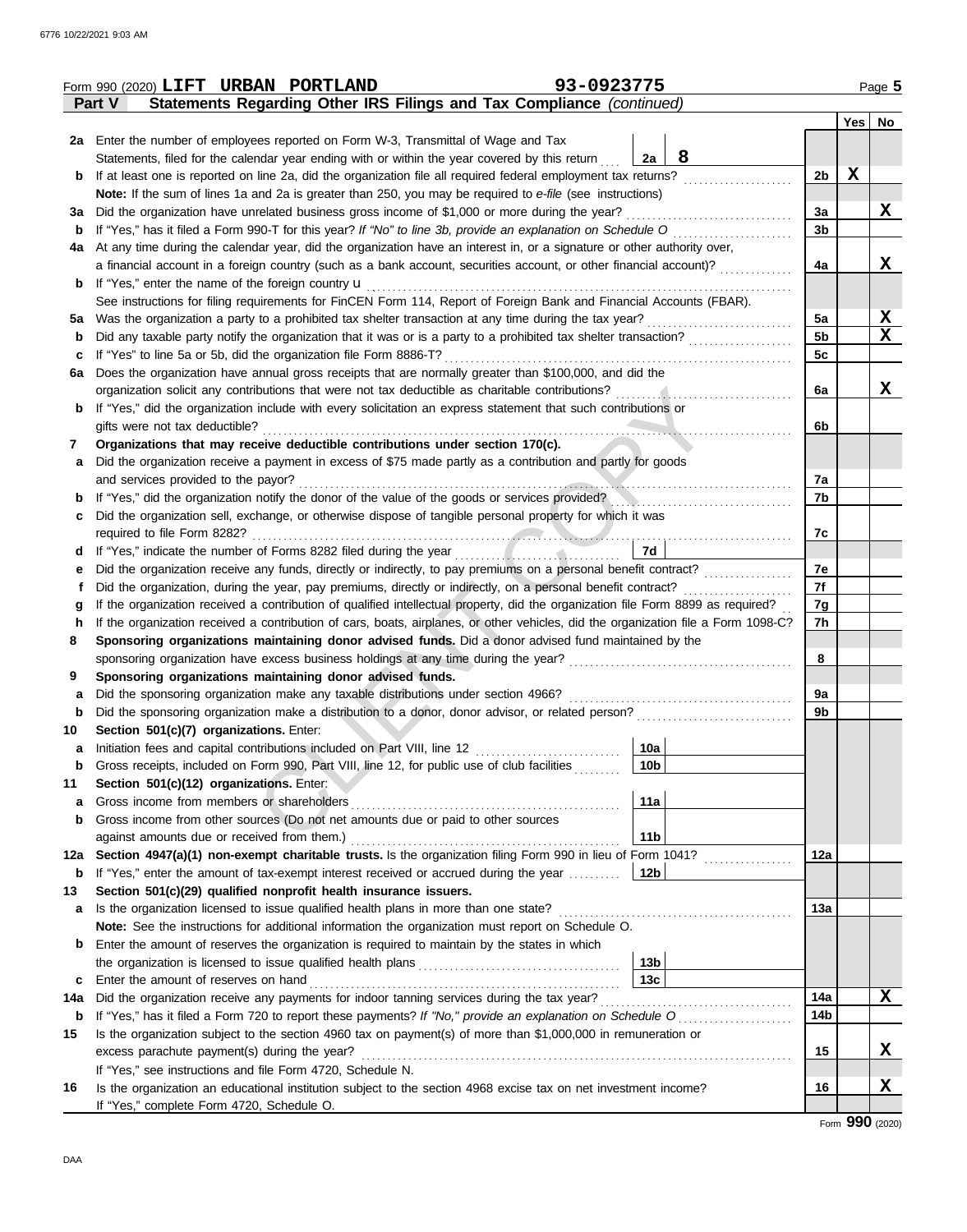|     | 93-0923775<br>Form 990 (2020) LIFT URBAN PORTLAND                                                                                   |                 |                 | Page 6      |
|-----|-------------------------------------------------------------------------------------------------------------------------------------|-----------------|-----------------|-------------|
|     | Governance, Management, and Disclosure For each "Yes" response to lines 2 through 7b below, and for a "No"<br><b>Part VI</b>        |                 |                 |             |
|     | response to line 8a, 8b, or 10b below, describe the circumstances, processes, or changes on Schedule O. See instructions.           |                 |                 |             |
|     | Check if Schedule O contains a response or note to any line in this Part VI                                                         |                 |                 | ΙXΙ         |
|     | Section A. Governing Body and Management                                                                                            |                 |                 |             |
|     |                                                                                                                                     |                 | Yes   No        |             |
| 1a  | 12<br>Enter the number of voting members of the governing body at the end of the tax year<br>1a                                     |                 |                 |             |
|     | If there are material differences in voting rights among members of the governing body, or                                          |                 |                 |             |
|     | if the governing body delegated broad authority to an executive committee or similar                                                |                 |                 |             |
|     | committee, explain on Schedule O.                                                                                                   |                 |                 |             |
| b   | 12<br>Enter the number of voting members included on line 1a, above, who are independent<br>1b                                      |                 |                 |             |
| 2   | Did any officer, director, trustee, or key employee have a family relationship or a business relationship with                      |                 |                 |             |
|     |                                                                                                                                     |                 |                 |             |
|     | any other officer, director, trustee, or key employee?                                                                              | 2               |                 | X           |
| 3   | Did the organization delegate control over management duties customarily performed by or under the direct                           |                 |                 | X           |
|     | supervision of officers, directors, trustees, or key employees to a management company or other person?                             | 3               |                 | X           |
| 4   | Did the organization make any significant changes to its governing documents since the prior Form 990 was filed?                    | 4               |                 |             |
| 5   | Did the organization become aware during the year of a significant diversion of the organization's assets?                          | 5               |                 | X           |
| 6   | Did the organization have members or stockholders?                                                                                  | 6               |                 | X           |
| 7a  | Did the organization have members, stockholders, or other persons who had the power to elect or appoint                             |                 |                 |             |
|     | one or more members of the governing body?                                                                                          | 7a              |                 | X           |
| b   | Are any governance decisions of the organization reserved to (or subject to approval by) members,                                   |                 |                 |             |
|     | stockholders, or persons other than the governing body?                                                                             | 7b              |                 | X           |
| 8   | Did the organization contemporaneously document the meetings held or written actions undertaken during the year by the following:   |                 |                 |             |
| a   | The governing body?                                                                                                                 | 8a              | X               |             |
| b   | Each committee with authority to act on behalf of the governing body?                                                               | 8b              | $\mathbf x$     |             |
| 9   | Is there any officer, director, trustee, or key employee listed in Part VII, Section A, who cannot be reached at                    |                 |                 |             |
|     | the organization's mailing address? If "Yes," provide the names and addresses on Schedule O                                         | 9               |                 | X           |
|     | Section B. Policies (This Section B requests information about policies not required by the Internal Revenue Code.)                 |                 |                 |             |
|     |                                                                                                                                     |                 | Yes             | No          |
| 10a | Did the organization have local chapters, branches, or affiliates?                                                                  | 10a             |                 | X           |
| b   | If "Yes," did the organization have written policies and procedures governing the activities of such chapters,                      |                 |                 |             |
|     | affiliates, and branches to ensure their operations are consistent with the organization's exempt purposes?                         | 10 <sub>b</sub> |                 |             |
|     | 11a Has the organization provided a complete copy of this Form 990 to all members of its governing body before filing the form?     | 11a             | X               |             |
| b   | Describe in Schedule O the process, if any, used by the organization to review this Form 990.                                       |                 |                 |             |
| 12a | Did the organization have a written conflict of interest policy? If "No," go to line 13                                             | 12a             | X               |             |
| b   | Were officers, directors, or trustees, and key employees required to disclose annually interests that could give rise to conflicts? | 12b             | X               |             |
|     | Did the organization regularly and consistently monitor and enforce compliance with the policy? If "Yes,"                           |                 |                 |             |
|     | describe in Schedule O how this was done                                                                                            | 12c             | X               |             |
| 13  | Did the organization have a written whistleblower policy?                                                                           | 13              | X               |             |
| 14  | Did the organization have a written document retention and destruction policy?                                                      | 14              | X               |             |
| 15  | Did the process for determining compensation of the following persons include a review and approval by                              |                 |                 |             |
|     |                                                                                                                                     |                 |                 |             |
|     | independent persons, comparability data, and contemporaneous substantiation of the deliberation and decision?                       |                 | X               |             |
| a   | The organization's CEO, Executive Director, or top management official                                                              | 15a             |                 | $\mathbf x$ |
| b   | Other officers or key employees of the organization                                                                                 | 15b             |                 |             |
|     | If "Yes" to line 15a or 15b, describe the process in Schedule O (see instructions).                                                 |                 |                 |             |
| 16a | Did the organization invest in, contribute assets to, or participate in a joint venture or similar arrangement                      |                 |                 |             |
|     | with a taxable entity during the year?                                                                                              | 16a             |                 | X           |
| b   | If "Yes," did the organization follow a written policy or procedure requiring the organization to evaluate its                      |                 |                 |             |
|     | participation in joint venture arrangements under applicable federal tax law, and take steps to safeguard the                       |                 |                 |             |
|     |                                                                                                                                     | 16b             |                 |             |
|     | <b>Section C. Disclosure</b>                                                                                                        |                 |                 |             |
| 17  | List the states with which a copy of this Form 990 is required to be filed $\mathbf{u}$ OR                                          |                 |                 |             |
| 18  | Section 6104 requires an organization to make its Forms 1023 (1024 or 1024-A, if applicable), 990, and 990-T (Section 501(c)        |                 |                 |             |
|     | (3)s only) available for public inspection. Indicate how you made these available. Check all that apply.                            |                 |                 |             |
|     | $\mathbf{X}$ Own website $\vert$ Another's website $\vert \mathbf{X} \vert$ Upon request $\vert$ Other (explain on Schedule O)      |                 |                 |             |
| 19  | Describe on Schedule O whether (and if so, how) the organization made its governing documents, conflict of interest policy, and     |                 |                 |             |
|     | financial statements available to the public during the tax year.                                                                   |                 |                 |             |
| 20  | State the name, address, and telephone number of the person who possesses the organization's books and records u                    |                 |                 |             |
|     | LIFT URBAN PORTLAND<br>STEPHANIE BARR                                                                                               |                 |                 |             |
|     | OR 97210<br>503-221-1224<br>PORTLAND                                                                                                |                 |                 |             |
| DAA |                                                                                                                                     |                 | Form 990 (2020) |             |
|     |                                                                                                                                     |                 |                 |             |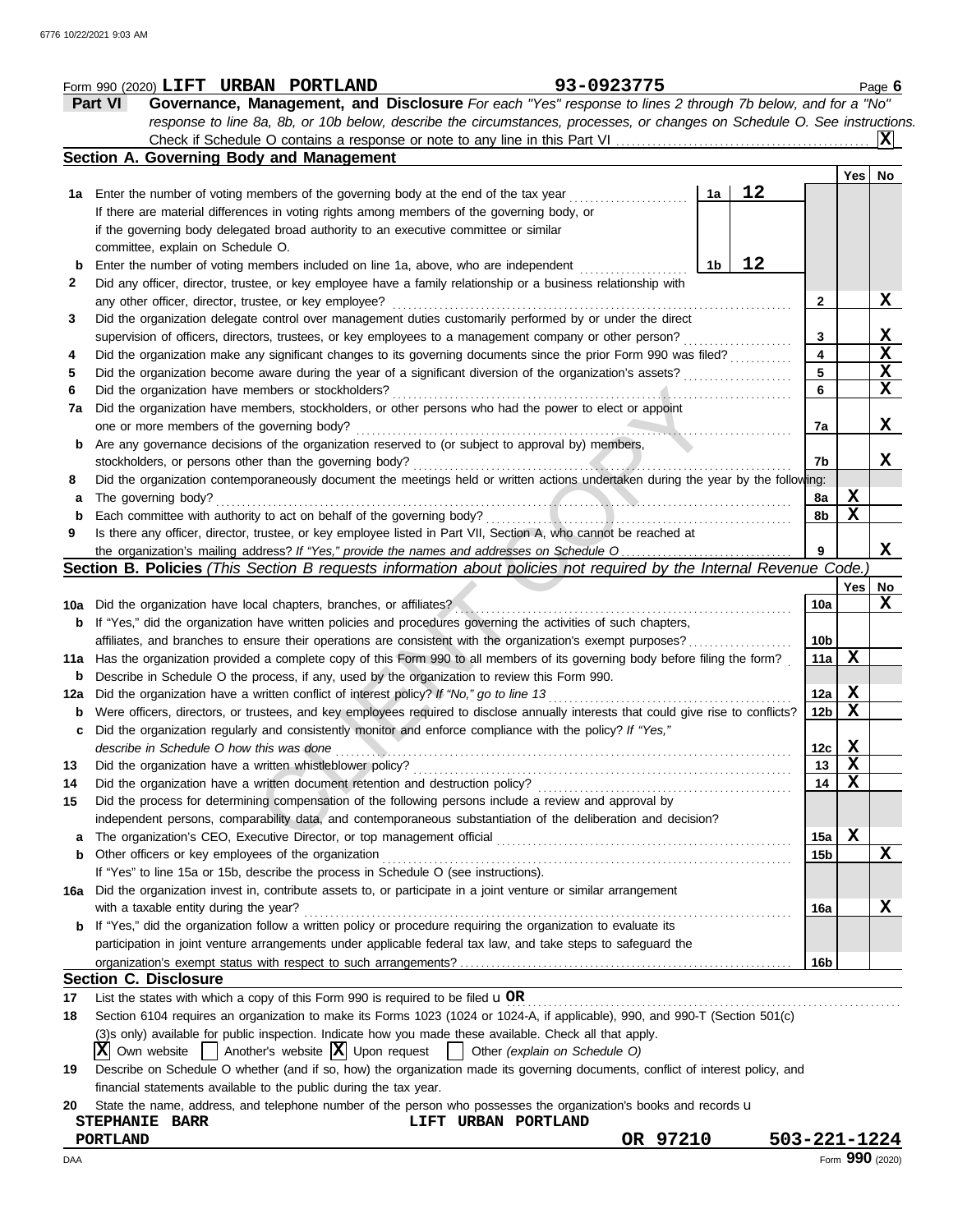| Form 990 (2020) LIFT URBAN PORTLAND                                                                                                                                                                                                                                                                                           |                                                               |                                                                                                                                                                                     |                         |                         |                 |                                 |        | 93-0923775                                                                   |                 | Page 7                                                                              |
|-------------------------------------------------------------------------------------------------------------------------------------------------------------------------------------------------------------------------------------------------------------------------------------------------------------------------------|---------------------------------------------------------------|-------------------------------------------------------------------------------------------------------------------------------------------------------------------------------------|-------------------------|-------------------------|-----------------|---------------------------------|--------|------------------------------------------------------------------------------|-----------------|-------------------------------------------------------------------------------------|
| Part VII Compensation of Officers, Directors, Trustees, Key Employees, Highest Compensated Employees, and                                                                                                                                                                                                                     |                                                               |                                                                                                                                                                                     |                         |                         |                 |                                 |        |                                                                              |                 |                                                                                     |
| <b>Independent Contractors</b>                                                                                                                                                                                                                                                                                                |                                                               |                                                                                                                                                                                     |                         |                         |                 |                                 |        |                                                                              |                 |                                                                                     |
|                                                                                                                                                                                                                                                                                                                               |                                                               |                                                                                                                                                                                     |                         |                         |                 |                                 |        | Check if Schedule O contains a response or note to any line in this Part VII |                 |                                                                                     |
| Officers, Directors, Trustees, Key Employees, and Highest Compensated Employees<br>Section A.                                                                                                                                                                                                                                 |                                                               |                                                                                                                                                                                     |                         |                         |                 |                                 |        |                                                                              |                 |                                                                                     |
| 1a Complete this table for all persons required to be listed. Report compensation for the calendar year ending with or within the<br>organization's tax year.                                                                                                                                                                 |                                                               |                                                                                                                                                                                     |                         |                         |                 |                                 |        |                                                                              |                 |                                                                                     |
| • List all of the organization's current officers, directors, trustees (whether individuals or organizations), regardless of amount of<br>compensation. Enter -0- in columns (D), (E), and (F) if no compensation was paid.                                                                                                   |                                                               |                                                                                                                                                                                     |                         |                         |                 |                                 |        |                                                                              |                 |                                                                                     |
| • List all of the organization's current key employees, if any. See instructions for definition of "key employee."                                                                                                                                                                                                            |                                                               |                                                                                                                                                                                     |                         |                         |                 |                                 |        |                                                                              |                 |                                                                                     |
| • List the organization's five current highest compensated employees (other than an officer, director, trustee, or key employee)<br>who received reportable compensation (Box 5 of Form W-2 and/or Box 7 of Form 1099-MISC) of more than \$100,000 from the<br>organization and any related organizations.                    |                                                               |                                                                                                                                                                                     |                         |                         |                 |                                 |        |                                                                              |                 |                                                                                     |
| • List all of the organization's former officers, key employees, and highest compensated employees who received more than<br>\$100,000 of reportable compensation from the organization and any related organizations.                                                                                                        |                                                               |                                                                                                                                                                                     |                         |                         |                 |                                 |        |                                                                              |                 |                                                                                     |
| • List all of the organization's former directors or trustees that received, in the capacity as a former director or trustee of the<br>organization, more than \$10,000 of reportable compensation from the organization and any related organizations.<br>See instructions for the order in which to list the persons above. |                                                               |                                                                                                                                                                                     |                         |                         |                 |                                 |        |                                                                              |                 |                                                                                     |
| Check this box if neither the organization nor any related organization compensated any current officer, director, or trustee.                                                                                                                                                                                                |                                                               |                                                                                                                                                                                     |                         |                         |                 |                                 |        |                                                                              |                 |                                                                                     |
| (A)<br>Name and title                                                                                                                                                                                                                                                                                                         | (B)<br>Average<br>hours<br>per week<br>(list any<br>hours for | (C)<br>(D)<br>Position<br>Reportable<br>(do not check more than one<br>compensation<br>box, unless person is both an<br>from the<br>officer and a director/trustee)<br>organization |                         |                         |                 |                                 |        |                                                                              |                 | (F)<br>Estimated amount<br>of other<br>compensation<br>from the<br>organization and |
|                                                                                                                                                                                                                                                                                                                               | related<br>organizations<br>below<br>dotted line)             | Individual<br>or director<br>trustee                                                                                                                                                | nstitutional<br>trustee | Officer                 | Key<br>employee | Highest compensated<br>employee | Former | (W-2/1099-MISC)                                                              | (W-2/1099-MISC) | related organizations                                                               |
| (1) BRIAN FLEENER                                                                                                                                                                                                                                                                                                             |                                                               |                                                                                                                                                                                     |                         |                         |                 |                                 |        |                                                                              |                 |                                                                                     |
|                                                                                                                                                                                                                                                                                                                               | 3.00                                                          |                                                                                                                                                                                     |                         |                         |                 |                                 |        |                                                                              |                 |                                                                                     |
| PRESIDENT                                                                                                                                                                                                                                                                                                                     | 0.00                                                          | $\mathbf x$                                                                                                                                                                         |                         | X                       |                 |                                 |        | 0                                                                            | 0               | 0                                                                                   |
| (2) JESSICA KARAM                                                                                                                                                                                                                                                                                                             |                                                               |                                                                                                                                                                                     |                         |                         |                 |                                 |        |                                                                              |                 |                                                                                     |
|                                                                                                                                                                                                                                                                                                                               | 3.00                                                          |                                                                                                                                                                                     |                         |                         |                 |                                 |        |                                                                              |                 |                                                                                     |
| <b>VICE PRESIDENT</b>                                                                                                                                                                                                                                                                                                         | 0.00                                                          | $\mathbf X$                                                                                                                                                                         |                         | $\overline{\mathbf{X}}$ |                 |                                 |        | 0                                                                            | 0               | 0                                                                                   |
| $(3)$ TRACEY<br><b>MARSH</b>                                                                                                                                                                                                                                                                                                  |                                                               |                                                                                                                                                                                     |                         |                         |                 |                                 |        |                                                                              |                 |                                                                                     |
| <b>SECRETARY</b>                                                                                                                                                                                                                                                                                                              | 3.00<br>0.00                                                  | X                                                                                                                                                                                   |                         | Х                       |                 |                                 |        | 0                                                                            | 0               |                                                                                     |
| (4) NATHAN<br><b>HINTON</b>                                                                                                                                                                                                                                                                                                   |                                                               |                                                                                                                                                                                     |                         |                         |                 |                                 |        |                                                                              |                 | 0                                                                                   |
|                                                                                                                                                                                                                                                                                                                               | 3.00                                                          |                                                                                                                                                                                     |                         |                         |                 |                                 |        |                                                                              |                 |                                                                                     |
| <b>TREASURER</b>                                                                                                                                                                                                                                                                                                              | 0.00                                                          | X                                                                                                                                                                                   |                         | $\bar{\mathbf{x}}$      |                 |                                 |        | 0                                                                            | 0               | 0                                                                                   |
| (5) SUSAN<br><b>MILSTEIN</b>                                                                                                                                                                                                                                                                                                  |                                                               |                                                                                                                                                                                     |                         |                         |                 |                                 |        |                                                                              |                 |                                                                                     |
|                                                                                                                                                                                                                                                                                                                               | 3.00                                                          |                                                                                                                                                                                     |                         |                         |                 |                                 |        |                                                                              |                 |                                                                                     |
| <b>ADVISORY BOARD CHAIR</b>                                                                                                                                                                                                                                                                                                   | 0.00                                                          | $\mathbf{x}$                                                                                                                                                                        |                         |                         |                 |                                 |        | 0                                                                            | 0               | $\pmb{0}$                                                                           |
| <b>PENTLAND</b><br>$(6)$ $\Delta$ LEX                                                                                                                                                                                                                                                                                         | 3.00                                                          |                                                                                                                                                                                     |                         |                         |                 |                                 |        |                                                                              |                 |                                                                                     |
|                                                                                                                                                                                                                                                                                                                               |                                                               |                                                                                                                                                                                     |                         |                         |                 |                                 |        |                                                                              |                 |                                                                                     |

|                       | 3.00 |              |                    |   |   |             |
|-----------------------|------|--------------|--------------------|---|---|-------------|
| <b>TREASURER</b>      | 0.00 | x            | $\bar{\mathbf{x}}$ | 0 | 0 | $\mathbf 0$ |
| (5) SUSAN MILSTEIN    |      |              |                    |   |   |             |
|                       | 3.00 |              |                    |   |   |             |
| ADVISORY BOARD CHAIR  | 0.00 | $\mathbf{x}$ |                    | 0 | 0 | $\pmb{0}$   |
| (6) ALEX PENTLAND     |      |              |                    |   |   |             |
|                       | 3.00 |              |                    |   |   |             |
| <b>DIRECTOR</b>       | 0.00 | X            |                    | 0 | 0 | $\mathbf 0$ |
| (7) JIL MORBY         |      |              |                    |   |   |             |
|                       | 3.00 |              |                    |   |   |             |
| <b>DIRECTOR</b>       | 0.00 | $\mathbf x$  |                    | 0 | 0 | $\pmb{0}$   |
| (8) EMILY YORK        |      |              |                    |   |   |             |
|                       | 3.00 |              |                    |   |   |             |
| <b>DIRECTOR</b>       | 0.00 | $\mathbf x$  |                    | 0 | 0 | $\mathbf 0$ |
| (9) KAREN WILSON      |      |              |                    |   |   |             |
|                       | 3.00 |              |                    |   |   |             |
| <b>DIRECTOR</b>       | 0.00 | $\mathbf x$  |                    | 0 | 0 | 0           |
| (10) AMY WILDE-TAYLOR |      |              |                    |   |   |             |
|                       | 3.00 |              |                    |   |   |             |
| <b>DIRECTOR</b>       | 0.00 | $\mathbf x$  |                    | 0 | ი | 0           |
| (11) JENN LOUIS       |      |              |                    |   |   |             |
|                       | 3.00 |              |                    |   |   |             |
| <b>DIRECTOR</b>       | 0.00 | Х            |                    | 0 | 0 | 0           |

Form **990** (2020)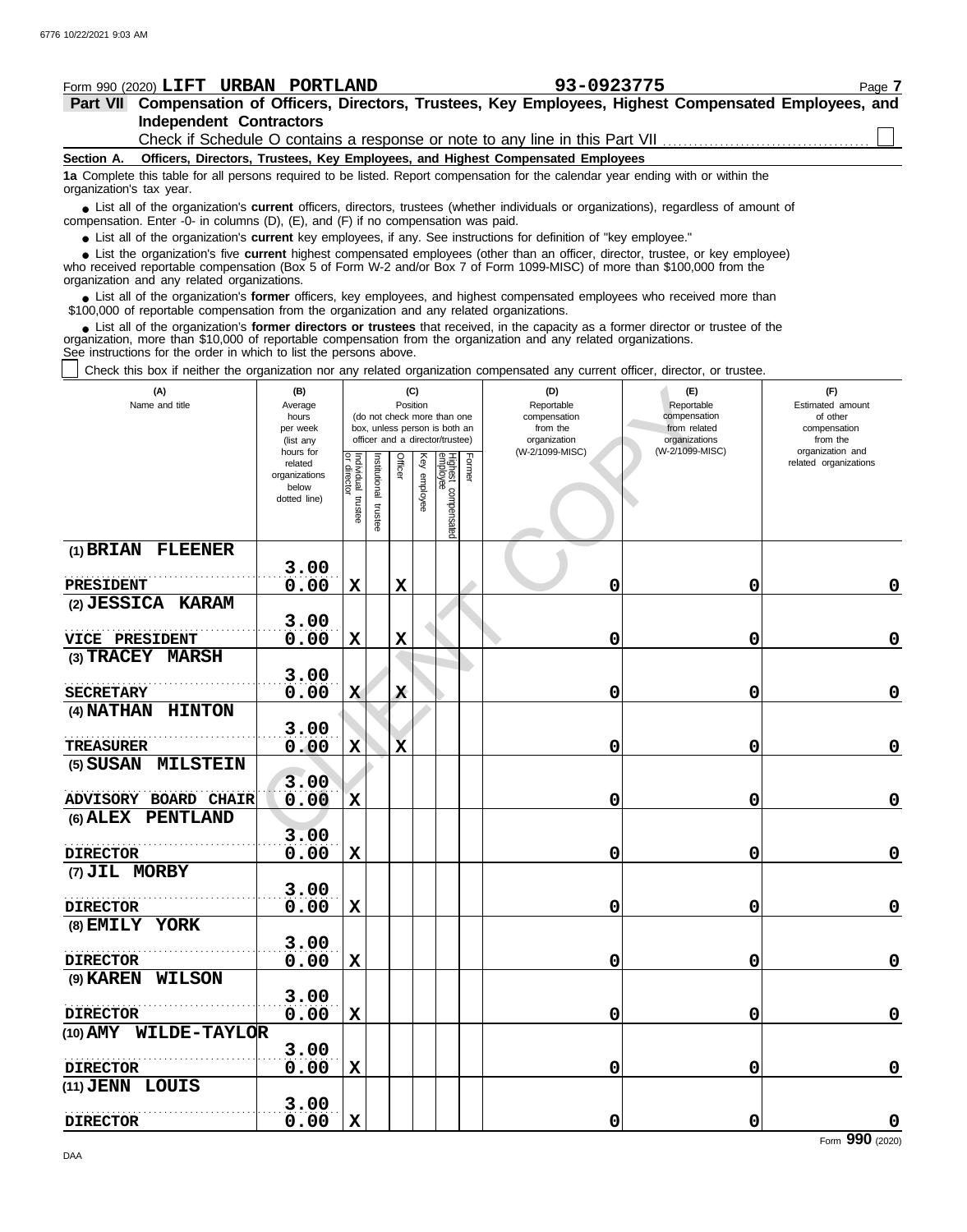| Form 990 (2020) LIFT URBAN PORTLAND<br>Part VII                                                                                                                                                                                                             |                                                                |                                   |                                                                                                                    |         |              |                                 |        | 93-0923775                                                    | Section A. Officers, Directors, Trustees, Key Employees, and Highest Compensated Employees (continued) |                                                                 | Page 8              |
|-------------------------------------------------------------------------------------------------------------------------------------------------------------------------------------------------------------------------------------------------------------|----------------------------------------------------------------|-----------------------------------|--------------------------------------------------------------------------------------------------------------------|---------|--------------|---------------------------------|--------|---------------------------------------------------------------|--------------------------------------------------------------------------------------------------------|-----------------------------------------------------------------|---------------------|
| (A)<br>Name and title                                                                                                                                                                                                                                       | (B)<br>Average<br>hours<br>per week<br>(list any               |                                   | (C)<br>Position<br>(do not check more than one<br>box, unless person is both an<br>officer and a director/trustee) |         |              |                                 |        | (D)<br>Reportable<br>compensation<br>from the<br>organization | (E)<br>Reportable<br>compensation<br>from related<br>organizations                                     | (F)<br>Estimated amount<br>of other<br>compensation<br>from the |                     |
|                                                                                                                                                                                                                                                             | hours for<br>related<br>organizations<br>below<br>dotted line) | Individual trustee<br>or director | Institutional<br>trustee                                                                                           | Officer | Key employee | Highest compensatec<br>employee | Former | (W-2/1099-MISC)                                               | (W-2/1099-MISC)                                                                                        | organization and<br>related organizations                       |                     |
| (12)<br><b>STEPHANIE</b>                                                                                                                                                                                                                                    | <b>BARR</b>                                                    |                                   |                                                                                                                    |         |              |                                 |        |                                                               |                                                                                                        |                                                                 |                     |
| EXECUTIVE DIRECTOR                                                                                                                                                                                                                                          | 40.00<br>0.00                                                  |                                   |                                                                                                                    | X       |              |                                 |        | 43,825                                                        | 0                                                                                                      |                                                                 | 0                   |
| (13)<br><b>RUTH</b>                                                                                                                                                                                                                                         | TENZER-FELDMAN                                                 |                                   |                                                                                                                    |         |              |                                 |        |                                                               |                                                                                                        |                                                                 |                     |
| <b>DIRECTOR</b><br><b>PAST</b>                                                                                                                                                                                                                              | 1.50<br>0.00                                                   | $\mathbf x$                       |                                                                                                                    |         |              |                                 |        | 0                                                             | 0                                                                                                      |                                                                 | 0                   |
| (14)<br>TOM CANTRELL                                                                                                                                                                                                                                        |                                                                |                                   |                                                                                                                    |         |              |                                 |        |                                                               |                                                                                                        |                                                                 |                     |
| <b>DIRECTOR</b><br><b>PAST</b>                                                                                                                                                                                                                              | 1.50<br>0.00                                                   | $\mathbf x$                       |                                                                                                                    |         |              |                                 |        | 0                                                             | 0                                                                                                      |                                                                 | 0                   |
| (15)<br><b>BARBARA</b><br><b>CROOKE</b>                                                                                                                                                                                                                     |                                                                |                                   |                                                                                                                    |         |              |                                 |        |                                                               |                                                                                                        |                                                                 |                     |
| PAST DIRECTOR                                                                                                                                                                                                                                               | 1.50<br>0.00                                                   | $\mathbf x$                       |                                                                                                                    |         |              |                                 |        | 0                                                             | 0                                                                                                      |                                                                 | 0                   |
|                                                                                                                                                                                                                                                             |                                                                |                                   |                                                                                                                    |         |              |                                 |        |                                                               |                                                                                                        |                                                                 |                     |
|                                                                                                                                                                                                                                                             |                                                                |                                   |                                                                                                                    |         |              |                                 |        |                                                               |                                                                                                        |                                                                 |                     |
|                                                                                                                                                                                                                                                             |                                                                |                                   |                                                                                                                    |         |              |                                 |        |                                                               |                                                                                                        |                                                                 |                     |
|                                                                                                                                                                                                                                                             |                                                                |                                   |                                                                                                                    |         |              |                                 |        |                                                               |                                                                                                        |                                                                 |                     |
|                                                                                                                                                                                                                                                             |                                                                |                                   |                                                                                                                    |         |              |                                 | u      | 43,825                                                        |                                                                                                        |                                                                 |                     |
| c Total from continuation sheets to Part VII, Section A.<br>d                                                                                                                                                                                               |                                                                |                                   |                                                                                                                    |         |              |                                 | u<br>u | 43,825                                                        |                                                                                                        |                                                                 |                     |
| Total number of individuals (including but not limited to those listed above) who received more than \$100,000 of<br>$\mathbf{2}$<br>reportable compensation from the organization $\mathbf{u}$                                                             |                                                                |                                   |                                                                                                                    |         |              |                                 |        |                                                               |                                                                                                        |                                                                 |                     |
|                                                                                                                                                                                                                                                             |                                                                |                                   |                                                                                                                    |         |              |                                 |        |                                                               |                                                                                                        |                                                                 | Yes<br>No           |
| Did the organization list any former officer, director, trustee, key employee, or highest compensated<br>3<br>employee on line 1a? If "Yes," complete Schedule J for such individual                                                                        |                                                                |                                   |                                                                                                                    |         |              |                                 |        |                                                               |                                                                                                        | 3                                                               | X                   |
| For any individual listed on line 1a, is the sum of reportable compensation and other compensation from the<br>4<br>organization and related organizations greater than \$150,000? If "Yes," complete Schedule J for such                                   |                                                                |                                   |                                                                                                                    |         |              |                                 |        |                                                               |                                                                                                        |                                                                 |                     |
| individual                                                                                                                                                                                                                                                  |                                                                |                                   |                                                                                                                    |         |              |                                 |        |                                                               |                                                                                                        | 4                                                               | x                   |
| Did any person listed on line 1a receive or accrue compensation from any unrelated organization or individual<br>5                                                                                                                                          |                                                                |                                   |                                                                                                                    |         |              |                                 |        |                                                               |                                                                                                        | 5                                                               | X                   |
| Section B. Independent Contractors                                                                                                                                                                                                                          |                                                                |                                   |                                                                                                                    |         |              |                                 |        |                                                               |                                                                                                        |                                                                 |                     |
| Complete this table for your five highest compensated independent contractors that received more than \$100,000 of<br>1<br>compensation from the organization. Report compensation for the calendar year ending with or within the organization's tax year. |                                                                |                                   |                                                                                                                    |         |              |                                 |        |                                                               |                                                                                                        |                                                                 |                     |
|                                                                                                                                                                                                                                                             | (A)<br>Name and business address                               |                                   |                                                                                                                    |         |              |                                 |        |                                                               | (B)<br>Description of services                                                                         |                                                                 | (C)<br>Compensation |
|                                                                                                                                                                                                                                                             |                                                                |                                   |                                                                                                                    |         |              |                                 |        |                                                               |                                                                                                        |                                                                 |                     |
|                                                                                                                                                                                                                                                             |                                                                |                                   |                                                                                                                    |         |              |                                 |        |                                                               |                                                                                                        |                                                                 |                     |
|                                                                                                                                                                                                                                                             |                                                                |                                   |                                                                                                                    |         |              |                                 |        |                                                               |                                                                                                        |                                                                 |                     |
|                                                                                                                                                                                                                                                             |                                                                |                                   |                                                                                                                    |         |              |                                 |        |                                                               |                                                                                                        |                                                                 |                     |
|                                                                                                                                                                                                                                                             |                                                                |                                   |                                                                                                                    |         |              |                                 |        |                                                               |                                                                                                        |                                                                 |                     |
|                                                                                                                                                                                                                                                             |                                                                |                                   |                                                                                                                    |         |              |                                 |        |                                                               |                                                                                                        |                                                                 |                     |
|                                                                                                                                                                                                                                                             |                                                                |                                   |                                                                                                                    |         |              |                                 |        |                                                               |                                                                                                        |                                                                 |                     |

**2** Total number of independent contractors (including but not limited to those listed above) who received more than \$100,000 of compensation from the organization u

**0**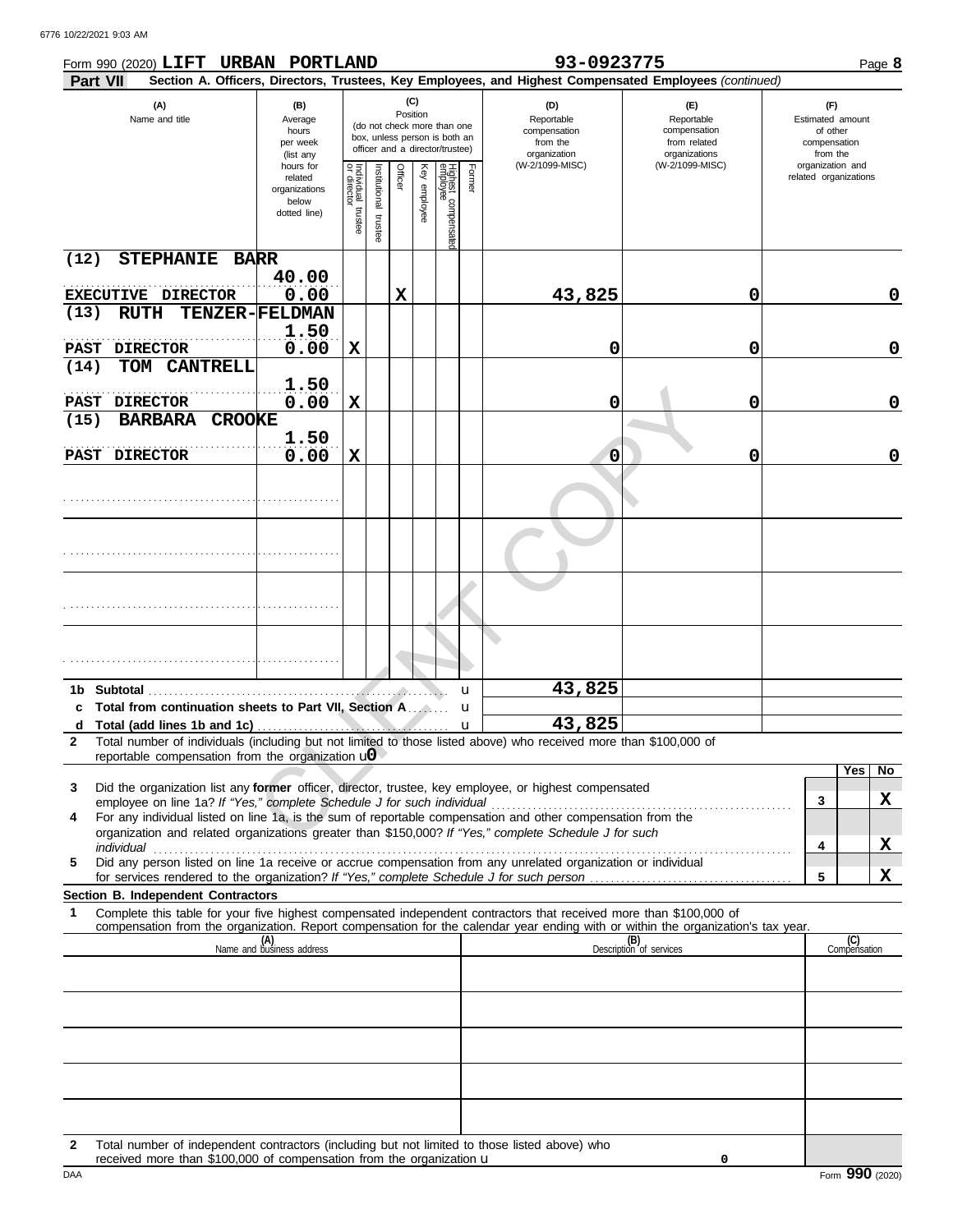|                                                           |                                                                                                                                                                                                                    | Form 990 (2020) LIFT URBAN PORTLAND                                                                                                                                                                                                                                                     |                                                                          |                             |                                                                                                                                |  |                      | 93-0923775                                                                    |                                              | Page 9                               |                                                               |  |
|-----------------------------------------------------------|--------------------------------------------------------------------------------------------------------------------------------------------------------------------------------------------------------------------|-----------------------------------------------------------------------------------------------------------------------------------------------------------------------------------------------------------------------------------------------------------------------------------------|--------------------------------------------------------------------------|-----------------------------|--------------------------------------------------------------------------------------------------------------------------------|--|----------------------|-------------------------------------------------------------------------------|----------------------------------------------|--------------------------------------|---------------------------------------------------------------|--|
|                                                           | <b>Part VIII</b>                                                                                                                                                                                                   |                                                                                                                                                                                                                                                                                         |                                                                          | <b>Statement of Revenue</b> |                                                                                                                                |  |                      | Check if Schedule O contains a response or note to any line in this Part VIII |                                              |                                      |                                                               |  |
|                                                           |                                                                                                                                                                                                                    |                                                                                                                                                                                                                                                                                         |                                                                          |                             |                                                                                                                                |  |                      | (A)<br>Total revenue                                                          | (B)<br>Related or exempt<br>function revenue | (C)<br>Unrelated<br>business revenue | (D)<br>Revenue excluded<br>from tax under<br>sections 512-514 |  |
| Contributions, Gifts, Grants<br>and Other Similar Amounts |                                                                                                                                                                                                                    | 1a Federated campaigns<br><b>b</b> Membership dues<br>c Fundraising events<br>d Related organizations<br>e Government grants (contributions)<br>f All other contributions, gifts, grants,<br>and similar amounts not included above<br>g Noncash contributions included in lines 1a-1f. |                                                                          |                             | 1a<br>1 <sub>b</sub><br>1 <sub>c</sub><br>1 <sub>d</sub><br>1e<br>1f<br>$1g$ \$                                                |  | 1,117,277<br>538,936 |                                                                               |                                              |                                      |                                                               |  |
|                                                           |                                                                                                                                                                                                                    |                                                                                                                                                                                                                                                                                         |                                                                          |                             |                                                                                                                                |  |                      | 1,117,277                                                                     |                                              |                                      |                                                               |  |
| Program Service<br>Revenue                                | 2a<br>b                                                                                                                                                                                                            | f All other program service revenue                                                                                                                                                                                                                                                     |                                                                          |                             |                                                                                                                                |  | <b>Business Code</b> |                                                                               |                                              |                                      |                                                               |  |
|                                                           | 4<br>5                                                                                                                                                                                                             | 6a Gross rents                                                                                                                                                                                                                                                                          | 6a                                                                       | (i) Real                    | 3 Investment income (including dividends, interest, and<br>Income from investment of tax-exempt bond proceeds<br>(ii) Personal |  |                      | 459                                                                           | 459                                          |                                      |                                                               |  |
|                                                           |                                                                                                                                                                                                                    | <b>b</b> Less: rental expenses<br>6b<br><b>c</b> Rental inc. or (loss)<br>6с                                                                                                                                                                                                            |                                                                          |                             |                                                                                                                                |  |                      |                                                                               |                                              |                                      |                                                               |  |
| Revenue                                                   |                                                                                                                                                                                                                    | <b>7a</b> Gross amount from<br>sales of assets<br>other than inventory<br><b>b</b> Less: cost or other<br>basis and sales exps.<br>c Gain or (loss)                                                                                                                                     | <b>d</b> Net rental income or (loss)<br>(i) Securities<br>7a<br>7b<br>7c |                             |                                                                                                                                |  | u<br>(ii) Other      |                                                                               |                                              |                                      |                                                               |  |
| <b>Other</b>                                              |                                                                                                                                                                                                                    | 8a Gross income from fundraising events<br>(not including \$<br>of contributions reported on line 1c).<br>See Part IV, line 18<br><b>b</b> Less: direct expenses                                                                                                                        |                                                                          | . <i>.</i><br>.             | 8a<br>8b                                                                                                                       |  | u<br>3,440<br>6,438  |                                                                               |                                              |                                      |                                                               |  |
|                                                           |                                                                                                                                                                                                                    | c Net income or (loss) from fundraising events                                                                                                                                                                                                                                          |                                                                          |                             |                                                                                                                                |  | u                    | $-2,998$                                                                      |                                              |                                      |                                                               |  |
|                                                           |                                                                                                                                                                                                                    | 9a Gross income from gaming activities.<br>See Part IV, line 19<br><b>b</b> Less: direct expenses                                                                                                                                                                                       |                                                                          | .                           | 9a<br>9b                                                                                                                       |  |                      |                                                                               |                                              |                                      |                                                               |  |
|                                                           | c Net income or (loss) from gaming activities<br>10a Gross sales of inventory, less<br>returns and allowances<br>10a<br><b>b</b> Less: cost of goods sold<br>10b<br>c Net income or (loss) from sales of inventory |                                                                                                                                                                                                                                                                                         |                                                                          |                             |                                                                                                                                |  | u<br>$\mathbf u$     |                                                                               |                                              |                                      |                                                               |  |
|                                                           |                                                                                                                                                                                                                    |                                                                                                                                                                                                                                                                                         |                                                                          |                             |                                                                                                                                |  | <b>Business Code</b> |                                                                               |                                              |                                      |                                                               |  |
| Miscellaneous<br>Revenue                                  | 11a<br>b<br>c                                                                                                                                                                                                      |                                                                                                                                                                                                                                                                                         |                                                                          |                             |                                                                                                                                |  |                      |                                                                               |                                              |                                      |                                                               |  |
|                                                           |                                                                                                                                                                                                                    |                                                                                                                                                                                                                                                                                         |                                                                          |                             |                                                                                                                                |  |                      |                                                                               |                                              |                                      |                                                               |  |
|                                                           |                                                                                                                                                                                                                    |                                                                                                                                                                                                                                                                                         |                                                                          |                             |                                                                                                                                |  | $\mathbf{u}$         | 1, 114, 738                                                                   | 459                                          | 0                                    | 0                                                             |  |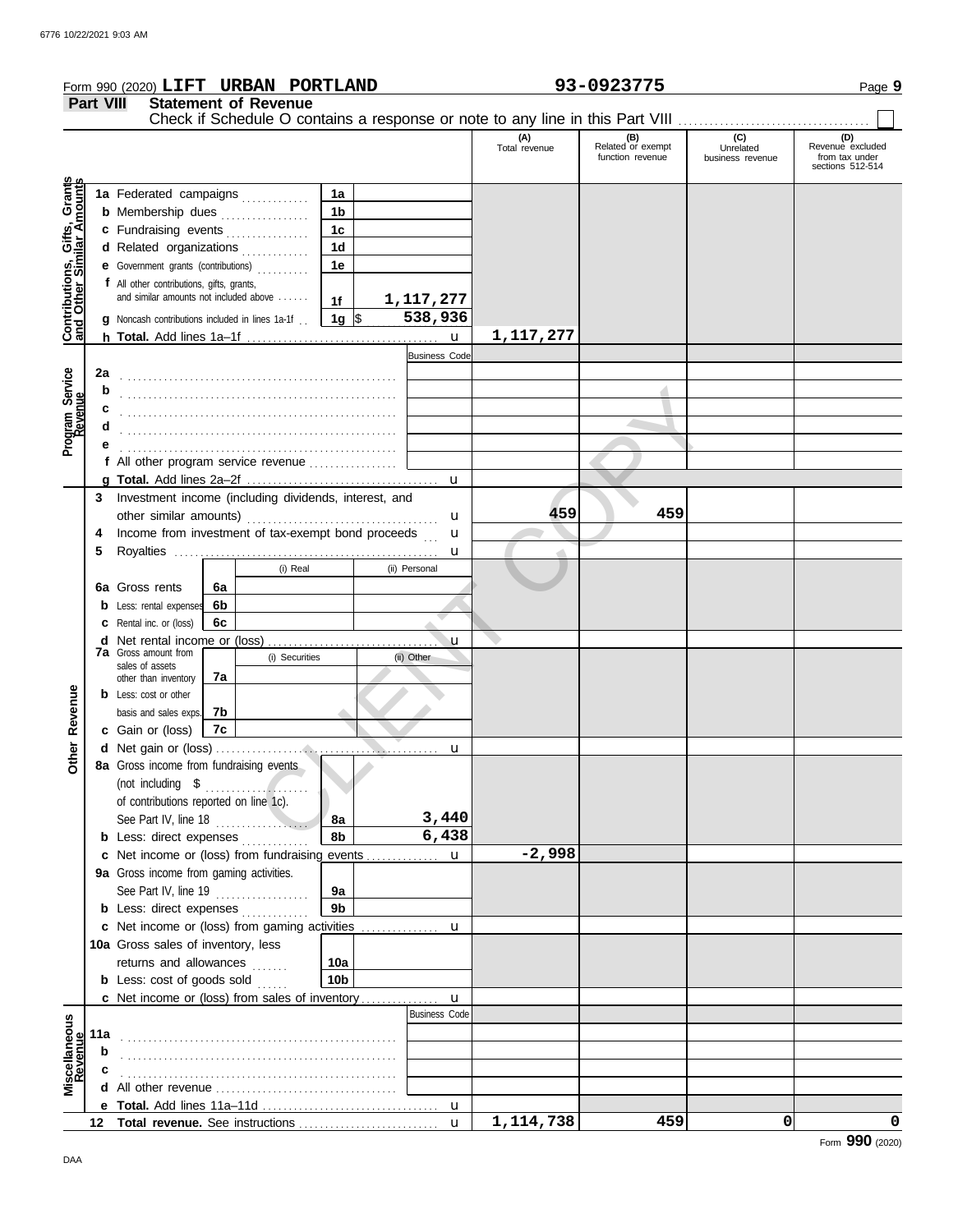### **Part IX Statement of Functional Expenses** Form 990 (2020) Page **10 LIFT URBAN PORTLAND 93-0923775** *Section 501(c)(3) and 501(c)(4) organizations must complete all columns. All other organizations must complete column (A). Do not include amounts reported on lines 6b, 7b, 8b, 9b, and 10b of Part VIII.* **1 2 3 4** Benefits paid to or for members **........**.. **5 6** Compensation not included above to disqualified **7** Other salaries and wages **. . . . . . . . . . . .** . . **8 9 10** Payroll taxes ............................... **11 a** Management .............................. **b** Legal **c** Accounting . . . . . . . . . . . . . . . . . . . . . . . . . . . . . . . . **d** Lobbying . . . . . . . . . . . . . . . . . . . . . . . . . . . . . . . . . . . **e** Professional fundraising services. See Part IV, line 17 **f g 12** Advertising and promotion ............... **13** Office expenses **.......................**... **14 15 16 17** Travel . . . . . . . . . . . . . . . . . . . . . . . . . . . . . . . . . . . . . . **18** Payments of travel or entertainment expenses **19 20** Interest . . . . . . . . . . . . . . . . . . . . . . . . . . . . . . . . . . . . **21 22** Depreciation, depletion, and amortization . **23** Insurance . . . . . . . . . . . . . . . . . . . . . . . . . . . . . . . . . . **24** Other expenses. Itemize expenses not covered **a** . . . . . . . . . . . . . . . . . . . . . . . . . . . . . . . . . . . . . . . . . . . . . **IN-KIND EXPENSE 538,936 462,071 76,865 b** Grants and other assistance to domestic organizations and domestic governments. See Part IV, line 21 . . . . . . . . Grants and other assistance to domestic individuals. See Part IV, line 22 Grants and other assistance to foreign organizations, foreign governments, and foreign individuals. See Part IV, lines 15 and 16 Compensation of current officers, directors, trustees, and key employees ............... persons (as defined under section 4958(f)(1)) and persons described in section 4958(c)(3)(B) . . . . . Pension plan accruals and contributions (include section 401(k) and 403(b) employer contributions) Other employee benefits .................. Fees for services (nonemployees): . . . . . . . . . . . . . . . . . . . . . . . . . . . . . . . . . . . . . . Investment management fees Other. (If line 11g amount exceeds 10% of line 25, column Information technology . . . . . . . . . . . . . . . . . . . . Royalties . . . . . . . . . . . . . . . . . . . . . . . . . . . . . . . . . . Occupancy . . . . . . . . . . . . . . . . . . . . . . . . . . . . . . . . for any federal, state, or local public officials Conferences, conventions, and meetings Payments to affiliates ....................... above (List miscellaneous expenses on line 24e. If line 24e amount exceeds 10% of line 25, column (A) amount, list line 24e expenses on Schedule O.) **(A) (B) (C) C**<br>Total expenses **a Program service Manageme** Total expenses<br>
expenses Program service<br>
Program service<br>  $\frac{1}{2}$ <br>  $\frac{1}{2}$ <br>  $\frac{1}{2}$ <br>  $\frac{1}{2}$ <br>  $\frac{1}{2}$ <br>  $\frac{1}{2}$ <br>  $\frac{1}{2}$ <br>  $\frac{1}{2}$ <br>  $\frac{1}{2}$ <br>  $\frac{1}{2}$ <br>  $\frac{1}{2}$ <br>  $\frac{1}{2}$ <br>  $\frac{1}{2}$ <br>  $\frac{1}{2}$ <br>  $\frac{1}{2}$ expenses general expenses (D)<br>Fundraising expenses **PROGRAM EXPENSE - FOOD 53,025 53,025** . . . . . . . . . . . . . . . . . . . . . . . . . . . . . . . . . . . . . . . . . . . . . **PROGRAM EXPENSES 8,909 8,275 379 255** Check if Schedule O contains a response or note to any line in this Part IX (A) amount, list line 11g expenses on Schedule O.) . . . . . . **43,825 33,745 2,630 7,450 226,208 174,180 13,572 38,456 33,231 25,488 2,193 5,550 28,208 22,003 1,692 4,513 9,045 3,799 4,432 814 87 87 7,454 5,483 1,221 750 39,505 33,580 1,876 4,049 2,033 1,667 366 20 20 6,899 6,899 12,099 907 11,192** 1 4958(f)(1)) and<br>  $\frac{33,231}{28,208}$ <br>  $\frac{226,208}{28,208}$ <br>  $\frac{25,488}{28,208}$ <br>  $\frac{25,488}{28,208}$ <br>  $\frac{22,003}{28,208}$ <br>  $\frac{9,045}{28,50000}$ <br>
See Part IV, line<br>
Sear of the 25, column<br>  $\frac{87}{260}$ <br>  $\frac{7,454}{2,033}$ <br>

**1,054,499** 

### **d** . . . . . . . . . . . . . . . . . . . . . . . . . . . . . . . . . . . . . . . . . . . . . **OTHER CONTRACTORS 7,401 5,509 1,233 659**

**e** All other expenses . . . . . . . . . . . . . . . . . . . . . . . . **25 Total functional expenses.** Add lines 1 through 24e . . .

**26** fundraising solicitation. Check here  $\mathbf{u}$  | if organization reported in column (B) joint costs from a combined educational campaign and following SOP 98-2 (ASC 958-720) **Joint costs.** Complete this line only if the

**37,614 18,249 14,649 4,716**

**c**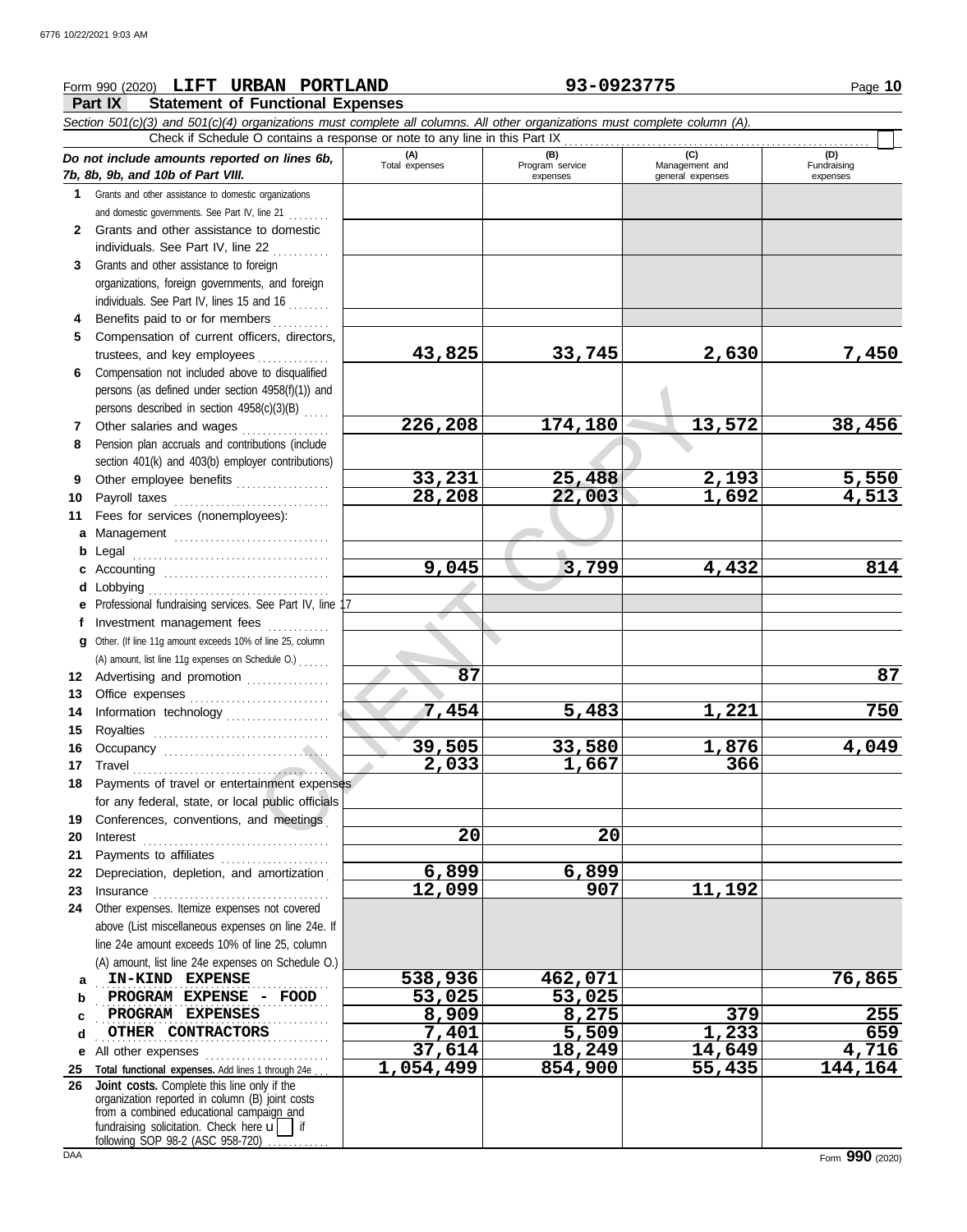|                         |          | Form 990 (2020) LIFT URBAN PORTLAND                                                                                                                                                                                                 |                                                            |        | 93-0923775               |                 | Page 11            |  |  |
|-------------------------|----------|-------------------------------------------------------------------------------------------------------------------------------------------------------------------------------------------------------------------------------------|------------------------------------------------------------|--------|--------------------------|-----------------|--------------------|--|--|
|                         | Part X   | <b>Balance Sheet</b>                                                                                                                                                                                                                |                                                            |        |                          |                 |                    |  |  |
|                         |          |                                                                                                                                                                                                                                     |                                                            |        |                          |                 |                    |  |  |
|                         |          |                                                                                                                                                                                                                                     |                                                            |        | (A)<br>Beginning of year |                 | (B)<br>End of year |  |  |
|                         | 1        | Cash-non-interest-bearing                                                                                                                                                                                                           |                                                            |        | 223,681                  | $\mathbf{1}$    | 283,276            |  |  |
|                         | 2        |                                                                                                                                                                                                                                     |                                                            |        | 107,181                  | $\mathbf{2}$    | 107,540            |  |  |
|                         | 3        |                                                                                                                                                                                                                                     |                                                            |        | 3                        |                 |                    |  |  |
|                         | 4        |                                                                                                                                                                                                                                     |                                                            |        |                          | 4               |                    |  |  |
|                         | 5        | Loans and other receivables from any current or former officer, director,                                                                                                                                                           |                                                            |        |                          |                 |                    |  |  |
|                         |          | trustee, key employee, creator or founder, substantial contributor, or 35%                                                                                                                                                          |                                                            |        |                          |                 |                    |  |  |
|                         |          |                                                                                                                                                                                                                                     | controlled entity or family member of any of these persons |        |                          |                 |                    |  |  |
|                         | 6        | Loans and other receivables from other disqualified persons (as defined                                                                                                                                                             |                                                            | 5      |                          |                 |                    |  |  |
|                         |          | under section 4958(f)(1)), and persons described in section $4958(c)(3)(B)$                                                                                                                                                         |                                                            | 6      |                          |                 |                    |  |  |
| Assets                  | 7        |                                                                                                                                                                                                                                     |                                                            |        |                          | $\overline{7}$  |                    |  |  |
|                         | 8        |                                                                                                                                                                                                                                     |                                                            |        |                          | 8               |                    |  |  |
|                         | 9        |                                                                                                                                                                                                                                     |                                                            |        |                          | 9               |                    |  |  |
|                         |          | 10a Land, buildings, and equipment: cost or other                                                                                                                                                                                   |                                                            |        |                          |                 |                    |  |  |
|                         |          |                                                                                                                                                                                                                                     |                                                            | 66,606 |                          |                 |                    |  |  |
|                         |          |                                                                                                                                                                                                                                     |                                                            | 36,123 | 31,108                   | 10 <sub>c</sub> | 30,483             |  |  |
|                         | 11       |                                                                                                                                                                                                                                     |                                                            |        |                          | 11              |                    |  |  |
|                         | 12       |                                                                                                                                                                                                                                     |                                                            |        |                          | 12              |                    |  |  |
|                         | 13       |                                                                                                                                                                                                                                     |                                                            |        |                          | 13              |                    |  |  |
|                         | 14       |                                                                                                                                                                                                                                     |                                                            |        |                          | 14              |                    |  |  |
|                         | 15       |                                                                                                                                                                                                                                     |                                                            |        |                          | 15              |                    |  |  |
|                         | 16       |                                                                                                                                                                                                                                     |                                                            |        | 361,970                  | 16              | 421,299            |  |  |
|                         | 17       |                                                                                                                                                                                                                                     |                                                            |        | 12,400                   | 17              | 9,084              |  |  |
|                         | 18       |                                                                                                                                                                                                                                     |                                                            |        |                          | 18              |                    |  |  |
|                         | 19       | Deferred revenue <i>contemporary contemporary and all algorithment</i> and all algorithments of the context of the context of the context of the context of the context of the context of the context of the context of the context |                                                            |        |                          | 19              |                    |  |  |
|                         | 20       |                                                                                                                                                                                                                                     |                                                            |        |                          | 20              |                    |  |  |
|                         | 21       | Escrow or custodial account liability. Complete Part IV of Schedule D                                                                                                                                                               |                                                            |        |                          | 21              |                    |  |  |
|                         | 22       | Loans and other payables to any current or former officer, director,                                                                                                                                                                |                                                            |        |                          |                 |                    |  |  |
|                         |          | trustee, key employee, creator or founder, substantial contributor, or 35%                                                                                                                                                          |                                                            |        |                          |                 |                    |  |  |
| Liabilities             |          | controlled entity or family member of any of these persons                                                                                                                                                                          |                                                            |        |                          | 22              |                    |  |  |
|                         | 23       | Secured mortgages and notes payable to unrelated third parties                                                                                                                                                                      |                                                            |        |                          | 23              |                    |  |  |
|                         | 24       | Unsecured notes and loans payable to unrelated third parties                                                                                                                                                                        |                                                            |        | 67,300                   | 24              | 67,300             |  |  |
|                         | 25       | Other liabilities (including federal income tax, payables to related third                                                                                                                                                          |                                                            |        |                          |                 |                    |  |  |
|                         |          | parties, and other liabilities not included on lines 17-24). Complete Part X                                                                                                                                                        |                                                            |        |                          |                 |                    |  |  |
|                         |          | of Schedule D                                                                                                                                                                                                                       |                                                            |        |                          | 25              |                    |  |  |
|                         | 26       |                                                                                                                                                                                                                                     |                                                            |        | 79,700                   | 26              | 76,384             |  |  |
|                         |          | Organizations that follow FASB ASC 958, check here $\vert X \vert$                                                                                                                                                                  |                                                            |        |                          |                 |                    |  |  |
|                         |          | and complete lines 27, 28, 32, and 33.                                                                                                                                                                                              |                                                            |        |                          |                 |                    |  |  |
|                         | 27       | Net assets without donor restrictions                                                                                                                                                                                               |                                                            |        | 282,270                  | 27              | 344,915            |  |  |
|                         | 28       | Net assets with donor restrictions                                                                                                                                                                                                  |                                                            |        | 28                       |                 |                    |  |  |
|                         |          | Organizations that do not follow FASB ASC 958, check here $\mathbf{u}$                                                                                                                                                              |                                                            |        |                          |                 |                    |  |  |
|                         |          | and complete lines 29 through 33.                                                                                                                                                                                                   |                                                            |        |                          |                 |                    |  |  |
| Assets or Fund Balances | 29<br>30 |                                                                                                                                                                                                                                     |                                                            |        |                          | 29<br>30        |                    |  |  |
|                         | 31       | Retained earnings, endowment, accumulated income, or other funds                                                                                                                                                                    |                                                            |        |                          | 31              |                    |  |  |
|                         | 32       | Total net assets or fund balances                                                                                                                                                                                                   |                                                            |        | 282,270                  | 32              | 344,915            |  |  |
| ğ                       | 33       |                                                                                                                                                                                                                                     |                                                            |        | 361,970                  | 33              | 421,299            |  |  |
|                         |          |                                                                                                                                                                                                                                     |                                                            |        |                          |                 | Form 990 (2020)    |  |  |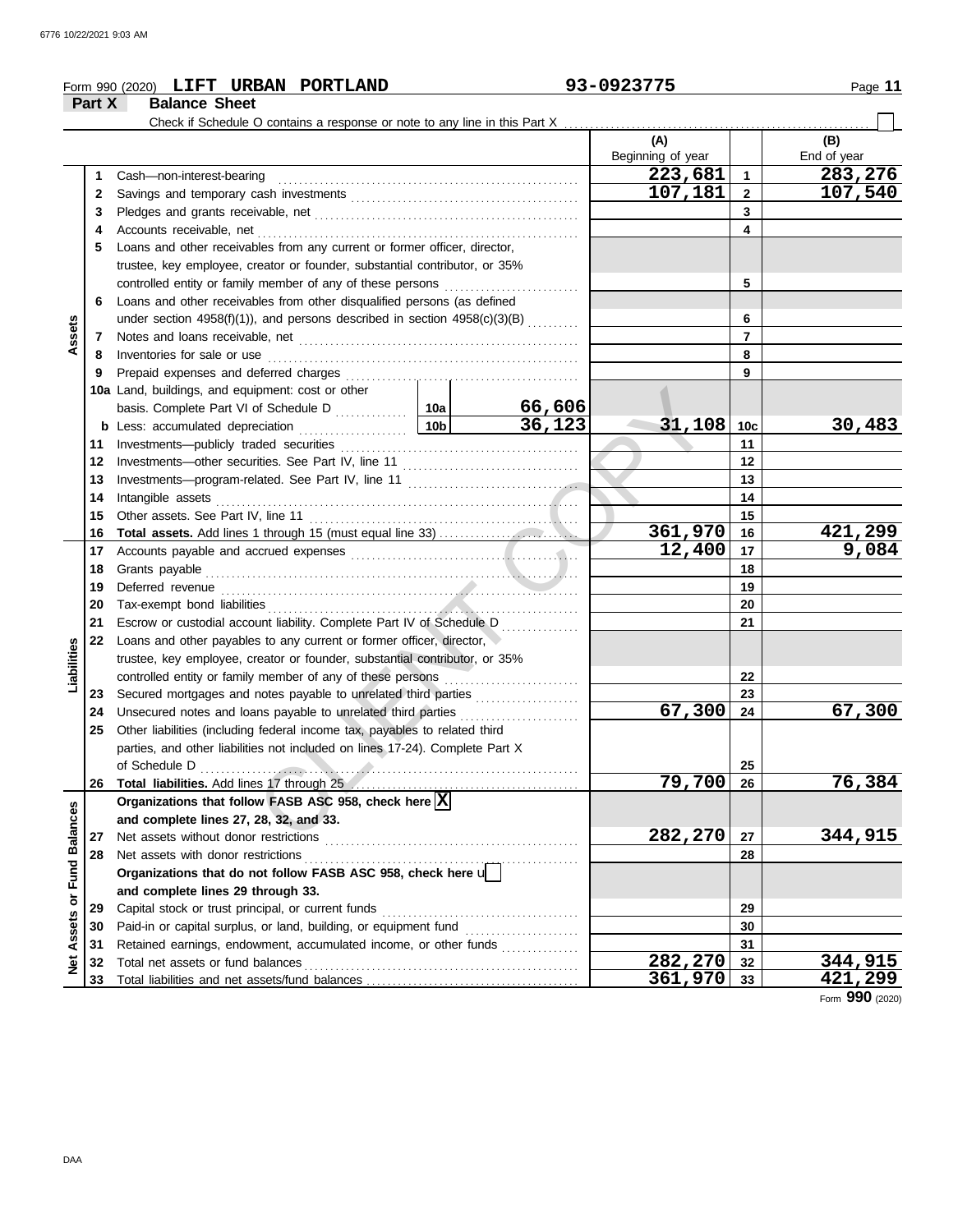|              | 93-0923775<br>Form 990 (2020) $\textbf{LIFT}$ URBAN PORTLAND                                                                                                                                                                                                                                                                                                                                                                                                                            |                         |    | Page 12                |
|--------------|-----------------------------------------------------------------------------------------------------------------------------------------------------------------------------------------------------------------------------------------------------------------------------------------------------------------------------------------------------------------------------------------------------------------------------------------------------------------------------------------|-------------------------|----|------------------------|
|              | Part XI<br><b>Reconciliation of Net Assets</b>                                                                                                                                                                                                                                                                                                                                                                                                                                          |                         |    |                        |
|              | Check if Schedule O contains a response or note to any line in this Part XI                                                                                                                                                                                                                                                                                                                                                                                                             |                         |    |                        |
| 1.           |                                                                                                                                                                                                                                                                                                                                                                                                                                                                                         | $\mathbf{1}$            |    | $\overline{1,114,738}$ |
| $\mathbf{2}$ |                                                                                                                                                                                                                                                                                                                                                                                                                                                                                         | $2^{\circ}$             |    | 1,054,499              |
| 3            |                                                                                                                                                                                                                                                                                                                                                                                                                                                                                         | $\mathbf{3}$            |    | 60, 239                |
| 4            | Net assets or fund balances at beginning of year (must equal Part X, line 32, column (A))                                                                                                                                                                                                                                                                                                                                                                                               | $\overline{\mathbf{4}}$ |    | 282,270                |
| 5            |                                                                                                                                                                                                                                                                                                                                                                                                                                                                                         | 5                       |    |                        |
| 6            |                                                                                                                                                                                                                                                                                                                                                                                                                                                                                         | 6                       |    |                        |
| 7            | $Investment \textit{ expenses} \textit{________} \label{ex:ex:ex:1} \begin{minipage}[c]{0.9\linewidth} \textit{Investment} \textit{expenses} \end{minipage} \begin{minipage}[c]{0.9\linewidth} \textit{ex:1} & \textit{if} \textit{if} \textit{if} \textit{if} \textit{if} \textit{if} \textit{if} \textit{if} \textit{if} \textit{if} \textit{if} \textit{if} \textit{if} \textit{if} \textit{if} \textit{if} \textit{if} \textit{if} \textit{if} \textit{if} \textit{if} \textit{if}$ | $\overline{7}$          |    |                        |
| 8            | Prior period adjustments [11, 12] and the contract of the contract of the contract of the contract of the contract of the contract of the contract of the contract of the contract of the contract of the contract of the cont                                                                                                                                                                                                                                                          | 8                       |    |                        |
| 9            |                                                                                                                                                                                                                                                                                                                                                                                                                                                                                         | 9                       |    | 2,406                  |
| 10           | Net assets or fund balances at end of year. Combine lines 3 through 9 (must equal Part X, line                                                                                                                                                                                                                                                                                                                                                                                          |                         |    |                        |
|              | $32$ , column $(B)$ )                                                                                                                                                                                                                                                                                                                                                                                                                                                                   | 10 <sup>°</sup>         |    | 344,915                |
|              | <b>Financial Statements and Reporting</b><br>Part XII                                                                                                                                                                                                                                                                                                                                                                                                                                   |                         |    |                        |
|              |                                                                                                                                                                                                                                                                                                                                                                                                                                                                                         |                         |    |                        |
|              |                                                                                                                                                                                                                                                                                                                                                                                                                                                                                         |                         |    | <b>Yes</b><br>No       |
| 1.           | $ \mathbf{X} $ Accrual<br>Accounting method used to prepare the Form 990:     Cash<br>Other                                                                                                                                                                                                                                                                                                                                                                                             |                         |    |                        |
|              | If the organization changed its method of accounting from a prior year or checked "Other," explain in                                                                                                                                                                                                                                                                                                                                                                                   |                         |    |                        |
|              | Schedule O.                                                                                                                                                                                                                                                                                                                                                                                                                                                                             |                         |    |                        |
|              | 2a Were the organization's financial statements compiled or reviewed by an independent accountant?                                                                                                                                                                                                                                                                                                                                                                                      |                         | 2a | $\mathbf X$            |
|              | If "Yes," check a box below to indicate whether the financial statements for the year were compiled or                                                                                                                                                                                                                                                                                                                                                                                  |                         |    |                        |
|              | reviewed on a separate basis, consolidated basis, or both:                                                                                                                                                                                                                                                                                                                                                                                                                              |                         |    |                        |
|              | Separate basis   Consolidated basis<br>Both consolidated and separate basis                                                                                                                                                                                                                                                                                                                                                                                                             |                         |    |                        |
|              | <b>b</b> Were the organization's financial statements audited by an independent accountant?                                                                                                                                                                                                                                                                                                                                                                                             |                         | 2b | X                      |
|              | If "Yes," check a box below to indicate whether the financial statements for the year were audited on a                                                                                                                                                                                                                                                                                                                                                                                 |                         |    |                        |
|              | separate basis, consolidated basis, or both:                                                                                                                                                                                                                                                                                                                                                                                                                                            |                         |    |                        |
|              | Both consolidated and separate basis<br>Separate basis<br>Consolidated basis                                                                                                                                                                                                                                                                                                                                                                                                            |                         |    |                        |
|              | c If "Yes" to line 2a or 2b, does the organization have a committee that assumes responsibility for oversight of                                                                                                                                                                                                                                                                                                                                                                        |                         |    |                        |
|              |                                                                                                                                                                                                                                                                                                                                                                                                                                                                                         |                         | 2c |                        |
|              | If the organization changed either its oversight process or selection process during the tax year, explain on                                                                                                                                                                                                                                                                                                                                                                           |                         |    |                        |
|              | Schedule O.                                                                                                                                                                                                                                                                                                                                                                                                                                                                             |                         |    |                        |
|              | 3a As a result of a federal award, was the organization required to undergo an audit or audits as set forth in the                                                                                                                                                                                                                                                                                                                                                                      |                         |    |                        |
|              |                                                                                                                                                                                                                                                                                                                                                                                                                                                                                         |                         | 3a | X                      |
|              | <b>b</b> If "Yes," did the organization undergo the required audit or audits? If the organization did not undergo the                                                                                                                                                                                                                                                                                                                                                                   |                         |    |                        |
|              |                                                                                                                                                                                                                                                                                                                                                                                                                                                                                         |                         | 3b |                        |
|              |                                                                                                                                                                                                                                                                                                                                                                                                                                                                                         |                         |    | Form 990 (2020)        |
|              |                                                                                                                                                                                                                                                                                                                                                                                                                                                                                         |                         |    |                        |
|              |                                                                                                                                                                                                                                                                                                                                                                                                                                                                                         |                         |    |                        |
|              |                                                                                                                                                                                                                                                                                                                                                                                                                                                                                         |                         |    |                        |
|              |                                                                                                                                                                                                                                                                                                                                                                                                                                                                                         |                         |    |                        |
|              |                                                                                                                                                                                                                                                                                                                                                                                                                                                                                         |                         |    |                        |
|              |                                                                                                                                                                                                                                                                                                                                                                                                                                                                                         |                         |    |                        |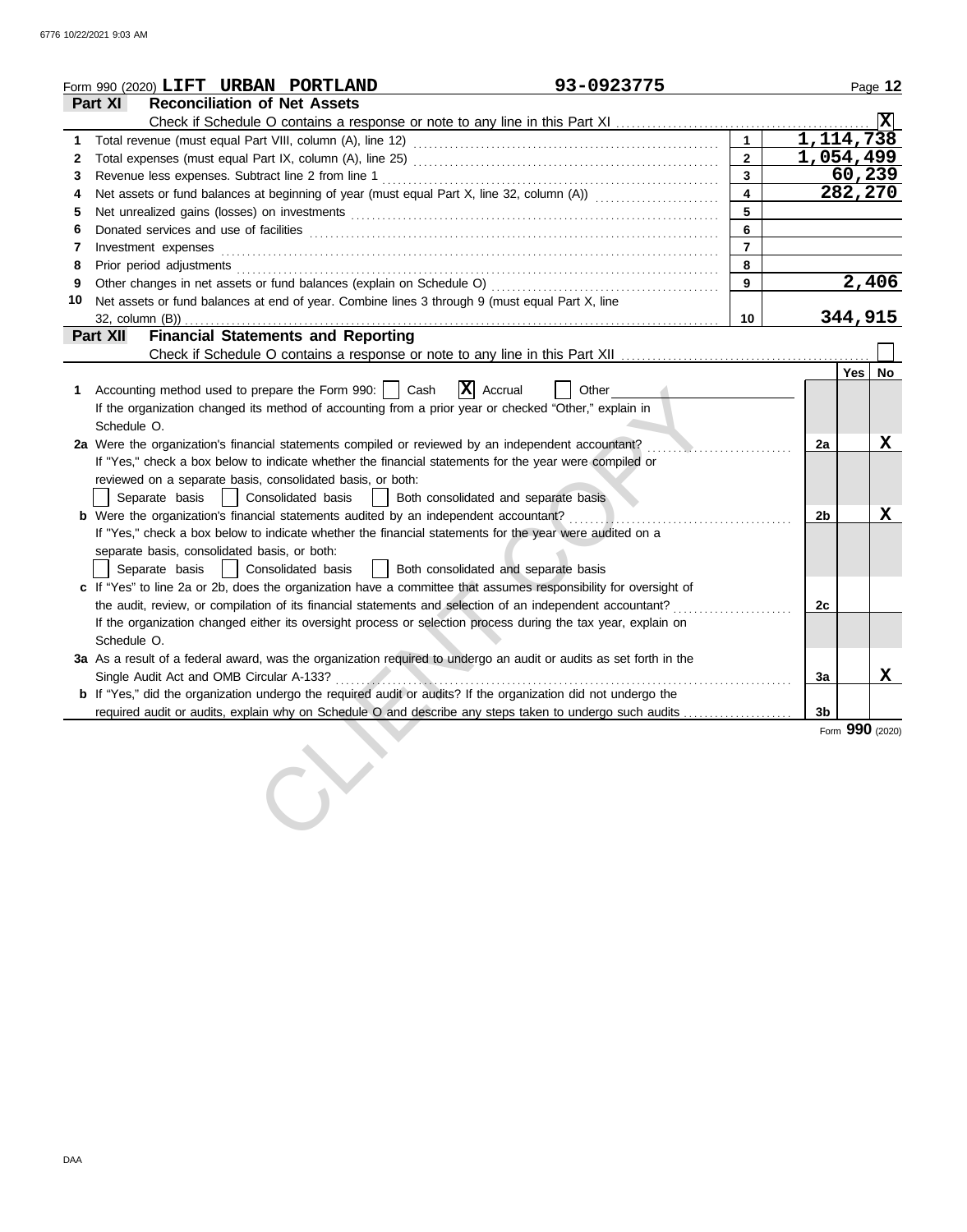|                                   | Property<br>Type |             |                          |            |                 |            |                     |
|-----------------------------------|------------------|-------------|--------------------------|------------|-----------------|------------|---------------------|
|                                   | Date             | Business %  | Cost                     | Depr Basis | Period Method   | Deduction  | Section 179         |
| TRANSIT CONNECT VAN               | 3/21/12          | $100.00$ \$ | $22,137$ \$              | 11,068     | 10.0 200DBHY \$ | 784 \$     |                     |
| LANDMARK FORD                     | 3/18/19          | 100.00      | 31,025                   | 12,925     | 10.0 200DBHY    | 2,068      |                     |
| 2010 FORD ECONOLINE VAN (DONATED) |                  |             |                          |            |                 |            |                     |
| $\tt TOTAL$                       | 6/30/19          | 100.00      | 3,347<br>56,509 \$<br>\$ | 23,993     | 5.0 200DBHY     | \$         | $\mathsf{O}\xspace$ |
|                                   |                  |             |                          |            |                 | $2,852$ \$ |                     |
|                                   |                  |             |                          |            |                 |            |                     |
|                                   |                  |             |                          |            |                 |            |                     |
|                                   |                  |             |                          |            |                 |            |                     |
|                                   |                  |             |                          |            |                 |            |                     |
|                                   |                  |             |                          |            |                 |            |                     |
|                                   |                  |             |                          |            |                 |            |                     |
|                                   |                  |             |                          |            |                 |            |                     |
|                                   |                  |             |                          |            |                 |            |                     |
|                                   |                  |             |                          |            |                 |            |                     |
|                                   |                  |             |                          |            |                 |            |                     |
|                                   |                  |             |                          |            |                 |            |                     |
|                                   |                  |             |                          |            |                 |            |                     |
|                                   |                  |             |                          |            |                 |            |                     |
|                                   |                  |             |                          |            |                 |            |                     |
|                                   |                  |             |                          |            |                 |            |                     |
|                                   |                  |             |                          |            |                 |            |                     |
|                                   |                  |             |                          |            |                 |            |                     |
|                                   |                  |             |                          |            |                 |            |                     |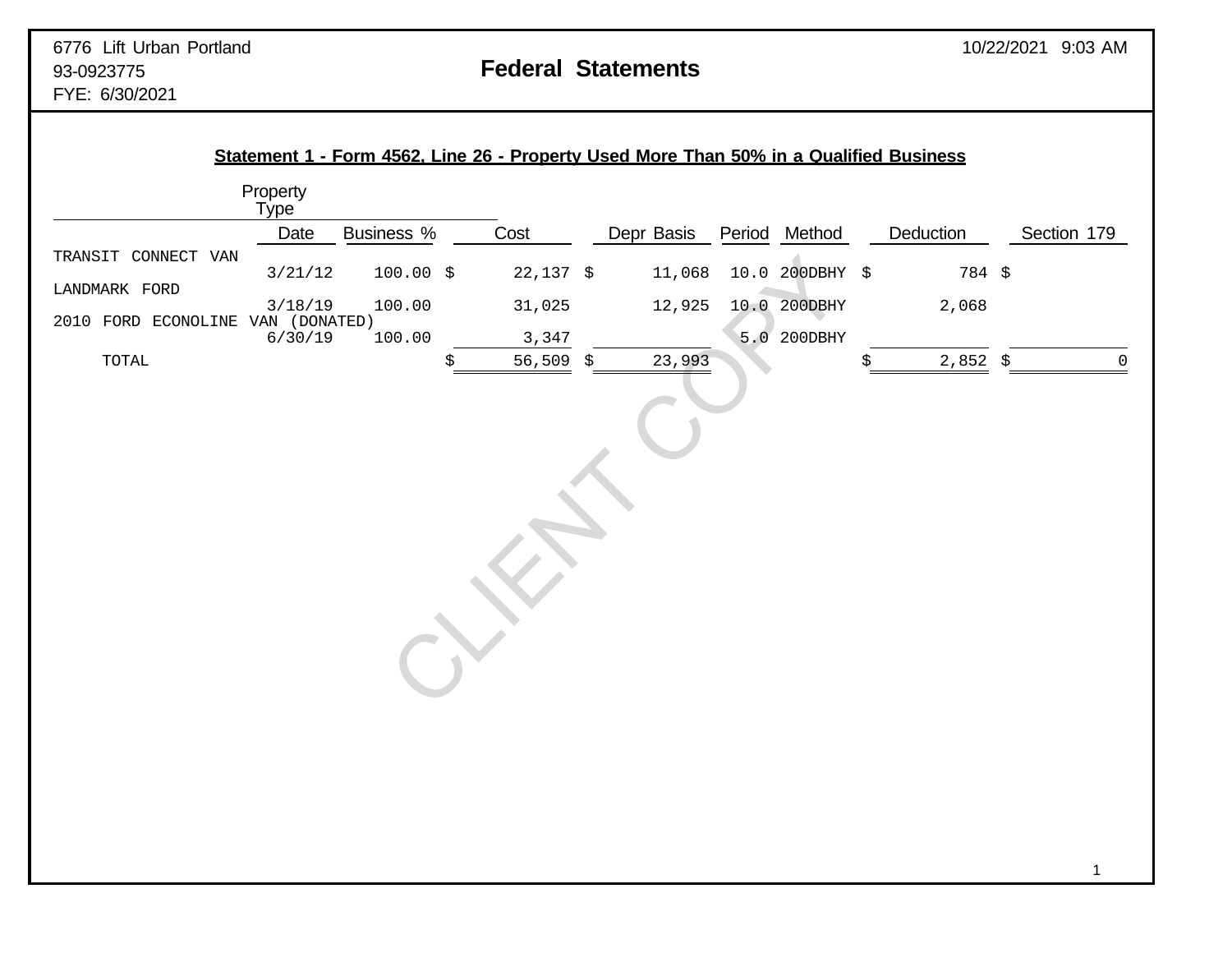| <b>SCHEDULE A</b>                     |                                                                                                                                                                                   | <b>Public Charity Status and Public Support</b>                                                                                                                                                                                                                                                                                                                                 |     |                                                      |                                        | OMB No. 1545-0047                    |  |  |  |
|---------------------------------------|-----------------------------------------------------------------------------------------------------------------------------------------------------------------------------------|---------------------------------------------------------------------------------------------------------------------------------------------------------------------------------------------------------------------------------------------------------------------------------------------------------------------------------------------------------------------------------|-----|------------------------------------------------------|----------------------------------------|--------------------------------------|--|--|--|
| (Form 990 or 990-EZ)                  |                                                                                                                                                                                   | Complete if the organization is a section 501(c)(3) organization or a section $4947(a)(1)$ nonexempt charitable trust.                                                                                                                                                                                                                                                          |     |                                                      |                                        |                                      |  |  |  |
| Department of the Treasury            |                                                                                                                                                                                   | u Attach to Form 990 or Form 990-EZ.                                                                                                                                                                                                                                                                                                                                            |     |                                                      |                                        |                                      |  |  |  |
| Internal Revenue Service              |                                                                                                                                                                                   | u Go to www.irs.gov/Form990 for instructions and the latest information.                                                                                                                                                                                                                                                                                                        |     |                                                      |                                        | Open to Public<br>Inspection         |  |  |  |
| Name of the organization              |                                                                                                                                                                                   |                                                                                                                                                                                                                                                                                                                                                                                 |     |                                                      |                                        | Employer identification number       |  |  |  |
|                                       | LIFT URBAN PORTLAND                                                                                                                                                               |                                                                                                                                                                                                                                                                                                                                                                                 |     |                                                      | 93-0923775                             |                                      |  |  |  |
| Part I                                |                                                                                                                                                                                   | Reason for Public Charity Status. (All organizations must complete this part.) See instructions.                                                                                                                                                                                                                                                                                |     |                                                      |                                        |                                      |  |  |  |
|                                       |                                                                                                                                                                                   | The organization is not a private foundation because it is: (For lines 1 through 12, check only one box.)                                                                                                                                                                                                                                                                       |     |                                                      |                                        |                                      |  |  |  |
| 1                                     |                                                                                                                                                                                   | A church, convention of churches, or association of churches described in section 170(b)(1)(A)(i).                                                                                                                                                                                                                                                                              |     |                                                      |                                        |                                      |  |  |  |
| 2                                     |                                                                                                                                                                                   | A school described in section 170(b)(1)(A)(ii). (Attach Schedule E (Form 990 or 990-EZ).)                                                                                                                                                                                                                                                                                       |     |                                                      |                                        |                                      |  |  |  |
| 3<br>4                                |                                                                                                                                                                                   | A hospital or a cooperative hospital service organization described in section 170(b)(1)(A)(iii).                                                                                                                                                                                                                                                                               |     |                                                      |                                        |                                      |  |  |  |
|                                       | A medical research organization operated in conjunction with a hospital described in section 170(b)(1)(A)(iii). Enter the hospital's name,<br>city, and state: example and state: |                                                                                                                                                                                                                                                                                                                                                                                 |     |                                                      |                                        |                                      |  |  |  |
| 5                                     |                                                                                                                                                                                   | An organization operated for the benefit of a college or university owned or operated by a governmental unit described in                                                                                                                                                                                                                                                       |     |                                                      |                                        |                                      |  |  |  |
|                                       | section 170(b)(1)(A)(iv). (Complete Part II.)                                                                                                                                     |                                                                                                                                                                                                                                                                                                                                                                                 |     |                                                      |                                        |                                      |  |  |  |
| 6                                     |                                                                                                                                                                                   | A federal, state, or local government or governmental unit described in section 170(b)(1)(A)(v).                                                                                                                                                                                                                                                                                |     |                                                      |                                        |                                      |  |  |  |
| X<br>7                                | described in section 170(b)(1)(A)(vi). (Complete Part II.)                                                                                                                        | An organization that normally receives a substantial part of its support from a governmental unit or from the general public                                                                                                                                                                                                                                                    |     |                                                      |                                        |                                      |  |  |  |
| 8                                     |                                                                                                                                                                                   | A community trust described in section 170(b)(1)(A)(vi). (Complete Part II.)                                                                                                                                                                                                                                                                                                    |     |                                                      |                                        |                                      |  |  |  |
| 9<br>university:                      |                                                                                                                                                                                   | An agricultural research organization described in section 170(b)(1)(A)(ix) operated in conjunction with a land-grant college<br>or university or a non-land-grant college of agriculture (see instructions). Enter the name, city, and state of the college or                                                                                                                 |     |                                                      |                                        |                                      |  |  |  |
| 10                                    |                                                                                                                                                                                   | An organization that normally receives: (1) more than 33 1/3% of its support from contributions, membership fees, and gross<br>receipts from activities related to its exempt functions, subject to certain exceptions; and (2) no more than 331/3% of its<br>support from gross investment income and unrelated business taxable income (less section 511 tax) from businesses |     |                                                      |                                        |                                      |  |  |  |
| 11                                    |                                                                                                                                                                                   | acquired by the organization after June 30, 1975. See section 509(a)(2). (Complete Part III.)<br>An organization organized and operated exclusively to test for public safety. See section 509(a)(4).                                                                                                                                                                           |     |                                                      |                                        |                                      |  |  |  |
| 12                                    |                                                                                                                                                                                   | An organization organized and operated exclusively for the benefit of, to perform the functions of, or to carry out the purposes                                                                                                                                                                                                                                                |     |                                                      |                                        |                                      |  |  |  |
|                                       |                                                                                                                                                                                   | of one or more publicly supported organizations described in section 509(a)(1) or section 509(a)(2). See section 509(a)(3).                                                                                                                                                                                                                                                     |     |                                                      |                                        |                                      |  |  |  |
|                                       |                                                                                                                                                                                   | Check the box in lines 12a through 12d that describes the type of supporting organization and complete lines 12e, 12f, and 12g.                                                                                                                                                                                                                                                 |     |                                                      |                                        |                                      |  |  |  |
| a                                     |                                                                                                                                                                                   | Type I. A supporting organization operated, supervised, or controlled by its supported organization(s), typically by giving<br>the supported organization(s) the power to regularly appoint or elect a majority of the directors or trustees of the                                                                                                                             |     |                                                      |                                        |                                      |  |  |  |
|                                       |                                                                                                                                                                                   | supporting organization. You must complete Part IV, Sections A and B.                                                                                                                                                                                                                                                                                                           |     |                                                      |                                        |                                      |  |  |  |
| b                                     |                                                                                                                                                                                   | Type II. A supporting organization supervised or controlled in connection with its supported organization(s), by having<br>control or management of the supporting organization vested in the same persons that control or manage the supported                                                                                                                                 |     |                                                      |                                        |                                      |  |  |  |
| c                                     |                                                                                                                                                                                   | organization(s). You must complete Part IV, Sections A and C.<br>Type III functionally integrated. A supporting organization operated in connection with, and functionally integrated with,                                                                                                                                                                                     |     |                                                      |                                        |                                      |  |  |  |
|                                       |                                                                                                                                                                                   | its supported organization(s) (see instructions). You must complete Part IV, Sections A, D, and E.                                                                                                                                                                                                                                                                              |     |                                                      |                                        |                                      |  |  |  |
| d                                     |                                                                                                                                                                                   | Type III non-functionally integrated. A supporting organization operated in connection with its supported organization(s)                                                                                                                                                                                                                                                       |     |                                                      |                                        |                                      |  |  |  |
|                                       |                                                                                                                                                                                   | that is not functionally integrated. The organization generally must satisfy a distribution requirement and an attentiveness<br>requirement (see instructions). You must complete Part IV, Sections A and D, and Part V.                                                                                                                                                        |     |                                                      |                                        |                                      |  |  |  |
| е                                     |                                                                                                                                                                                   | Check this box if the organization received a written determination from the IRS that it is a Type I, Type II, Type III                                                                                                                                                                                                                                                         |     |                                                      |                                        |                                      |  |  |  |
|                                       |                                                                                                                                                                                   | functionally integrated, or Type III non-functionally integrated supporting organization.                                                                                                                                                                                                                                                                                       |     |                                                      |                                        |                                      |  |  |  |
| f                                     | Enter the number of supported organizations                                                                                                                                       |                                                                                                                                                                                                                                                                                                                                                                                 |     |                                                      |                                        |                                      |  |  |  |
| g                                     |                                                                                                                                                                                   | Provide the following information about the supported organization(s).                                                                                                                                                                                                                                                                                                          |     |                                                      |                                        |                                      |  |  |  |
| (i) Name of supported<br>organization | (ii) EIN                                                                                                                                                                          | (iii) Type of organization<br>(described on lines 1-10                                                                                                                                                                                                                                                                                                                          |     | (iv) Is the organization<br>listed in your governing | (v) Amount of monetary<br>support (see | (vi) Amount of<br>other support (see |  |  |  |
|                                       |                                                                                                                                                                                   | above (see instructions))                                                                                                                                                                                                                                                                                                                                                       |     | document?                                            | instructions)                          | instructions)                        |  |  |  |
|                                       |                                                                                                                                                                                   |                                                                                                                                                                                                                                                                                                                                                                                 | Yes | No                                                   |                                        |                                      |  |  |  |
| (A)                                   |                                                                                                                                                                                   |                                                                                                                                                                                                                                                                                                                                                                                 |     |                                                      |                                        |                                      |  |  |  |
| (B)                                   |                                                                                                                                                                                   |                                                                                                                                                                                                                                                                                                                                                                                 |     |                                                      |                                        |                                      |  |  |  |
|                                       |                                                                                                                                                                                   |                                                                                                                                                                                                                                                                                                                                                                                 |     |                                                      |                                        |                                      |  |  |  |
| (C)                                   |                                                                                                                                                                                   |                                                                                                                                                                                                                                                                                                                                                                                 |     |                                                      |                                        |                                      |  |  |  |
| (D)                                   |                                                                                                                                                                                   |                                                                                                                                                                                                                                                                                                                                                                                 |     |                                                      |                                        |                                      |  |  |  |
| (E)                                   |                                                                                                                                                                                   |                                                                                                                                                                                                                                                                                                                                                                                 |     |                                                      |                                        |                                      |  |  |  |
| Total                                 |                                                                                                                                                                                   |                                                                                                                                                                                                                                                                                                                                                                                 |     |                                                      |                                        |                                      |  |  |  |
|                                       |                                                                                                                                                                                   |                                                                                                                                                                                                                                                                                                                                                                                 |     |                                                      |                                        |                                      |  |  |  |

**For Paperwork Reduction Act Notice, see the Instructions for Form 990 or 990-EZ.**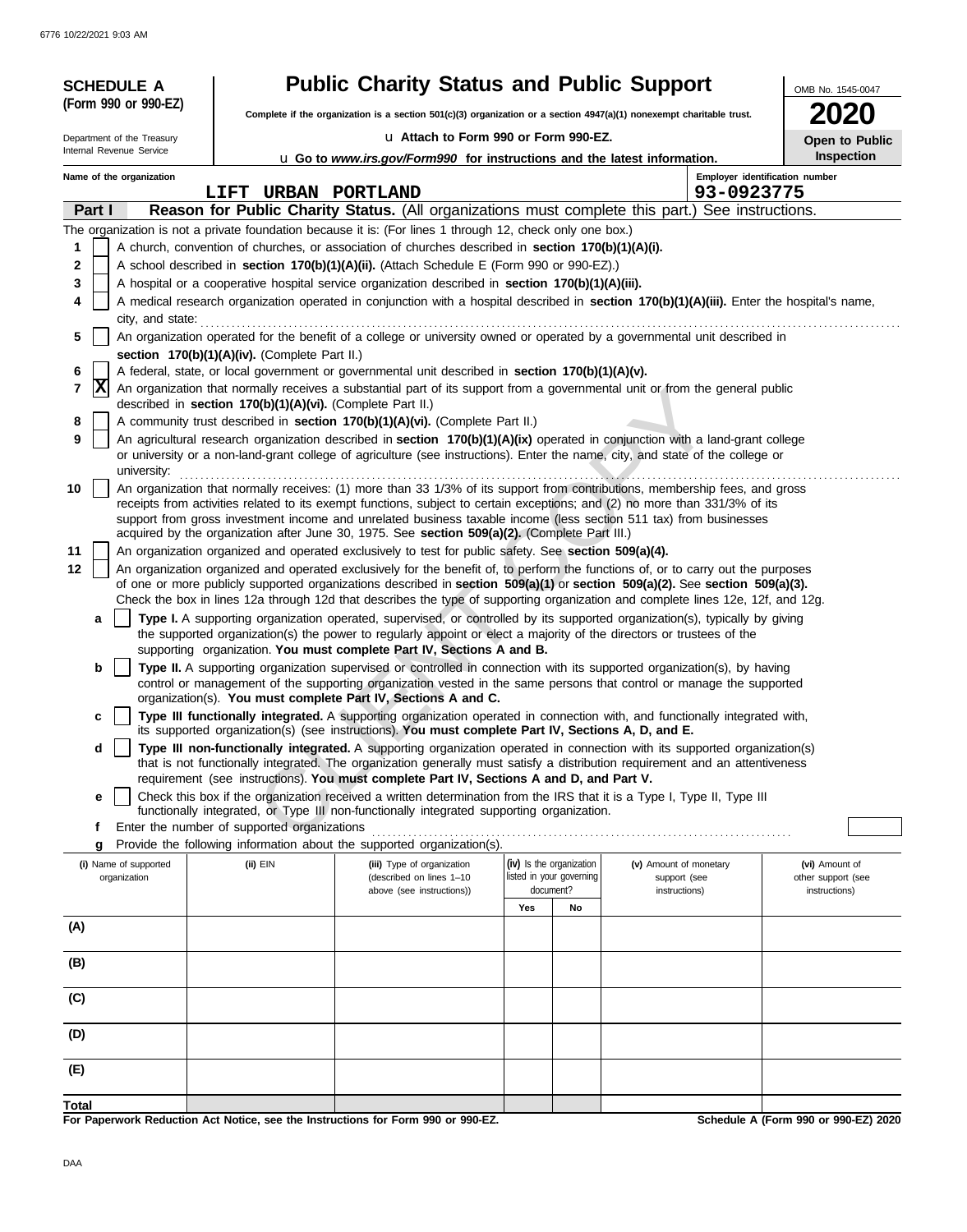|              | Schedule A (Form 990 or 990-EZ) 2020                                                                                                                                                                                                                                                                                                                                                | LIFT URBAN PORTLAND |          |            |            | 93-0923775  | Page 2                               |
|--------------|-------------------------------------------------------------------------------------------------------------------------------------------------------------------------------------------------------------------------------------------------------------------------------------------------------------------------------------------------------------------------------------|---------------------|----------|------------|------------|-------------|--------------------------------------|
|              | Support Schedule for Organizations Described in Sections 170(b)(1)(A)(iv) and 170(b)(1)(A)(vi)<br>Part II                                                                                                                                                                                                                                                                           |                     |          |            |            |             |                                      |
|              | (Complete only if you checked the box on line 5, 7, or 8 of Part I or if the organization failed to qualify under                                                                                                                                                                                                                                                                   |                     |          |            |            |             |                                      |
|              | Part III. If the organization fails to qualify under the tests listed below, please complete Part III.)                                                                                                                                                                                                                                                                             |                     |          |            |            |             |                                      |
|              | <b>Section A. Public Support</b>                                                                                                                                                                                                                                                                                                                                                    |                     |          |            |            |             |                                      |
|              | Calendar year (or fiscal year beginning in) $\mathbf u$                                                                                                                                                                                                                                                                                                                             | (a) 2016            | (b) 2017 | $(c)$ 2018 | $(d)$ 2019 | (e) 2020    | (f) Total                            |
| 1            | Gifts, grants, contributions, and<br>membership fees received. (Do not                                                                                                                                                                                                                                                                                                              |                     |          |            |            |             |                                      |
|              | include any "unusual grants.")                                                                                                                                                                                                                                                                                                                                                      | 551,805             | 463,572  | 913,253    | 1,039,330  | 1,117,277   | 4,085,237                            |
| $\mathbf{2}$ | Tax revenues levied for the<br>organization's benefit and either paid<br>to or expended on its behalf                                                                                                                                                                                                                                                                               |                     |          |            |            |             |                                      |
| 3            | The value of services or facilities<br>furnished by a governmental unit to the<br>organization without charge                                                                                                                                                                                                                                                                       |                     |          |            |            |             |                                      |
| 4            | Total. Add lines 1 through 3                                                                                                                                                                                                                                                                                                                                                        | 551,805             | 463,572  | 913,253    | 1,039,330  | 1,117,277   | 4,085,237                            |
| 5            | The portion of total contributions by<br>each person (other than a<br>governmental unit or publicly<br>supported organization) included on<br>line 1 that exceeds 2% of the amount<br>shown on line 11, column (f) $\ldots$                                                                                                                                                         |                     |          |            |            |             | 1,182,114                            |
| 6            | Public support. Subtract line 5 from line 4                                                                                                                                                                                                                                                                                                                                         |                     |          |            |            |             | 2,903,123                            |
|              | <b>Section B. Total Support</b>                                                                                                                                                                                                                                                                                                                                                     |                     |          |            |            |             |                                      |
|              | Calendar year (or fiscal year beginning in) <b>u</b>                                                                                                                                                                                                                                                                                                                                | (a) 2016            | (b) 2017 | $(c)$ 2018 | $(d)$ 2019 | (e) 2020    | (f) Total                            |
| 7            | Amounts from line 4                                                                                                                                                                                                                                                                                                                                                                 | 551,805             | 463,572  | 913, 253   | 1,039,330  | 1, 117, 277 | 4,085,237                            |
| 8            | Gross income from interest, dividends,<br>payments received on securities loans,<br>rents, royalties, and income from<br>similar sources                                                                                                                                                                                                                                            | 138                 | 161      |            |            |             | 299                                  |
| 9            | Net income from unrelated business<br>activities, whether or not the business<br>is regularly carried on                                                                                                                                                                                                                                                                            |                     |          |            |            |             |                                      |
| 10           | Other income. Do not include gain or<br>loss from the sale of capital assets<br>(Explain in Part VI.)                                                                                                                                                                                                                                                                               |                     |          |            |            |             |                                      |
| 11           | Total support. Add lines 7 through 10                                                                                                                                                                                                                                                                                                                                               |                     |          |            |            |             | 4,085,536                            |
| 12           | Gross receipts from related activities, etc. (see instructions)                                                                                                                                                                                                                                                                                                                     |                     |          |            |            | 12          | 35,066                               |
| 13           | First 5 years. If the Form 990 is for the organization's first, second, third, fourth, or fifth tax year as a section 501(c)(3)                                                                                                                                                                                                                                                     |                     |          |            |            |             |                                      |
|              | organization, check this box and stop here                                                                                                                                                                                                                                                                                                                                          |                     |          |            |            |             |                                      |
|              | Section C. Computation of Public Support Percentage                                                                                                                                                                                                                                                                                                                                 |                     |          |            |            |             |                                      |
| 14           |                                                                                                                                                                                                                                                                                                                                                                                     |                     |          |            |            | 14          | 71.06%                               |
| 15           | Public support percentage from 2019 Schedule A, Part II, line 14                                                                                                                                                                                                                                                                                                                    |                     |          |            |            | 15          | 80.64%                               |
| 16a          | 33 1/3% support test-2020. If the organization did not check the box on line 13, and line 14 is 33 1/3% or more, check this<br>box and stop here. The organization qualifies as a publicly supported organization                                                                                                                                                                   |                     |          |            |            |             | $\blacktriangleright$ $ \mathrm{X} $ |
| b            | 33 1/3% support test-2019. If the organization did not check a box on line 13 or 16a, and line 15 is 33 1/3% or more, check                                                                                                                                                                                                                                                         |                     |          |            |            |             |                                      |
|              | this box and stop here. The organization qualifies as a publicly supported organization                                                                                                                                                                                                                                                                                             |                     |          |            |            |             |                                      |
| 17a          | 10%-facts-and-circumstances test-2020. If the organization did not check a box on line 13, 16a, or 16b, and line 14 is                                                                                                                                                                                                                                                              |                     |          |            |            |             |                                      |
|              | 10% or more, and if the organization meets the "facts-and-circumstances" test, check this box and stop here. Explain in                                                                                                                                                                                                                                                             |                     |          |            |            |             |                                      |
|              | Part VI how the organization meets the "facts-and-circumstances" test. The organization qualifies as a publicly supported                                                                                                                                                                                                                                                           |                     |          |            |            |             |                                      |
|              | organization                                                                                                                                                                                                                                                                                                                                                                        |                     |          |            |            |             |                                      |
| b            | 10%-facts-and-circumstances test-2019. If the organization did not check a box on line 13, 16a, 16b, or 17a, and line<br>15 is 10% or more, and if the organization meets the "facts-and-circumstances" test, check this box and stop here. Explain<br>in Part VI how the organization meets the "facts-and-circumstances" test. The organization qualifies as a publicly supported |                     |          |            |            |             |                                      |
|              | organization                                                                                                                                                                                                                                                                                                                                                                        |                     |          |            |            |             |                                      |
| 18           | Private foundation. If the organization did not check a box on line 13, 16a, 16b, 17a, or 17b, check this box and see                                                                                                                                                                                                                                                               |                     |          |            |            |             |                                      |
|              | <b>instructions</b>                                                                                                                                                                                                                                                                                                                                                                 |                     |          |            |            |             |                                      |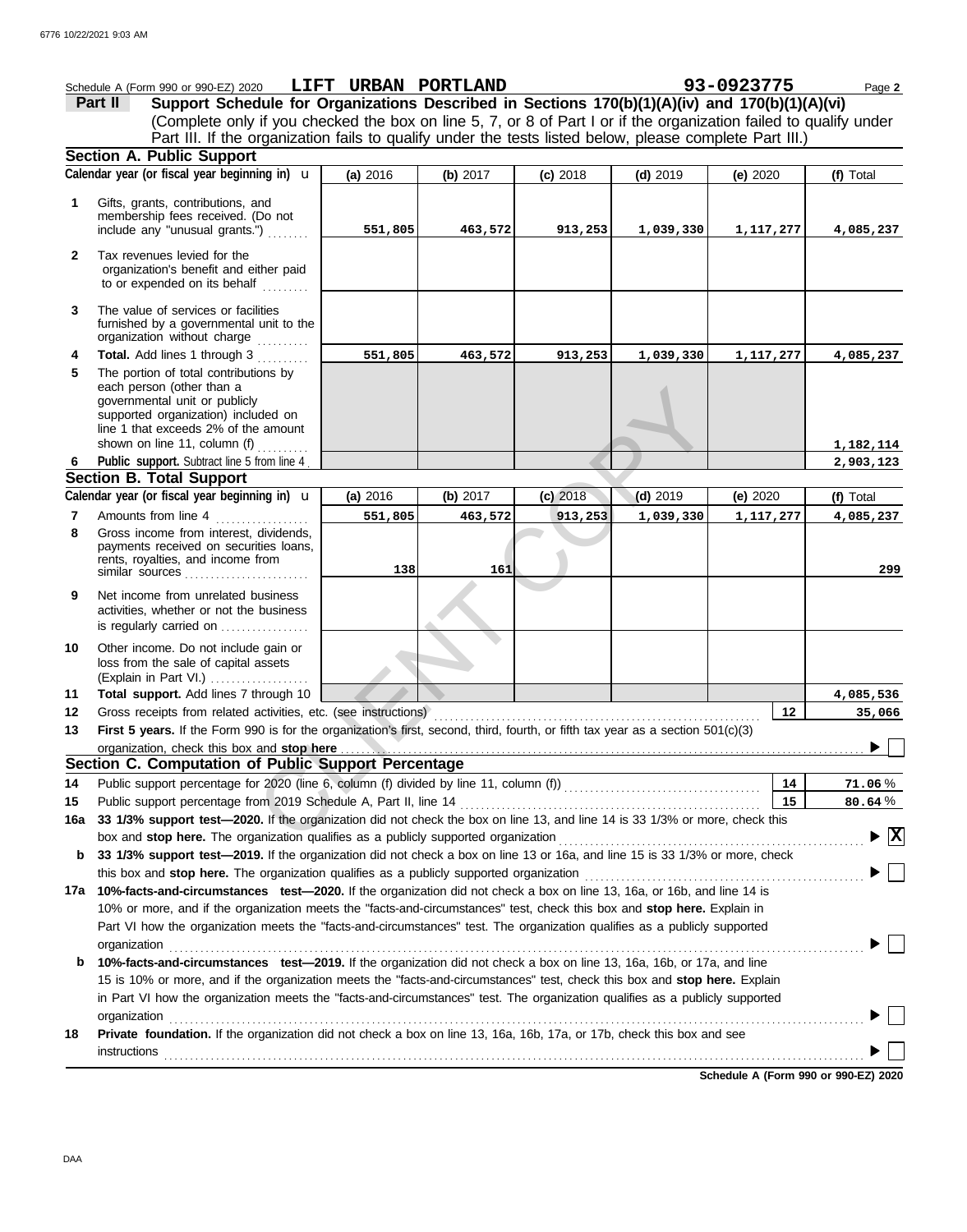|     | Schedule A (Form 990 or 990-EZ) 2020                                                                                                                                                                                                                            | LIFT URBAN PORTLAND |            |            |            | 93-0923775 | Page 3    |
|-----|-----------------------------------------------------------------------------------------------------------------------------------------------------------------------------------------------------------------------------------------------------------------|---------------------|------------|------------|------------|------------|-----------|
|     | Support Schedule for Organizations Described in Section 509(a)(2)<br>Part III                                                                                                                                                                                   |                     |            |            |            |            |           |
|     | (Complete only if you checked the box on line 10 of Part I or if the organization failed to qualify under Part II.                                                                                                                                              |                     |            |            |            |            |           |
|     | If the organization fails to qualify under the tests listed below, please complete Part II.)                                                                                                                                                                    |                     |            |            |            |            |           |
|     | <b>Section A. Public Support</b>                                                                                                                                                                                                                                |                     |            |            |            |            |           |
|     | Calendar year (or fiscal year beginning in) <b>u</b>                                                                                                                                                                                                            | (a) 2016            | (b) 2017   | $(c)$ 2018 | $(d)$ 2019 | (e) 2020   | (f) Total |
| 1   | Gifts, grants, contributions, and membership fees<br>received. (Do not include any "unusual grants.")                                                                                                                                                           |                     |            |            |            |            |           |
| 2   | Gross receipts from admissions, merchandise<br>sold or services performed, or facilities<br>furnished in any activity that is related to the<br>organization's tax-exempt purpose                                                                               |                     |            |            |            |            |           |
| 3   | Gross receipts from activities that are not an<br>unrelated trade or business under section 513                                                                                                                                                                 |                     |            |            |            |            |           |
| 4   | Tax revenues levied for the<br>organization's benefit and either paid<br>to or expended on its behalf                                                                                                                                                           |                     |            |            |            |            |           |
| 5   | The value of services or facilities<br>furnished by a governmental unit to the<br>organization without charge                                                                                                                                                   |                     |            |            |            |            |           |
| 6   | Total. Add lines 1 through 5                                                                                                                                                                                                                                    |                     |            |            |            |            |           |
|     | 7a Amounts included on lines 1, 2, and 3<br>received from disqualified persons                                                                                                                                                                                  |                     |            |            |            |            |           |
| b   | Amounts included on lines 2 and 3<br>received from other than disqualified<br>persons that exceed the greater of \$5,000<br>or 1% of the amount on line 13 for the year                                                                                         |                     |            |            |            |            |           |
| c   | Add lines 7a and 7b<br><u> 1999 - Johann Stoff, Amerikaansk kanton en </u>                                                                                                                                                                                      |                     |            |            |            |            |           |
| 8   | Public support. (Subtract line 7c from                                                                                                                                                                                                                          |                     |            |            |            |            |           |
|     | line $6$ .)                                                                                                                                                                                                                                                     |                     |            |            |            |            |           |
|     | <b>Section B. Total Support</b>                                                                                                                                                                                                                                 |                     |            |            |            |            |           |
|     | Calendar year (or fiscal year beginning in) <b>u</b>                                                                                                                                                                                                            | (a) 2016            | $(b)$ 2017 | $(c)$ 2018 | $(d)$ 2019 | (e) $2020$ | (f) Total |
| 9   | Amounts from line 6                                                                                                                                                                                                                                             |                     |            |            |            |            |           |
| 10a | Gross income from interest, dividends,<br>payments received on securities loans, rents,<br>royalties, and income from similar sources.                                                                                                                          |                     |            |            |            |            |           |
| b   | Unrelated business taxable income (less<br>section 511 taxes) from businesses<br>acquired after June 30, 1975                                                                                                                                                   |                     |            |            |            |            |           |
| c   | Add lines 10a and 10b                                                                                                                                                                                                                                           |                     |            |            |            |            |           |
| 11  | Net income from unrelated business<br>activities not included in line 10b, whether<br>or not the business is regularly carried on                                                                                                                               |                     |            |            |            |            |           |
| 12  | Other income. Do not include gain or<br>loss from the sale of capital assets<br>(Explain in Part VI.)<br>.                                                                                                                                                      |                     |            |            |            |            |           |
| 13  | Total support. (Add lines 9, 10c, 11,                                                                                                                                                                                                                           |                     |            |            |            |            |           |
| 14  | and 12.)<br>First 5 years. If the Form 990 is for the organization's first, second, third, fourth, or fifth tax year as a section 501(c)(3)                                                                                                                     |                     |            |            |            |            |           |
|     | organization, check this box and stop here                                                                                                                                                                                                                      |                     |            |            |            |            |           |
|     | Section C. Computation of Public Support Percentage                                                                                                                                                                                                             |                     |            |            |            |            |           |
| 15  |                                                                                                                                                                                                                                                                 |                     |            |            |            | 15         | %         |
| 16  |                                                                                                                                                                                                                                                                 |                     |            |            |            | 16         | ℅         |
|     | Section D. Computation of Investment Income Percentage                                                                                                                                                                                                          |                     |            |            |            |            |           |
| 17  |                                                                                                                                                                                                                                                                 |                     |            |            |            | 17         | $\%$      |
|     |                                                                                                                                                                                                                                                                 |                     |            |            |            | 18         | $\%$      |
| 19а | 33 1/3% support tests-2020. If the organization did not check the box on line 14, and line 15 is more than 33 1/3%, and line                                                                                                                                    |                     |            |            |            |            |           |
|     | 17 is not more than 33 1/3%, check this box and stop here. The organization qualifies as a publicly supported organization<br>33 1/3% support tests-2019. If the organization did not check a box on line 14 or line 19a, and line 16 is more than 33 1/3%, and |                     |            |            |            |            |           |
| b   | line 18 is not more than 33 1/3%, check this box and stop here. The organization qualifies as a publicly supported organization                                                                                                                                 |                     |            |            |            |            |           |
| 20  | Private foundation. If the organization did not check a box on line 14, 19a, or 19b, check this box and see instructions                                                                                                                                        |                     |            |            |            |            |           |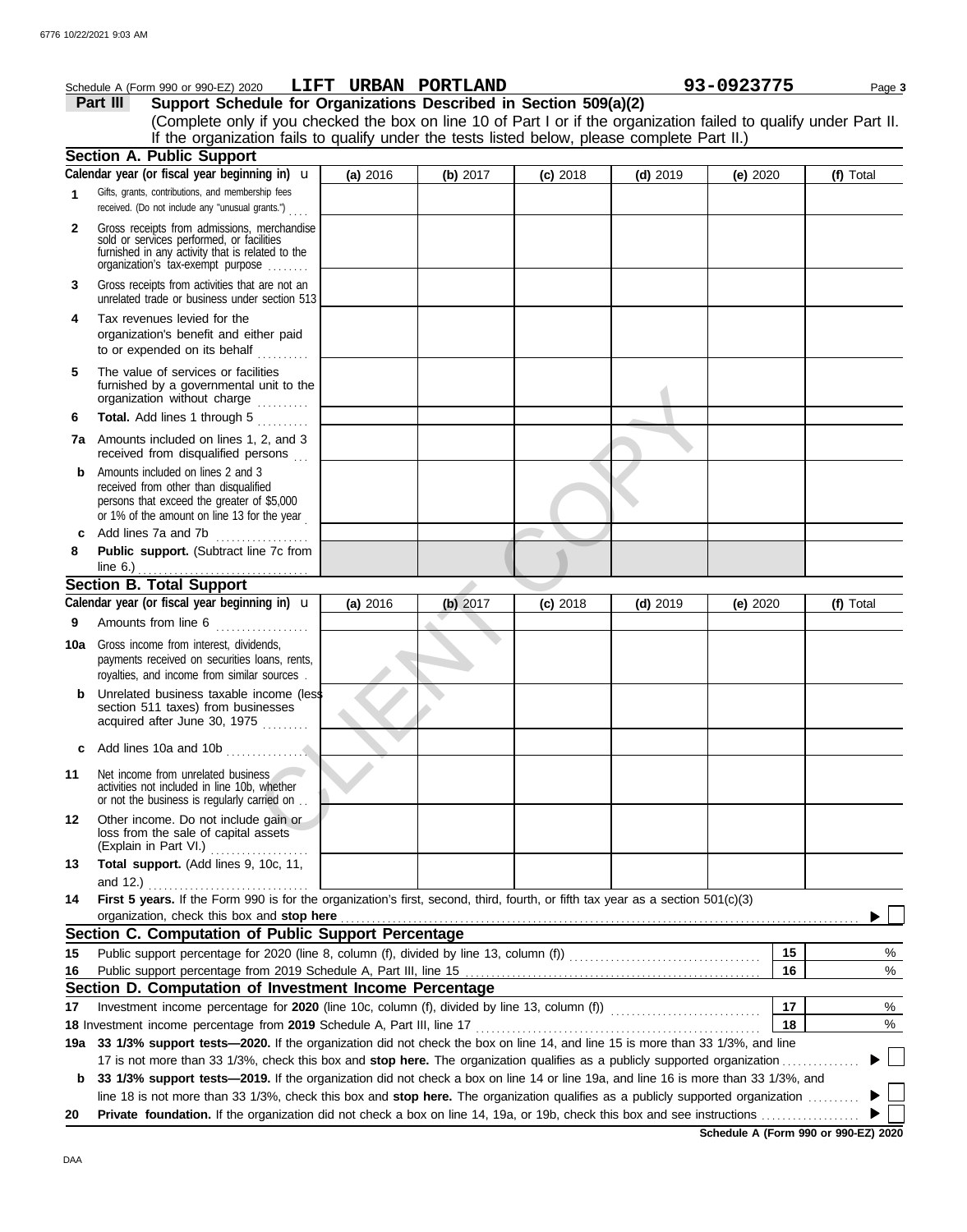|     | LIFT URBAN PORTLAND<br>Schedule A (Form 990 or 990-EZ) 2020                                                         | 93-0923775      |     | Page 4 |
|-----|---------------------------------------------------------------------------------------------------------------------|-----------------|-----|--------|
|     | <b>Supporting Organizations</b><br><b>Part IV</b>                                                                   |                 |     |        |
|     | (Complete only if you checked a box in line 12 on Part I. If you checked box 12a, Part I, complete Sections A       |                 |     |        |
|     | and B. If you checked box 12b, Part I, complete Sections A and C. If you checked box 12c, Part I, complete          |                 |     |        |
|     | Sections A, D, and E. If you checked box 12d, Part I, complete Sections A and D, and complete Part V.)              |                 |     |        |
|     | Section A. All Supporting Organizations                                                                             |                 |     |        |
|     |                                                                                                                     |                 | Yes | No     |
| 1   | Are all of the organization's supported organizations listed by name in the organization's governing                |                 |     |        |
|     | documents? If "No," describe in Part VI how the supported organizations are designated. If designated by            |                 |     |        |
|     | class or purpose, describe the designation. If historic and continuing relationship, explain.                       | 1               |     |        |
|     |                                                                                                                     |                 |     |        |
| 2   | Did the organization have any supported organization that does not have an IRS determination of status              |                 |     |        |
|     | under section 509(a)(1) or (2)? If "Yes," explain in Part VI how the organization determined that the supported     |                 |     |        |
|     | organization was described in section 509(a)(1) or (2).                                                             | $\mathbf{2}$    |     |        |
| За  | Did the organization have a supported organization described in section 501(c)(4), (5), or (6)? If "Yes," answer    |                 |     |        |
|     | lines 3b and 3c below.                                                                                              | 3a              |     |        |
| b   | Did the organization confirm that each supported organization qualified under section $501(c)(4)$ , (5), or (6) and |                 |     |        |
|     | satisfied the public support tests under section $509(a)(2)?$ If "Yes," describe in Part VI when and how the        |                 |     |        |
|     | organization made the determination.                                                                                | 3b              |     |        |
| c   | Did the organization ensure that all support to such organizations was used exclusively for section $170(c)(2)(B)$  |                 |     |        |
|     | purposes? If "Yes," explain in Part VI what controls the organization put in place to ensure such use.              | 3c              |     |        |
| 4a  | Was any supported organization not organized in the United States ("foreign supported organization")? If            |                 |     |        |
|     | "Yes," and if you checked 12a or 12b in Part I, answer (b) and (c) below.                                           | 4a              |     |        |
| b   | Did the organization have ultimate control and discretion in deciding whether to make grants to the foreign         |                 |     |        |
|     | supported organization? If "Yes," describe in Part VI how the organization had such control and discretion          |                 |     |        |
|     | despite being controlled or supervised by or in connection with its supported organizations.                        | 4b              |     |        |
| c   | Did the organization support any foreign supported organization that does not have an IRS determination             |                 |     |        |
|     | under sections $501(c)(3)$ and $509(a)(1)$ or (2)? If "Yes," explain in Part VI what controls the organization used |                 |     |        |
|     | to ensure that all support to the foreign supported organization was used exclusively for section $170(c)(2)(B)$    |                 |     |        |
|     | purposes.                                                                                                           | 4с              |     |        |
| 5a  | Did the organization add, substitute, or remove any supported organizations during the tax year? If "Yes,"          |                 |     |        |
|     | answer lines 5b and 5c below (if applicable). Also, provide detail in Part VI, including (i) the names and EIN      |                 |     |        |
|     | numbers of the supported organizations added, substituted, or removed; (ii) the reasons for each such action;       |                 |     |        |
|     | (iii) the authority under the organization's organizing document authorizing such action; and (iv) how the action   |                 |     |        |
|     | was accomplished (such as by amendment to the organizing document).                                                 | 5a              |     |        |
| b   | Type I or Type II only. Was any added or substituted supported organization part of a class already                 |                 |     |        |
|     | designated in the organization's organizing document?                                                               | 5b              |     |        |
| c   | Substitutions only. Was the substitution the result of an event beyond the organization's control?                  | 5c              |     |        |
|     | Did the organization provide support (whether in the form of grants or the provision of services or facilities) to  |                 |     |        |
| 6   |                                                                                                                     |                 |     |        |
|     | anyone other than (i) its supported organizations, (ii) individuals that are part of the charitable class benefited |                 |     |        |
|     | by one or more of its supported organizations, or (iii) other supporting organizations that also support or         |                 |     |        |
|     | benefit one or more of the filing organization's supported organizations? If "Yes," provide detail in Part VI.      | 6               |     |        |
| 7   | Did the organization provide a grant, loan, compensation, or other similar payment to a substantial contributor     |                 |     |        |
|     | (as defined in section $4958(c)(3)(C)$ ), a family member of a substantial contributor, or a 35% controlled entity  |                 |     |        |
|     | with regard to a substantial contributor? If "Yes," complete Part I of Schedule L (Form 990 or 990-EZ).             | 7               |     |        |
| 8   | Did the organization make a loan to a disqualified person (as defined in section 4958) not described in line 7?     |                 |     |        |
|     | If "Yes," complete Part I of Schedule L (Form 990 or 990-EZ).                                                       | 8               |     |        |
| 9a  | Was the organization controlled directly or indirectly at any time during the tax year by one or more               |                 |     |        |
|     | disqualified persons, as defined in section 4946 (other than foundation managers and organizations                  |                 |     |        |
|     | described in section 509(a)(1) or (2))? If "Yes," provide detail in Part VI.                                        | 9а              |     |        |
| b   | Did one or more disqualified persons (as defined in line 9a) hold a controlling interest in any entity in which     |                 |     |        |
|     | the supporting organization had an interest? If "Yes," provide detail in Part VI.                                   | 9b              |     |        |
| c   | Did a disqualified person (as defined in line 9a) have an ownership interest in, or derive any personal benefit     |                 |     |        |
|     | from, assets in which the supporting organization also had an interest? If "Yes," provide detail in Part VI.        | 9c              |     |        |
| 10a | Was the organization subject to the excess business holdings rules of section 4943 because of section               |                 |     |        |
|     | 4943(f) (regarding certain Type II supporting organizations, and all Type III non-functionally integrated           |                 |     |        |
|     | supporting organizations)? If "Yes," answer line 10b below.                                                         | 10a             |     |        |
| b   | Did the organization have any excess business holdings in the tax year? (Use Schedule C, Form 4720, to              |                 |     |        |
|     | determine whether the organization had excess business holdings.)                                                   | 10 <sub>b</sub> |     |        |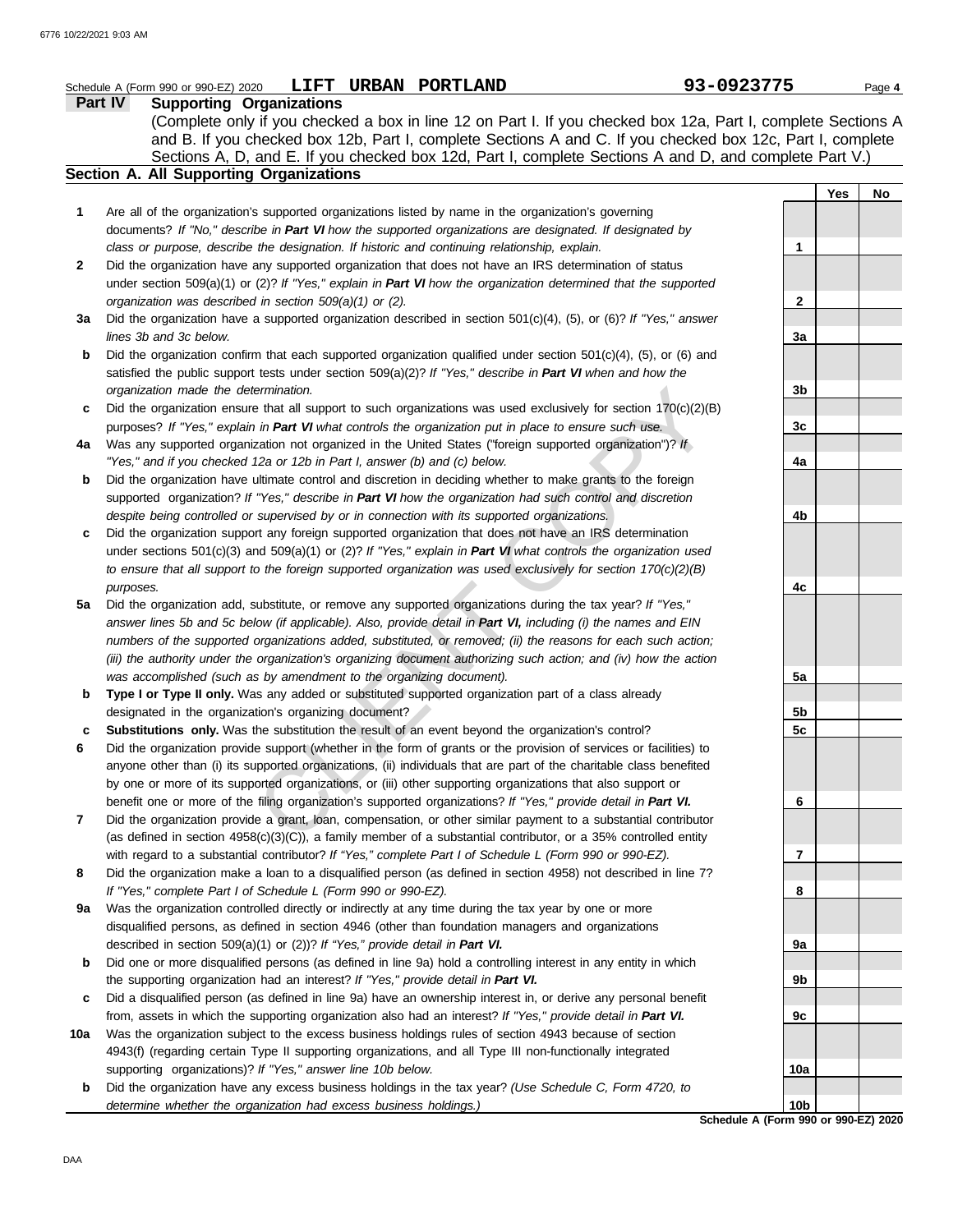|              | 93-0923775<br>LIFT URBAN PORTLAND<br>Schedule A (Form 990 or 990-EZ) 2020                                                         |                 |     | Page 5 |
|--------------|-----------------------------------------------------------------------------------------------------------------------------------|-----------------|-----|--------|
|              | <b>Supporting Organizations (continued)</b><br><b>Part IV</b>                                                                     |                 |     |        |
|              |                                                                                                                                   |                 | Yes | No     |
| 11           | Has the organization accepted a gift or contribution from any of the following persons?                                           |                 |     |        |
| a            | A person who directly or indirectly controls, either alone or together with persons described in lines 11b and                    |                 |     |        |
|              | 11c below, the governing body of a supported organization?                                                                        | 11a             |     |        |
|              | <b>b</b> A family member of a person described in line 11a above?                                                                 | 11 <sub>b</sub> |     |        |
|              | c A 35% controlled entity of a person described in line 11a or 11b above? If "Yes" to line 11a, 11b, or 11c, provide              |                 |     |        |
|              | detail in Part VI.                                                                                                                | 11c             |     |        |
|              | Section B. Type I Supporting Organizations                                                                                        |                 |     |        |
|              |                                                                                                                                   |                 | Yes | No     |
| 1            | Did the governing body, members of the governing body, officers acting in their official capacity, or membership of one or        |                 |     |        |
|              | more supported organizations have the power to regularly appoint or elect at least a majority of the organization's officers,     |                 |     |        |
|              | directors, or trustees at all times during the tax year? If "No," describe in Part VI how the supported organization(s)           |                 |     |        |
|              | effectively operated, supervised, or controlled the organization's activities. If the organization had more than one supported    |                 |     |        |
|              | organization, describe how the powers to appoint and/or remove officers, directors, or trustees were allocated among the          |                 |     |        |
|              | supported organizations and what conditions or restrictions, if any, applied to such powers during the tax year.                  | 1               |     |        |
| $\mathbf{2}$ | Did the organization operate for the benefit of any supported organization other than the supported                               |                 |     |        |
|              | organization(s) that operated, supervised, or controlled the supporting organization? If "Yes," explain in Part                   |                 |     |        |
|              | VI how providing such benefit carried out the purposes of the supported organization(s) that operated,                            |                 |     |        |
|              | supervised, or controlled the supporting organization.                                                                            | $\mathbf{2}$    |     |        |
|              | Section C. Type II Supporting Organizations                                                                                       |                 |     |        |
|              |                                                                                                                                   |                 | Yes | No     |
| 1            | Were a majority of the organization's directors or trustees during the tax year also a majority of the directors                  |                 |     |        |
|              | or trustees of each of the organization's supported organization(s)? If "No," describe in Part VI how control                     |                 |     |        |
|              | or management of the supporting organization was vested in the same persons that controlled or managed                            |                 |     |        |
|              | the supported organization(s).                                                                                                    | 1               |     |        |
|              | Section D. All Type III Supporting Organizations                                                                                  |                 |     |        |
|              |                                                                                                                                   |                 | Yes | No     |
| 1            | Did the organization provide to each of its supported organizations, by the last day of the fifth month of the                    |                 |     |        |
|              | organization's tax year, (i) a written notice describing the type and amount of support provided during the prior tax             |                 |     |        |
|              | year, (ii) a copy of the Form 990 that was most recently filed as of the date of notification, and (iii) copies of the            |                 |     |        |
|              | organization's governing documents in effect on the date of notification, to the extent not previously provided?                  | 1               |     |        |
| $\mathbf{2}$ | Were any of the organization's officers, directors, or trustees either (i) appointed or elected by the supported                  |                 |     |        |
|              | organization(s) or (ii) serving on the governing body of a supported organization? If "No," explain in Part VI how                |                 |     |        |
|              | the organization maintained a close and continuous working relationship with the supported organization(s).                       | 2               |     |        |
| 3            | By reason of the relationship described in line 2, above, did the organization's supported organizations have                     |                 |     |        |
|              | a significant voice in the organization's investment policies and in directing the use of the organization's                      |                 |     |        |
|              | income or assets at all times during the tax year? If "Yes," describe in Part VI the role the organization's                      |                 |     |        |
|              | supported organizations played in this regard.                                                                                    | 3               |     |        |
|              | Section E. Type III Functionally-Integrated Supporting Organizations                                                              |                 |     |        |
| 1            | Check the box next to the method that the organization used to satisfy the Integral Part Test during the year (see instructions). |                 |     |        |
| а            | The organization satisfied the Activities Test. Complete line 2 below.                                                            |                 |     |        |
| b            | The organization is the parent of each of its supported organizations. Complete line 3 below.                                     |                 |     |        |
| c            | The organization supported a governmental entity. Describe in Part VI how you supported a governmental entity (see instructions). |                 |     |        |
| 2            | Activities Test. Answer lines 2a and 2b below.                                                                                    |                 | Yes | No     |
| a            | Did substantially all of the organization's activities during the tax year directly further the exempt purposes of                |                 |     |        |
|              | the supported organization(s) to which the organization was responsive? If "Yes," then in Part VI identify                        |                 |     |        |
|              | those supported organizations and explain how these activities directly furthered their exempt purposes,                          |                 |     |        |
|              | how the organization was responsive to those supported organizations, and how the organization determined                         |                 |     |        |

- **b** Did the activities described in line 2a, above, constitute activities that, but for the organization's involvement, one or more of the organization's supported organization(s) would have been engaged in? If "Yes," explain in *Part VI the reasons for the organization's position that its supported organization(s) would have engaged in these activities but for the organization's involvement.*
- **3** Parent of Supported Organizations. *Answer lines 3a and 3b below.*

*that these activities constituted substantially all of its activities.*

- **a** Did the organization have the power to regularly appoint or elect a majority of the officers, directors, or trustees of each of the supported organizations? *If "Yes" or "No," provide details in Part VI.*
- **b** Did the organization exercise a substantial degree of direction over the policies, programs, and activities of each of its supported organizations? *If "Yes," describe in Part VI the role played by the organization in this regard.*

DAA **SChedule A (Form 990 or 990-EZ) 2020 3b**

**2a**

**2b**

**3a**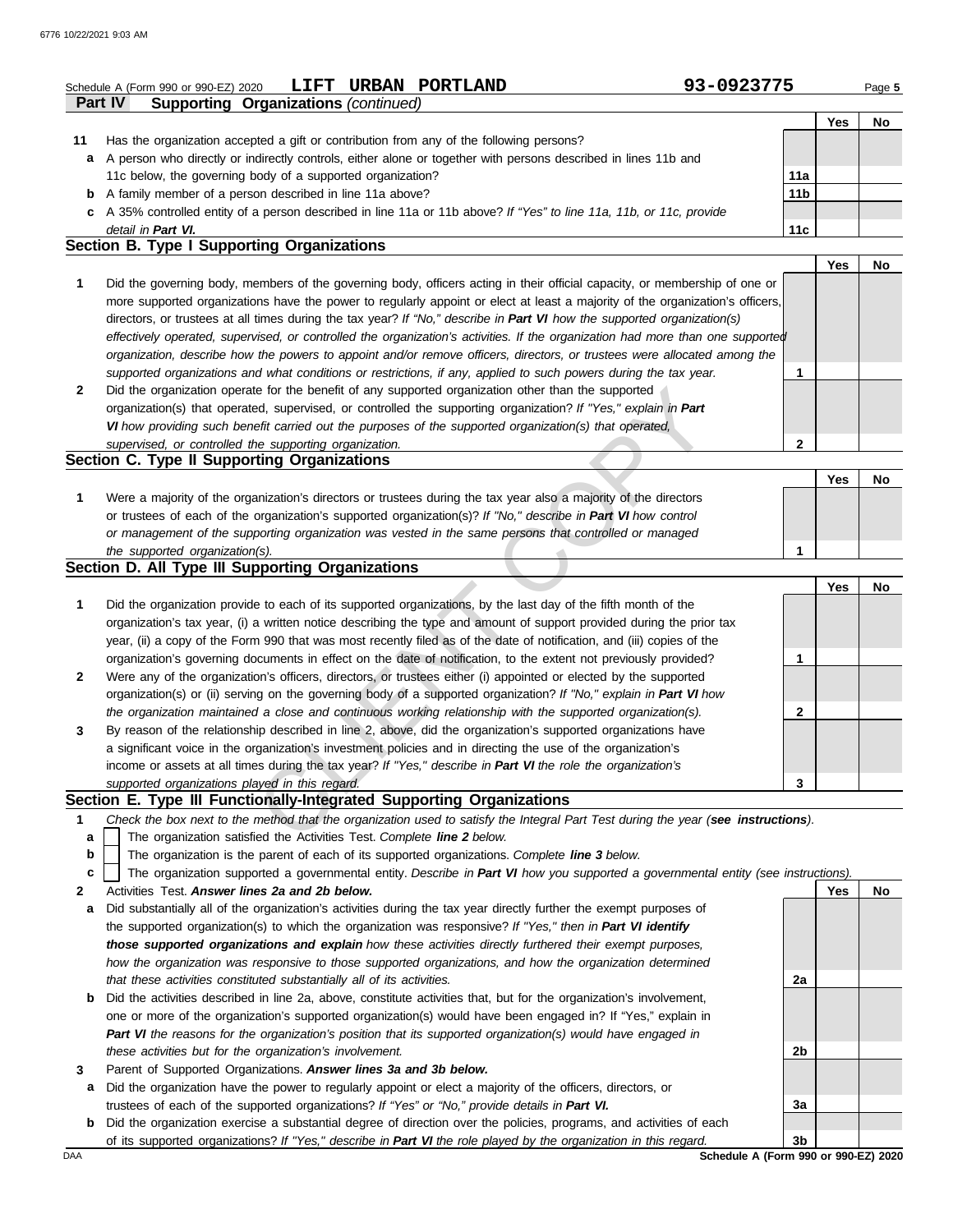### **Part V Type III Non-Functionally Integrated 509(a)(3) Supporting Organizations Schedule A (Form 990 or 990-EZ) 2020 LIFT URBAN PORTLAND 93-0923775** Page 6 **1** Check here if the organization satisfied the Integral Part Test as a qualifying trust on Nov. 20, 1970 (*explain in Part VI*). **See instructions.** All other Type III non-functionally integrated supporting organizations must complete Sections A through E. **1** Net short-term capital gain **2 3 4** Add lines 1 through 3. **5** Depreciation and depletion **6** Portion of operating expenses paid or incurred for production or collection of **7 8 Adjusted Net Income** (subtract lines 5, 6, and 7 from line 4) **1** Aggregate fair market value of all non-exempt-use assets (see **Section A – Adjusted Net Income** Recoveries of prior-year distributions Other gross income (see instructions) gross income or for management, conservation, or maintenance of property held for production of income (see instructions) Other expenses (see instructions) **Section B – Minimum Asset Amount** instructions for short tax year or assets held for part of year): **a** Average monthly value of securities **b** Average monthly cash balances **c** Fair market value of other non-exempt-use assets **d Total** (add lines 1a, 1b, and 1c) **e Discount** claimed for blockage or other factors *(explain in detail in Part VI)*: **8 Minimum Asset Amount** (add line 7 to line 6) **7 6** Multiply line 5 by 0.035. **5 4** Cash deemed held for exempt use. Enter 0.015 of line 3 (for greater amount, **3** Subtract line 2 from line 1d. **2** Acquisition indebtedness applicable to non-exempt-use assets see instructions). Net value of non-exempt-use assets (subtract line 4 from line 3) Recoveries of prior-year distributions **Section C – Distributable Amount 6 Distributable Amount.** Subtract line 5 from line 4, unless subject to **5** Income tax imposed in prior year **4** Enter greater of line 2 or line 3. **3 2** Enter 0.85 of line 1. **1** Adjusted net income for prior year (from Section A, line 8, column A) Minimum asset amount for prior year (from Section B, line 8, column A) emergency temporary reduction (see instructions). **8 7 6 5 4 3 2 1** (A) Prior Year (B) Current Year (optional) (optional) (B) Current Year (A) Prior Year **1a 1b 1c 1d 2 3 4 5 6 7 8 3 2 1 6 5 4** Current Year e of all non-exempt-use assets (see<br>
ar or assets held for part of year):<br>
securities<br>
non-exempt-use assets<br>
16<br>
d d c)<br>
2<br>
2<br>
2<br>
2<br>
2<br>
2<br>
Deplicable to non-exempt-use assets<br>
2<br>
2<br>
3<br>
3<br>
2<br>
3<br>
3<br>
3<br>
3<br>
5<br>
5<br>
stributions<br>

**7** (see instructions). Check here if the current year is the organization's first as a non-functionally integrated Type III supporting organization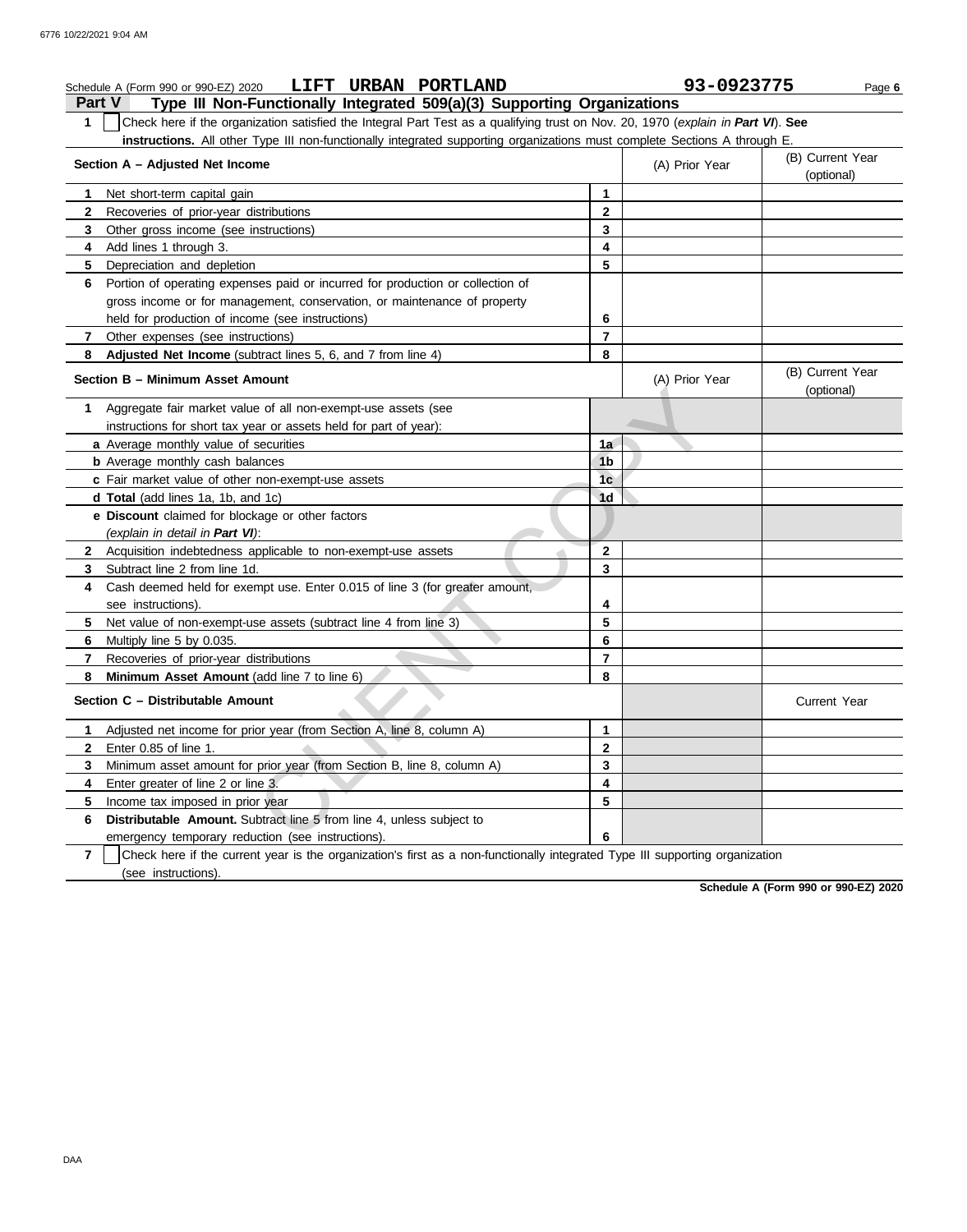| Part V         | LIFT URBAN PORTLAND<br>Schedule A (Form 990 or 990-EZ) 2020<br>Type III Non-Functionally Integrated 509(a)(3) Supporting Organizations (continued) |                             | 93-0923775                                   | Page 7                                  |
|----------------|----------------------------------------------------------------------------------------------------------------------------------------------------|-----------------------------|----------------------------------------------|-----------------------------------------|
|                | Section D - Distributions                                                                                                                          |                             |                                              | <b>Current Year</b>                     |
| 1              | Amounts paid to supported organizations to accomplish exempt purposes                                                                              |                             |                                              |                                         |
| $\mathbf{2}$   | Amounts paid to perform activity that directly furthers exempt purposes of supported                                                               |                             |                                              |                                         |
|                | organizations, in excess of income from activity                                                                                                   |                             |                                              |                                         |
| 3              | Administrative expenses paid to accomplish exempt purposes of supported organizations                                                              |                             |                                              |                                         |
| 4              | Amounts paid to acquire exempt-use assets                                                                                                          |                             |                                              |                                         |
| 5              | Qualified set-aside amounts (prior IRS approval required— <i>provide details in Part VI</i> )                                                      |                             |                                              |                                         |
| 6              | Other distributions ( <i>describe in Part VI</i> ). See instructions.                                                                              |                             |                                              |                                         |
| $\overline{7}$ | Total annual distributions. Add lines 1 through 6.                                                                                                 |                             |                                              |                                         |
| 8              | Distributions to attentive supported organizations to which the organization is responsive                                                         |                             |                                              |                                         |
|                | (provide details in Part VI). See instructions.                                                                                                    |                             |                                              |                                         |
| 9              | Distributable amount for 2020 from Section C, line 6                                                                                               |                             |                                              |                                         |
| 10             | Line 8 amount divided by line 9 amount                                                                                                             |                             |                                              |                                         |
|                |                                                                                                                                                    | (i)                         | (ii)                                         | (iii)                                   |
|                | <b>Section E - Distribution Allocations (see instructions)</b>                                                                                     | <b>Excess Distributions</b> | <b>Underdistributions</b><br><b>Pre-2020</b> | <b>Distributable</b><br>Amount for 2020 |
| 1              | Distributable amount for 2020 from Section C, line 6                                                                                               |                             |                                              |                                         |
| $\mathbf{2}$   | Underdistributions, if any, for years prior to 2020                                                                                                |                             |                                              |                                         |
|                | (reasonable cause required-explain in Part VI). See                                                                                                |                             |                                              |                                         |
|                | instructions.                                                                                                                                      |                             |                                              |                                         |
| 3              | Excess distributions carryover, if any, to 2020                                                                                                    |                             |                                              |                                         |
|                |                                                                                                                                                    |                             |                                              |                                         |
|                |                                                                                                                                                    |                             |                                              |                                         |
|                | <b>c</b> From 2017                                                                                                                                 |                             |                                              |                                         |
|                |                                                                                                                                                    |                             |                                              |                                         |
|                | e From 2019                                                                                                                                        |                             |                                              |                                         |
|                | f Total of lines 3a through 3e                                                                                                                     |                             |                                              |                                         |
|                | g Applied to underdistributions of prior years                                                                                                     |                             |                                              |                                         |
|                | h Applied to 2020 distributable amount                                                                                                             |                             |                                              |                                         |
|                | Carryover from 2015 not applied (see instructions)                                                                                                 |                             |                                              |                                         |
|                | Remainder. Subtract lines 3g, 3h, and 3i from line 3f.                                                                                             |                             |                                              |                                         |
| 4              | Distributions for 2020 from                                                                                                                        |                             |                                              |                                         |
|                | Section D, line 7:<br>\$                                                                                                                           |                             |                                              |                                         |
|                | a Applied to underdistributions of prior years                                                                                                     |                             |                                              |                                         |
|                | <b>b</b> Applied to 2020 distributable amount                                                                                                      |                             |                                              |                                         |
|                | c Remainder. Subtract lines 4a and 4b from line 4.                                                                                                 |                             |                                              |                                         |
| 5              | Remaining underdistributions for years prior to 2020, if                                                                                           |                             |                                              |                                         |
|                | any. Subtract lines 3g and 4a from line 2. For result                                                                                              |                             |                                              |                                         |
|                | greater than zero, explain in Part VI. See instructions.                                                                                           |                             |                                              |                                         |
| 6              | Remaining underdistributions for 2020 Subtract lines 3h                                                                                            |                             |                                              |                                         |
|                | and 4b from line 1. For result greater than zero, explain in                                                                                       |                             |                                              |                                         |
|                | Part VI. See instructions.                                                                                                                         |                             |                                              |                                         |
| 7              | Excess distributions carryover to 2021. Add lines 3j                                                                                               |                             |                                              |                                         |
|                | and 4c.                                                                                                                                            |                             |                                              |                                         |
| 8              | Breakdown of line 7:                                                                                                                               |                             |                                              |                                         |
|                |                                                                                                                                                    |                             |                                              |                                         |
|                | <b>b</b> Excess from 2017                                                                                                                          |                             |                                              |                                         |
|                |                                                                                                                                                    |                             |                                              |                                         |
|                |                                                                                                                                                    |                             |                                              |                                         |
|                | e Excess from 2020                                                                                                                                 |                             |                                              |                                         |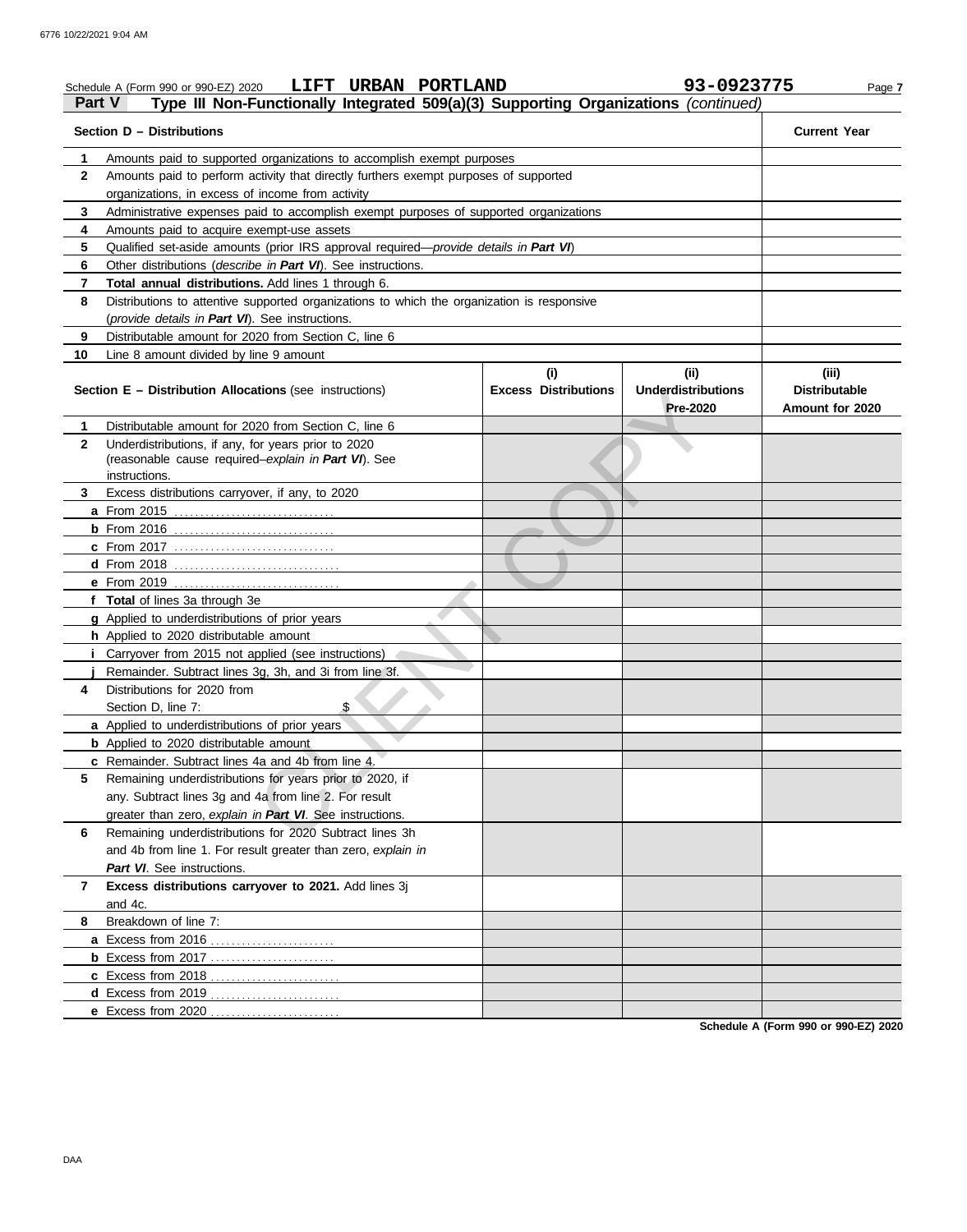|         | Schedule A (Form 990 or 990-EZ) 2020 |  | LIFT URBAN PORTLAND |                                                                                                                                                                                                                                                                                                                                                                   | 93-0923775 | Page 8 |
|---------|--------------------------------------|--|---------------------|-------------------------------------------------------------------------------------------------------------------------------------------------------------------------------------------------------------------------------------------------------------------------------------------------------------------------------------------------------------------|------------|--------|
| Part VI |                                      |  |                     | Supplemental Information. Provide the explanations required by Part II, line 10; Part II, line 17a or 17b; Part<br>III, line 12; Part IV, Section A, lines 1, 2, 3b, 3c, 4b, 4c, 5a, 6, 9a, 9b, 9c, 11a, 11b, and 11c; Part IV, Section<br>B, lines 1 and 2; Part IV, Section C, line 1; Part IV, Section D, lines 2 and 3; Part IV, Section E, lines 1c, 2a, 2b, |            |        |
|         |                                      |  |                     | 3a, and 3b; Part V, line 1; Part V, Section B, line 1e; Part V, Section D, lines 5, 6, and 8; and Part V, Section E,<br>lines 2, 5, and 6. Also complete this part for any additional information. (See instructions.)                                                                                                                                            |            |        |
|         |                                      |  |                     |                                                                                                                                                                                                                                                                                                                                                                   |            |        |
|         |                                      |  |                     |                                                                                                                                                                                                                                                                                                                                                                   |            |        |
|         |                                      |  |                     |                                                                                                                                                                                                                                                                                                                                                                   |            |        |
|         |                                      |  |                     |                                                                                                                                                                                                                                                                                                                                                                   |            |        |
|         |                                      |  |                     |                                                                                                                                                                                                                                                                                                                                                                   |            |        |
|         |                                      |  |                     |                                                                                                                                                                                                                                                                                                                                                                   |            |        |
|         |                                      |  |                     |                                                                                                                                                                                                                                                                                                                                                                   |            |        |
|         |                                      |  |                     |                                                                                                                                                                                                                                                                                                                                                                   |            |        |
|         |                                      |  |                     |                                                                                                                                                                                                                                                                                                                                                                   |            |        |
|         |                                      |  |                     |                                                                                                                                                                                                                                                                                                                                                                   |            |        |
|         |                                      |  |                     |                                                                                                                                                                                                                                                                                                                                                                   |            |        |
|         |                                      |  |                     |                                                                                                                                                                                                                                                                                                                                                                   |            |        |
|         |                                      |  |                     |                                                                                                                                                                                                                                                                                                                                                                   |            |        |
|         |                                      |  |                     |                                                                                                                                                                                                                                                                                                                                                                   |            |        |
|         |                                      |  |                     |                                                                                                                                                                                                                                                                                                                                                                   |            |        |
|         |                                      |  |                     |                                                                                                                                                                                                                                                                                                                                                                   |            |        |
|         |                                      |  |                     |                                                                                                                                                                                                                                                                                                                                                                   |            |        |
|         |                                      |  |                     |                                                                                                                                                                                                                                                                                                                                                                   |            |        |
|         |                                      |  |                     |                                                                                                                                                                                                                                                                                                                                                                   |            |        |
|         |                                      |  |                     |                                                                                                                                                                                                                                                                                                                                                                   |            |        |
|         |                                      |  |                     |                                                                                                                                                                                                                                                                                                                                                                   |            |        |
|         |                                      |  |                     |                                                                                                                                                                                                                                                                                                                                                                   |            |        |
|         |                                      |  |                     |                                                                                                                                                                                                                                                                                                                                                                   |            |        |
|         |                                      |  |                     |                                                                                                                                                                                                                                                                                                                                                                   |            |        |
|         |                                      |  |                     |                                                                                                                                                                                                                                                                                                                                                                   |            |        |
|         |                                      |  |                     |                                                                                                                                                                                                                                                                                                                                                                   |            |        |
|         |                                      |  |                     |                                                                                                                                                                                                                                                                                                                                                                   |            |        |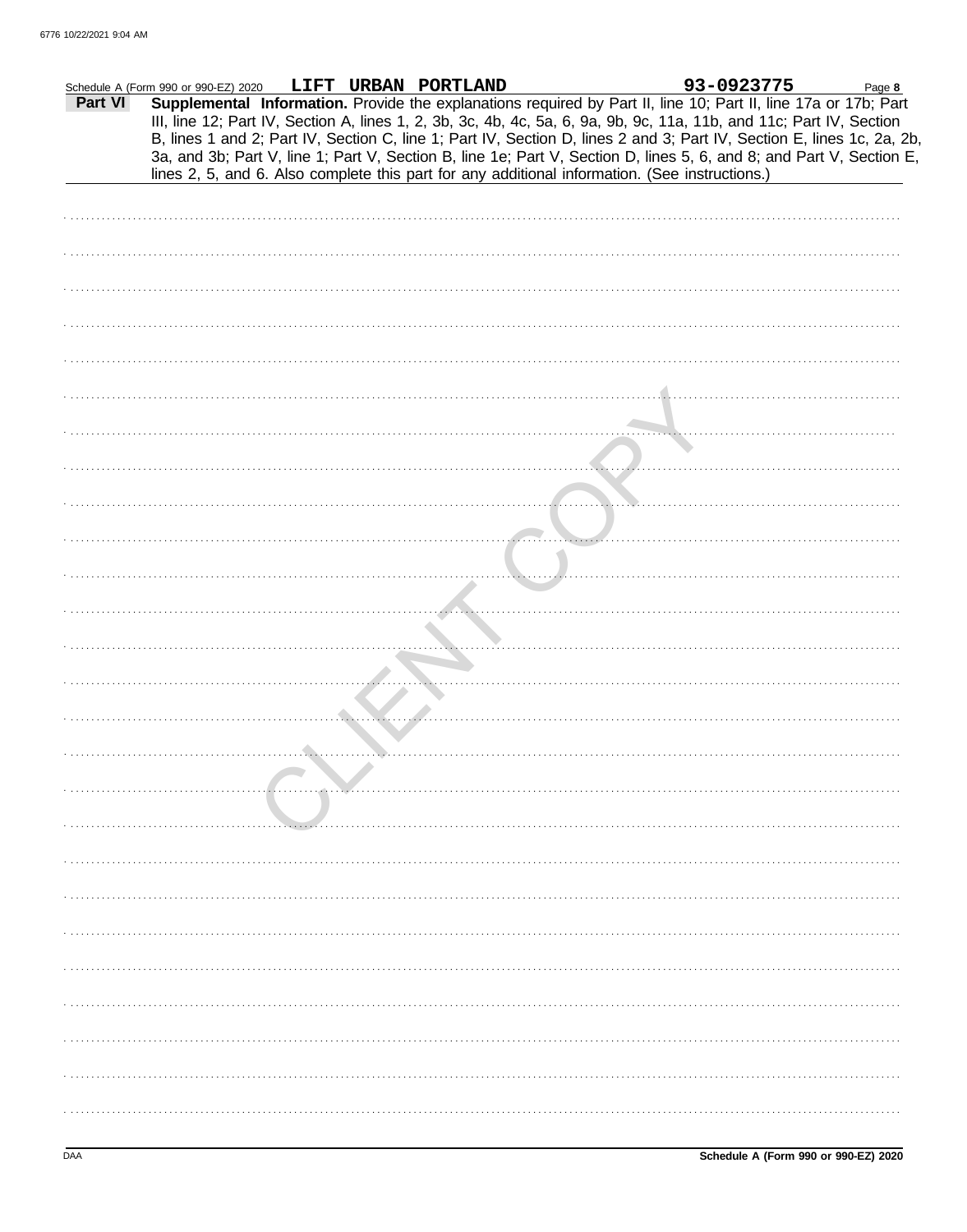| <b>Schedule B</b><br>(Form 990, 990-EZ,<br>or 990-PF)<br>Department of the Treasury<br>Internal Revenue Service | <b>Schedule of Contributors</b><br>u Attach to Form 990, Form 990-EZ, or Form 990-PF.<br>u Go to www.irs.gov/Form990 for the latest information.                                                                                                                                                                                                                                                                                                                                                                                                 | OMB No. 1545-0047<br>2020      |  |  |  |  |  |
|-----------------------------------------------------------------------------------------------------------------|--------------------------------------------------------------------------------------------------------------------------------------------------------------------------------------------------------------------------------------------------------------------------------------------------------------------------------------------------------------------------------------------------------------------------------------------------------------------------------------------------------------------------------------------------|--------------------------------|--|--|--|--|--|
| Name of the organization                                                                                        |                                                                                                                                                                                                                                                                                                                                                                                                                                                                                                                                                  | Employer identification number |  |  |  |  |  |
| LIFT                                                                                                            | URBAN PORTLAND                                                                                                                                                                                                                                                                                                                                                                                                                                                                                                                                   | 93-0923775                     |  |  |  |  |  |
| Organization type (check one):                                                                                  |                                                                                                                                                                                                                                                                                                                                                                                                                                                                                                                                                  |                                |  |  |  |  |  |
| Filers of:                                                                                                      | Section:                                                                                                                                                                                                                                                                                                                                                                                                                                                                                                                                         |                                |  |  |  |  |  |
| Form 990 or 990-EZ                                                                                              | $ \mathbf{X} $ 501(c)(<br>3 ) (enter number) organization                                                                                                                                                                                                                                                                                                                                                                                                                                                                                        |                                |  |  |  |  |  |
|                                                                                                                 | $4947(a)(1)$ nonexempt charitable trust not treated as a private foundation                                                                                                                                                                                                                                                                                                                                                                                                                                                                      |                                |  |  |  |  |  |
|                                                                                                                 | 527 political organization                                                                                                                                                                                                                                                                                                                                                                                                                                                                                                                       |                                |  |  |  |  |  |
| Form 990-PF                                                                                                     | $501(c)(3)$ exempt private foundation                                                                                                                                                                                                                                                                                                                                                                                                                                                                                                            |                                |  |  |  |  |  |
|                                                                                                                 | $4947(a)(1)$ nonexempt charitable trust treated as a private foundation                                                                                                                                                                                                                                                                                                                                                                                                                                                                          |                                |  |  |  |  |  |
|                                                                                                                 | $501(c)(3)$ taxable private foundation                                                                                                                                                                                                                                                                                                                                                                                                                                                                                                           |                                |  |  |  |  |  |
|                                                                                                                 |                                                                                                                                                                                                                                                                                                                                                                                                                                                                                                                                                  |                                |  |  |  |  |  |
| instructions.                                                                                                   | Check if your organization is covered by the General Rule or a Special Rule.<br>Note: Only a section 501(c)(7), (8), or (10) organization can check boxes for both the General Rule and a Special Rule. See                                                                                                                                                                                                                                                                                                                                      |                                |  |  |  |  |  |
| <b>General Rule</b>                                                                                             |                                                                                                                                                                                                                                                                                                                                                                                                                                                                                                                                                  |                                |  |  |  |  |  |
| contributor's total contributions.                                                                              | For an organization filing Form 990, 990-EZ, or 990-PF that received, during the year, contributions totaling \$5,000<br>or more (in money or property) from any one contributor. Complete Parts I and II. See instructions for determining a                                                                                                                                                                                                                                                                                                    |                                |  |  |  |  |  |
| <b>Special Rules</b>                                                                                            |                                                                                                                                                                                                                                                                                                                                                                                                                                                                                                                                                  |                                |  |  |  |  |  |
|                                                                                                                 | $\vert \overline{X} \vert$ For an organization described in section 501(c)(3) filing Form 990 or 990-EZ that met the 33 <sup>1</sup> /3% support test of the<br>regulations under sections 509(a)(1) and 170(b)(1)(A)(vi), that checked Schedule A (Form 990 or 990-EZ), Part II, line<br>13, 16a, or 16b, and that received from any one contributor, during the year, total contributions of the greater of (1)<br>\$5,000; or (2) 2% of the amount on (i) Form 990, Part VIII, line 1h; or (ii) Form 990-EZ, line 1. Complete Parts I and II. |                                |  |  |  |  |  |
|                                                                                                                 | For an organization described in section 501(c)(7), (8), or (10) filing Form 990 or 990-EZ that received from any one<br>contributor, during the year, total contributions of more than \$1,000 exclusively for religious, charitable, scientific,<br>literary, or educational purposes, or for the prevention of cruelty to children or animals. Complete Parts I (entering                                                                                                                                                                     |                                |  |  |  |  |  |

### **General Rule**

### **Special Rules**

literary, or educational purposes, or for the prevention of cruelty to children or animals. Complete Parts I (entering For an organization described in section 501(c)(7), (8), or (10) filing Form 990 or 990-EZ that received from any one contributor, during the year, total contributions of more than \$1,000 *exclusively* for religious, charitable, scientific, "N/A" in column (b) instead of the contributor name and address), II, and III.

For an organization described in section 501(c)(7), (8), or (10) filing Form 990 or 990-EZ that received from any one contributor, during the year, contributions *exclusively* for religious, charitable, etc., purposes, but no such contributions totaled more than \$1,000. If this box is checked, enter here the total contributions that were received during the year for an *exclusively* religious, charitable, etc., purpose. Don't complete any of the parts unless the **General Rule** applies to this organization because it received *nonexclusively* religious, charitable, etc., contributions totaling \$5,000 or more during the year . . . . . . . . . . . . . . . . . . . . . . . . . . . . . . . . . . . . . . . . . . . . . . . . . . . . . . . . . . . . . . . . . . . . . . . . . . . .  $\blacktriangleright$  \$

990-EZ, or 990-PF), but it **must** answer "No" on Part IV, line 2, of its Form 990; or check the box on line H of its Form 990-EZ or on its Form 990-PF, Part I, line 2, to certify that it doesn't meet the filing requirements of Schedule B (Form 990, 990-EZ, or 990-PF). **Caution:** An organization that isn't covered by the General Rule and/or the Special Rules doesn't file Schedule B (Form 990,

**For Paperwork Reduction Act Notice, see the instructions for Form 990, 990-EZ, or 990-PF.**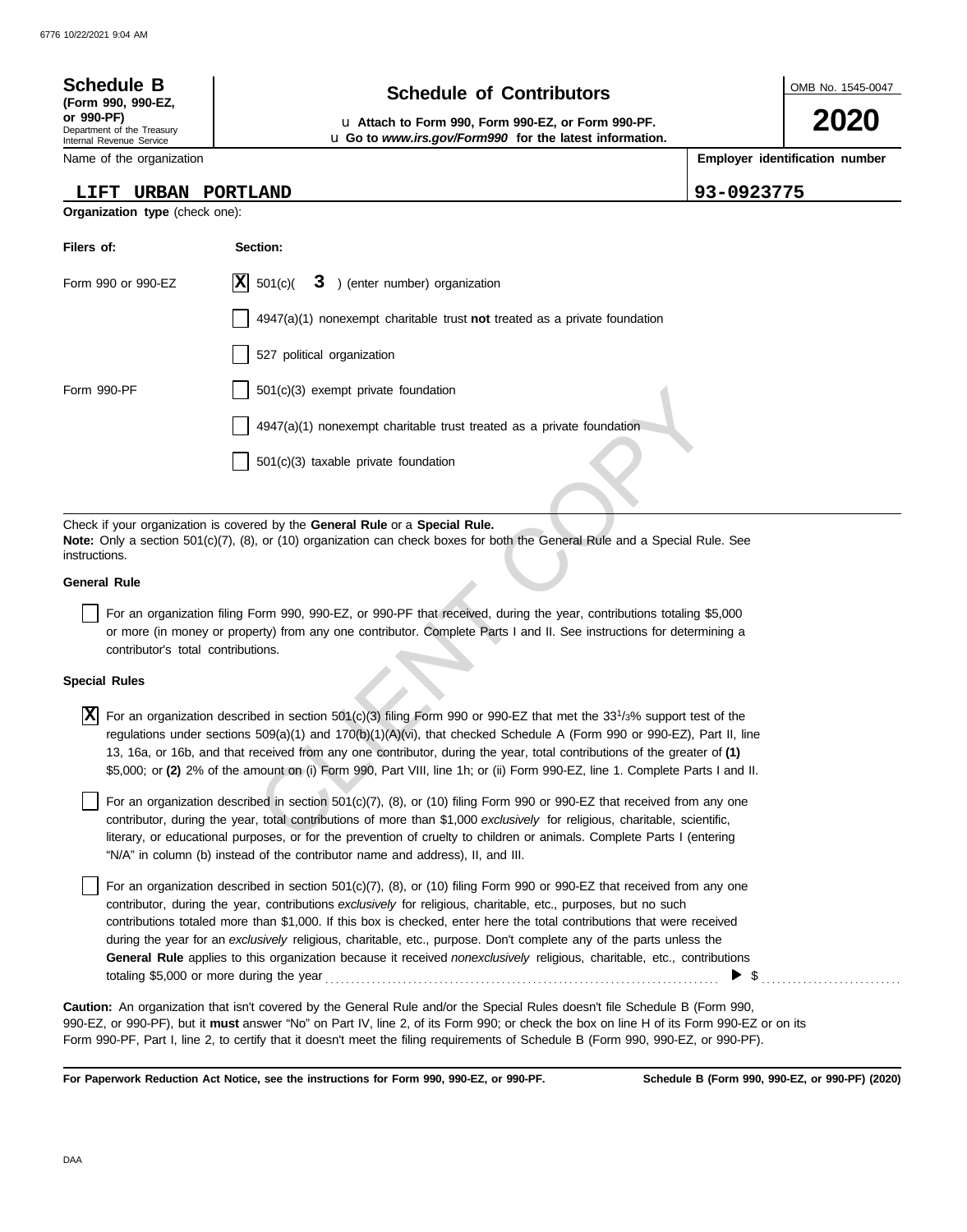|                       | Schedule B (Form 990, 990-EZ, or 990-PF) (2020)<br>Name of organization<br>LIFT URBAN PORTLAND                  |                                                       | PAGE 1 OF 2<br>Page 2<br>Employer identification number<br>93-0923775                                                |
|-----------------------|-----------------------------------------------------------------------------------------------------------------|-------------------------------------------------------|----------------------------------------------------------------------------------------------------------------------|
| Part I                | <b>Contributors</b> (see instructions). Use duplicate copies of Part I if additional space is needed.           |                                                       |                                                                                                                      |
| (a)<br>No.            | (b)<br>Name, address, and ZIP + 4                                                                               | (c)<br><b>Total contributions</b>                     | (d)<br>Type of contribution                                                                                          |
| $1$                   | OREGON FOOD BANK<br>7900 NE 33RD AVENUE<br>OR 97211<br>PORTLAND                                                 | 203,446<br>$\mathbb{S}$ and $\mathbb{S}$              | X<br>Person<br>Payroll<br>X<br><b>Noncash</b><br>(Complete Part II for<br>noncash contributions.)                    |
| (a)<br>No.            | (b)<br>Name, address, and ZIP + 4                                                                               | (c)<br><b>Total contributions</b>                     | (d)<br>Type of contribution                                                                                          |
| $\mathbf{2}$          | <b>NOW</b><br><b>AMAZON PRIME</b><br>2104 NW YORK STREET<br>OR 97210<br><b>PORTLAND</b>                         | 200,344<br>\$                                         | Person<br>Payroll<br>$\overline{\mathbf{x}}$<br><b>Noncash</b><br>(Complete Part II for<br>noncash contributions.)   |
| (a)<br>No.            | (b)<br>Name, address, and ZIP + 4                                                                               | (c)<br><b>Total contributions</b>                     | (d)<br>Type of contribution                                                                                          |
| 3 <sub>1</sub>        | TRADER JOE'S<br>2122 NW GLISAN STREET<br>OR 97210<br><b>PORTLAND</b>                                            | 80,009                                                | Person<br>Payroll<br>$\overline{\mathbf{x}}$<br><b>Noncash</b><br>(Complete Part II for<br>noncash contributions.)   |
| (a)<br>No.            | (b)<br>Name, address, and ZIP + 4                                                                               | (c)<br><b>Total contributions</b>                     | (d)<br>Type of contribution                                                                                          |
| $4_{\ldots}$          | <b>FOUNDATION</b><br><b>AMERICAN</b><br><b>ENDOWMENT</b><br>5700 DARRON RD STE 118<br>OH 44236<br><b>HUDSON</b> | 50,000<br>\$                                          | X<br>Person<br>Payroll<br>Noncash<br>(Complete Part II for<br>noncash contributions.)                                |
| (a)                   | (b)                                                                                                             | (c)                                                   | (d)                                                                                                                  |
| No.<br>5 <sub>1</sub> | Name, address, and ZIP + 4<br>BARBARA AND ROB CROOKE<br>1260 NW NAITO PARKWAY<br>OR 97209<br><b>PORTLAND</b>    | <b>Total contributions</b><br>27,800<br>$\mathsf{\$}$ | Type of contribution<br>Χ<br>Person<br>Payroll<br><b>Noncash</b><br>(Complete Part II for<br>noncash contributions.) |
| (a)<br>No.            | (b)<br>Name, address, and ZIP + 4                                                                               | (c)<br><b>Total contributions</b>                     | (d)<br>Type of contribution                                                                                          |
| 6                     | T AND K PROPERTIES<br>2031 BROADWAY STREET<br>WA 98663<br><b>VANCOUVER</b>                                      | 24,000<br>$\sim$                                      | X<br>Person<br>Payroll<br><b>Noncash</b><br>(Complete Part II for<br>noncash contributions.)                         |

**Schedule B (Form 990, 990-EZ, or 990-PF) (2020)**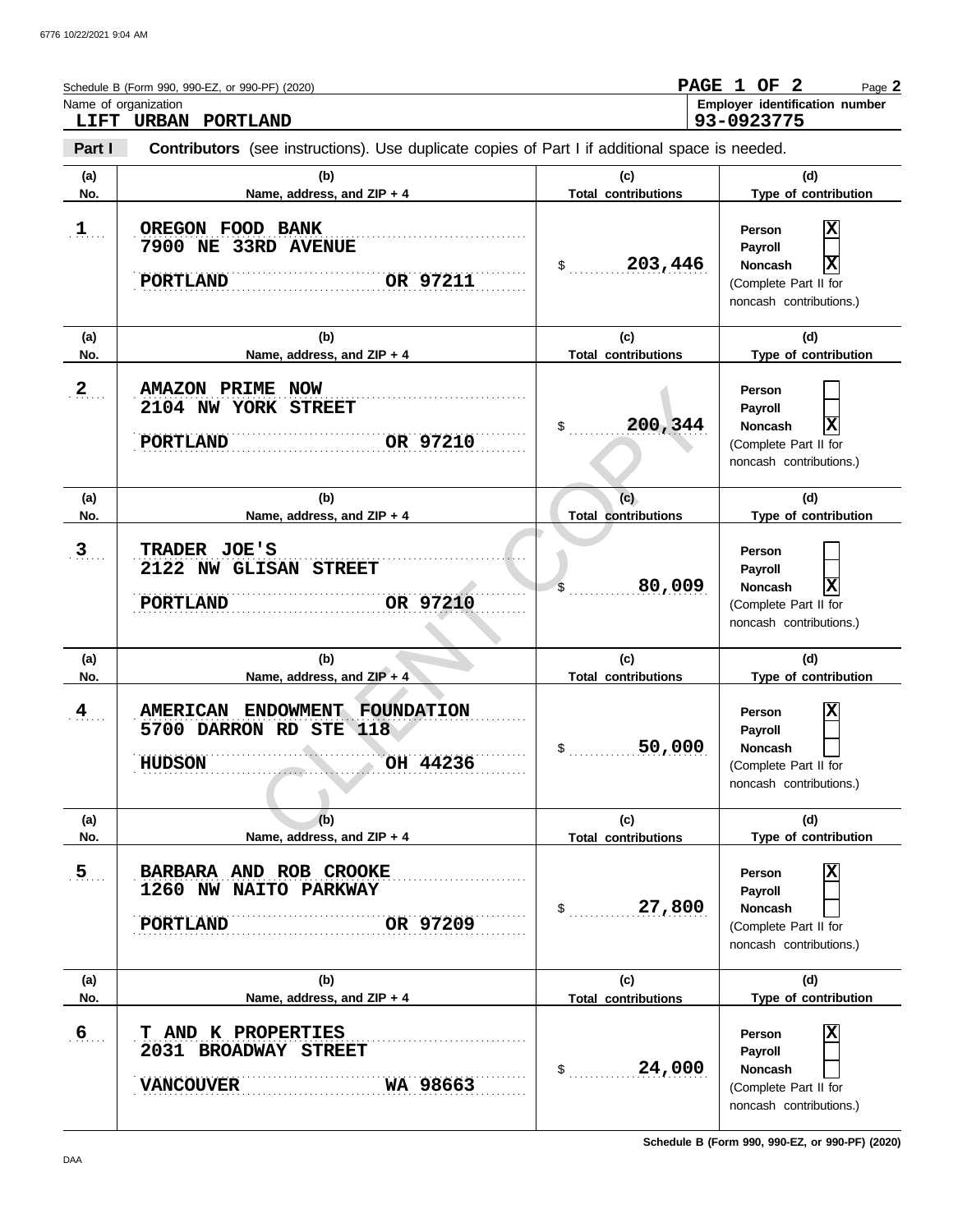|                | Schedule B (Form 990, 990-EZ, or 990-PF) (2020)<br>Name of organization<br>LIFT URBAN PORTLAND        |                                   | PAGE 2 OF 2<br>Page 2<br>Employer identification number<br>93-0923775                        |
|----------------|-------------------------------------------------------------------------------------------------------|-----------------------------------|----------------------------------------------------------------------------------------------|
| Part I         | <b>Contributors</b> (see instructions). Use duplicate copies of Part I if additional space is needed. |                                   |                                                                                              |
| (a)<br>No.     | (b)<br>Name, address, and ZIP + 4                                                                     | (c)<br><b>Total contributions</b> | (d)<br>Type of contribution                                                                  |
| 7 <sub>1</sub> | OREGON HEALTH AUTHORITY<br>500 SUMMER STREET NE<br>OR 97301<br><b>SALEM</b>                           | 36,500<br>$\sim$                  | Х<br>Person<br>Payroll<br><b>Noncash</b><br>(Complete Part II for<br>noncash contributions.) |
| (a)<br>No.     | (b)<br>Name, address, and ZIP + 4                                                                     | (c)<br><b>Total contributions</b> | (d)<br>Type of contribution                                                                  |
| 8              | MAYBELLE CLARK MACDONALD FUND<br>POST OFFICE BOX 1496<br>OR 97709<br><b>BEND</b>                      | 25,000<br>\$                      | Person<br>Payroll<br><b>Noncash</b><br>(Complete Part II for<br>noncash contributions.)      |
| (a)<br>No.     | (b)<br>Name, address, and ZIP + 4                                                                     | (c)<br><b>Total contributions</b> | (d)<br>Type of contribution                                                                  |
|                |                                                                                                       | \$                                | Person<br>Payroll<br><b>Noncash</b><br>(Complete Part II for<br>noncash contributions.)      |
| (a)<br>No.     | (b)<br>Name, address, and ZIP + 4                                                                     | (c)<br><b>Total contributions</b> | (d)<br>Type of contribution                                                                  |
|                |                                                                                                       | \$                                | Person<br>Payroll<br><b>Noncash</b><br>(Complete Part II for<br>noncash contributions.)      |
| (a)<br>No.     | (b)<br>Name, address, and ZIP + 4                                                                     | (c)<br><b>Total contributions</b> | (d)<br>Type of contribution                                                                  |
|                |                                                                                                       | \$                                | Person<br>Payroll<br><b>Noncash</b><br>(Complete Part II for<br>noncash contributions.)      |
| (a)<br>No.     | (b)<br>Name, address, and ZIP + 4                                                                     | (c)<br><b>Total contributions</b> | (d)<br>Type of contribution                                                                  |
|                |                                                                                                       | \$                                | Person<br>Payroll<br>Noncash<br>(Complete Part II for<br>noncash contributions.)             |

**Schedule B (Form 990, 990-EZ, or 990-PF) (2020)**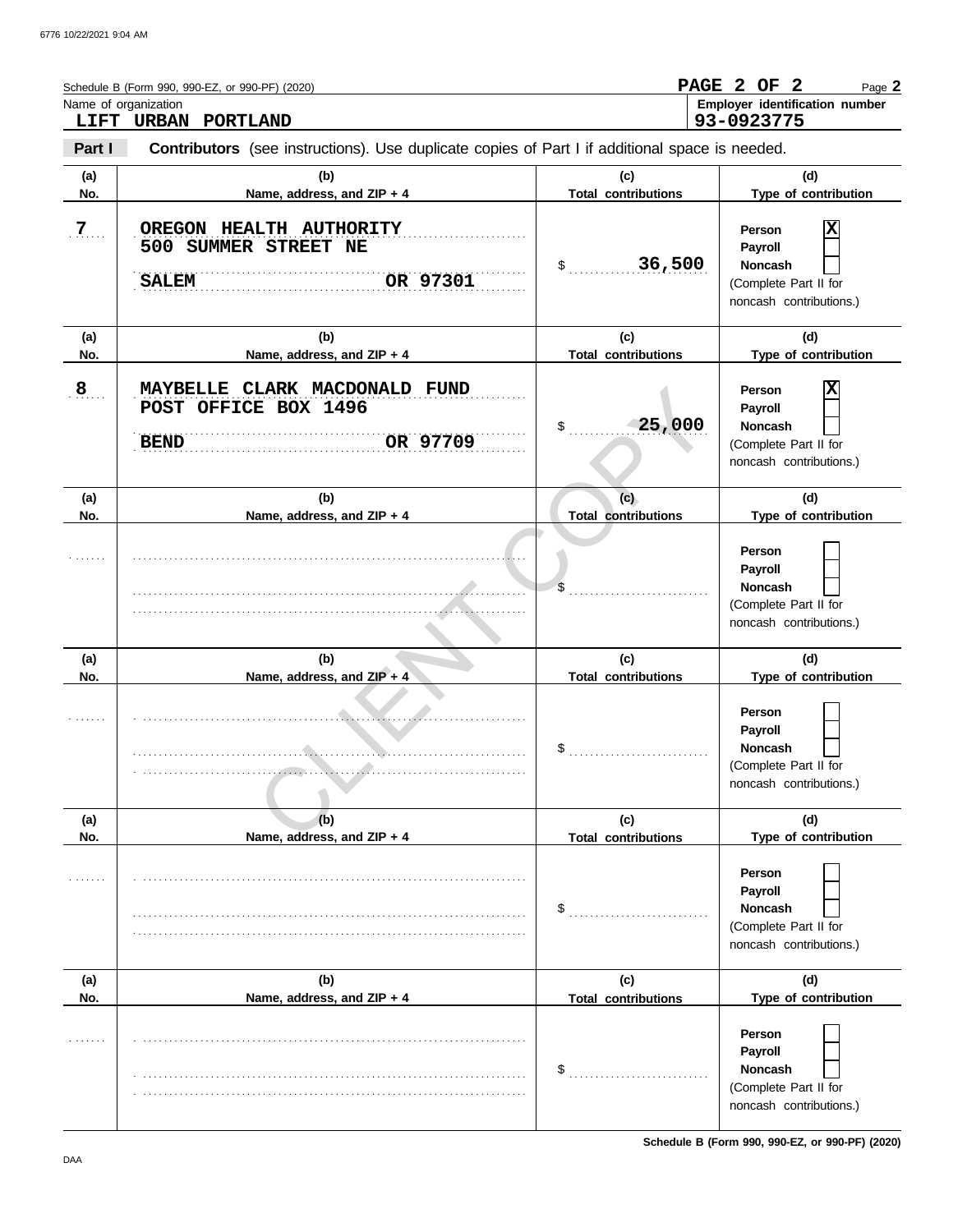|                           | Schedule B (Form 990, 990-EZ, or 990-PF) (2020)<br>Name of organization<br>LIFT URBAN<br>PORTLAND   |                                                 | PAGE 1 OF 1<br>Page 3<br>Employer identification number<br>93-0923775 |
|---------------------------|-----------------------------------------------------------------------------------------------------|-------------------------------------------------|-----------------------------------------------------------------------|
| Part II                   | Noncash Property (see instructions). Use duplicate copies of Part II if additional space is needed. |                                                 |                                                                       |
| (a) No.<br>from<br>Part I | (b)<br>Description of noncash property given                                                        | (c)<br>FMV (or estimate)<br>(See instructions.) | (d)<br>Date received                                                  |
| $\frac{1}{2}$             | FOOD DONATIONS                                                                                      | 199,789<br>$\mathsf{\$}$                        |                                                                       |
| (a) No.<br>from<br>Part I | (b)<br>Description of noncash property given                                                        | (c)<br>FMV (or estimate)<br>(See instructions.) | (d)<br>Date received                                                  |
| 2                         | FOOD DONATIONS                                                                                      | 200,344<br>$\mathcal{S}$ .                      |                                                                       |
| (a) No.<br>from<br>Part I | (b)<br>Description of noncash property given                                                        | (c)<br>FMV (or estimate)<br>(See instructions.) | (d)<br>Date received                                                  |
| 3                         | <b>FOOD</b><br><b>DONATIONS</b><br>. <i>.</i>                                                       | 80,009<br>$\mathsf{\$}$                         |                                                                       |
| (a) No.<br>from<br>Part I | (b)<br>Description of noncash property given                                                        | (c)<br>FMV (or estimate)<br>(See instructions.) | (d)<br>Date received                                                  |
| <b>Carlo Land</b>         | .                                                                                                   | \$                                              |                                                                       |
| (a) No.<br>from<br>Part I | (b)<br>Description of noncash property given                                                        | (c)<br>FMV (or estimate)<br>(See instructions.) | (d)<br>Date received                                                  |
| .                         |                                                                                                     | \$                                              |                                                                       |
| (a) No.<br>from<br>Part I | (b)<br>Description of noncash property given                                                        | (c)<br>FMV (or estimate)<br>(See instructions.) | (d)<br>Date received                                                  |
| .                         |                                                                                                     | \$                                              |                                                                       |

Schedule B (Form 990, 990-EZ, or 990-PF) (2020)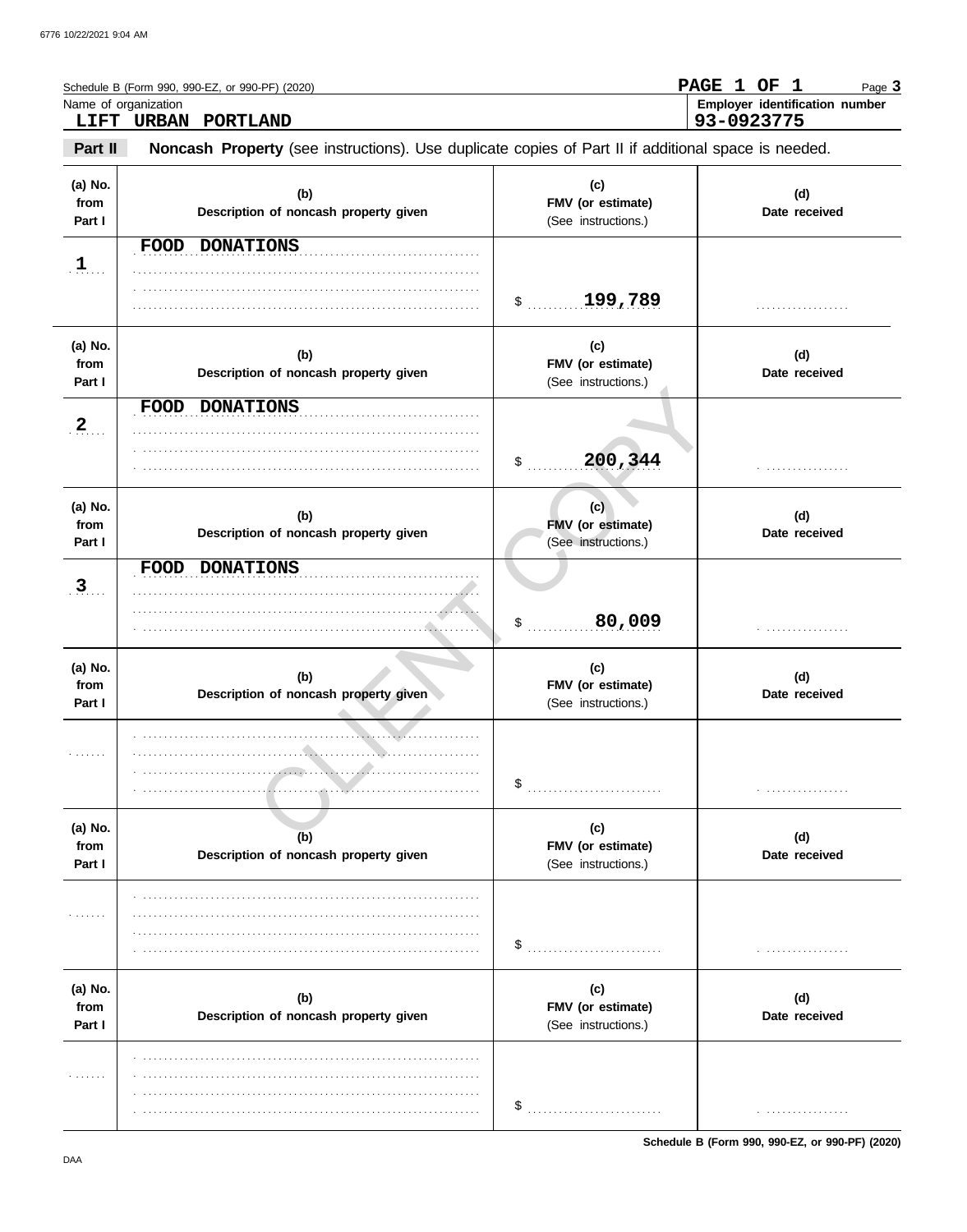|    | <b>SCHEDULE D</b><br>(Form 990)                        |                                                                                                                                                                                                                                | <b>Supplemental Financial Statements</b><br>u Complete if the organization answered "Yes" on Form 990, | OMB No. 1545-0047                          |
|----|--------------------------------------------------------|--------------------------------------------------------------------------------------------------------------------------------------------------------------------------------------------------------------------------------|--------------------------------------------------------------------------------------------------------|--------------------------------------------|
|    |                                                        |                                                                                                                                                                                                                                | Part IV, line 6, 7, 8, 9, 10, 11a, 11b, 11c, 11d, 11e, 11f, 12a, or 12b.                               |                                            |
|    | Department of the Treasury<br>Internal Revenue Service |                                                                                                                                                                                                                                | u Attach to Form 990.<br>u Go to www.irs.gov/Form990 for instructions and the latest information.      | <b>Open to Public</b><br><b>Inspection</b> |
|    | Name of the organization                               |                                                                                                                                                                                                                                |                                                                                                        | Employer identification number             |
|    |                                                        |                                                                                                                                                                                                                                |                                                                                                        |                                            |
|    | URBAN PORTLAND<br>LIFT                                 |                                                                                                                                                                                                                                |                                                                                                        | 93-0923775                                 |
|    | <b>Part I</b>                                          | Organizations Maintaining Donor Advised Funds or Other Similar Funds or Accounts.<br>Complete if the organization answered "Yes" on Form 990, Part IV, line 6.                                                                 |                                                                                                        |                                            |
|    |                                                        |                                                                                                                                                                                                                                | (a) Donor advised funds                                                                                | (b) Funds and other accounts               |
| 1  |                                                        |                                                                                                                                                                                                                                |                                                                                                        |                                            |
| 2  |                                                        | Aggregate value of contributions to (during year)                                                                                                                                                                              |                                                                                                        |                                            |
| 3  |                                                        | Aggregate value of grants from (during year)                                                                                                                                                                                   | <u> 1989 - Andrea Station Barbara, amerikan per</u>                                                    |                                            |
| 4  |                                                        |                                                                                                                                                                                                                                |                                                                                                        |                                            |
| 5  |                                                        | Did the organization inform all donors and donor advisors in writing that the assets held in donor advised                                                                                                                     |                                                                                                        |                                            |
|    |                                                        |                                                                                                                                                                                                                                |                                                                                                        | Yes<br>No                                  |
| 6  |                                                        | Did the organization inform all grantees, donors, and donor advisors in writing that grant funds can be used                                                                                                                   |                                                                                                        |                                            |
|    |                                                        | only for charitable purposes and not for the benefit of the donor or donor advisor, or for any other purpose                                                                                                                   |                                                                                                        |                                            |
|    |                                                        |                                                                                                                                                                                                                                |                                                                                                        | <b>Yes</b><br>No.                          |
|    | <b>Part II</b>                                         | <b>Conservation Easements.</b>                                                                                                                                                                                                 |                                                                                                        |                                            |
|    |                                                        | Complete if the organization answered "Yes" on Form 990, Part IV, line 7.                                                                                                                                                      |                                                                                                        |                                            |
| 1. |                                                        | Purpose(s) of conservation easements held by the organization (check all that apply).                                                                                                                                          |                                                                                                        |                                            |
|    |                                                        | Preservation of land for public use (for example, recreation or education                                                                                                                                                      | Preservation of a historically important land area                                                     |                                            |
|    | Protection of natural habitat                          |                                                                                                                                                                                                                                | Preservation of a certified historic structure                                                         |                                            |
| 2  | Preservation of open space                             | Complete lines 2a through 2d if the organization held a qualified conservation contribution in the form of a conservation                                                                                                      |                                                                                                        |                                            |
|    | easement on the last day of the tax year.              |                                                                                                                                                                                                                                |                                                                                                        | Held at the End of the Tax Year            |
|    |                                                        |                                                                                                                                                                                                                                |                                                                                                        | 2a                                         |
| b  |                                                        |                                                                                                                                                                                                                                |                                                                                                        | 2 <sub>b</sub>                             |
|    |                                                        |                                                                                                                                                                                                                                |                                                                                                        | 2c                                         |
|    |                                                        | d Number of conservation easements included in (c) acquired after 7/25/06, and not on a                                                                                                                                        |                                                                                                        |                                            |
|    |                                                        | historic structure listed in the National Register [111] [12] Martin Martin Martin Martin Martin Martin Martin Martin Martin Martin Martin Martin Martin Martin Martin Martin Martin Martin Martin Martin Martin Martin Martin |                                                                                                        | 2d                                         |
| 3  |                                                        | Number of conservation easements modified, transferred, released, extinguished, or terminated by the organization during the                                                                                                   |                                                                                                        |                                            |
|    | tax year $\mathbf u$                                   |                                                                                                                                                                                                                                |                                                                                                        |                                            |
|    |                                                        | Number of states where property subject to conservation easement is located <b>u</b>                                                                                                                                           |                                                                                                        |                                            |
| 5  |                                                        | Does the organization have a written policy regarding the periodic monitoring, inspection, handling of                                                                                                                         |                                                                                                        |                                            |
|    |                                                        |                                                                                                                                                                                                                                |                                                                                                        | Yes<br>No                                  |
| 6  |                                                        | Staff and volunteer hours devoted to monitoring, inspecting, handling of violations, and enforcing conservation easements during the year                                                                                      |                                                                                                        |                                            |
| 7  |                                                        | Amount of expenses incurred in monitoring, inspecting, handling of violations, and enforcing conservation easements during the year                                                                                            |                                                                                                        |                                            |
|    | $\mathbf{u}$ \$                                        |                                                                                                                                                                                                                                |                                                                                                        |                                            |
| 8  |                                                        | Does each conservation easement reported on line 2(d) above satisfy the requirements of section 170(h)(4)(B)(i)                                                                                                                |                                                                                                        |                                            |
|    |                                                        |                                                                                                                                                                                                                                |                                                                                                        | <b>Yes</b><br>No                           |
| 9  |                                                        | In Part XIII, describe how the organization reports conservation easements in its revenue and expense statement and                                                                                                            |                                                                                                        |                                            |
|    |                                                        | balance sheet, and include, if applicable, the text of the footnote to the organization's financial statements that describes the                                                                                              |                                                                                                        |                                            |
|    |                                                        | organization's accounting for conservation easements.                                                                                                                                                                          |                                                                                                        |                                            |
|    | Part III                                               | Organizations Maintaining Collections of Art, Historical Treasures, or Other Similar Assets.<br>Complete if the organization answered "Yes" on Form 990, Part IV, line 8.                                                      |                                                                                                        |                                            |
|    |                                                        | 1a If the organization elected, as permitted under FASB ASC 958, not to report in its revenue statement and balance sheet works                                                                                                |                                                                                                        |                                            |
|    |                                                        | of art, historical treasures, or other similar assets held for public exhibition, education, or research in furtherance of public                                                                                              |                                                                                                        |                                            |
|    |                                                        | service, provide in Part XIII the text of the footnote to its financial statements that describes these items.                                                                                                                 |                                                                                                        |                                            |
|    |                                                        | <b>b</b> If the organization elected, as permitted under FASB ASC 958, to report in its revenue statement and balance sheet works of                                                                                           |                                                                                                        |                                            |
|    |                                                        | art, historical treasures, or other similar assets held for public exhibition, education, or research in furtherance of public service,                                                                                        |                                                                                                        |                                            |
|    |                                                        | provide the following amounts relating to these items:                                                                                                                                                                         |                                                                                                        |                                            |
|    |                                                        |                                                                                                                                                                                                                                |                                                                                                        |                                            |
|    |                                                        |                                                                                                                                                                                                                                |                                                                                                        |                                            |
| 2  |                                                        | If the organization received or held works of art, historical treasures, or other similar assets for financial gain, provide the                                                                                               |                                                                                                        |                                            |
|    |                                                        | following amounts required to be reported under FASB ASC 958 relating to these items:                                                                                                                                          |                                                                                                        |                                            |
|    |                                                        | <b>a</b> Revenue included on Form 990, Part VIII, line 1 $\ldots$ $\ldots$ $\ldots$ $\ldots$ $\ldots$ $\ldots$ $\ldots$ $\ldots$ $\ldots$ $\ldots$                                                                             |                                                                                                        |                                            |
|    |                                                        |                                                                                                                                                                                                                                |                                                                                                        |                                            |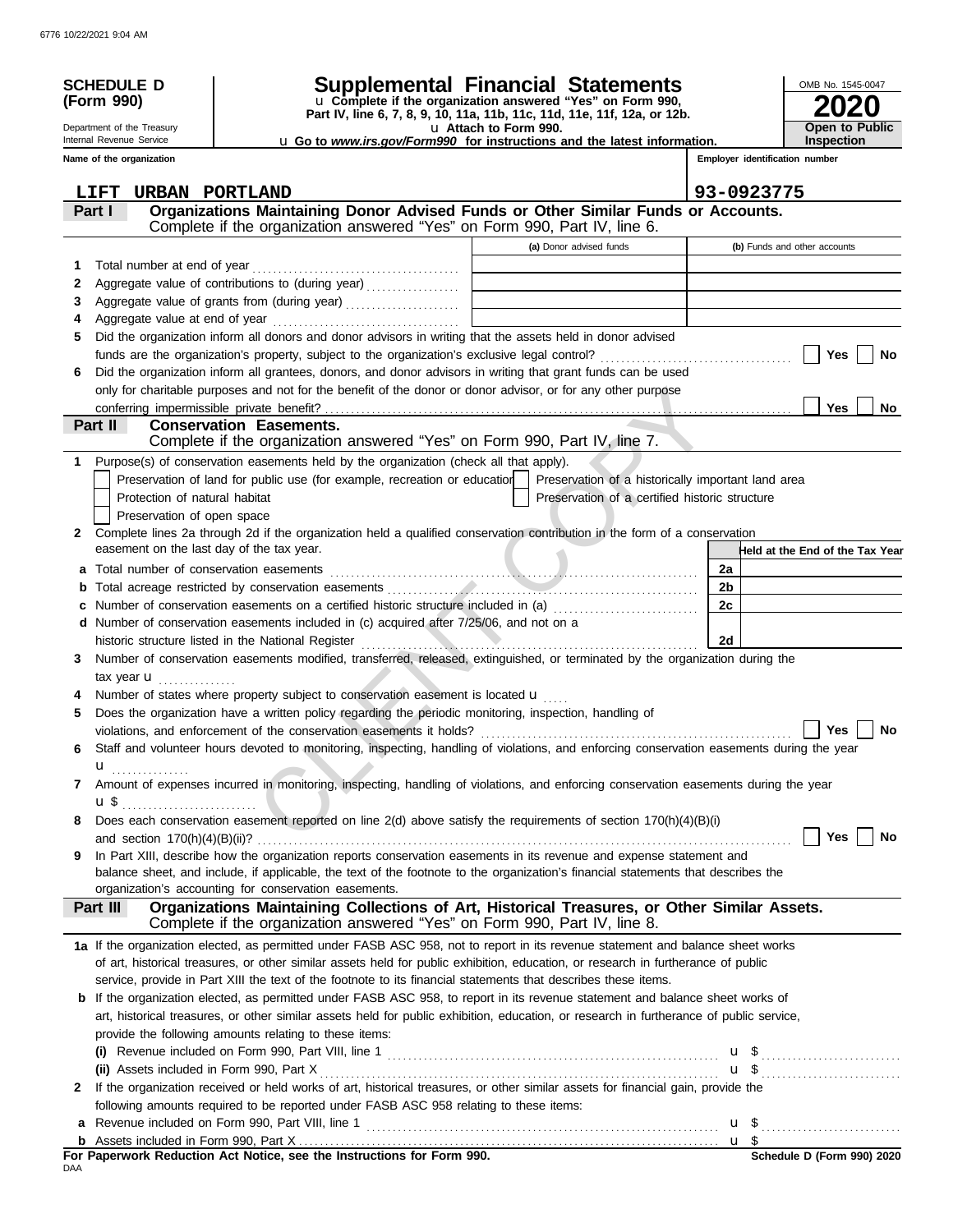| Schedule D (Form 990) 2020 LIFT URBAN PORTLAND                                                                                                                                    |                         |                          |                         | 93-0923775           |                     | Page 2    |
|-----------------------------------------------------------------------------------------------------------------------------------------------------------------------------------|-------------------------|--------------------------|-------------------------|----------------------|---------------------|-----------|
| Organizations Maintaining Collections of Art, Historical Treasures, or Other Similar Assets (continued)<br>Part III                                                               |                         |                          |                         |                      |                     |           |
| Using the organization's acquisition, accession, and other records, check any of the following that make significant use of its<br>3.<br>collection items (check all that apply): |                         |                          |                         |                      |                     |           |
| Public exhibition<br>a                                                                                                                                                            | d                       | Loan or exchange program |                         |                      |                     |           |
| Scholarly research<br>b                                                                                                                                                           | е                       |                          |                         |                      |                     |           |
| Preservation for future generations<br>С                                                                                                                                          |                         |                          |                         |                      |                     |           |
| Provide a description of the organization's collections and explain how they further the organization's exempt purpose in Part                                                    |                         |                          |                         |                      |                     |           |
| XIII.                                                                                                                                                                             |                         |                          |                         |                      |                     |           |
| During the year, did the organization solicit or receive donations of art, historical treasures, or other similar<br>5.                                                           |                         |                          |                         |                      |                     |           |
|                                                                                                                                                                                   |                         |                          |                         |                      | Yes                 | No        |
| <b>Escrow and Custodial Arrangements.</b><br><b>Part IV</b>                                                                                                                       |                         |                          |                         |                      |                     |           |
| Complete if the organization answered "Yes" on Form 990, Part IV, line 9, or reported an amount on Form                                                                           |                         |                          |                         |                      |                     |           |
| 990, Part X, line 21.                                                                                                                                                             |                         |                          |                         |                      |                     |           |
| 1a Is the organization an agent, trustee, custodian or other intermediary for contributions or other assets not                                                                   |                         |                          |                         |                      |                     |           |
|                                                                                                                                                                                   |                         |                          |                         |                      | <b>Yes</b>          | No        |
| b If "Yes," explain the arrangement in Part XIII and complete the following table:                                                                                                |                         |                          |                         |                      |                     |           |
|                                                                                                                                                                                   |                         |                          |                         |                      | Amount              |           |
| c Beginning balance                                                                                                                                                               |                         |                          |                         | 1c                   |                     |           |
|                                                                                                                                                                                   |                         |                          |                         | 1d                   |                     |           |
|                                                                                                                                                                                   |                         |                          |                         | 1e                   |                     |           |
| Ť.                                                                                                                                                                                |                         |                          |                         | 1f                   |                     |           |
| 2a Did the organization include an amount on Form 990, Part X, line 21, for escrow or custodial account liability?                                                                |                         |                          |                         |                      | Yes                 | <b>No</b> |
|                                                                                                                                                                                   |                         |                          |                         |                      |                     |           |
| <b>Endowment Funds.</b><br><b>Part V</b>                                                                                                                                          |                         |                          |                         |                      |                     |           |
| Complete if the organization answered "Yes" on Form 990, Part IV, line 10.                                                                                                        |                         |                          |                         |                      |                     |           |
|                                                                                                                                                                                   | (a) Current year        | (b) Prior year           | (c) Two years back      | (d) Three years back | (e) Four years back |           |
| 1a Beginning of year balance                                                                                                                                                      |                         |                          |                         |                      |                     |           |
| <b>b</b> Contributions                                                                                                                                                            |                         |                          |                         |                      |                     |           |
| c Net investment earnings, gains, and                                                                                                                                             |                         |                          |                         |                      |                     |           |
|                                                                                                                                                                                   |                         |                          |                         |                      |                     |           |
| d Grants or scholarships                                                                                                                                                          |                         |                          |                         |                      |                     |           |
| e Other expenditures for facilities and                                                                                                                                           |                         |                          |                         |                      |                     |           |
| programs                                                                                                                                                                          |                         |                          |                         |                      |                     |           |
| f Administrative expenses                                                                                                                                                         |                         |                          |                         |                      |                     |           |
| End of year balance<br>g                                                                                                                                                          |                         |                          |                         |                      |                     |           |
| Provide the estimated percentage of the current year end balance (line 1g, column (a)) held as:                                                                                   |                         |                          |                         |                      |                     |           |
| a Board designated or quasi-endowment u                                                                                                                                           |                         |                          |                         |                      |                     |           |
|                                                                                                                                                                                   |                         |                          |                         |                      |                     |           |
| c Term endowment u<br>$\ldots \ldots \overset{\circ}{\phantom{a}}$                                                                                                                |                         |                          |                         |                      |                     |           |
| The percentages on lines 2a, 2b, and 2c should equal 100%.                                                                                                                        |                         |                          |                         |                      |                     |           |
| 3a Are there endowment funds not in the possession of the organization that are held and administered for the                                                                     |                         |                          |                         |                      |                     |           |
| organization by:                                                                                                                                                                  |                         |                          |                         |                      | Yes                 | No        |
|                                                                                                                                                                                   |                         |                          |                         |                      | 3a(i)               |           |
|                                                                                                                                                                                   |                         |                          |                         |                      | 3a(ii)              |           |
|                                                                                                                                                                                   |                         |                          |                         |                      | 3b                  |           |
| Describe in Part XIII the intended uses of the organization's endowment funds.                                                                                                    |                         |                          |                         |                      |                     |           |
| Land, Buildings, and Equipment.<br><b>Part VI</b>                                                                                                                                 |                         |                          |                         |                      |                     |           |
| Complete if the organization answered "Yes" on Form 990, Part IV, line 11a. See Form 990, Part X, line 10.                                                                        |                         |                          |                         |                      |                     |           |
| Description of property                                                                                                                                                           | (a) Cost or other basis |                          | (b) Cost or other basis | (c) Accumulated      | (d) Book value      |           |
|                                                                                                                                                                                   | (investment)            |                          | (other)                 | depreciation         |                     |           |
|                                                                                                                                                                                   |                         |                          |                         |                      |                     |           |
|                                                                                                                                                                                   |                         |                          |                         |                      |                     |           |
| c Leasehold improvements                                                                                                                                                          |                         |                          |                         |                      |                     |           |
|                                                                                                                                                                                   |                         |                          | 66,606                  | 36,123               | 30,483              |           |
|                                                                                                                                                                                   |                         |                          |                         |                      |                     |           |
| Total. Add lines 1a through 1e. (Column (d) must equal Form 990, Part X, column (B), line 10c.)                                                                                   |                         |                          |                         |                      | 30,483<br>u         |           |
|                                                                                                                                                                                   |                         |                          |                         |                      |                     |           |

**Schedule D (Form 990) 2020**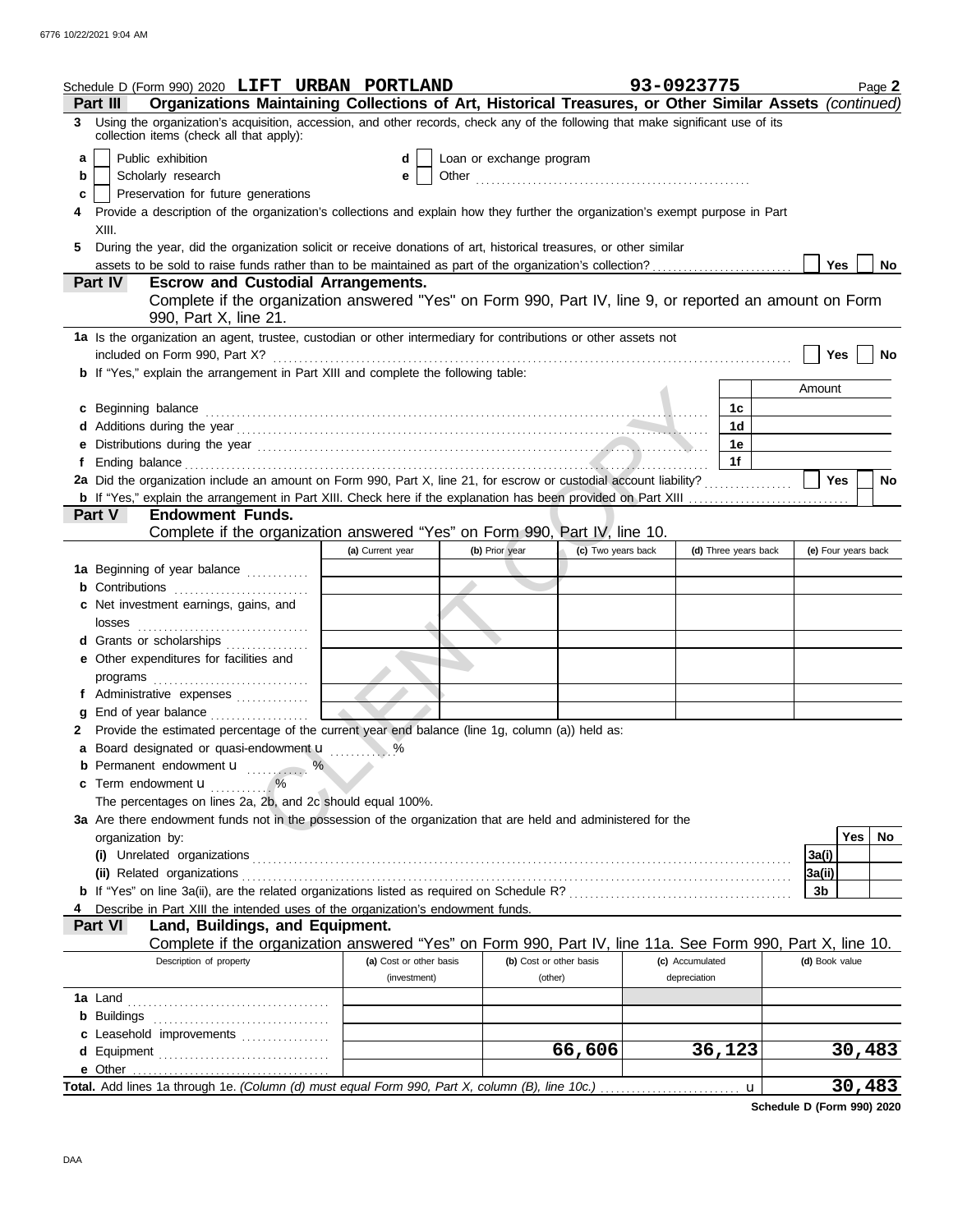|                           | Schedule D (Form 990) 2020 LIFT URBAN PORTLAND                                                                                                       |                | 93-0923775                       | Page 3         |
|---------------------------|------------------------------------------------------------------------------------------------------------------------------------------------------|----------------|----------------------------------|----------------|
| <b>Part VII</b>           | <b>Investments - Other Securities.</b>                                                                                                               |                |                                  |                |
|                           | Complete if the organization answered "Yes" on Form 990, Part IV, line 11b. See Form 990, Part X, line 12.                                           |                |                                  |                |
|                           | (a) Description of security or category                                                                                                              | (b) Book value | (c) Method of valuation:         |                |
|                           | (including name of security)                                                                                                                         |                | Cost or end-of-year market value |                |
| (1) Financial derivatives |                                                                                                                                                      |                |                                  |                |
|                           | (2) Closely held equity interests                                                                                                                    |                |                                  |                |
|                           | $(3)$ Other                                                                                                                                          |                |                                  |                |
|                           |                                                                                                                                                      |                |                                  |                |
| $\ldots$ (B)              |                                                                                                                                                      |                |                                  |                |
| (C)                       |                                                                                                                                                      |                |                                  |                |
| $\ldots$ (D)              |                                                                                                                                                      |                |                                  |                |
| (E)                       |                                                                                                                                                      |                |                                  |                |
| (F)                       |                                                                                                                                                      |                |                                  |                |
| (G)                       |                                                                                                                                                      |                |                                  |                |
| (H)                       |                                                                                                                                                      |                |                                  |                |
|                           | Total. (Column (b) must equal Form 990, Part X, col. (B) line 12.)<br>u                                                                              |                |                                  |                |
| <b>Part VIII</b>          | Investments - Program Related.<br>Complete if the organization answered "Yes" on Form 990, Part IV, line 11c. See Form 990, Part X, line 13.         |                |                                  |                |
|                           | (a) Description of investment                                                                                                                        | (b) Book value | (c) Method of valuation:         |                |
|                           |                                                                                                                                                      |                | Cost or end-of-year market value |                |
| (1)                       |                                                                                                                                                      |                |                                  |                |
| (2)                       |                                                                                                                                                      |                |                                  |                |
| (3)                       |                                                                                                                                                      |                |                                  |                |
| (4)                       |                                                                                                                                                      |                |                                  |                |
| (5)                       |                                                                                                                                                      |                |                                  |                |
| (6)                       |                                                                                                                                                      |                |                                  |                |
| (7)                       |                                                                                                                                                      |                |                                  |                |
| (8)                       |                                                                                                                                                      |                |                                  |                |
| (9)                       |                                                                                                                                                      |                |                                  |                |
|                           | Total. (Column (b) must equal Form 990, Part X, col. (B) line 13.)<br>u                                                                              |                |                                  |                |
| Part IX                   | <b>Other Assets.</b>                                                                                                                                 |                |                                  |                |
|                           | Complete if the organization answered "Yes" on Form 990, Part IV, line 11d. See Form 990, Part X, line 15.                                           |                |                                  |                |
|                           | (a) Description                                                                                                                                      |                |                                  | (b) Book value |
| (1)                       |                                                                                                                                                      |                |                                  |                |
| (2)                       |                                                                                                                                                      |                |                                  |                |
| (3)                       |                                                                                                                                                      |                |                                  |                |
| <u>(4)</u>                |                                                                                                                                                      |                |                                  |                |
| (5)                       |                                                                                                                                                      |                |                                  |                |
| (6)                       |                                                                                                                                                      |                |                                  |                |
| (7)                       |                                                                                                                                                      |                |                                  |                |
| (8)                       |                                                                                                                                                      |                |                                  |                |
| (9)                       | Total. (Column (b) must equal Form 990, Part X, col. (B) line 15.)                                                                                   |                |                                  |                |
| Part X                    | Other Liabilities.                                                                                                                                   |                | u                                |                |
|                           | Complete if the organization answered "Yes" on Form 990, Part IV, line 11e or 11f. See Form 990, Part X,                                             |                |                                  |                |
|                           | line 25.                                                                                                                                             |                |                                  |                |
| 1.                        | (a) Description of liability                                                                                                                         |                |                                  | (b) Book value |
| (1)                       | Federal income taxes                                                                                                                                 |                |                                  |                |
| (2)                       |                                                                                                                                                      |                |                                  |                |
| (3)                       |                                                                                                                                                      |                |                                  |                |
| (4)                       |                                                                                                                                                      |                |                                  |                |
| (5)                       |                                                                                                                                                      |                |                                  |                |
| (6)                       |                                                                                                                                                      |                |                                  |                |
| (7)                       |                                                                                                                                                      |                |                                  |                |
| (8)                       |                                                                                                                                                      |                |                                  |                |
| (9)                       |                                                                                                                                                      |                |                                  |                |
|                           | Total. (Column (b) must equal Form 990, Part X, col. (B) line 25.)                                                                                   |                | u                                |                |
|                           | 2. Liability for uncertain tax positions. In Part XIII, provide the text of the footnote to the organization's financial statements that reports the |                |                                  |                |

organization's liability for uncertain tax positions under FASB ASC 740. Check here if the text of the footnote has been provided in Part XIII . . . . . .

 $\mathop{\Box}$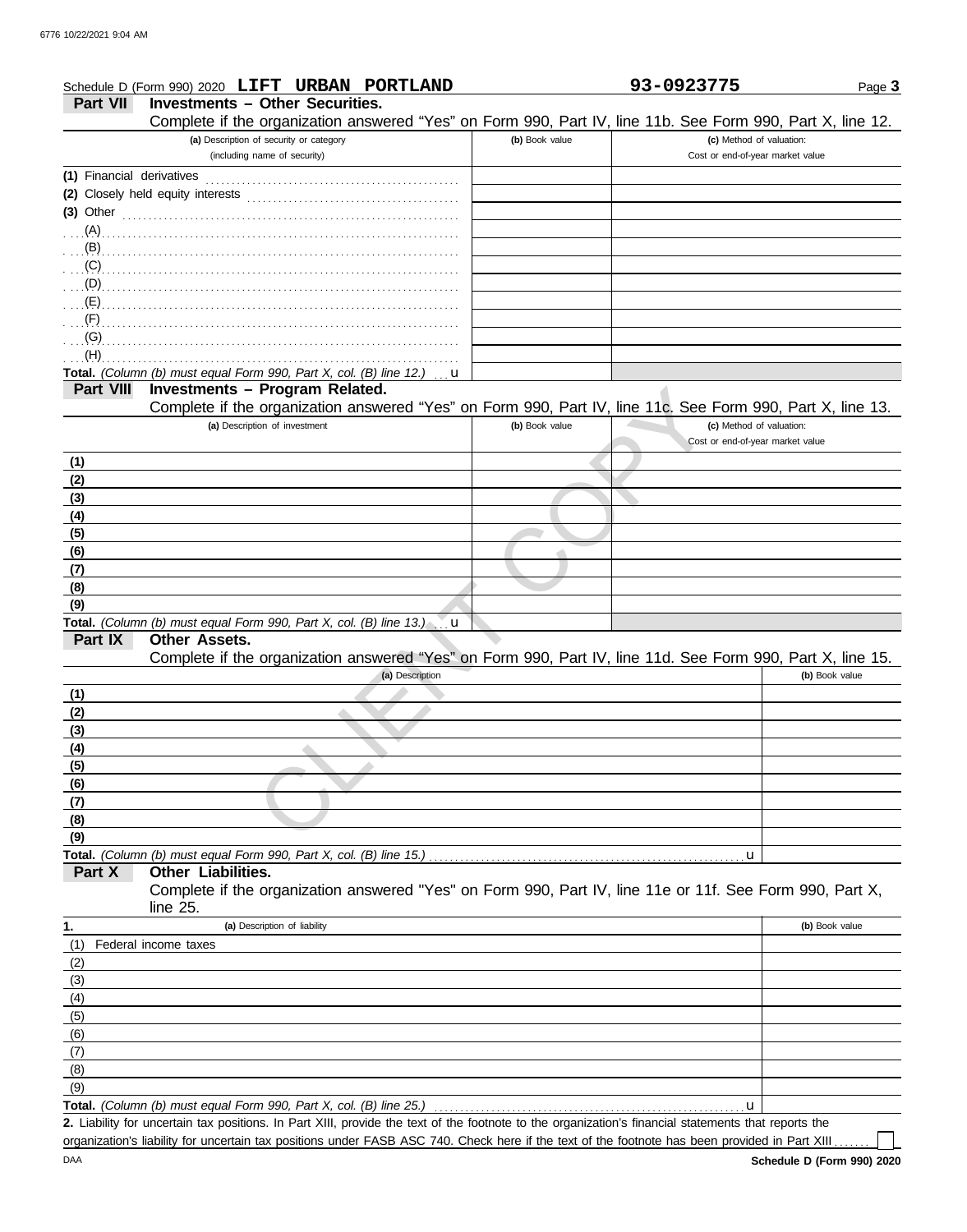|    | Schedule D (Form 990) 2020 LIFT URBAN PORTLAND                                                                                                                                                                                |                | 93-0923775 | Page 4 |
|----|-------------------------------------------------------------------------------------------------------------------------------------------------------------------------------------------------------------------------------|----------------|------------|--------|
|    | Reconciliation of Revenue per Audited Financial Statements With Revenue per Return.<br>Part XI                                                                                                                                |                |            |        |
|    | Complete if the organization answered "Yes" on Form 990, Part IV, line 12a.                                                                                                                                                   |                |            |        |
| 1. |                                                                                                                                                                                                                               |                | 1          |        |
| 2  | Amounts included on line 1 but not on Form 990, Part VIII, line 12:                                                                                                                                                           |                |            |        |
| a  |                                                                                                                                                                                                                               | 2a             |            |        |
| b  |                                                                                                                                                                                                                               | 2 <sub>b</sub> |            |        |
| с  | Recoveries of prior year grants [11] Recoveries of prior year grants                                                                                                                                                          | 2c             |            |        |
| d  |                                                                                                                                                                                                                               | 2d             |            |        |
| е  | Add lines 2a through 2d [11] Additional Property and Property and Property and Property and Property and Property and Property and Property and Property and Property and Property and Property and Property and Property and |                | 2e         |        |
| 3  |                                                                                                                                                                                                                               |                | 3          |        |
| 4  | Amounts included on Form 990, Part VIII, line 12, but not on line 1:                                                                                                                                                          |                |            |        |
|    |                                                                                                                                                                                                                               | 4a             |            |        |
|    |                                                                                                                                                                                                                               | 4b             |            |        |
|    | Add lines 4a and 4b                                                                                                                                                                                                           |                | 4с         |        |
| 5  |                                                                                                                                                                                                                               |                | 5          |        |
|    | Reconciliation of Expenses per Audited Financial Statements With Expenses per Return.<br>Part XII                                                                                                                             |                |            |        |
|    | Complete if the organization answered "Yes" on Form 990, Part IV, line 12a.                                                                                                                                                   |                |            |        |
| 1. | Total expenses and losses per audited financial statements                                                                                                                                                                    |                | 1          |        |
| 2  | Amounts included on line 1 but not on Form 990, Part IX, line 25:                                                                                                                                                             |                |            |        |
| а  |                                                                                                                                                                                                                               | 2a             |            |        |
| b  |                                                                                                                                                                                                                               | 2 <sub>b</sub> |            |        |
| c  | Other losses                                                                                                                                                                                                                  | 2c             |            |        |
| d  |                                                                                                                                                                                                                               | 2d             |            |        |
| е  |                                                                                                                                                                                                                               |                | 2e         |        |
| З  |                                                                                                                                                                                                                               | . <i>.</i>     | 3          |        |
| 4  | Amounts included on Form 990, Part IX, line 25, but not on line 1:                                                                                                                                                            |                |            |        |
| a  |                                                                                                                                                                                                                               | 4a             |            |        |
|    | b Other (Describe in Part XIII.) [10] Matter and Matter and Matter and Matter and Matter and Matter and Matter                                                                                                                | 4b             |            |        |
|    | c Add lines 4a and 4b                                                                                                                                                                                                         |                | 4c         |        |
| 5  |                                                                                                                                                                                                                               |                | 5          |        |
|    | Part XIII Supplemental Information.                                                                                                                                                                                           |                |            |        |
|    | Provide the descriptions required for Part II, lines 3, 5, and 9; Part III, lines 1a and 4; Part IV, lines 1b and 2b; Part V, line 4; Part X, line                                                                            |                |            |        |
|    | 2; Part XI, lines 2d and 4b; and Part XII, lines 2d and 4b. Also complete this part to provide any additional information.                                                                                                    |                |            |        |
|    |                                                                                                                                                                                                                               |                |            |        |
|    |                                                                                                                                                                                                                               |                |            |        |
|    | .                                                                                                                                                                                                                             |                |            |        |
|    |                                                                                                                                                                                                                               |                |            |        |
|    |                                                                                                                                                                                                                               |                |            |        |
|    |                                                                                                                                                                                                                               |                |            |        |
|    |                                                                                                                                                                                                                               |                |            |        |
|    |                                                                                                                                                                                                                               |                |            |        |
|    |                                                                                                                                                                                                                               |                |            |        |
|    |                                                                                                                                                                                                                               |                |            |        |
|    |                                                                                                                                                                                                                               |                |            |        |
|    |                                                                                                                                                                                                                               |                |            |        |
|    |                                                                                                                                                                                                                               |                |            |        |
|    |                                                                                                                                                                                                                               |                |            |        |
|    |                                                                                                                                                                                                                               |                |            |        |
|    |                                                                                                                                                                                                                               |                |            |        |
|    |                                                                                                                                                                                                                               |                |            |        |
|    |                                                                                                                                                                                                                               |                |            |        |
|    |                                                                                                                                                                                                                               |                |            |        |
|    |                                                                                                                                                                                                                               |                |            |        |
|    |                                                                                                                                                                                                                               |                |            |        |
|    |                                                                                                                                                                                                                               |                |            |        |
|    |                                                                                                                                                                                                                               |                |            |        |
|    |                                                                                                                                                                                                                               |                |            |        |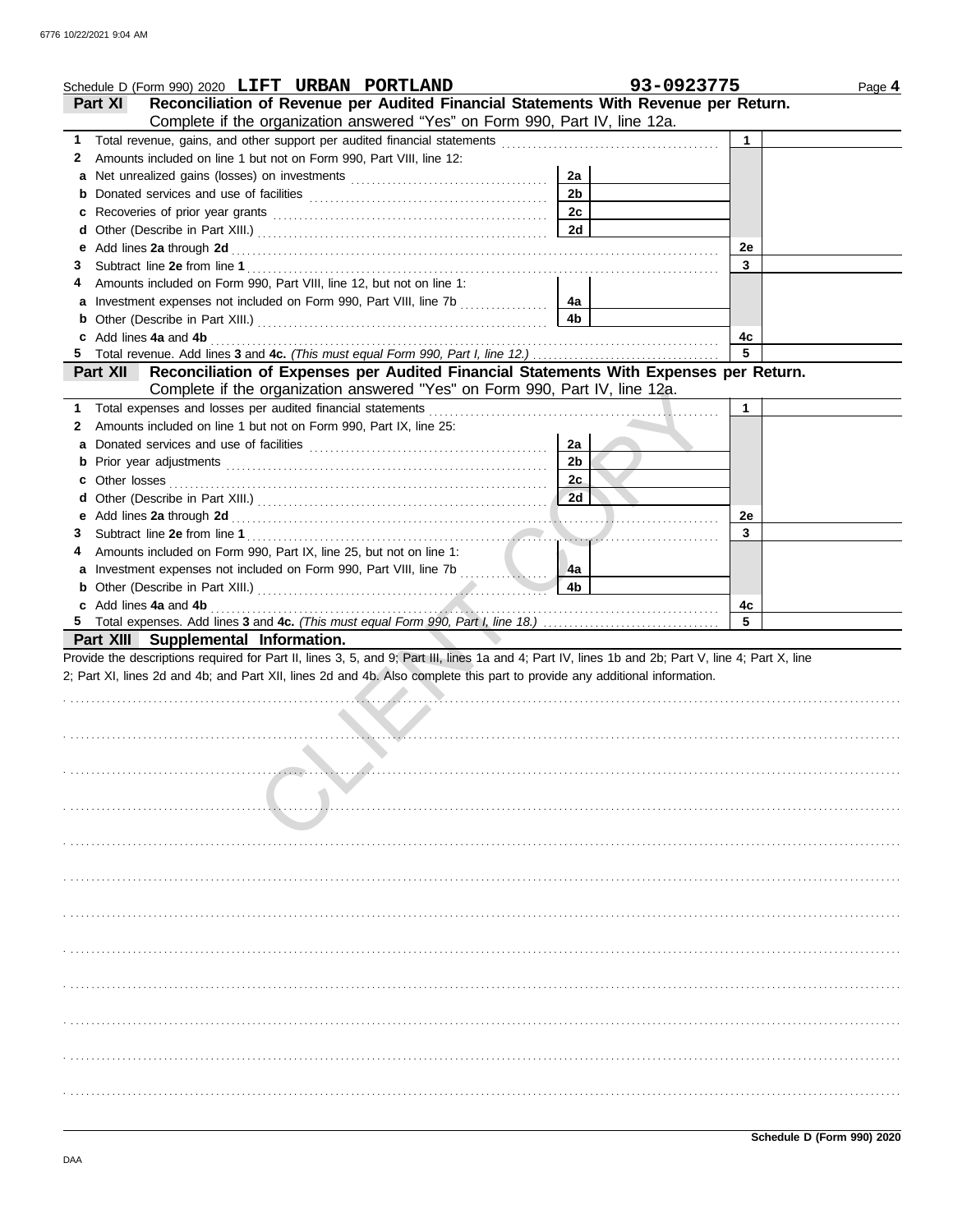| Schedule D (Form 990) 2020 LIFT URBAN PORTLAND<br>Part XIII Supplemental Information (continued) | 93-0923775 | Page 5 |
|--------------------------------------------------------------------------------------------------|------------|--------|
|                                                                                                  |            |        |
|                                                                                                  |            |        |
|                                                                                                  |            |        |
|                                                                                                  |            |        |
|                                                                                                  |            |        |
|                                                                                                  |            |        |
|                                                                                                  |            |        |
|                                                                                                  |            |        |
|                                                                                                  |            |        |
|                                                                                                  |            |        |
|                                                                                                  |            |        |
|                                                                                                  |            |        |
|                                                                                                  |            |        |
|                                                                                                  |            |        |
|                                                                                                  |            |        |
|                                                                                                  |            |        |
|                                                                                                  |            |        |
|                                                                                                  |            |        |
|                                                                                                  |            |        |
|                                                                                                  |            |        |
|                                                                                                  |            |        |
|                                                                                                  |            |        |
|                                                                                                  |            |        |
|                                                                                                  |            |        |
|                                                                                                  |            |        |
|                                                                                                  |            |        |
|                                                                                                  |            |        |
|                                                                                                  |            |        |
|                                                                                                  |            |        |
|                                                                                                  |            |        |
|                                                                                                  |            |        |
|                                                                                                  |            |        |
|                                                                                                  |            |        |
|                                                                                                  |            |        |
|                                                                                                  |            |        |
|                                                                                                  |            |        |
|                                                                                                  |            |        |
|                                                                                                  |            |        |
|                                                                                                  |            |        |
|                                                                                                  |            |        |
|                                                                                                  |            |        |
|                                                                                                  |            |        |
|                                                                                                  |            |        |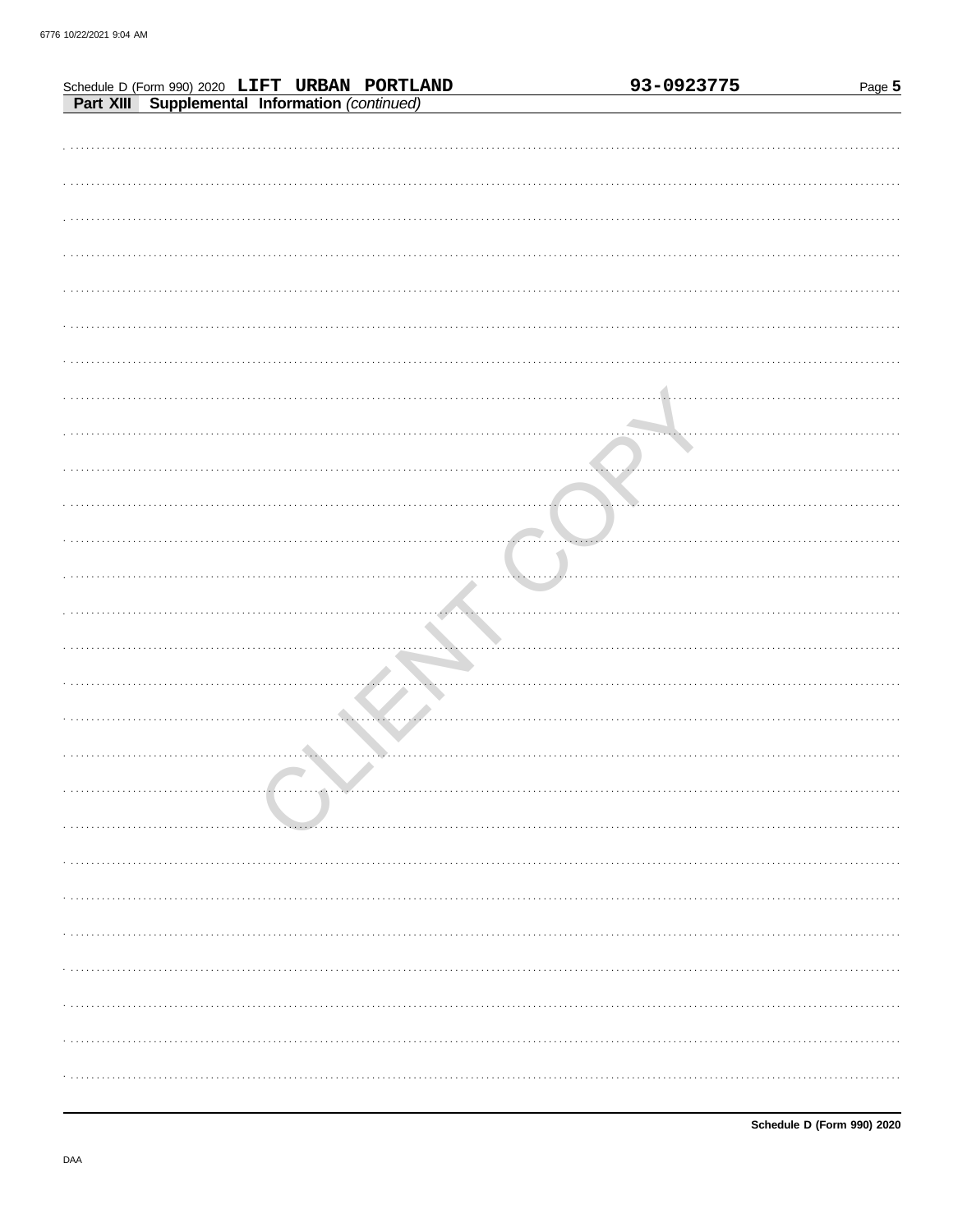# **(Form 990)**

Internal Revenue Service Department of the Treasury

## **SCHEDULE M Noncash Contributions**

u **Complete if the organizations answered "Yes" on Form 990, Part IV, lines 29 or 30.** u **Attach to Form 990.**

u **Go to** *www.irs.gov/Form990* **for instructions and the latest information.**

OMB No. 1545-0047 **2020**

**Open To Public**

Name of the organization **Employer identification number Employer identification number Inspection**

**LIFT URBAN PORTLAND 93-0923775**

|    | <b>Types of Property</b><br>Part I                                                                                 |              |                            |                              |                              |     |     |    |
|----|--------------------------------------------------------------------------------------------------------------------|--------------|----------------------------|------------------------------|------------------------------|-----|-----|----|
|    |                                                                                                                    | (a)          | (b)                        | (c)<br>Noncash contribution  | (d)                          |     |     |    |
|    |                                                                                                                    | Check if     | Number of contributions or | amounts reported on          | Method of determining        |     |     |    |
|    |                                                                                                                    | applicable   | items contributed          | Form 990, Part VIII, line 1g | noncash contribution amounts |     |     |    |
| 1  | Art - Works of art                                                                                                 |              |                            |                              |                              |     |     |    |
| 2  | Art - Historical treasures                                                                                         |              |                            |                              |                              |     |     |    |
| 3  | Art - Fractional interests                                                                                         |              |                            |                              |                              |     |     |    |
| 4  | Books and publications<br>.                                                                                        |              |                            |                              |                              |     |     |    |
| 5  | Clothing and household                                                                                             |              |                            |                              |                              |     |     |    |
|    | goods                                                                                                              |              |                            |                              |                              |     |     |    |
| 6  | Cars and other vehicles                                                                                            |              |                            |                              |                              |     |     |    |
| 7  | Boats and planes                                                                                                   |              |                            |                              |                              |     |     |    |
| 8  | Intellectual property                                                                                              |              |                            |                              |                              |     |     |    |
| 9  | Securities - Publicly traded                                                                                       |              |                            |                              |                              |     |     |    |
| 10 | Securities - Closely held stock                                                                                    |              |                            |                              |                              |     |     |    |
| 11 | Securities - Partnership, LLC,                                                                                     |              |                            |                              |                              |     |     |    |
|    | or trust interests                                                                                                 |              |                            |                              |                              |     |     |    |
| 12 | Securities - Miscellaneous                                                                                         |              |                            |                              |                              |     |     |    |
| 13 | Qualified conservation                                                                                             |              |                            |                              |                              |     |     |    |
|    | contribution - Historic                                                                                            |              |                            |                              |                              |     |     |    |
|    |                                                                                                                    |              |                            |                              |                              |     |     |    |
| 14 | Qualified conservation                                                                                             |              |                            |                              |                              |     |     |    |
|    | contribution - Other                                                                                               |              |                            |                              |                              |     |     |    |
| 15 | Real estate - Residential                                                                                          |              |                            |                              |                              |     |     |    |
| 16 | Real estate - Commercial                                                                                           |              |                            |                              |                              |     |     |    |
| 17 | Real estate - Other                                                                                                |              |                            |                              |                              |     |     |    |
| 18 | Collectibles                                                                                                       |              |                            |                              |                              |     |     |    |
| 19 | Food inventory                                                                                                     | $\mathbf{x}$ | $\mathbf{1}^{\prime}$      | 538,936                      |                              |     |     |    |
| 20 | Drugs and medical supplies                                                                                         |              |                            |                              |                              |     |     |    |
| 21 | Taxidermy                                                                                                          |              |                            |                              |                              |     |     |    |
| 22 | Historical artifacts                                                                                               |              |                            |                              |                              |     |     |    |
| 23 | Scientific specimens                                                                                               |              |                            |                              |                              |     |     |    |
| 24 | Archeological artifacts                                                                                            |              |                            |                              |                              |     |     |    |
| 25 |                                                                                                                    |              |                            |                              |                              |     |     |    |
| 26 |                                                                                                                    |              |                            |                              |                              |     |     |    |
| 27 |                                                                                                                    |              |                            |                              |                              |     |     |    |
| 28 | Other $\mathbf{u}$ (                                                                                               |              |                            |                              |                              |     |     |    |
| 29 | Number of Forms 8283 received by the organization during the tax year for contributions for                        |              |                            |                              |                              |     |     |    |
|    | which the organization completed Form 8283, Part IV, Donee Acknowledgement                                         |              |                            |                              | 29                           |     |     |    |
|    |                                                                                                                    |              |                            |                              |                              |     | Yes | No |
|    | 30a During the year, did the organization receive by contribution any property reported in Part I, lines 1 through |              |                            |                              |                              |     |     |    |
|    | 28, that it must hold for at least three years from the date of the initial contribution, and which isn't required |              |                            |                              |                              |     |     |    |
|    |                                                                                                                    |              |                            |                              |                              | 30a |     | X  |
| b  | If "Yes," describe the arrangement in Part II.                                                                     |              |                            |                              |                              |     |     |    |
| 31 | Does the organization have a gift acceptance policy that requires the review of any nonstandard                    |              |                            |                              |                              |     |     |    |
|    | contributions?                                                                                                     |              |                            |                              |                              | 31  | X   |    |
|    | 32a Does the organization hire or use third parties or related organizations to solicit, process, or sell noncash  |              |                            |                              |                              |     |     |    |
|    | contributions?                                                                                                     |              |                            |                              |                              | 32a |     | X  |
| b  | If "Yes," describe in Part II.                                                                                     |              |                            |                              |                              |     |     |    |
| 33 | If the organization didn't report an amount in column (c) for a type of property for which column (a) is checked,  |              |                            |                              |                              |     |     |    |
|    | describe in Part II.                                                                                               |              |                            |                              |                              |     |     |    |

**For Paperwork Reduction Act Notice, see the Instructions for Form 990. Schedule M (Form 990) 2020**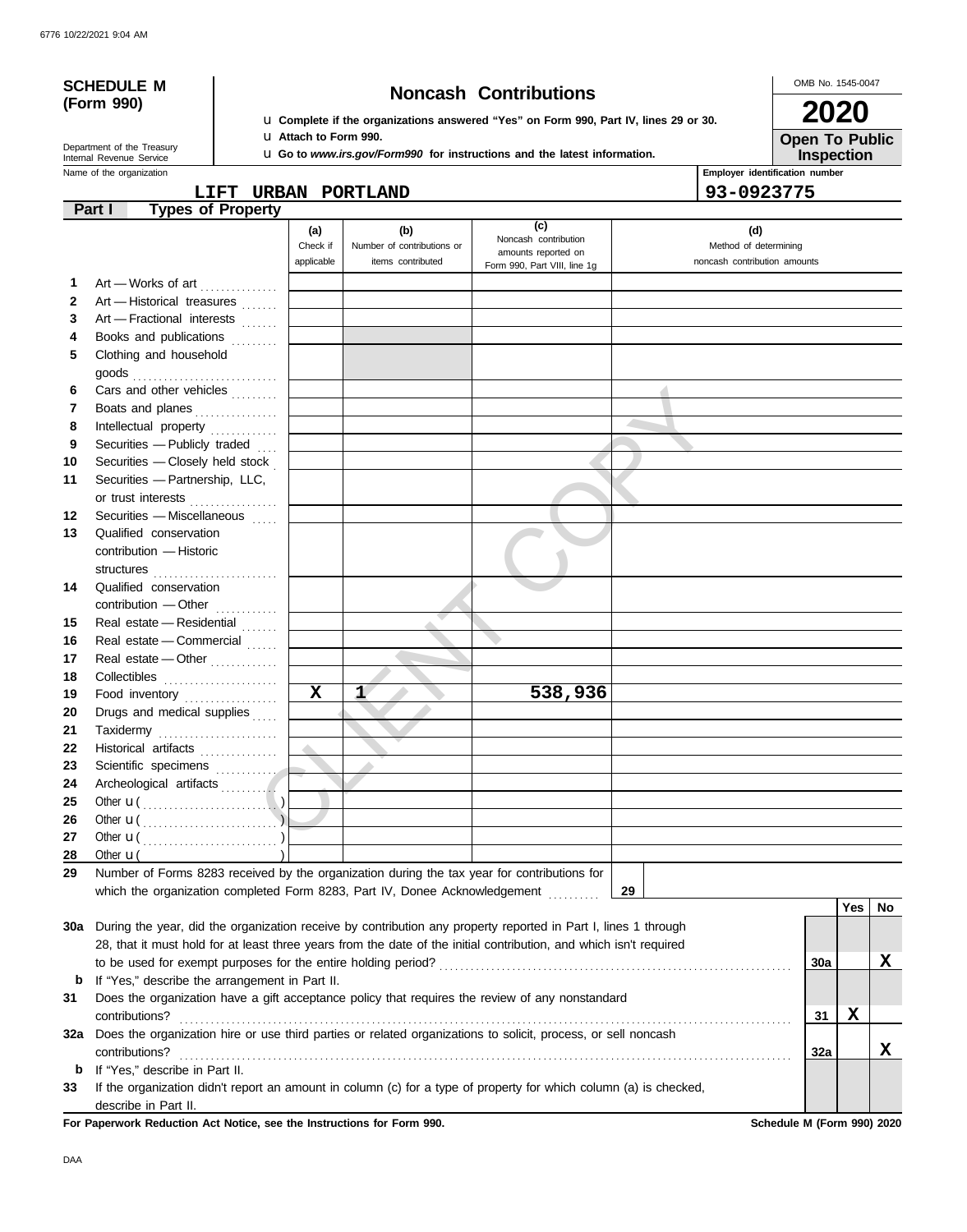|         | Schedule M (Form 990) 2020 LIFT URBAN PORTLAND |  | 93-0923775 | Page 2                                                                                                                                                                                                                                                                                                         |
|---------|------------------------------------------------|--|------------|----------------------------------------------------------------------------------------------------------------------------------------------------------------------------------------------------------------------------------------------------------------------------------------------------------------|
| Part II |                                                |  |            | Supplemental Information. Provide the information required by Part I, lines 30b, 32b, and 33, and whether<br>the organization is reporting in Part I, column (b), the number of contributions, the number of items received, or a combination of both. Also complete this part for any additional information. |
|         |                                                |  |            |                                                                                                                                                                                                                                                                                                                |
|         |                                                |  |            |                                                                                                                                                                                                                                                                                                                |
|         |                                                |  |            |                                                                                                                                                                                                                                                                                                                |
|         |                                                |  |            |                                                                                                                                                                                                                                                                                                                |
|         |                                                |  |            |                                                                                                                                                                                                                                                                                                                |
|         |                                                |  |            |                                                                                                                                                                                                                                                                                                                |
|         |                                                |  |            |                                                                                                                                                                                                                                                                                                                |
|         |                                                |  |            |                                                                                                                                                                                                                                                                                                                |
|         |                                                |  |            |                                                                                                                                                                                                                                                                                                                |
|         |                                                |  |            |                                                                                                                                                                                                                                                                                                                |
|         |                                                |  |            |                                                                                                                                                                                                                                                                                                                |
|         |                                                |  |            |                                                                                                                                                                                                                                                                                                                |
|         |                                                |  |            |                                                                                                                                                                                                                                                                                                                |
|         |                                                |  |            |                                                                                                                                                                                                                                                                                                                |
|         |                                                |  |            |                                                                                                                                                                                                                                                                                                                |
|         |                                                |  |            |                                                                                                                                                                                                                                                                                                                |
|         |                                                |  |            |                                                                                                                                                                                                                                                                                                                |
|         |                                                |  |            |                                                                                                                                                                                                                                                                                                                |
|         |                                                |  |            |                                                                                                                                                                                                                                                                                                                |
|         |                                                |  |            |                                                                                                                                                                                                                                                                                                                |
|         |                                                |  |            |                                                                                                                                                                                                                                                                                                                |
|         |                                                |  |            |                                                                                                                                                                                                                                                                                                                |
|         |                                                |  |            |                                                                                                                                                                                                                                                                                                                |
|         |                                                |  |            |                                                                                                                                                                                                                                                                                                                |
|         |                                                |  |            |                                                                                                                                                                                                                                                                                                                |
|         |                                                |  |            |                                                                                                                                                                                                                                                                                                                |
|         |                                                |  |            |                                                                                                                                                                                                                                                                                                                |
|         |                                                |  |            |                                                                                                                                                                                                                                                                                                                |
|         |                                                |  |            |                                                                                                                                                                                                                                                                                                                |
|         |                                                |  |            |                                                                                                                                                                                                                                                                                                                |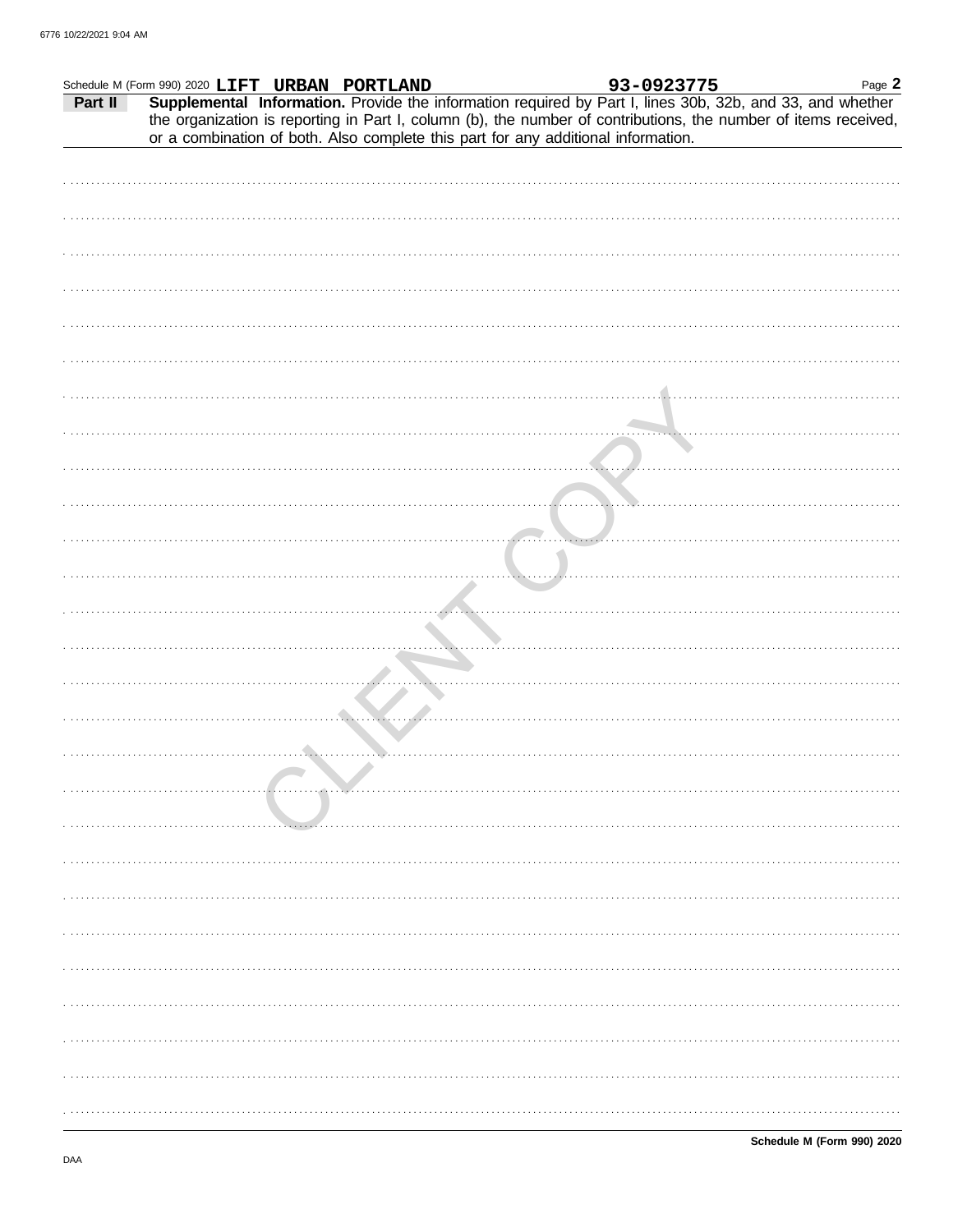| <b>SCHEDULE O</b><br>(Form 990 or 990-EZ)                                                                                                                                                                                               | Supplemental Information to Form 990 or 990-EZ<br>Complete to provide information for responses to specific questions on                                                                                                                                                                                                                                                                                                                       |                                                                                                                                             | <b>2020</b>                                                                                                      |
|-----------------------------------------------------------------------------------------------------------------------------------------------------------------------------------------------------------------------------------------|------------------------------------------------------------------------------------------------------------------------------------------------------------------------------------------------------------------------------------------------------------------------------------------------------------------------------------------------------------------------------------------------------------------------------------------------|---------------------------------------------------------------------------------------------------------------------------------------------|------------------------------------------------------------------------------------------------------------------|
| Department of the Treasury                                                                                                                                                                                                              | Form 990 or 990-EZ or to provide any additional information.<br>u Attach to Form 990 or 990-EZ.                                                                                                                                                                                                                                                                                                                                                |                                                                                                                                             | Open to Public                                                                                                   |
| Internal Revenue Service                                                                                                                                                                                                                | u Go to www.irs.gov/Form990 for the latest information.                                                                                                                                                                                                                                                                                                                                                                                        |                                                                                                                                             | <b>Inspection</b>                                                                                                |
| Name of the organization<br>LIFT                                                                                                                                                                                                        | <b>URBAN</b><br>PORTLAND                                                                                                                                                                                                                                                                                                                                                                                                                       | 93-0923775                                                                                                                                  | Employer identification number                                                                                   |
| FORM 990, PART<br><b>DISTRIBUTED</b><br><b>FOOD</b><br>IS<br><b>ADOPT</b><br>A BUILDING<br><b>INCOME</b><br><b>APARTMENT</b><br><b>BOXES</b><br>AND<br><b>FOOD</b><br><b>DISTRIBUTION</b><br><b>WEEK</b><br><b>FOOD</b><br><b>BOXES</b> | 4A<br>III,<br>LINE<br><b>FIRST</b><br><b>ACCOMPLISHMENT</b><br><b>THROUGH</b><br><b>SHOPPING-STYLE</b><br>A<br><b>FOOD</b><br><b>PROGRAM THAT</b><br><b>PROVIDES</b><br>FOOD<br><b>DIRECTLY</b><br><b>FOLLOWING</b><br><b>BUILDINGS</b><br><b>THROUGH</b><br>THE<br><b>EMERGENCY</b><br><b>FOOD</b><br>CLOSETS.<br><b>PROGRAMS</b><br>A FOOD<br><b>PANTRY</b><br><b>INCLUDE</b><br><b>HOME</b><br><b>DELIVERED</b><br>TO<br>THE<br>HOMES<br>OF | <b>PANTRY AND</b><br><b>RESIDENTS</b><br>TО<br>SERVICES:<br><b>THAT</b><br>IS<br><b>OPEN</b><br>RESIDENTS,<br><b>BOUND</b>                  | THROUGH<br>THE<br><b>LOW-</b><br>ΙN<br>DELIVERED<br><b>FOOD</b><br><b>DAYS</b><br>3<br><b>EACH</b><br><b>AND</b> |
| <b>HEALTHY</b><br><b>EATING</b><br>ADDITION,<br>IΝ<br><b>DISTRIBUTION</b><br><b>CLOSETS</b><br>AT<br>24<br><b>DELIVERS</b><br><b>FOOD</b>                                                                                               | <b>WORKSHOPS</b><br><b>SUSPENDED</b><br>DURING COVID).<br><b>PROGRAMS</b><br><b>SUCH</b><br><b>FOOD</b><br><b>DISTRIBUTION</b><br><b>FRESH</b><br><b>FRUITS</b><br><b>VEGETABLES,</b><br><b>AND</b><br>OF<br><b>APARTMENT</b><br>BUILDINGS,<br>AND<br>COMMUNITY<br>A<br><b>APARTMENT</b><br>TО<br>BUILDINGS.<br><b>DIRECTLY</b>                                                                                                                | <b>ASMONTHLY</b><br><b>FREE</b><br><b>STOCKING</b><br><b>EMERGENCY</b><br><b>SHARE</b><br><b>PROGRAM</b><br><b>THESE</b><br><b>PROGRAMS</b> | <b>FOOD</b><br><b>MARKET</b><br><b>FOOD</b><br><b>THAT</b><br>12,831<br><b>SERVED</b>                            |
| PEOPLE.                                                                                                                                                                                                                                 | FORM 990, PART VI, LINE 11B - ORGANIZATION'S PROCESS TO REVIEW FORM 990<br>DRAFT OF THE FORM 990 IS REVIEWED BY THE BOARD PRIOR TO SUBMISSION.                                                                                                                                                                                                                                                                                                 |                                                                                                                                             |                                                                                                                  |
| <b>INTEREST</b><br>AND EMPLOYEES.                                                                                                                                                                                                       | FORM 990, PART VI, LINE 12C - ENFORCEMENT OF CONFLICTS POLICY<br>THE BOARD OF DIRECTORS REVIEWS AND ACTS ON ANY POTENTIAL CONFLICT OF<br>ISSUES ON AN ONGOING BASIS. THE ORGANIZATION HAS A CONFLICT OF<br>INTEREST POLICY WHICH MUST BE REVIEWED AND SIGNED ANNUALLY BY BOARD MEMBERS                                                                                                                                                         |                                                                                                                                             |                                                                                                                  |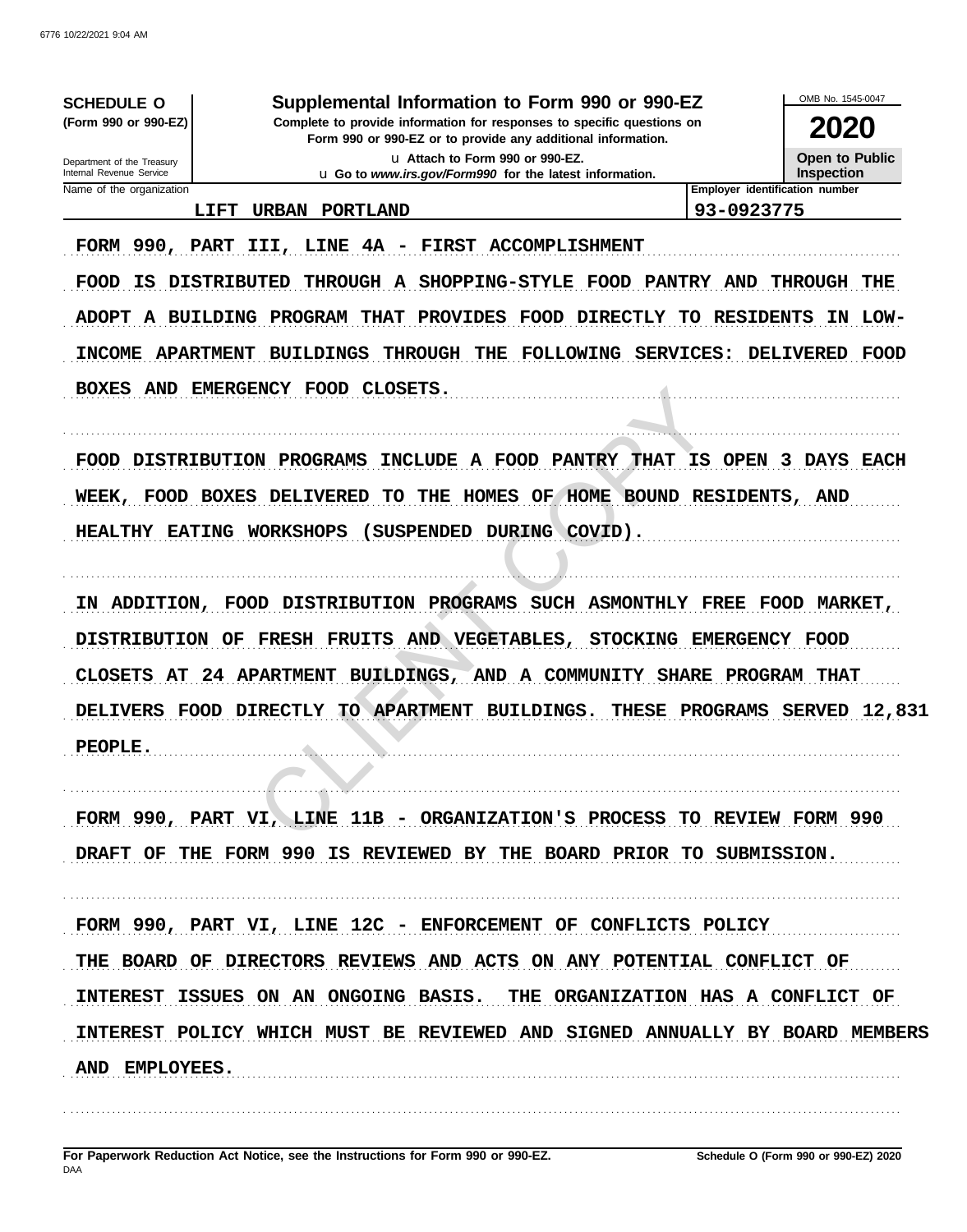| Schedule O (Form 990 or 990-EZ) 2020                                                                                                          | Page 2                                       |
|-----------------------------------------------------------------------------------------------------------------------------------------------|----------------------------------------------|
| Name of the organization<br>LIFT URBAN PORTLAND                                                                                               | Employer identification number<br>93-0923775 |
| FORM 990, PART VI, LINE 15A - COMPENSATION PROCESS FOR TOP OFFICIAL<br>COMPENSATION IS DETERMINED AND ADJUSTED AS NECESSARY AT ANNUAL REVIEW. |                                              |
| FORM 990, PART VI, LINE 19 - GOVERNING DOCUMENTS DISCLOSURE EXPLANATION<br>UPON REQUEST                                                       |                                              |
| FORM 990, PART XI, LINE 9 - OTHER CHANGES IN NET ASSETS EXPLANATION                                                                           |                                              |
| <b>BOOK</b><br>/ TAX DEPRECIATION DIFFERENCE                                                                                                  | \$.<br>2,406                                 |
|                                                                                                                                               |                                              |
|                                                                                                                                               |                                              |
|                                                                                                                                               |                                              |
|                                                                                                                                               |                                              |
|                                                                                                                                               |                                              |
|                                                                                                                                               |                                              |
|                                                                                                                                               |                                              |
|                                                                                                                                               |                                              |
|                                                                                                                                               |                                              |
|                                                                                                                                               |                                              |
|                                                                                                                                               |                                              |
|                                                                                                                                               |                                              |
|                                                                                                                                               |                                              |
|                                                                                                                                               |                                              |
|                                                                                                                                               |                                              |
|                                                                                                                                               |                                              |
|                                                                                                                                               |                                              |
|                                                                                                                                               |                                              |
|                                                                                                                                               |                                              |
|                                                                                                                                               | PAGE 1 OF 1                                  |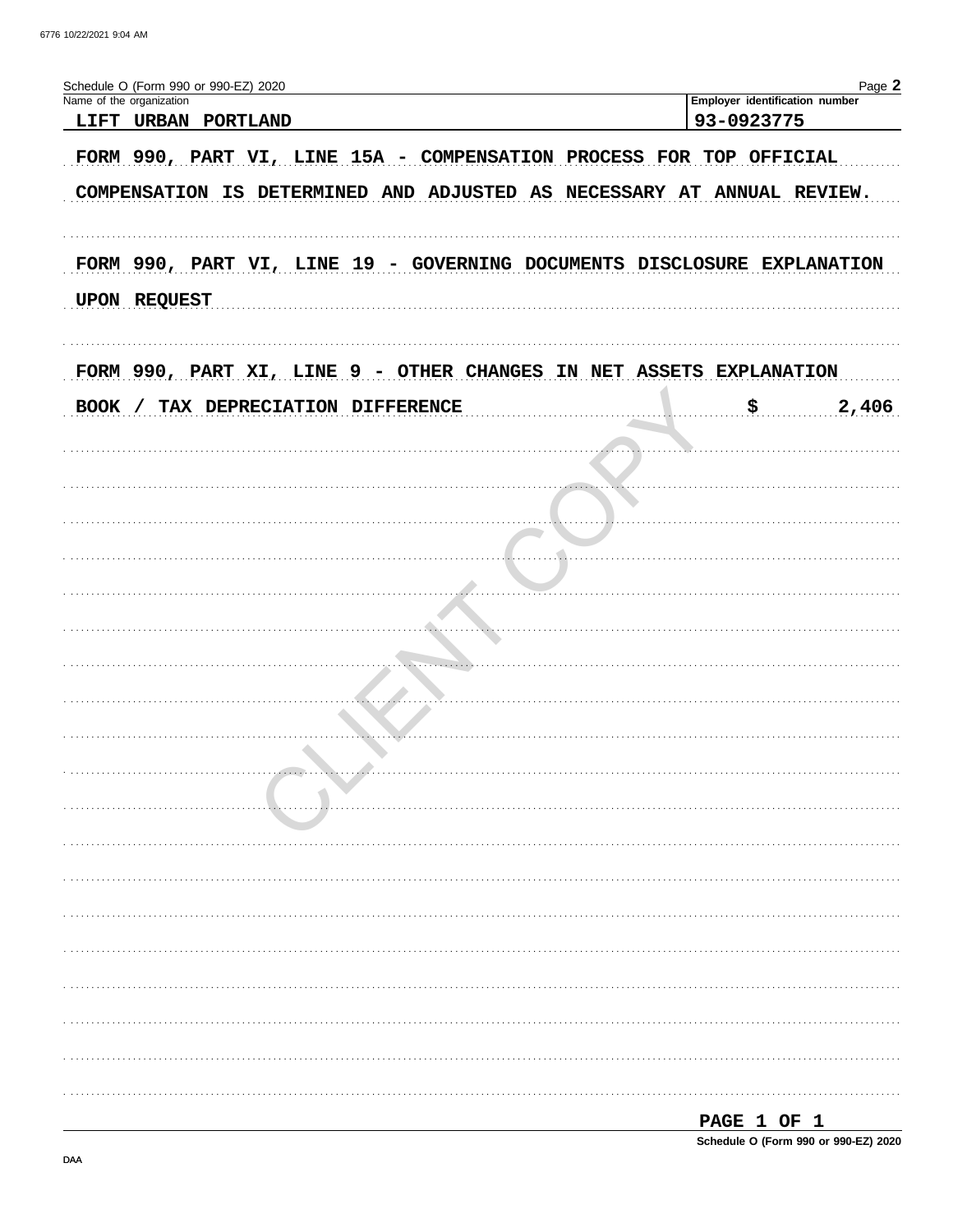| Department of the Treasury<br>Attachment<br>u Go to www.irs.gov/Form4562 for instructions and the latest information.<br>179<br>(99)<br>Sequence No.<br>Internal Revenue Service<br>Name(s) shown on return<br>Identifying number<br>93-0923775<br>LIFT<br>URBAN PORTLAND<br>Business or activity to which this form relates<br>INDIRECT DEPRECIATION<br>Election To Expense Certain Property Under Section 179<br>Part I<br>Note: If you have any listed property, complete Part V before you complete Part I.<br>1,040,000<br>Maximum amount (see instructions)<br>1<br>1<br>$\mathbf{2}$<br>Total cost of section 179 property placed in service (see instructions)<br>2<br>2,590,000<br>3<br>3<br>4<br>Reduction in limitation. Subtract line 3 from line 2. If zero or less, enter -0-<br>4<br>5<br>Dollar limitation for tax year. Subtract line 4 from line 1. If zero or less, enter -0-. If married filing separately, see instructions<br>5<br>6<br>(a) Description of property<br>(b) Cost (business use only)<br>(c) Elected cost<br>$\overline{7}$<br>Listed property. Enter the amount from line 29<br>7<br>Total elected cost of section 179 property. Add amounts in column (c), lines 6 and 7<br>8<br>8<br>Tentative deduction. Enter the smaller of line 5 or line 8<br>9<br>9<br>Carryover of disallowed deduction from line 13 of your 2019 Form 4562<br>10<br>10<br>Business income limitation. Enter the smaller of business income (not less than zero) or line 5. See instructions<br>11<br>11<br>Section 179 expense deduction. Add lines 9 and 10, but don't enter more than line 11<br>$12 \,$<br>12<br>Carryover of disallowed deduction to 2021. Add lines 9 and 10, less line 12<br>13<br>13<br>Note: Don't use Part II or Part III below for listed property. Instead, use Part V.<br>Special Depreciation Allowance and Other Depreciation (Don't include listed property. See instructions.)<br><b>Part II</b><br>Special depreciation allowance for qualified property (other than listed property) placed in service<br>14<br>3,869<br>during the tax year. See instructions<br>14<br>15<br>15<br>16<br>16<br>MACRS Depreciation (Don't include listed property. See instructions.)<br>Part III<br><b>Section A</b><br>178<br>MACRS deductions for assets placed in service in tax years beginning before 2020<br>17<br>17<br>$\mathbf{u}$<br>If you are electing to group any assets placed in service during the tax year into one or more general asset accounts, check here<br>18<br>Section B-Assets Placed in Service During 2020 Tax Year Using the General Depreciation System<br>(b) Month and year<br>(c) Basis for depreciation<br>(d) Recovery<br>(a) Classification of property<br>(e) Convention<br>(f) Method<br>(g) Depreciation deduction<br>placed in<br>(business/investment use<br>period<br>service<br>only-see instructions)<br>19a<br>3-year property<br>5-year property<br>b<br>7-year property<br>c<br>10-year property<br>d<br>e 15-year property<br>f 20-year property<br>S/L<br>25 yrs.<br>g 25-year property<br>S/L<br>27.5 yrs.<br>ΜМ<br>h Residential rental<br>property<br>S/L<br>27.5 yrs.<br>МM<br>S/L<br>ΜМ<br>39 yrs.<br><i>i</i> Nonresidential real<br>property<br>S/L<br>MМ<br>Section C-Assets Placed in Service During 2020 Tax Year Using the Alternative Depreciation System<br>Class life<br>20a<br>S/L<br>12-year<br>S/L<br>12 yrs.<br>b<br>30-year<br>МM<br>S/L<br>30 yrs.<br>c<br>d 40-year<br>MM<br>S/L<br>40 yrs.<br>Part IV<br><b>Summary</b> (See instructions.)<br>2,852<br>21<br>Listed property. Enter amount from line 28<br>21<br>Total. Add amounts from line 12, lines 14 through 17, lines 19 and 20 in column (g), and line 21. Enter<br>22<br>6,899<br>here and on the appropriate lines of your return. Partnerships and S corporations—see instructions<br>22<br>For assets shown above and placed in service during the current year, enter the<br>23<br>23<br>For Paperwork Reduction Act Notice, see separate instructions. | Form 4562 | <b>Depreciation and Amortization</b><br>(Including Information on Listed Property)<br>u Attach to your tax return. |  |  |  |  |  | OMB No. 1545-0172 |  |  |
|----------------------------------------------------------------------------------------------------------------------------------------------------------------------------------------------------------------------------------------------------------------------------------------------------------------------------------------------------------------------------------------------------------------------------------------------------------------------------------------------------------------------------------------------------------------------------------------------------------------------------------------------------------------------------------------------------------------------------------------------------------------------------------------------------------------------------------------------------------------------------------------------------------------------------------------------------------------------------------------------------------------------------------------------------------------------------------------------------------------------------------------------------------------------------------------------------------------------------------------------------------------------------------------------------------------------------------------------------------------------------------------------------------------------------------------------------------------------------------------------------------------------------------------------------------------------------------------------------------------------------------------------------------------------------------------------------------------------------------------------------------------------------------------------------------------------------------------------------------------------------------------------------------------------------------------------------------------------------------------------------------------------------------------------------------------------------------------------------------------------------------------------------------------------------------------------------------------------------------------------------------------------------------------------------------------------------------------------------------------------------------------------------------------------------------------------------------------------------------------------------------------------------------------------------------------------------------------------------------------------------------------------------------------------------------------------------------------------------------------------------------------------------------------------------------------------------------------------------------------------------------------------------------------------------------------------------------------------------------------------------------------------------------------------------------------------------------------------------------------------------------------------------------------------------------------------------------------------------------------------------------------------------------------------------------------------------------------------------------------------------------------------------------------------------------------------------------------------------------------------------------------------------------------------------------------------------------------------------------------------------------------------------------------------------------------------------------------------------------------------------------------------------------------------------------------------------------------------------------------------------------------------------------------------------------------------------------------------------------------------------------------------------------|-----------|--------------------------------------------------------------------------------------------------------------------|--|--|--|--|--|-------------------|--|--|
|                                                                                                                                                                                                                                                                                                                                                                                                                                                                                                                                                                                                                                                                                                                                                                                                                                                                                                                                                                                                                                                                                                                                                                                                                                                                                                                                                                                                                                                                                                                                                                                                                                                                                                                                                                                                                                                                                                                                                                                                                                                                                                                                                                                                                                                                                                                                                                                                                                                                                                                                                                                                                                                                                                                                                                                                                                                                                                                                                                                                                                                                                                                                                                                                                                                                                                                                                                                                                                                                                                                                                                                                                                                                                                                                                                                                                                                                                                                                                                                                                                  |           |                                                                                                                    |  |  |  |  |  |                   |  |  |
|                                                                                                                                                                                                                                                                                                                                                                                                                                                                                                                                                                                                                                                                                                                                                                                                                                                                                                                                                                                                                                                                                                                                                                                                                                                                                                                                                                                                                                                                                                                                                                                                                                                                                                                                                                                                                                                                                                                                                                                                                                                                                                                                                                                                                                                                                                                                                                                                                                                                                                                                                                                                                                                                                                                                                                                                                                                                                                                                                                                                                                                                                                                                                                                                                                                                                                                                                                                                                                                                                                                                                                                                                                                                                                                                                                                                                                                                                                                                                                                                                                  |           |                                                                                                                    |  |  |  |  |  |                   |  |  |
| Form 4562 (2020)                                                                                                                                                                                                                                                                                                                                                                                                                                                                                                                                                                                                                                                                                                                                                                                                                                                                                                                                                                                                                                                                                                                                                                                                                                                                                                                                                                                                                                                                                                                                                                                                                                                                                                                                                                                                                                                                                                                                                                                                                                                                                                                                                                                                                                                                                                                                                                                                                                                                                                                                                                                                                                                                                                                                                                                                                                                                                                                                                                                                                                                                                                                                                                                                                                                                                                                                                                                                                                                                                                                                                                                                                                                                                                                                                                                                                                                                                                                                                                                                                 |           |                                                                                                                    |  |  |  |  |  |                   |  |  |
|                                                                                                                                                                                                                                                                                                                                                                                                                                                                                                                                                                                                                                                                                                                                                                                                                                                                                                                                                                                                                                                                                                                                                                                                                                                                                                                                                                                                                                                                                                                                                                                                                                                                                                                                                                                                                                                                                                                                                                                                                                                                                                                                                                                                                                                                                                                                                                                                                                                                                                                                                                                                                                                                                                                                                                                                                                                                                                                                                                                                                                                                                                                                                                                                                                                                                                                                                                                                                                                                                                                                                                                                                                                                                                                                                                                                                                                                                                                                                                                                                                  |           |                                                                                                                    |  |  |  |  |  |                   |  |  |
|                                                                                                                                                                                                                                                                                                                                                                                                                                                                                                                                                                                                                                                                                                                                                                                                                                                                                                                                                                                                                                                                                                                                                                                                                                                                                                                                                                                                                                                                                                                                                                                                                                                                                                                                                                                                                                                                                                                                                                                                                                                                                                                                                                                                                                                                                                                                                                                                                                                                                                                                                                                                                                                                                                                                                                                                                                                                                                                                                                                                                                                                                                                                                                                                                                                                                                                                                                                                                                                                                                                                                                                                                                                                                                                                                                                                                                                                                                                                                                                                                                  |           |                                                                                                                    |  |  |  |  |  |                   |  |  |
|                                                                                                                                                                                                                                                                                                                                                                                                                                                                                                                                                                                                                                                                                                                                                                                                                                                                                                                                                                                                                                                                                                                                                                                                                                                                                                                                                                                                                                                                                                                                                                                                                                                                                                                                                                                                                                                                                                                                                                                                                                                                                                                                                                                                                                                                                                                                                                                                                                                                                                                                                                                                                                                                                                                                                                                                                                                                                                                                                                                                                                                                                                                                                                                                                                                                                                                                                                                                                                                                                                                                                                                                                                                                                                                                                                                                                                                                                                                                                                                                                                  |           |                                                                                                                    |  |  |  |  |  |                   |  |  |
|                                                                                                                                                                                                                                                                                                                                                                                                                                                                                                                                                                                                                                                                                                                                                                                                                                                                                                                                                                                                                                                                                                                                                                                                                                                                                                                                                                                                                                                                                                                                                                                                                                                                                                                                                                                                                                                                                                                                                                                                                                                                                                                                                                                                                                                                                                                                                                                                                                                                                                                                                                                                                                                                                                                                                                                                                                                                                                                                                                                                                                                                                                                                                                                                                                                                                                                                                                                                                                                                                                                                                                                                                                                                                                                                                                                                                                                                                                                                                                                                                                  |           |                                                                                                                    |  |  |  |  |  |                   |  |  |
|                                                                                                                                                                                                                                                                                                                                                                                                                                                                                                                                                                                                                                                                                                                                                                                                                                                                                                                                                                                                                                                                                                                                                                                                                                                                                                                                                                                                                                                                                                                                                                                                                                                                                                                                                                                                                                                                                                                                                                                                                                                                                                                                                                                                                                                                                                                                                                                                                                                                                                                                                                                                                                                                                                                                                                                                                                                                                                                                                                                                                                                                                                                                                                                                                                                                                                                                                                                                                                                                                                                                                                                                                                                                                                                                                                                                                                                                                                                                                                                                                                  |           |                                                                                                                    |  |  |  |  |  |                   |  |  |
|                                                                                                                                                                                                                                                                                                                                                                                                                                                                                                                                                                                                                                                                                                                                                                                                                                                                                                                                                                                                                                                                                                                                                                                                                                                                                                                                                                                                                                                                                                                                                                                                                                                                                                                                                                                                                                                                                                                                                                                                                                                                                                                                                                                                                                                                                                                                                                                                                                                                                                                                                                                                                                                                                                                                                                                                                                                                                                                                                                                                                                                                                                                                                                                                                                                                                                                                                                                                                                                                                                                                                                                                                                                                                                                                                                                                                                                                                                                                                                                                                                  |           |                                                                                                                    |  |  |  |  |  |                   |  |  |
|                                                                                                                                                                                                                                                                                                                                                                                                                                                                                                                                                                                                                                                                                                                                                                                                                                                                                                                                                                                                                                                                                                                                                                                                                                                                                                                                                                                                                                                                                                                                                                                                                                                                                                                                                                                                                                                                                                                                                                                                                                                                                                                                                                                                                                                                                                                                                                                                                                                                                                                                                                                                                                                                                                                                                                                                                                                                                                                                                                                                                                                                                                                                                                                                                                                                                                                                                                                                                                                                                                                                                                                                                                                                                                                                                                                                                                                                                                                                                                                                                                  |           |                                                                                                                    |  |  |  |  |  |                   |  |  |
|                                                                                                                                                                                                                                                                                                                                                                                                                                                                                                                                                                                                                                                                                                                                                                                                                                                                                                                                                                                                                                                                                                                                                                                                                                                                                                                                                                                                                                                                                                                                                                                                                                                                                                                                                                                                                                                                                                                                                                                                                                                                                                                                                                                                                                                                                                                                                                                                                                                                                                                                                                                                                                                                                                                                                                                                                                                                                                                                                                                                                                                                                                                                                                                                                                                                                                                                                                                                                                                                                                                                                                                                                                                                                                                                                                                                                                                                                                                                                                                                                                  |           |                                                                                                                    |  |  |  |  |  |                   |  |  |
|                                                                                                                                                                                                                                                                                                                                                                                                                                                                                                                                                                                                                                                                                                                                                                                                                                                                                                                                                                                                                                                                                                                                                                                                                                                                                                                                                                                                                                                                                                                                                                                                                                                                                                                                                                                                                                                                                                                                                                                                                                                                                                                                                                                                                                                                                                                                                                                                                                                                                                                                                                                                                                                                                                                                                                                                                                                                                                                                                                                                                                                                                                                                                                                                                                                                                                                                                                                                                                                                                                                                                                                                                                                                                                                                                                                                                                                                                                                                                                                                                                  |           |                                                                                                                    |  |  |  |  |  |                   |  |  |
|                                                                                                                                                                                                                                                                                                                                                                                                                                                                                                                                                                                                                                                                                                                                                                                                                                                                                                                                                                                                                                                                                                                                                                                                                                                                                                                                                                                                                                                                                                                                                                                                                                                                                                                                                                                                                                                                                                                                                                                                                                                                                                                                                                                                                                                                                                                                                                                                                                                                                                                                                                                                                                                                                                                                                                                                                                                                                                                                                                                                                                                                                                                                                                                                                                                                                                                                                                                                                                                                                                                                                                                                                                                                                                                                                                                                                                                                                                                                                                                                                                  |           |                                                                                                                    |  |  |  |  |  |                   |  |  |
|                                                                                                                                                                                                                                                                                                                                                                                                                                                                                                                                                                                                                                                                                                                                                                                                                                                                                                                                                                                                                                                                                                                                                                                                                                                                                                                                                                                                                                                                                                                                                                                                                                                                                                                                                                                                                                                                                                                                                                                                                                                                                                                                                                                                                                                                                                                                                                                                                                                                                                                                                                                                                                                                                                                                                                                                                                                                                                                                                                                                                                                                                                                                                                                                                                                                                                                                                                                                                                                                                                                                                                                                                                                                                                                                                                                                                                                                                                                                                                                                                                  |           |                                                                                                                    |  |  |  |  |  |                   |  |  |
|                                                                                                                                                                                                                                                                                                                                                                                                                                                                                                                                                                                                                                                                                                                                                                                                                                                                                                                                                                                                                                                                                                                                                                                                                                                                                                                                                                                                                                                                                                                                                                                                                                                                                                                                                                                                                                                                                                                                                                                                                                                                                                                                                                                                                                                                                                                                                                                                                                                                                                                                                                                                                                                                                                                                                                                                                                                                                                                                                                                                                                                                                                                                                                                                                                                                                                                                                                                                                                                                                                                                                                                                                                                                                                                                                                                                                                                                                                                                                                                                                                  |           |                                                                                                                    |  |  |  |  |  |                   |  |  |
|                                                                                                                                                                                                                                                                                                                                                                                                                                                                                                                                                                                                                                                                                                                                                                                                                                                                                                                                                                                                                                                                                                                                                                                                                                                                                                                                                                                                                                                                                                                                                                                                                                                                                                                                                                                                                                                                                                                                                                                                                                                                                                                                                                                                                                                                                                                                                                                                                                                                                                                                                                                                                                                                                                                                                                                                                                                                                                                                                                                                                                                                                                                                                                                                                                                                                                                                                                                                                                                                                                                                                                                                                                                                                                                                                                                                                                                                                                                                                                                                                                  |           |                                                                                                                    |  |  |  |  |  |                   |  |  |
|                                                                                                                                                                                                                                                                                                                                                                                                                                                                                                                                                                                                                                                                                                                                                                                                                                                                                                                                                                                                                                                                                                                                                                                                                                                                                                                                                                                                                                                                                                                                                                                                                                                                                                                                                                                                                                                                                                                                                                                                                                                                                                                                                                                                                                                                                                                                                                                                                                                                                                                                                                                                                                                                                                                                                                                                                                                                                                                                                                                                                                                                                                                                                                                                                                                                                                                                                                                                                                                                                                                                                                                                                                                                                                                                                                                                                                                                                                                                                                                                                                  |           |                                                                                                                    |  |  |  |  |  |                   |  |  |
|                                                                                                                                                                                                                                                                                                                                                                                                                                                                                                                                                                                                                                                                                                                                                                                                                                                                                                                                                                                                                                                                                                                                                                                                                                                                                                                                                                                                                                                                                                                                                                                                                                                                                                                                                                                                                                                                                                                                                                                                                                                                                                                                                                                                                                                                                                                                                                                                                                                                                                                                                                                                                                                                                                                                                                                                                                                                                                                                                                                                                                                                                                                                                                                                                                                                                                                                                                                                                                                                                                                                                                                                                                                                                                                                                                                                                                                                                                                                                                                                                                  |           |                                                                                                                    |  |  |  |  |  |                   |  |  |
|                                                                                                                                                                                                                                                                                                                                                                                                                                                                                                                                                                                                                                                                                                                                                                                                                                                                                                                                                                                                                                                                                                                                                                                                                                                                                                                                                                                                                                                                                                                                                                                                                                                                                                                                                                                                                                                                                                                                                                                                                                                                                                                                                                                                                                                                                                                                                                                                                                                                                                                                                                                                                                                                                                                                                                                                                                                                                                                                                                                                                                                                                                                                                                                                                                                                                                                                                                                                                                                                                                                                                                                                                                                                                                                                                                                                                                                                                                                                                                                                                                  |           |                                                                                                                    |  |  |  |  |  |                   |  |  |
|                                                                                                                                                                                                                                                                                                                                                                                                                                                                                                                                                                                                                                                                                                                                                                                                                                                                                                                                                                                                                                                                                                                                                                                                                                                                                                                                                                                                                                                                                                                                                                                                                                                                                                                                                                                                                                                                                                                                                                                                                                                                                                                                                                                                                                                                                                                                                                                                                                                                                                                                                                                                                                                                                                                                                                                                                                                                                                                                                                                                                                                                                                                                                                                                                                                                                                                                                                                                                                                                                                                                                                                                                                                                                                                                                                                                                                                                                                                                                                                                                                  |           |                                                                                                                    |  |  |  |  |  |                   |  |  |
|                                                                                                                                                                                                                                                                                                                                                                                                                                                                                                                                                                                                                                                                                                                                                                                                                                                                                                                                                                                                                                                                                                                                                                                                                                                                                                                                                                                                                                                                                                                                                                                                                                                                                                                                                                                                                                                                                                                                                                                                                                                                                                                                                                                                                                                                                                                                                                                                                                                                                                                                                                                                                                                                                                                                                                                                                                                                                                                                                                                                                                                                                                                                                                                                                                                                                                                                                                                                                                                                                                                                                                                                                                                                                                                                                                                                                                                                                                                                                                                                                                  |           |                                                                                                                    |  |  |  |  |  |                   |  |  |
|                                                                                                                                                                                                                                                                                                                                                                                                                                                                                                                                                                                                                                                                                                                                                                                                                                                                                                                                                                                                                                                                                                                                                                                                                                                                                                                                                                                                                                                                                                                                                                                                                                                                                                                                                                                                                                                                                                                                                                                                                                                                                                                                                                                                                                                                                                                                                                                                                                                                                                                                                                                                                                                                                                                                                                                                                                                                                                                                                                                                                                                                                                                                                                                                                                                                                                                                                                                                                                                                                                                                                                                                                                                                                                                                                                                                                                                                                                                                                                                                                                  |           |                                                                                                                    |  |  |  |  |  |                   |  |  |
|                                                                                                                                                                                                                                                                                                                                                                                                                                                                                                                                                                                                                                                                                                                                                                                                                                                                                                                                                                                                                                                                                                                                                                                                                                                                                                                                                                                                                                                                                                                                                                                                                                                                                                                                                                                                                                                                                                                                                                                                                                                                                                                                                                                                                                                                                                                                                                                                                                                                                                                                                                                                                                                                                                                                                                                                                                                                                                                                                                                                                                                                                                                                                                                                                                                                                                                                                                                                                                                                                                                                                                                                                                                                                                                                                                                                                                                                                                                                                                                                                                  |           |                                                                                                                    |  |  |  |  |  |                   |  |  |
|                                                                                                                                                                                                                                                                                                                                                                                                                                                                                                                                                                                                                                                                                                                                                                                                                                                                                                                                                                                                                                                                                                                                                                                                                                                                                                                                                                                                                                                                                                                                                                                                                                                                                                                                                                                                                                                                                                                                                                                                                                                                                                                                                                                                                                                                                                                                                                                                                                                                                                                                                                                                                                                                                                                                                                                                                                                                                                                                                                                                                                                                                                                                                                                                                                                                                                                                                                                                                                                                                                                                                                                                                                                                                                                                                                                                                                                                                                                                                                                                                                  |           |                                                                                                                    |  |  |  |  |  |                   |  |  |
|                                                                                                                                                                                                                                                                                                                                                                                                                                                                                                                                                                                                                                                                                                                                                                                                                                                                                                                                                                                                                                                                                                                                                                                                                                                                                                                                                                                                                                                                                                                                                                                                                                                                                                                                                                                                                                                                                                                                                                                                                                                                                                                                                                                                                                                                                                                                                                                                                                                                                                                                                                                                                                                                                                                                                                                                                                                                                                                                                                                                                                                                                                                                                                                                                                                                                                                                                                                                                                                                                                                                                                                                                                                                                                                                                                                                                                                                                                                                                                                                                                  |           |                                                                                                                    |  |  |  |  |  |                   |  |  |
|                                                                                                                                                                                                                                                                                                                                                                                                                                                                                                                                                                                                                                                                                                                                                                                                                                                                                                                                                                                                                                                                                                                                                                                                                                                                                                                                                                                                                                                                                                                                                                                                                                                                                                                                                                                                                                                                                                                                                                                                                                                                                                                                                                                                                                                                                                                                                                                                                                                                                                                                                                                                                                                                                                                                                                                                                                                                                                                                                                                                                                                                                                                                                                                                                                                                                                                                                                                                                                                                                                                                                                                                                                                                                                                                                                                                                                                                                                                                                                                                                                  |           |                                                                                                                    |  |  |  |  |  |                   |  |  |
|                                                                                                                                                                                                                                                                                                                                                                                                                                                                                                                                                                                                                                                                                                                                                                                                                                                                                                                                                                                                                                                                                                                                                                                                                                                                                                                                                                                                                                                                                                                                                                                                                                                                                                                                                                                                                                                                                                                                                                                                                                                                                                                                                                                                                                                                                                                                                                                                                                                                                                                                                                                                                                                                                                                                                                                                                                                                                                                                                                                                                                                                                                                                                                                                                                                                                                                                                                                                                                                                                                                                                                                                                                                                                                                                                                                                                                                                                                                                                                                                                                  |           |                                                                                                                    |  |  |  |  |  |                   |  |  |
|                                                                                                                                                                                                                                                                                                                                                                                                                                                                                                                                                                                                                                                                                                                                                                                                                                                                                                                                                                                                                                                                                                                                                                                                                                                                                                                                                                                                                                                                                                                                                                                                                                                                                                                                                                                                                                                                                                                                                                                                                                                                                                                                                                                                                                                                                                                                                                                                                                                                                                                                                                                                                                                                                                                                                                                                                                                                                                                                                                                                                                                                                                                                                                                                                                                                                                                                                                                                                                                                                                                                                                                                                                                                                                                                                                                                                                                                                                                                                                                                                                  |           |                                                                                                                    |  |  |  |  |  |                   |  |  |
|                                                                                                                                                                                                                                                                                                                                                                                                                                                                                                                                                                                                                                                                                                                                                                                                                                                                                                                                                                                                                                                                                                                                                                                                                                                                                                                                                                                                                                                                                                                                                                                                                                                                                                                                                                                                                                                                                                                                                                                                                                                                                                                                                                                                                                                                                                                                                                                                                                                                                                                                                                                                                                                                                                                                                                                                                                                                                                                                                                                                                                                                                                                                                                                                                                                                                                                                                                                                                                                                                                                                                                                                                                                                                                                                                                                                                                                                                                                                                                                                                                  |           |                                                                                                                    |  |  |  |  |  |                   |  |  |
|                                                                                                                                                                                                                                                                                                                                                                                                                                                                                                                                                                                                                                                                                                                                                                                                                                                                                                                                                                                                                                                                                                                                                                                                                                                                                                                                                                                                                                                                                                                                                                                                                                                                                                                                                                                                                                                                                                                                                                                                                                                                                                                                                                                                                                                                                                                                                                                                                                                                                                                                                                                                                                                                                                                                                                                                                                                                                                                                                                                                                                                                                                                                                                                                                                                                                                                                                                                                                                                                                                                                                                                                                                                                                                                                                                                                                                                                                                                                                                                                                                  |           |                                                                                                                    |  |  |  |  |  |                   |  |  |
|                                                                                                                                                                                                                                                                                                                                                                                                                                                                                                                                                                                                                                                                                                                                                                                                                                                                                                                                                                                                                                                                                                                                                                                                                                                                                                                                                                                                                                                                                                                                                                                                                                                                                                                                                                                                                                                                                                                                                                                                                                                                                                                                                                                                                                                                                                                                                                                                                                                                                                                                                                                                                                                                                                                                                                                                                                                                                                                                                                                                                                                                                                                                                                                                                                                                                                                                                                                                                                                                                                                                                                                                                                                                                                                                                                                                                                                                                                                                                                                                                                  |           |                                                                                                                    |  |  |  |  |  |                   |  |  |
|                                                                                                                                                                                                                                                                                                                                                                                                                                                                                                                                                                                                                                                                                                                                                                                                                                                                                                                                                                                                                                                                                                                                                                                                                                                                                                                                                                                                                                                                                                                                                                                                                                                                                                                                                                                                                                                                                                                                                                                                                                                                                                                                                                                                                                                                                                                                                                                                                                                                                                                                                                                                                                                                                                                                                                                                                                                                                                                                                                                                                                                                                                                                                                                                                                                                                                                                                                                                                                                                                                                                                                                                                                                                                                                                                                                                                                                                                                                                                                                                                                  |           |                                                                                                                    |  |  |  |  |  |                   |  |  |
|                                                                                                                                                                                                                                                                                                                                                                                                                                                                                                                                                                                                                                                                                                                                                                                                                                                                                                                                                                                                                                                                                                                                                                                                                                                                                                                                                                                                                                                                                                                                                                                                                                                                                                                                                                                                                                                                                                                                                                                                                                                                                                                                                                                                                                                                                                                                                                                                                                                                                                                                                                                                                                                                                                                                                                                                                                                                                                                                                                                                                                                                                                                                                                                                                                                                                                                                                                                                                                                                                                                                                                                                                                                                                                                                                                                                                                                                                                                                                                                                                                  |           |                                                                                                                    |  |  |  |  |  |                   |  |  |
|                                                                                                                                                                                                                                                                                                                                                                                                                                                                                                                                                                                                                                                                                                                                                                                                                                                                                                                                                                                                                                                                                                                                                                                                                                                                                                                                                                                                                                                                                                                                                                                                                                                                                                                                                                                                                                                                                                                                                                                                                                                                                                                                                                                                                                                                                                                                                                                                                                                                                                                                                                                                                                                                                                                                                                                                                                                                                                                                                                                                                                                                                                                                                                                                                                                                                                                                                                                                                                                                                                                                                                                                                                                                                                                                                                                                                                                                                                                                                                                                                                  |           |                                                                                                                    |  |  |  |  |  |                   |  |  |
|                                                                                                                                                                                                                                                                                                                                                                                                                                                                                                                                                                                                                                                                                                                                                                                                                                                                                                                                                                                                                                                                                                                                                                                                                                                                                                                                                                                                                                                                                                                                                                                                                                                                                                                                                                                                                                                                                                                                                                                                                                                                                                                                                                                                                                                                                                                                                                                                                                                                                                                                                                                                                                                                                                                                                                                                                                                                                                                                                                                                                                                                                                                                                                                                                                                                                                                                                                                                                                                                                                                                                                                                                                                                                                                                                                                                                                                                                                                                                                                                                                  |           |                                                                                                                    |  |  |  |  |  |                   |  |  |
|                                                                                                                                                                                                                                                                                                                                                                                                                                                                                                                                                                                                                                                                                                                                                                                                                                                                                                                                                                                                                                                                                                                                                                                                                                                                                                                                                                                                                                                                                                                                                                                                                                                                                                                                                                                                                                                                                                                                                                                                                                                                                                                                                                                                                                                                                                                                                                                                                                                                                                                                                                                                                                                                                                                                                                                                                                                                                                                                                                                                                                                                                                                                                                                                                                                                                                                                                                                                                                                                                                                                                                                                                                                                                                                                                                                                                                                                                                                                                                                                                                  |           |                                                                                                                    |  |  |  |  |  |                   |  |  |
|                                                                                                                                                                                                                                                                                                                                                                                                                                                                                                                                                                                                                                                                                                                                                                                                                                                                                                                                                                                                                                                                                                                                                                                                                                                                                                                                                                                                                                                                                                                                                                                                                                                                                                                                                                                                                                                                                                                                                                                                                                                                                                                                                                                                                                                                                                                                                                                                                                                                                                                                                                                                                                                                                                                                                                                                                                                                                                                                                                                                                                                                                                                                                                                                                                                                                                                                                                                                                                                                                                                                                                                                                                                                                                                                                                                                                                                                                                                                                                                                                                  |           |                                                                                                                    |  |  |  |  |  |                   |  |  |
|                                                                                                                                                                                                                                                                                                                                                                                                                                                                                                                                                                                                                                                                                                                                                                                                                                                                                                                                                                                                                                                                                                                                                                                                                                                                                                                                                                                                                                                                                                                                                                                                                                                                                                                                                                                                                                                                                                                                                                                                                                                                                                                                                                                                                                                                                                                                                                                                                                                                                                                                                                                                                                                                                                                                                                                                                                                                                                                                                                                                                                                                                                                                                                                                                                                                                                                                                                                                                                                                                                                                                                                                                                                                                                                                                                                                                                                                                                                                                                                                                                  |           |                                                                                                                    |  |  |  |  |  |                   |  |  |
|                                                                                                                                                                                                                                                                                                                                                                                                                                                                                                                                                                                                                                                                                                                                                                                                                                                                                                                                                                                                                                                                                                                                                                                                                                                                                                                                                                                                                                                                                                                                                                                                                                                                                                                                                                                                                                                                                                                                                                                                                                                                                                                                                                                                                                                                                                                                                                                                                                                                                                                                                                                                                                                                                                                                                                                                                                                                                                                                                                                                                                                                                                                                                                                                                                                                                                                                                                                                                                                                                                                                                                                                                                                                                                                                                                                                                                                                                                                                                                                                                                  |           |                                                                                                                    |  |  |  |  |  |                   |  |  |
|                                                                                                                                                                                                                                                                                                                                                                                                                                                                                                                                                                                                                                                                                                                                                                                                                                                                                                                                                                                                                                                                                                                                                                                                                                                                                                                                                                                                                                                                                                                                                                                                                                                                                                                                                                                                                                                                                                                                                                                                                                                                                                                                                                                                                                                                                                                                                                                                                                                                                                                                                                                                                                                                                                                                                                                                                                                                                                                                                                                                                                                                                                                                                                                                                                                                                                                                                                                                                                                                                                                                                                                                                                                                                                                                                                                                                                                                                                                                                                                                                                  |           |                                                                                                                    |  |  |  |  |  |                   |  |  |
|                                                                                                                                                                                                                                                                                                                                                                                                                                                                                                                                                                                                                                                                                                                                                                                                                                                                                                                                                                                                                                                                                                                                                                                                                                                                                                                                                                                                                                                                                                                                                                                                                                                                                                                                                                                                                                                                                                                                                                                                                                                                                                                                                                                                                                                                                                                                                                                                                                                                                                                                                                                                                                                                                                                                                                                                                                                                                                                                                                                                                                                                                                                                                                                                                                                                                                                                                                                                                                                                                                                                                                                                                                                                                                                                                                                                                                                                                                                                                                                                                                  |           |                                                                                                                    |  |  |  |  |  |                   |  |  |
|                                                                                                                                                                                                                                                                                                                                                                                                                                                                                                                                                                                                                                                                                                                                                                                                                                                                                                                                                                                                                                                                                                                                                                                                                                                                                                                                                                                                                                                                                                                                                                                                                                                                                                                                                                                                                                                                                                                                                                                                                                                                                                                                                                                                                                                                                                                                                                                                                                                                                                                                                                                                                                                                                                                                                                                                                                                                                                                                                                                                                                                                                                                                                                                                                                                                                                                                                                                                                                                                                                                                                                                                                                                                                                                                                                                                                                                                                                                                                                                                                                  |           |                                                                                                                    |  |  |  |  |  |                   |  |  |
|                                                                                                                                                                                                                                                                                                                                                                                                                                                                                                                                                                                                                                                                                                                                                                                                                                                                                                                                                                                                                                                                                                                                                                                                                                                                                                                                                                                                                                                                                                                                                                                                                                                                                                                                                                                                                                                                                                                                                                                                                                                                                                                                                                                                                                                                                                                                                                                                                                                                                                                                                                                                                                                                                                                                                                                                                                                                                                                                                                                                                                                                                                                                                                                                                                                                                                                                                                                                                                                                                                                                                                                                                                                                                                                                                                                                                                                                                                                                                                                                                                  |           |                                                                                                                    |  |  |  |  |  |                   |  |  |
|                                                                                                                                                                                                                                                                                                                                                                                                                                                                                                                                                                                                                                                                                                                                                                                                                                                                                                                                                                                                                                                                                                                                                                                                                                                                                                                                                                                                                                                                                                                                                                                                                                                                                                                                                                                                                                                                                                                                                                                                                                                                                                                                                                                                                                                                                                                                                                                                                                                                                                                                                                                                                                                                                                                                                                                                                                                                                                                                                                                                                                                                                                                                                                                                                                                                                                                                                                                                                                                                                                                                                                                                                                                                                                                                                                                                                                                                                                                                                                                                                                  |           |                                                                                                                    |  |  |  |  |  |                   |  |  |
|                                                                                                                                                                                                                                                                                                                                                                                                                                                                                                                                                                                                                                                                                                                                                                                                                                                                                                                                                                                                                                                                                                                                                                                                                                                                                                                                                                                                                                                                                                                                                                                                                                                                                                                                                                                                                                                                                                                                                                                                                                                                                                                                                                                                                                                                                                                                                                                                                                                                                                                                                                                                                                                                                                                                                                                                                                                                                                                                                                                                                                                                                                                                                                                                                                                                                                                                                                                                                                                                                                                                                                                                                                                                                                                                                                                                                                                                                                                                                                                                                                  |           |                                                                                                                    |  |  |  |  |  |                   |  |  |
|                                                                                                                                                                                                                                                                                                                                                                                                                                                                                                                                                                                                                                                                                                                                                                                                                                                                                                                                                                                                                                                                                                                                                                                                                                                                                                                                                                                                                                                                                                                                                                                                                                                                                                                                                                                                                                                                                                                                                                                                                                                                                                                                                                                                                                                                                                                                                                                                                                                                                                                                                                                                                                                                                                                                                                                                                                                                                                                                                                                                                                                                                                                                                                                                                                                                                                                                                                                                                                                                                                                                                                                                                                                                                                                                                                                                                                                                                                                                                                                                                                  |           |                                                                                                                    |  |  |  |  |  |                   |  |  |
|                                                                                                                                                                                                                                                                                                                                                                                                                                                                                                                                                                                                                                                                                                                                                                                                                                                                                                                                                                                                                                                                                                                                                                                                                                                                                                                                                                                                                                                                                                                                                                                                                                                                                                                                                                                                                                                                                                                                                                                                                                                                                                                                                                                                                                                                                                                                                                                                                                                                                                                                                                                                                                                                                                                                                                                                                                                                                                                                                                                                                                                                                                                                                                                                                                                                                                                                                                                                                                                                                                                                                                                                                                                                                                                                                                                                                                                                                                                                                                                                                                  |           |                                                                                                                    |  |  |  |  |  |                   |  |  |
|                                                                                                                                                                                                                                                                                                                                                                                                                                                                                                                                                                                                                                                                                                                                                                                                                                                                                                                                                                                                                                                                                                                                                                                                                                                                                                                                                                                                                                                                                                                                                                                                                                                                                                                                                                                                                                                                                                                                                                                                                                                                                                                                                                                                                                                                                                                                                                                                                                                                                                                                                                                                                                                                                                                                                                                                                                                                                                                                                                                                                                                                                                                                                                                                                                                                                                                                                                                                                                                                                                                                                                                                                                                                                                                                                                                                                                                                                                                                                                                                                                  |           |                                                                                                                    |  |  |  |  |  |                   |  |  |
|                                                                                                                                                                                                                                                                                                                                                                                                                                                                                                                                                                                                                                                                                                                                                                                                                                                                                                                                                                                                                                                                                                                                                                                                                                                                                                                                                                                                                                                                                                                                                                                                                                                                                                                                                                                                                                                                                                                                                                                                                                                                                                                                                                                                                                                                                                                                                                                                                                                                                                                                                                                                                                                                                                                                                                                                                                                                                                                                                                                                                                                                                                                                                                                                                                                                                                                                                                                                                                                                                                                                                                                                                                                                                                                                                                                                                                                                                                                                                                                                                                  |           |                                                                                                                    |  |  |  |  |  |                   |  |  |
|                                                                                                                                                                                                                                                                                                                                                                                                                                                                                                                                                                                                                                                                                                                                                                                                                                                                                                                                                                                                                                                                                                                                                                                                                                                                                                                                                                                                                                                                                                                                                                                                                                                                                                                                                                                                                                                                                                                                                                                                                                                                                                                                                                                                                                                                                                                                                                                                                                                                                                                                                                                                                                                                                                                                                                                                                                                                                                                                                                                                                                                                                                                                                                                                                                                                                                                                                                                                                                                                                                                                                                                                                                                                                                                                                                                                                                                                                                                                                                                                                                  |           |                                                                                                                    |  |  |  |  |  |                   |  |  |
|                                                                                                                                                                                                                                                                                                                                                                                                                                                                                                                                                                                                                                                                                                                                                                                                                                                                                                                                                                                                                                                                                                                                                                                                                                                                                                                                                                                                                                                                                                                                                                                                                                                                                                                                                                                                                                                                                                                                                                                                                                                                                                                                                                                                                                                                                                                                                                                                                                                                                                                                                                                                                                                                                                                                                                                                                                                                                                                                                                                                                                                                                                                                                                                                                                                                                                                                                                                                                                                                                                                                                                                                                                                                                                                                                                                                                                                                                                                                                                                                                                  |           |                                                                                                                    |  |  |  |  |  |                   |  |  |
|                                                                                                                                                                                                                                                                                                                                                                                                                                                                                                                                                                                                                                                                                                                                                                                                                                                                                                                                                                                                                                                                                                                                                                                                                                                                                                                                                                                                                                                                                                                                                                                                                                                                                                                                                                                                                                                                                                                                                                                                                                                                                                                                                                                                                                                                                                                                                                                                                                                                                                                                                                                                                                                                                                                                                                                                                                                                                                                                                                                                                                                                                                                                                                                                                                                                                                                                                                                                                                                                                                                                                                                                                                                                                                                                                                                                                                                                                                                                                                                                                                  |           |                                                                                                                    |  |  |  |  |  |                   |  |  |
|                                                                                                                                                                                                                                                                                                                                                                                                                                                                                                                                                                                                                                                                                                                                                                                                                                                                                                                                                                                                                                                                                                                                                                                                                                                                                                                                                                                                                                                                                                                                                                                                                                                                                                                                                                                                                                                                                                                                                                                                                                                                                                                                                                                                                                                                                                                                                                                                                                                                                                                                                                                                                                                                                                                                                                                                                                                                                                                                                                                                                                                                                                                                                                                                                                                                                                                                                                                                                                                                                                                                                                                                                                                                                                                                                                                                                                                                                                                                                                                                                                  |           |                                                                                                                    |  |  |  |  |  |                   |  |  |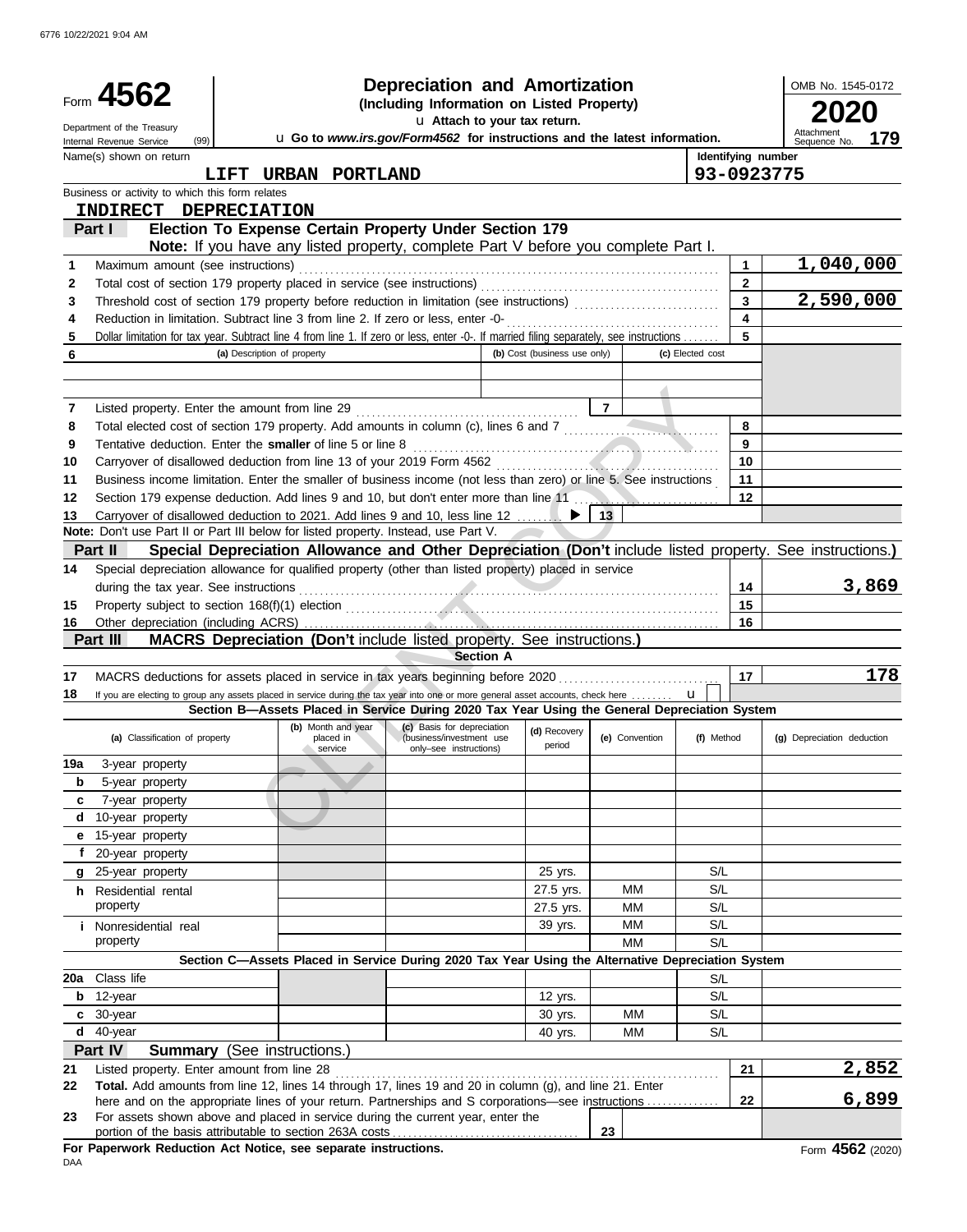|          |                                           | LIFT URBAN PORTLAND                                                                                                                                                                                              |                                                                                                                    |                                    |                                          |    |                                                                    | 93-0923775                |                    |                     |                       |                                               |                           |                  |                                   |                             |
|----------|-------------------------------------------|------------------------------------------------------------------------------------------------------------------------------------------------------------------------------------------------------------------|--------------------------------------------------------------------------------------------------------------------|------------------------------------|------------------------------------------|----|--------------------------------------------------------------------|---------------------------|--------------------|---------------------|-----------------------|-----------------------------------------------|---------------------------|------------------|-----------------------------------|-----------------------------|
|          | Form 4562 (2020)<br><b>Part V</b>         |                                                                                                                                                                                                                  | Listed Property (Include automobiles, certain other vehicles, certain aircraft, and property used for              |                                    |                                          |    |                                                                    |                           |                    |                     |                       |                                               |                           |                  |                                   | Page 2                      |
|          |                                           |                                                                                                                                                                                                                  | entertainment, recreation, or amusement.)                                                                          |                                    |                                          |    |                                                                    |                           |                    |                     |                       |                                               |                           |                  |                                   |                             |
|          |                                           | Note: For any vehicle for which you are using the standard mileage rate or deducting lease expense, complete only 24a, 24b, columns (a) through (c) of Section A, all of Section B, and Section C if applicable. |                                                                                                                    |                                    |                                          |    |                                                                    |                           |                    |                     |                       |                                               |                           |                  |                                   |                             |
|          |                                           |                                                                                                                                                                                                                  | Section A-Depreciation and Other Information (Caution: See the instructions for limits for passenger automobiles.) |                                    |                                          |    | X Yes                                                              | No                        |                    |                     |                       |                                               |                           |                  | X Yes                             | <b>No</b>                   |
|          | (a)                                       | 24a Do you have evidence to support the business/investment use claimed?                                                                                                                                         | (c)                                                                                                                |                                    |                                          |    |                                                                    |                           | (f)                |                     | (g)                   | <b>24b</b> If "Yes," is the evidence written? | (h)                       |                  |                                   | (i)                         |
|          | Type of property<br>(list vehicles first) | (b)<br>Date placed<br>in service                                                                                                                                                                                 | Business/<br>investment use<br>percentage                                                                          | (d)<br>Cost or other basis         |                                          |    | (e)<br>Basis for depreciation<br>(business/investment<br>use only) |                           | Recovery<br>period |                     | Method/<br>Convention |                                               | Depreciation<br>deduction |                  |                                   | Elected section 179<br>cost |
| 25       |                                           | Special depreciation allowance for qualified listed property placed in service during<br>the tax year and used more than 50% in a qualified business use. See instructions                                       |                                                                                                                    |                                    |                                          |    |                                                                    |                           |                    | .                   |                       | 25                                            |                           |                  |                                   |                             |
| 26       |                                           | Property used more than 50% in a qualified business use:                                                                                                                                                         |                                                                                                                    |                                    |                                          |    |                                                                    |                           |                    |                     |                       |                                               |                           |                  |                                   |                             |
|          | SEE                                       | <b>STATEMENT</b>                                                                                                                                                                                                 | 11.                                                                                                                |                                    |                                          |    |                                                                    |                           |                    |                     |                       |                                               |                           |                  |                                   |                             |
|          |                                           |                                                                                                                                                                                                                  | %                                                                                                                  |                                    | 56,509                                   |    |                                                                    | 23,993                    |                    |                     |                       |                                               |                           | 2,852            |                                   |                             |
|          |                                           |                                                                                                                                                                                                                  |                                                                                                                    |                                    |                                          |    |                                                                    |                           |                    |                     |                       |                                               |                           |                  |                                   |                             |
| 27       |                                           | Property used 50% or less in a qualified business use:                                                                                                                                                           |                                                                                                                    |                                    |                                          |    |                                                                    |                           |                    |                     |                       |                                               |                           |                  |                                   |                             |
|          |                                           |                                                                                                                                                                                                                  |                                                                                                                    |                                    |                                          |    |                                                                    |                           |                    |                     |                       |                                               |                           |                  |                                   |                             |
|          |                                           |                                                                                                                                                                                                                  | $\frac{0}{c}$                                                                                                      |                                    |                                          |    |                                                                    |                           |                    | $S/L$ -             |                       |                                               |                           |                  |                                   |                             |
|          |                                           |                                                                                                                                                                                                                  |                                                                                                                    |                                    |                                          |    |                                                                    |                           |                    |                     |                       |                                               |                           |                  |                                   |                             |
|          |                                           |                                                                                                                                                                                                                  |                                                                                                                    |                                    |                                          |    |                                                                    |                           |                    | $S/L$ -             |                       | 28                                            |                           | 2,852            |                                   |                             |
| 28<br>29 |                                           | Add amounts in column (h), lines 25 through 27. Enter here and on line 21, page 1                                                                                                                                |                                                                                                                    |                                    |                                          |    |                                                                    |                           | . <i>.</i>         |                     |                       |                                               |                           | 29               |                                   |                             |
|          |                                           |                                                                                                                                                                                                                  |                                                                                                                    |                                    | Section B-Information on Use of Vehicles |    |                                                                    |                           |                    |                     |                       |                                               |                           |                  |                                   |                             |
|          |                                           | Complete this section for vehicles used by a sole proprietor, partner, or other "more than 5% owner," or related person. If you provided vehicles                                                                |                                                                                                                    |                                    |                                          |    |                                                                    |                           |                    |                     |                       |                                               |                           |                  |                                   |                             |
|          |                                           | to your employees, first answer the questions in Section C to see if you meet an exception to completing this section for those vehicles.                                                                        |                                                                                                                    |                                    |                                          |    |                                                                    |                           |                    |                     |                       |                                               |                           |                  |                                   |                             |
|          |                                           |                                                                                                                                                                                                                  |                                                                                                                    |                                    | (a)<br>Vehicle 1                         |    |                                                                    | (b)<br>Vehicle 2          |                    | (c)<br>Vehicle 3    |                       | (d)<br>Vehicle 4                              |                           | (e)<br>Vehicle 5 |                                   | (f)<br>Vehicle 6            |
| 30       |                                           | Total business/investment miles driven during                                                                                                                                                                    |                                                                                                                    |                                    |                                          |    |                                                                    |                           |                    |                     |                       |                                               |                           |                  |                                   |                             |
| 31       |                                           | the year (don't include commuting miles)<br>Total commuting miles driven during the year                                                                                                                         |                                                                                                                    |                                    |                                          |    |                                                                    |                           |                    |                     |                       |                                               |                           |                  |                                   |                             |
| 32       |                                           | Total other personal (noncommuting)                                                                                                                                                                              |                                                                                                                    |                                    |                                          |    |                                                                    |                           |                    |                     |                       |                                               |                           |                  |                                   |                             |
|          | miles driven                              |                                                                                                                                                                                                                  |                                                                                                                    |                                    |                                          |    |                                                                    |                           |                    |                     |                       |                                               |                           |                  |                                   |                             |
| 33       |                                           | Total miles driven during the year. Add                                                                                                                                                                          |                                                                                                                    |                                    |                                          |    |                                                                    |                           |                    |                     |                       |                                               |                           |                  |                                   |                             |
|          |                                           |                                                                                                                                                                                                                  |                                                                                                                    |                                    |                                          |    |                                                                    |                           |                    |                     |                       |                                               |                           |                  |                                   |                             |
| 34       |                                           | Was the vehicle available for personal                                                                                                                                                                           |                                                                                                                    |                                    | Yes                                      | No | Yes                                                                | No                        | Yes                | No                  | Yes                   | No                                            | Yes                       | No               | Yes                               | <b>No</b>                   |
| 35       |                                           | Was the vehicle used primarily by a more                                                                                                                                                                         |                                                                                                                    |                                    |                                          |    |                                                                    |                           |                    |                     |                       |                                               |                           |                  |                                   |                             |
|          |                                           | than 5% owner or related person?                                                                                                                                                                                 |                                                                                                                    |                                    |                                          |    |                                                                    |                           |                    |                     |                       |                                               |                           |                  |                                   |                             |
| 36       |                                           | Is another vehicle available for personal use?                                                                                                                                                                   |                                                                                                                    |                                    |                                          |    |                                                                    |                           |                    |                     |                       |                                               |                           |                  |                                   |                             |
|          |                                           |                                                                                                                                                                                                                  | Section C-Questions for Employers Who Provide Vehicles for Use by Their Employees                                  |                                    |                                          |    |                                                                    |                           |                    |                     |                       |                                               |                           |                  |                                   |                             |
|          |                                           | Answer these questions to determine if you meet an exception to completing Section B for vehicles used by employees who aren't                                                                                   |                                                                                                                    |                                    |                                          |    |                                                                    |                           |                    |                     |                       |                                               |                           |                  |                                   |                             |
|          |                                           | more than 5% owners or related persons. See instructions.<br>Do you maintain a written policy statement that prohibits all personal use of vehicles, including commuting, by                                     |                                                                                                                    |                                    |                                          |    |                                                                    |                           |                    |                     |                       |                                               |                           |                  |                                   |                             |
| 37       |                                           | your employees?                                                                                                                                                                                                  |                                                                                                                    |                                    |                                          |    |                                                                    |                           |                    |                     |                       |                                               |                           |                  | Yes                               | <b>No</b>                   |
| 38       |                                           | Do you maintain a written policy statement that prohibits personal use of vehicles, except commuting, by your                                                                                                    |                                                                                                                    |                                    |                                          |    |                                                                    |                           |                    |                     |                       |                                               |                           |                  |                                   |                             |
|          |                                           | employees? See the instructions for vehicles used by corporate officers, directors, or 1% or more owners <i>mimimimimimimim</i>                                                                                  |                                                                                                                    |                                    |                                          |    |                                                                    |                           |                    |                     |                       |                                               |                           |                  |                                   |                             |
| 39       |                                           | Do you treat all use of vehicles by employees as personal use?                                                                                                                                                   |                                                                                                                    |                                    |                                          |    |                                                                    |                           |                    |                     |                       |                                               |                           |                  |                                   |                             |
| 40       |                                           | Do you provide more than five vehicles to your employees, obtain information from your employees about the                                                                                                       |                                                                                                                    |                                    |                                          |    |                                                                    |                           |                    |                     |                       |                                               |                           |                  |                                   |                             |
| 41       |                                           | use of the vehicles, and retain the information received?                                                                                                                                                        |                                                                                                                    |                                    |                                          |    |                                                                    |                           |                    |                     |                       |                                               |                           |                  |                                   |                             |
|          |                                           | Note: If your answer to 37, 38, 39, 40, or 41 is "Yes," don't complete Section B for the covered vehicles.                                                                                                       |                                                                                                                    |                                    |                                          |    |                                                                    |                           |                    |                     |                       |                                               |                           |                  |                                   |                             |
|          | <b>Part VI</b>                            | <b>Amortization</b>                                                                                                                                                                                              |                                                                                                                    |                                    |                                          |    |                                                                    |                           |                    |                     |                       |                                               |                           |                  |                                   |                             |
|          |                                           | (a)<br>Description of costs                                                                                                                                                                                      |                                                                                                                    | (b)<br>Date amortization<br>begins |                                          |    |                                                                    | (c)<br>Amortizable amount |                    | (d)<br>Code section |                       | (e)<br>Amortization<br>period or              |                           |                  | (f)<br>Amortization for this year |                             |
|          |                                           |                                                                                                                                                                                                                  |                                                                                                                    |                                    |                                          |    |                                                                    |                           |                    |                     |                       | percentage                                    |                           |                  |                                   |                             |
| 42       |                                           | Amortization of costs that begins during your 2020 tax year (see instructions):                                                                                                                                  |                                                                                                                    |                                    |                                          |    |                                                                    |                           |                    |                     |                       |                                               |                           |                  |                                   |                             |
|          |                                           |                                                                                                                                                                                                                  |                                                                                                                    |                                    |                                          |    |                                                                    |                           |                    |                     |                       |                                               |                           |                  |                                   |                             |
| 43       |                                           | Amortization of costs that began before your 2020 tax year                                                                                                                                                       |                                                                                                                    |                                    |                                          |    |                                                                    |                           |                    |                     |                       |                                               | 43                        |                  |                                   |                             |
| 44       |                                           | <b>Total.</b> Add amounts in column (f). See the instructions for where to report <i></i>                                                                                                                        |                                                                                                                    |                                    |                                          |    |                                                                    |                           |                    |                     |                       |                                               | 44                        |                  |                                   |                             |
| DAA      |                                           |                                                                                                                                                                                                                  |                                                                                                                    |                                    |                                          |    |                                                                    |                           |                    |                     |                       |                                               |                           |                  |                                   | Form 4562 (2020)            |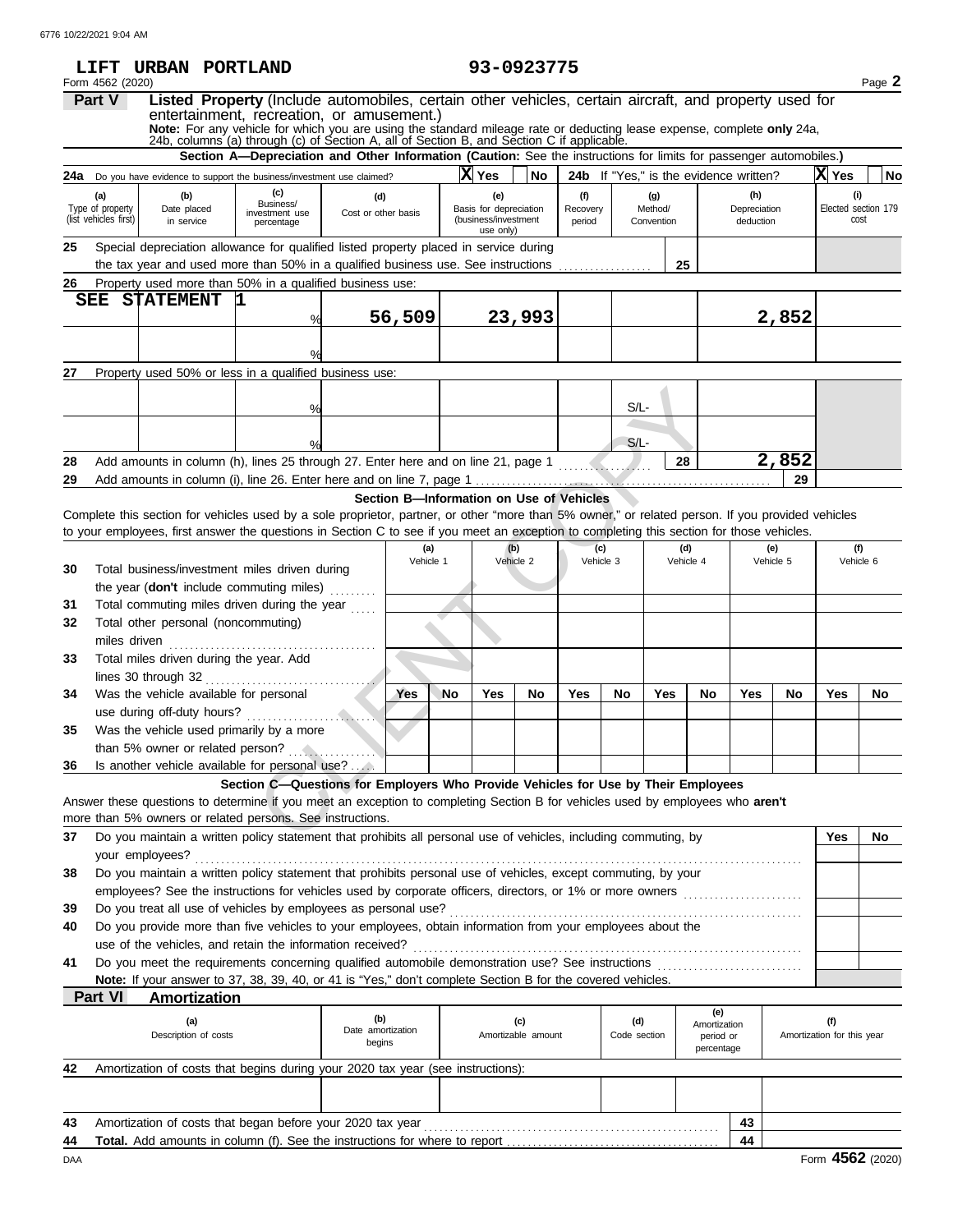6776 Lift Urban Portland 10/22/2021 9:03 AM

# 93-0923775 **Federal Asset Report**

## FYE: 6/30/2021 **Form 990, Page 1**

| Asset       | Description                                                                                                             | Date<br>In Service             | Cost                                                     | Bus Sec<br>$\%$<br>179 Bonus for Depr     | Basis                                                    | Per Conv Meth                                   | Prior                                                | Current                                              |
|-------------|-------------------------------------------------------------------------------------------------------------------------|--------------------------------|----------------------------------------------------------|-------------------------------------------|----------------------------------------------------------|-------------------------------------------------|------------------------------------------------------|------------------------------------------------------|
| 7           | <b>7-year GDS Property:</b><br>Tuff Shed<br>8 Fridge                                                                    | 7/31/20<br>7/30/20             | 1,871<br>1,998<br>3,869                                  | $\mathbf X$<br>$\mathbf X$                | $\boldsymbol{0}$<br>$\boldsymbol{0}$<br>$\boldsymbol{0}$ | 7 HY 200DB<br>7 HY 200DB                        | $\boldsymbol{0}$<br>$\mathbf{0}$<br>$\boldsymbol{0}$ | 1,871<br>1,998<br>3,869                              |
| 2<br>3<br>4 | <b>Prior MACRS:</b><br>Tenant Improvements<br>Chairs/Keyboard/Tray<br>Display Fridge                                    | 10/17/08<br>4/14/10<br>1/26/15 | 2,624<br>1,169<br>2,435<br>6,228                         | $\mathbf X$<br>$\mathbf X$<br>$\mathbf X$ | 584<br>1,217<br>3,113                                    | 1,312 15 HY 150DB<br>5 HY 200DB<br>5 HY 200DB   | 2,001<br>1,169<br>2,435<br>5,605                     | 178<br>$\boldsymbol{0}$<br>$\boldsymbol{0}$<br>178   |
| 1<br>5<br>6 | <b>Listed Property:</b><br>Transit Connect Van<br>Landmark Ford<br>2010 Ford Econoline Van (donated)                    | 3/21/12<br>3/18/19<br>6/30/19  | 22,137<br>31,025<br>3,347<br>56,509                      | $\mathbf X$<br>$\mathbf X$<br>$\mathbf X$ | 11,068<br>$\overline{0}$<br>23,993                       | 10 HY 200DB<br>12,925 10 HY 200DB<br>5 HY 200DB | 18,954<br>20,685<br>3,347<br>42,986                  | 784<br>2,068<br>$\boldsymbol{0}$<br>2,852            |
|             | <b>Grand Totals</b><br><b>Less: Dispositions and Transfers</b><br>Less: Start-up/Org Expense<br><b>Net Grand Totals</b> |                                | 66,606<br>$\boldsymbol{0}$<br>$\boldsymbol{0}$<br>66,606 |                                           | 27,106<br>$\overline{0}$<br>$\boldsymbol{0}$<br>27,106   |                                                 | 48,591<br>$\boldsymbol{0}$<br>$\theta$<br>48,591     | 6,899<br>$\overline{0}$<br>$\boldsymbol{0}$<br>6,899 |
|             |                                                                                                                         |                                |                                                          |                                           |                                                          |                                                 |                                                      |                                                      |
|             |                                                                                                                         |                                |                                                          |                                           |                                                          |                                                 |                                                      |                                                      |
|             | $\bigodot$                                                                                                              |                                |                                                          |                                           |                                                          |                                                 |                                                      |                                                      |
|             |                                                                                                                         |                                |                                                          |                                           |                                                          |                                                 |                                                      |                                                      |
|             |                                                                                                                         |                                |                                                          |                                           |                                                          |                                                 |                                                      |                                                      |
|             |                                                                                                                         |                                |                                                          |                                           |                                                          |                                                 |                                                      |                                                      |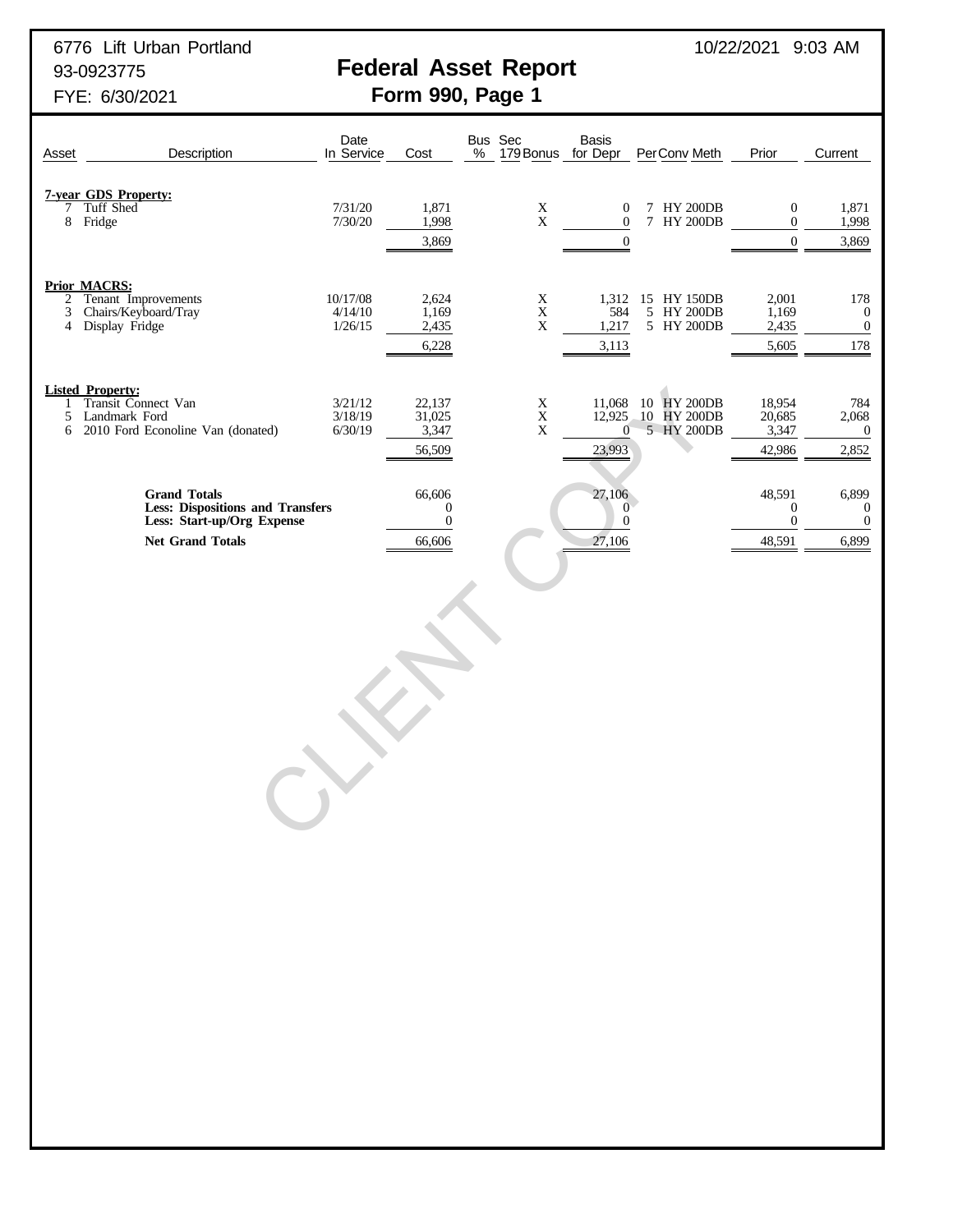6776 Lift Urban Portland 10/22/2021 9:03 AM

## 93-0923775 **Bonus Depreciation Report** FYE: 6/30/2021 **Form 990, Page 1**

| Asset | Property Description                | Date In<br>Service | Тах<br>Cost | <b>Bus</b><br>Pct | Tax Sec<br>179 Exp | Current<br><b>Bonus</b> | Prior<br><b>Bonus</b> | Tax - Basis<br>for Depr |
|-------|-------------------------------------|--------------------|-------------|-------------------|--------------------|-------------------------|-----------------------|-------------------------|
|       | Transit Connect Van                 | 3/21/12            | 22.137      | 100               |                    |                         | 11,069                | 11,068                  |
|       | Tenant Improvements                 | 10/17/08           | 2.624       |                   |                    |                         | 1,312                 | 1,312                   |
|       | 3 Chairs/Keyboard/Tray              | 4/14/10            | 1,169       |                   |                    |                         | 585                   | 584                     |
|       | 4 Display Fridge                    | 1/26/15            | 2.435       |                   |                    |                         | 1.218                 | 1.217                   |
|       | 5 Landmark Ford                     | 3/18/19            | 31.025      | 100               |                    |                         | 18,100                | 12.925                  |
|       | 6 2010 Ford Econoline Van (donated) | 6/30/19            | 3.347       | 100               |                    |                         | 3,347                 |                         |
|       | 7 Tuff Shed                         | 7/31/20            | 1.871       |                   |                    | 1,871                   |                       |                         |
|       | 8 Fridge                            | 7/30/20            | 1.998       |                   |                    | 1,998                   |                       | 0                       |
|       |                                     | Grand Total        | 66.606      |                   |                    | 3,869                   | 35,631                | 27.106                  |

CLIENT COPY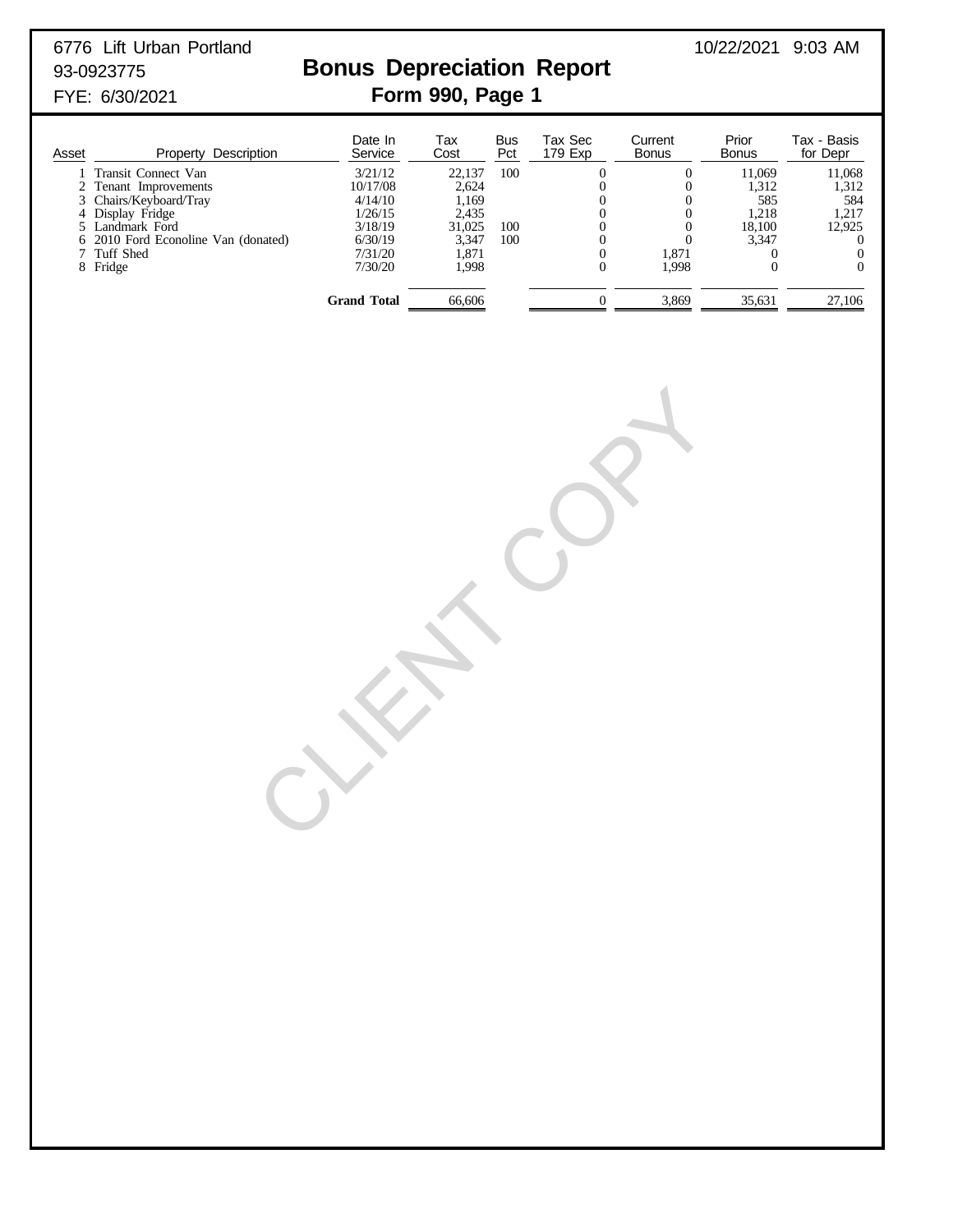| 6776 Lift Urban Portland<br>93-0923775<br>FYE: 6/30/2021 | <b>Depreciation Adjustment Report</b><br><b>All Business Activities</b>                | 10/22/2021 9:03 AM                 |
|----------------------------------------------------------|----------------------------------------------------------------------------------------|------------------------------------|
| Unit Asset<br>Form                                       | Description<br>Tax<br>AMT<br>There are no assets that meet the criteria of this report | AMT<br>Adjustments/<br>Preferences |
|                                                          |                                                                                        |                                    |
|                                                          |                                                                                        |                                    |
|                                                          |                                                                                        |                                    |
|                                                          |                                                                                        |                                    |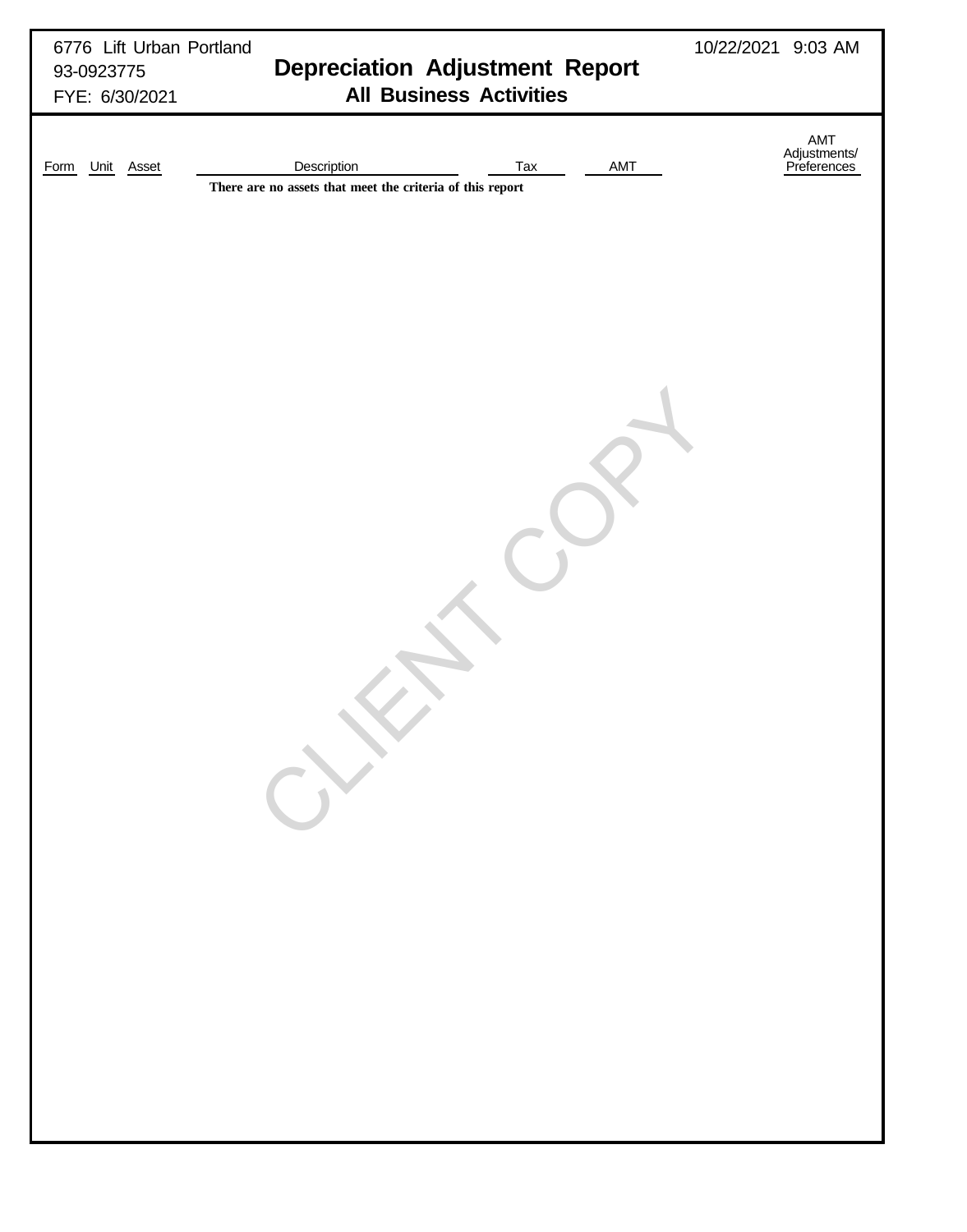## 6776 Lift Urban Portland 10/22/2021 9:03 AM 93-0923775 **Future Depreciation Report FYE: 6/30/22** FYE: 6/30/2021 **Form 990, Page 1**

| Asset                                                        | Description                                                                          | Date In<br>Service                                   | Cost                                                | Tax                                                                                        | AMT                                                                                                                  |
|--------------------------------------------------------------|--------------------------------------------------------------------------------------|------------------------------------------------------|-----------------------------------------------------|--------------------------------------------------------------------------------------------|----------------------------------------------------------------------------------------------------------------------|
|                                                              | <b>Prior MACRS:</b>                                                                  |                                                      |                                                     |                                                                                            |                                                                                                                      |
| $\frac{2}{3}$<br>$\overline{4}$<br>$\overline{7}$<br>$\,8\,$ | Tenant Improvements<br>Chairs/Keyboard/Tray<br>Display Fridge<br>Tuff Shed<br>Fridge | 10/17/08<br>4/14/10<br>1/26/15<br>7/31/20<br>7/30/20 | 2,624<br>1,169<br>2,435<br>1,871<br>1,998<br>10,097 | 178<br>$\boldsymbol{0}$<br>$\boldsymbol{0}$<br>$\boldsymbol{0}$<br>$\boldsymbol{0}$<br>178 | $\boldsymbol{0}$<br>$\boldsymbol{0}$<br>$\boldsymbol{0}$<br>$\boldsymbol{0}$<br>$\boldsymbol{0}$<br>$\boldsymbol{0}$ |
|                                                              | <b>Listed Property:</b>                                                              |                                                      |                                                     |                                                                                            |                                                                                                                      |
| $\mathbf{1}$<br>$\sqrt{5}$<br>6                              | Transit Connect Van<br>Landmark Ford<br>2010 Ford Econoline Van (donated)            | 3/21/12<br>3/18/19<br>6/30/19                        | 22,137<br>$\frac{31,025}{3,347}$<br>56,509          | 393<br>1,654<br>$\boldsymbol{0}$<br>2,047                                                  | $\boldsymbol{0}$<br>$\boldsymbol{0}$<br>$\boldsymbol{0}$<br>$\boldsymbol{0}$                                         |
|                                                              | <b>Grand Totals</b>                                                                  |                                                      | 66,606                                              | 2,225                                                                                      | $\overline{0}$                                                                                                       |
|                                                              | $\qquad \qquad$                                                                      | $\mathcal{N}$                                        |                                                     |                                                                                            |                                                                                                                      |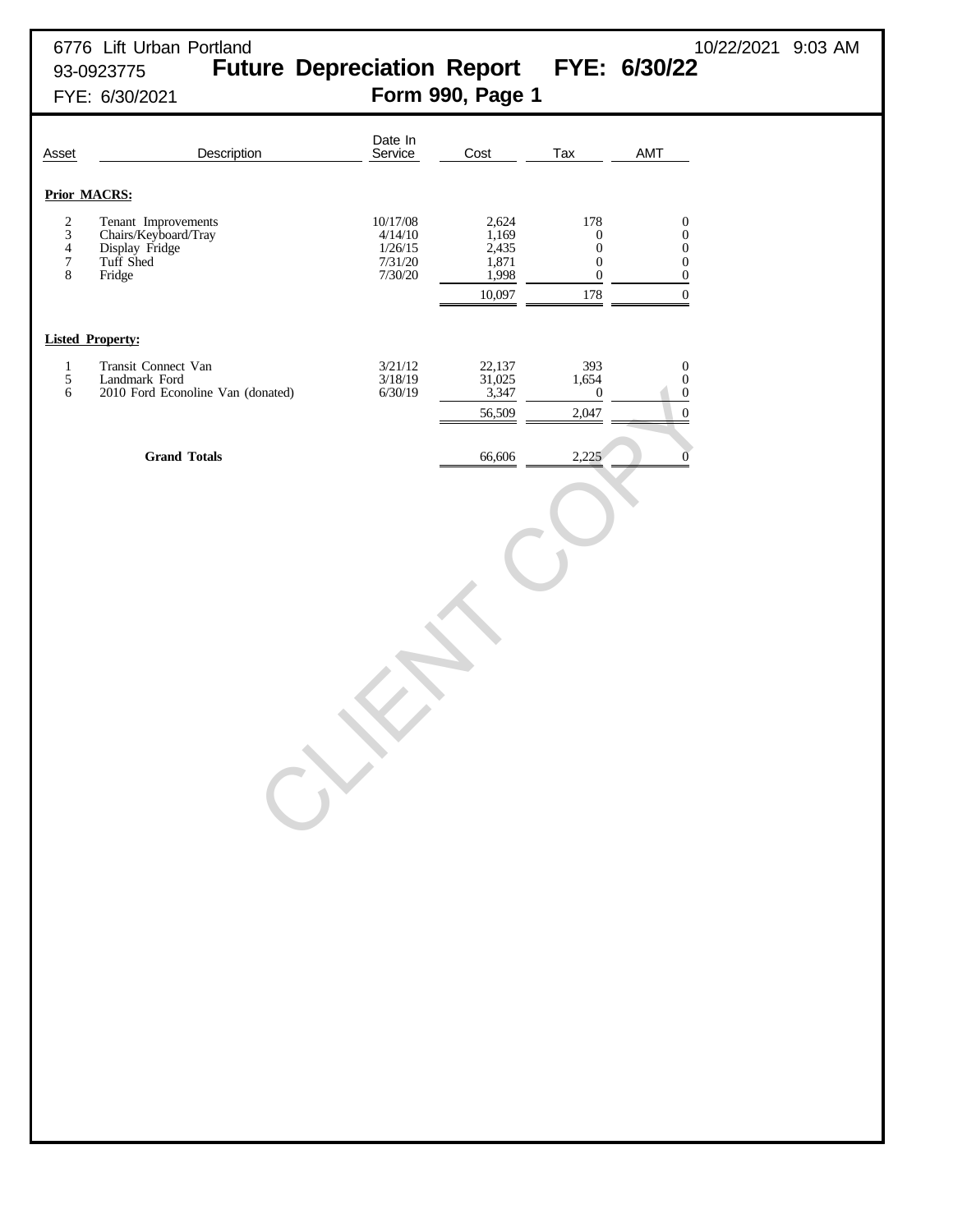| Form 990                      |                                                                |                                                                                                                                                                                                                                      |          | <b>Two Year Comparison Report</b> | 2019 & 2020     |                                |
|-------------------------------|----------------------------------------------------------------|--------------------------------------------------------------------------------------------------------------------------------------------------------------------------------------------------------------------------------------|----------|-----------------------------------|-----------------|--------------------------------|
|                               |                                                                | For calendar year 2020, or tax year beginning $07/01/20$ , ending                                                                                                                                                                    |          | 06/30/21                          |                 |                                |
|                               | Name                                                           |                                                                                                                                                                                                                                      |          |                                   |                 | Taxpayer Identification Number |
|                               |                                                                |                                                                                                                                                                                                                                      |          |                                   |                 |                                |
|                               | LIFT                                                           | URBAN PORTLAND                                                                                                                                                                                                                       |          |                                   | 2020            | 93-0923775                     |
|                               |                                                                |                                                                                                                                                                                                                                      | 1.       | 2019<br>1,039,330                 | 1,117,277       | <b>Differences</b><br>77,947   |
|                               |                                                                |                                                                                                                                                                                                                                      | 2.       |                                   |                 |                                |
|                               | 3. Government contributions and grants                         |                                                                                                                                                                                                                                      | 3.       |                                   |                 |                                |
| Φ                             |                                                                |                                                                                                                                                                                                                                      |          |                                   |                 |                                |
| $\Rightarrow$<br>$\mathbf{C}$ |                                                                |                                                                                                                                                                                                                                      | 4.<br>5. | 583                               | 459             | $-124$                         |
| $\Phi$                        |                                                                |                                                                                                                                                                                                                                      |          |                                   |                 |                                |
| ><br>$\mathbf{Q}$             |                                                                | 6. Proceeds from tax exempt bonds                                                                                                                                                                                                    | 6.       |                                   |                 |                                |
|                               | 7. Net gain or (loss) from sale of assets other than inventory |                                                                                                                                                                                                                                      | 7.       | $-11,969$                         | $-2,998$        | 8,971                          |
|                               | 8. Net income or (loss) from fundraising events                |                                                                                                                                                                                                                                      | 8.<br>9. |                                   |                 |                                |
|                               |                                                                |                                                                                                                                                                                                                                      |          |                                   |                 |                                |
|                               |                                                                | 10. Net gain or (loss) on sales of inventory                                                                                                                                                                                         | 10.      | 214                               |                 | $-214$                         |
|                               |                                                                | 11. Other revenue <b>constant of the constant of the constant of the constant of the constant of the constant of the constant of the constant of the constant of the constant of the constant of the constant of the constant of</b> | 11.      |                                   |                 | 86,580                         |
|                               |                                                                | 12. Total revenue. Add lines 1 through 11                                                                                                                                                                                            | 12.      | 1,028,158                         | 1,114,738       |                                |
|                               |                                                                | 13. Grants and similar amounts paid $\begin{bmatrix} 1 & 0 & 0 \\ 0 & 0 & 0 \\ 0 & 0 & 0 \end{bmatrix}$                                                                                                                              | 13.      |                                   |                 |                                |
|                               |                                                                | 14. Benefits paid to or for members                                                                                                                                                                                                  | 14.      |                                   |                 |                                |
| S                             |                                                                | 15. Compensation of officers, directors, trustees, etc.                                                                                                                                                                              | 15.      | 71,267                            | 43,825          | $-27,442$                      |
| $\mathbf{C}$                  |                                                                | 16. Salaries, other compensation, and employee benefits                                                                                                                                                                              | 16.      | 275,912                           | 287,647         | 11,735                         |
| Ф<br>Q                        |                                                                |                                                                                                                                                                                                                                      | 17.      |                                   |                 |                                |
|                               |                                                                |                                                                                                                                                                                                                                      | 18.      | 4,650                             | 9,045           | 4,395                          |
| ш                             |                                                                | 19. Occupancy, rent, utilities, and maintenance <i>[[[[[[[[[[[[[[[]]]]</i>                                                                                                                                                           | 19.      | 40,198                            | 39,505          | $-693$                         |
|                               |                                                                |                                                                                                                                                                                                                                      | 20.      | 3,799                             | 6,899           | 3,100                          |
|                               | 21. Other expenses                                             |                                                                                                                                                                                                                                      | 21.      | 585,166                           | 667,578         | 82,412                         |
|                               |                                                                |                                                                                                                                                                                                                                      | 22.      | 980,992                           | 1,054,499       | 73,507                         |
|                               |                                                                | 23. Excess or (Deficit). Subtract line 22 from line 12                                                                                                                                                                               | 23.      | 47,166                            | 60,239          | 13,073                         |
|                               |                                                                |                                                                                                                                                                                                                                      | 24.      | 1,028,158                         | 1,114,738       | 86,580                         |
|                               |                                                                |                                                                                                                                                                                                                                      | 25.      |                                   |                 |                                |
|                               |                                                                |                                                                                                                                                                                                                                      | 26.      | 797                               | 459             | $-338$                         |
| Information                   |                                                                |                                                                                                                                                                                                                                      | 27.      | 361,970                           | 421,299         | 59,329                         |
|                               |                                                                |                                                                                                                                                                                                                                      | 28.      | 79,700                            | 76,384          | $-3,316$                       |
|                               |                                                                |                                                                                                                                                                                                                                      | 29.      | 282,270                           | 344,915         | 62,645                         |
| <b>Other</b>                  |                                                                | 30. Number of voting members of governing body                                                                                                                                                                                       | 30.      | 12 <sup>°</sup>                   | 12 <sub>2</sub> |                                |
|                               |                                                                | 31. Number of independent voting members of governing body                                                                                                                                                                           | 31.      | 12                                | 12              |                                |
|                               |                                                                |                                                                                                                                                                                                                                      | 32.      | 7                                 | 8               |                                |
|                               | 33. Number of volunteers                                       |                                                                                                                                                                                                                                      | 33.      | 396                               | 396             |                                |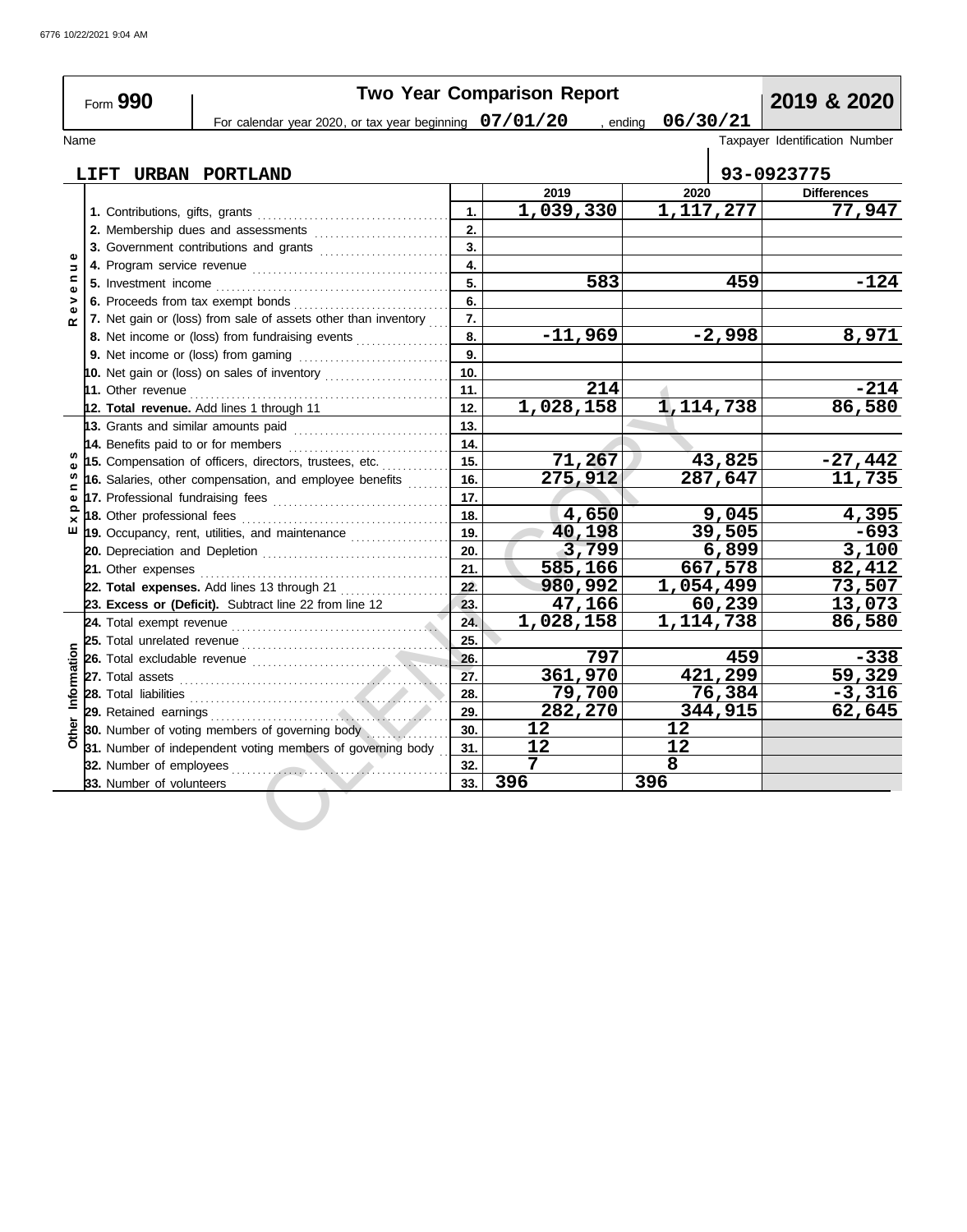## **Tax Projection Worksheet 2020 & 2021**

Name Taxpayer Identification Number

**LIFT URBAN PORTLAND 93-0923775 2020 2021 Differences 1,117,277 1,117,277 1.** Contributions, gifts, grants . . . . . . . . . . . . . . . . . . . . . . . . . . . . . . . . . . . . . **1. 2. 2.** Membership dues and assessments ............................ **3. 3.** Government contributions and grants .........................  $\mathbf{o}$ **E x p e n s e s R e v e n u e 4.**  $\frac{1}{2}$ Program service revenue . . . . . . . . . . . . . . . . . . . . . . . . . . . . . . . . . . . . . . **4. 459 459 5.** Investment income . . . . . . . . . . . . . . . . . . . . . . . . . . . . . . . . . . . . . . . . . . . . . **5.** e v e **6.** Proceeds from tax exempt bonds . . . . . . . . . . . . . . . . . . . . . . . . . . . . . . **6. 7. 7.** Net gain or (loss) from sale of assets other than inventory  $\ldots$  $\alpha$ **-2,998 -2,998 8. 8.** Net income or (loss) from fundraising events .................. **9. 9.** Net income or (loss) from gaming . . . . . . . . . . . . . . . . . . . . . . . . . . . . . **10. 10.** Net gain or (loss) on sales of inventory ........................ **11. 11.** Other revenue . . . . . . . . . . . . . . . . . . . . . . . . . . . . . . . . . . . . . . . . . . . . . . . . . . 11.<br>
11. 12. 1, 114, 738 1, 114<br>
a paid<br>
a paid<br>
a paid<br>
a mond employee benefits<br>
a mon and employee benefits<br>
6. 287, 647 287<br>
es<br>
and maintenance<br>
11. 18. 9, 045 9<br>
20. 6.899 667<br>
11. 18. 9, 045 9<br>
21. 667, 578 667<br>
11. **12. 1,114,738 1,114,738 12. Total revenue.** Add lines 1 through 11 **13. 13.** Grants and similar amounts paid . . . . . . . . . . . . . . . . . . . . . . . . . . . . . . **14.** Benefits paid to or for members . . . . . . . . . . . . . . . . . . . . . . . . . . . . . . . **14. 43,825 43,825 15. 15.** Compensation of officers, directors, trustees, etc. . . . . . . . . . . . . ø xpens **287,647 287,647 16. 16.** Salaries, other compensation, and employee benefits  $\ldots$ ... **17.** Professional fundraising fees . . . . . . . . . . . . . . . . . . . . . . . . . . . . . . . . . . **17. 9,045 9,045 18.** Other professional fees . . . . . . . . . . . . . . . . . . . . . . . . . . . . . . . . . . . . . . . . **18.** шï **39,505 39,505 19.** Occupancy, rent, utilities, and maintenance . . . . . . . . . . . . . . . . . . . **19. 6,899 6,899 20.** Depreciation and Depletion . . . . . . . . . . . . . . . . . . . . . . . . . . . . . . . . . . . . **20. 667,578 667,578 21.** Other expenses . . . . . . . . . . . . . . . . . . . . . . . . . . . . . . . . . . . . . . . . . . . . . . . . **21. 1,054,499 1,054,499 22. 22. Total expenses.** Add lines 13 through 21 . . . . . . . . . . . . . . . . . . **23. 60,239 60,239 23. Excess or (Deficit).** Subtract line 22 from line 12 **1,114,738 1,114,738 24.** Total exempt revenue . . . . . . . . . . . . . . . . . . . . . . . . . . . . . . . . . . . . . . . . . . **24.** Total unrelated revenue . . . . . . . . . . . . . . . . . . . . . . . . . . . . . . . . . . . . . . . . **25. 25. Other 459 459 26. 26.** Total excludable revenue . . . . . . . . . . . . . . . . . . . . . . . . . . . . . . . . . . . . . . **421,299 421,299 27. 27.** Total assets . . . . . . . . . . . . . . . . . . . . . . . . . . . . . . . . . . . . . . . . . . . . . . . . . . . . **76,384 76,384 28. 28.** Total liabilities . . . . . . . . . . . . . . . . . . . . . . . . . . . . . . . . . . . . . . . . . . . . . . . . . . **344,915 344,915 29. 29.** Retained earnings . . . . . . . . . . . . . . . . . . . . . . . . . . . . . . . . . . . . . . . . . . . . . . **12 12 30. 30.** Number of voting members of governing body ............... **31.** Number of independent voting members of governing body **31. 12 12 8 8 32.** Number of employees . . . . . . . . . . . . . . . . . . . . . . . . . . . . . . . . . . . . . . . . . . **32. 396 396 33.** Number of volunteers **33.**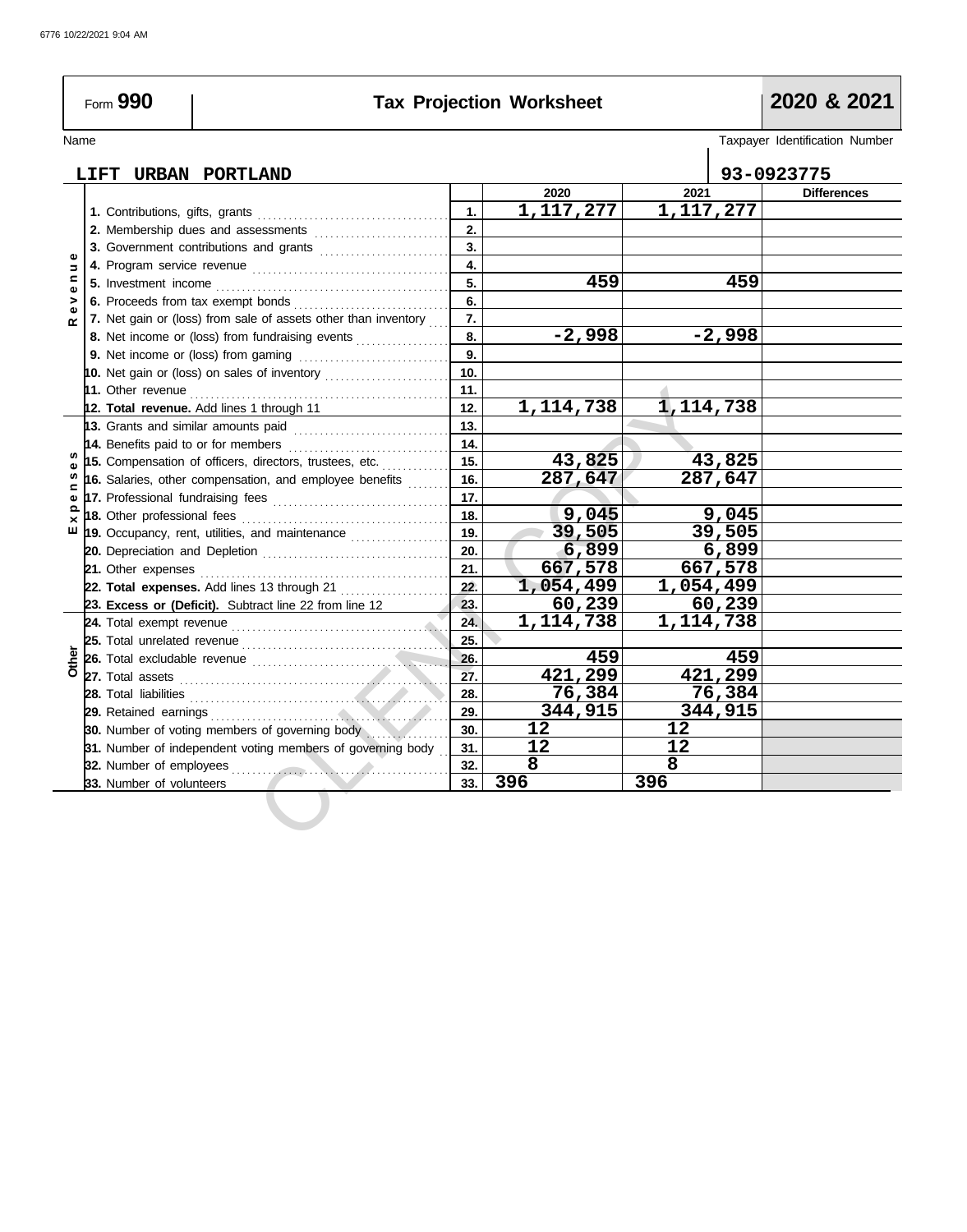| Form 990                                |                  |                      | <b>Tax Return History</b> |           |                        | 2020                                         |
|-----------------------------------------|------------------|----------------------|---------------------------|-----------|------------------------|----------------------------------------------|
| Name<br>LIFT URBAN PORTLAND             |                  |                      |                           |           |                        | Employer Identification Number<br>93-0923775 |
|                                         | 2016             | 2017                 | 2018                      | 2019      | 2020                   | 2021                                         |
| Contributions, gifts, grants            | 550,305          | 450,424              | 913,253                   | 1,039,330 | $\overline{1,117,277}$ | $\overline{1,117,277}$                       |
|                                         |                  |                      |                           |           |                        |                                              |
| Program service revenue                 |                  |                      |                           |           |                        |                                              |
|                                         |                  |                      |                           |           |                        |                                              |
|                                         | $\overline{138}$ | 161                  | 870                       | 583       | 459                    | 459                                          |
|                                         |                  | $\overline{1}$ 3,148 | 18,086                    | $-11,969$ | $-2,998$               | $-2,998$                                     |
| Gaming revenue (income/loss)  _________ |                  |                      |                           |           |                        |                                              |
|                                         | 365              |                      |                           | 214       |                        |                                              |
|                                         | 550,808          | 463,733              | 932,209                   | 1,028,158 | 1, 114, 738            | 1, 114, 738                                  |
|                                         |                  |                      |                           |           |                        |                                              |
|                                         |                  |                      |                           |           |                        |                                              |
|                                         |                  |                      | 62,000                    | 71,267    | 43,825                 | 43,825                                       |
|                                         | 133,497          | 179,990              | 232,265                   | 275,912   | 287,647                | 287,647                                      |
|                                         |                  | 25,616               | 20,922                    | 4,650     | 9,045                  | 9,045                                        |
|                                         |                  |                      |                           | 40,198    | 39,505                 | 39,505                                       |
| Depreciation and depletion              |                  | 681                  | 22,913                    | 3,799     | 6,899                  | 6,899                                        |
|                                         | 423,900          | 102,709              | 621,806                   | 585,166   | 667,578                | 667,578                                      |
|                                         |                  | 308,996              | 959,906                   | 980,992   | 1,054,499              | 1,054,499                                    |
|                                         |                  | 154,737              | $-27,697$                 | 47,166    | 60,239                 | 60,239                                       |
|                                         |                  |                      |                           |           |                        |                                              |
|                                         |                  | 463,733              | 932,209                   | 1,028,158 | 1, 114, 738            | 1,114,738                                    |
|                                         |                  |                      |                           |           |                        |                                              |
| Total excludable revenue  ______        |                  | 161                  | 870                       | 797       | 459                    | 459                                          |
|                                         | 101,165          | 257,399              | 250,142                   | 361,970   | 421,299                | 421,299                                      |
|                                         |                  | 11,560               | 12,758                    | 79,700    | 76,384                 | 76,384                                       |
|                                         |                  | 245,839              | 237,384                   | 282,270   | 344,915                | 344,915                                      |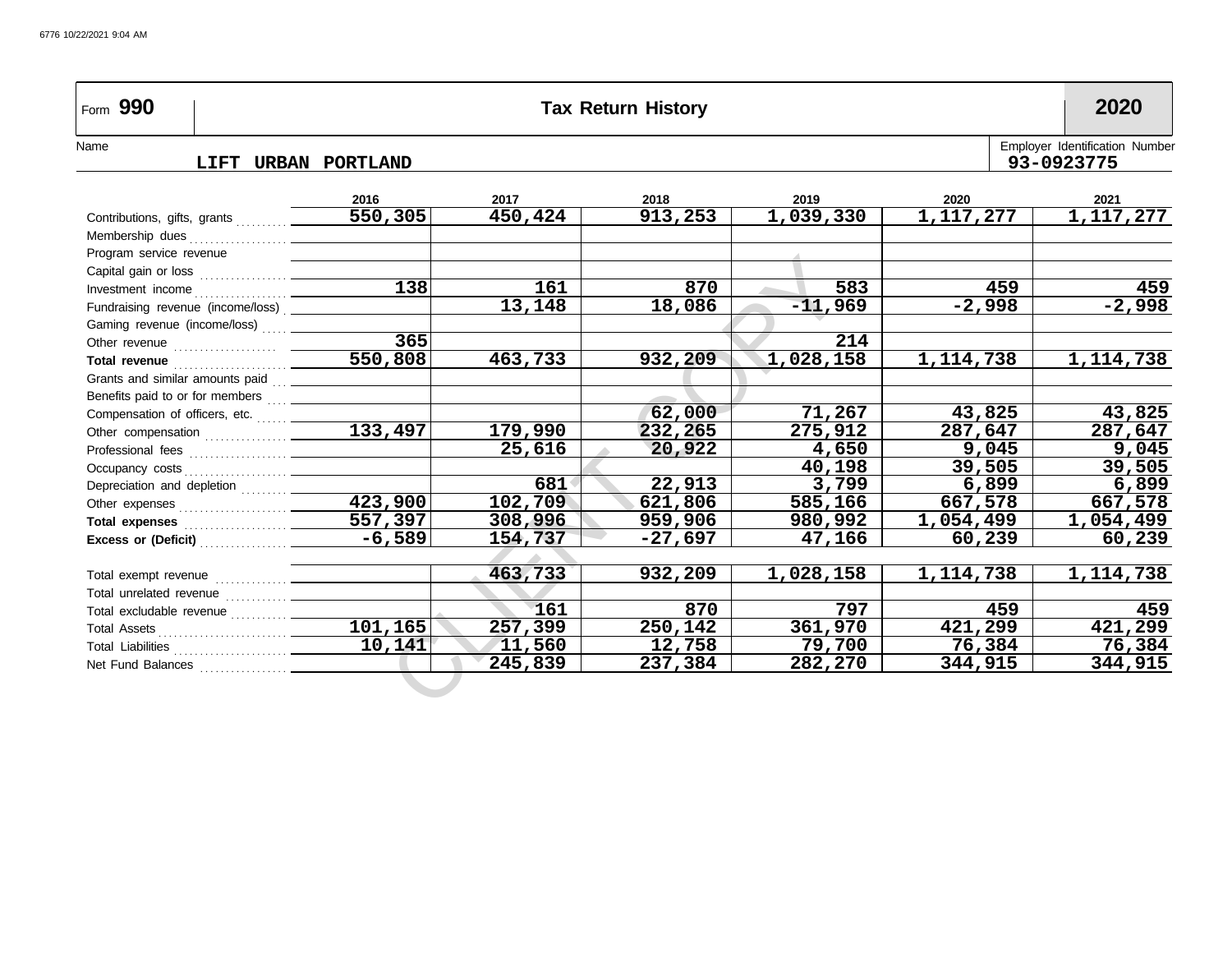# **Taxable Interest on Investments**

| INTEREST<br>INCOME<br>$\boldsymbol{\mathsf{S}}$<br>$\operatorname{TOTAL}$<br>\$ | Amount<br>459<br>459 |  | Unrelated Exclusion Postal Acquired after<br>Business Code Code 6/30/75 | US<br>Obs $($ or %)$ |
|---------------------------------------------------------------------------------|----------------------|--|-------------------------------------------------------------------------|----------------------|
|                                                                                 |                      |  |                                                                         |                      |
|                                                                                 |                      |  |                                                                         |                      |
|                                                                                 |                      |  |                                                                         |                      |
|                                                                                 |                      |  |                                                                         |                      |
|                                                                                 |                      |  |                                                                         |                      |
|                                                                                 |                      |  |                                                                         |                      |
|                                                                                 |                      |  |                                                                         |                      |
|                                                                                 |                      |  |                                                                         |                      |
|                                                                                 |                      |  |                                                                         |                      |
|                                                                                 |                      |  |                                                                         |                      |
|                                                                                 |                      |  |                                                                         |                      |
|                                                                                 |                      |  |                                                                         |                      |
|                                                                                 |                      |  |                                                                         |                      |
|                                                                                 |                      |  |                                                                         |                      |
|                                                                                 |                      |  |                                                                         |                      |
|                                                                                 |                      |  |                                                                         |                      |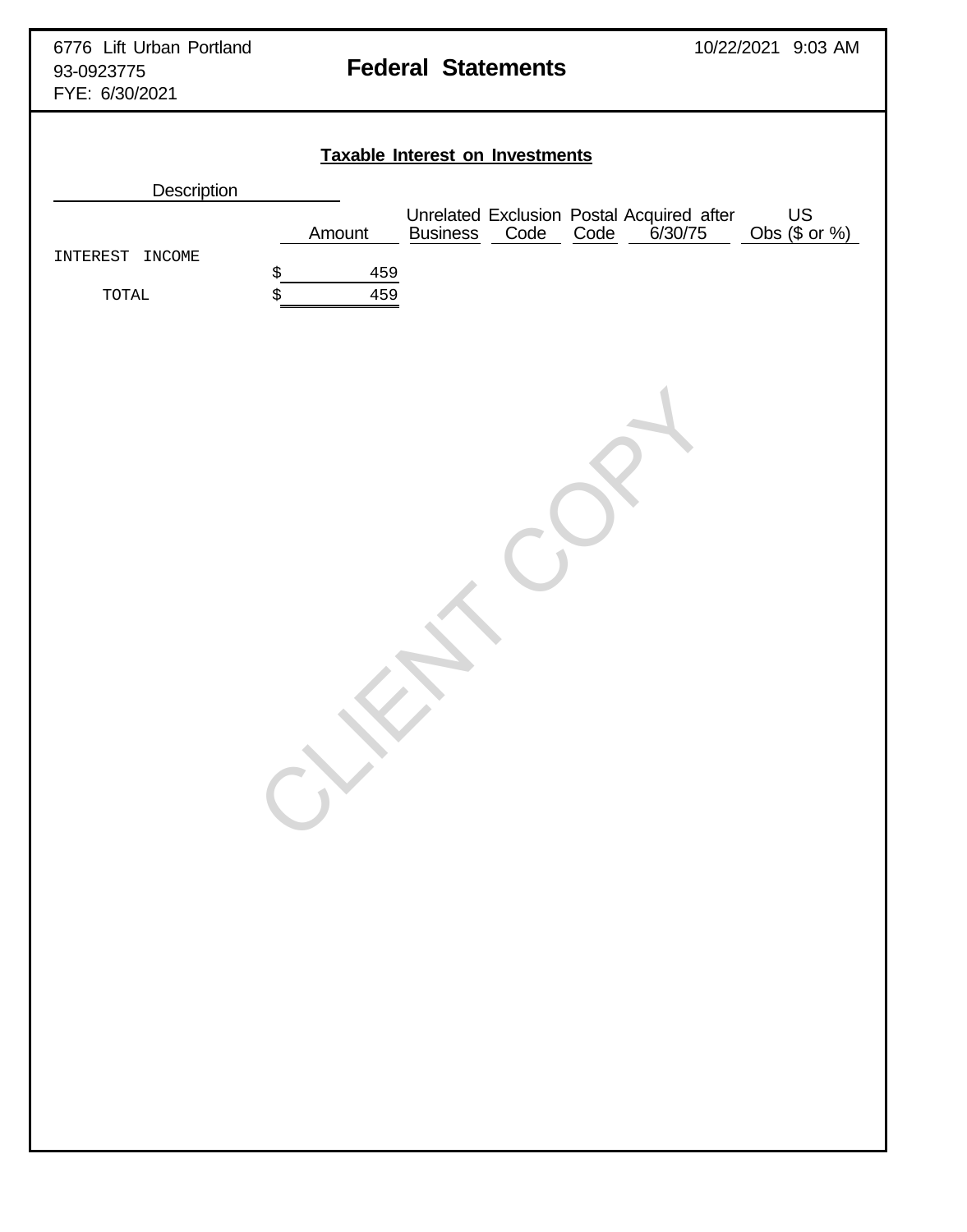# **Form 990, Part IX, Line 24e - All Other Expenses** Total Program Management & Fund<br>Expenses Service General Raising Description **Expenses Service General Raising** Construction Construction Description PAYROLL EXPENSES \$ 5,908 \$ \$ 5,908 \$ TECHNOLOGY CONSULTANT 4,949 3,811 297 841 PRINTING & COPYING 4,238 1,708<br>EQUIPMENT REPAIRS/MAINTEN 4,146 4,146 4,146 EQUIPMENT REPAIRS/MAINTEN 4,146 4,146 4,146 4,146<br>TRAINING & PROF. DEVELOPM 412 TRAINING & PROF. DEVELOPM  $2,936$ <br>
2,936  $412$ <br>
2,749  $2,749$ VOLUNTEER SUPPORT 2,843 2,749 55 39 LICENSES & FEES 2,786 355<br>AUTO EXPENSE 2,524 2,524 AUTO EXPENSE 2,524 2,524 SALARIES & RELATED EXPENS 1,733 1,733 1,733 1,733 1,733 1,733 CREDIT CARD FEES 1,555 1,397 158 OFFICE SUPPLIES 1,224 510 625 89 POSTAGE & DELIVERY 965 324 28 613 PROFESSIONAL FEES 908 699 55 154  $\begin{array}{c|c}4,238&1,708\\4,146&4,146\\2,936&4,146\\2,936&4,146\\2,843&2,749\\2,843&2,749\\2,786&855\\2,784&852\\1,733&1,555\\1,224&510\\965&324\\699&692\\247&56&50\\699&692\\247&56&50\\247&247\\56&50\\8&-27\\8&-21\\8&-21\\8&-21\\8&-22\\8&-21\\8&-$

| DUES &<br>SUBSCRIPTIONS | 600 | 212    | 341    | 47   |
|-------------------------|-----|--------|--------|------|
| STAFF<br>APPRECIATION   | 247 | 247    |        |      |
| BANK SERVICE<br>CHARGES | 50  | 50     |        |      |
| ROUNDING                | ▵   |        |        |      |
| TOTAL                   | 614 | 18,249 | 14,649 | ,716 |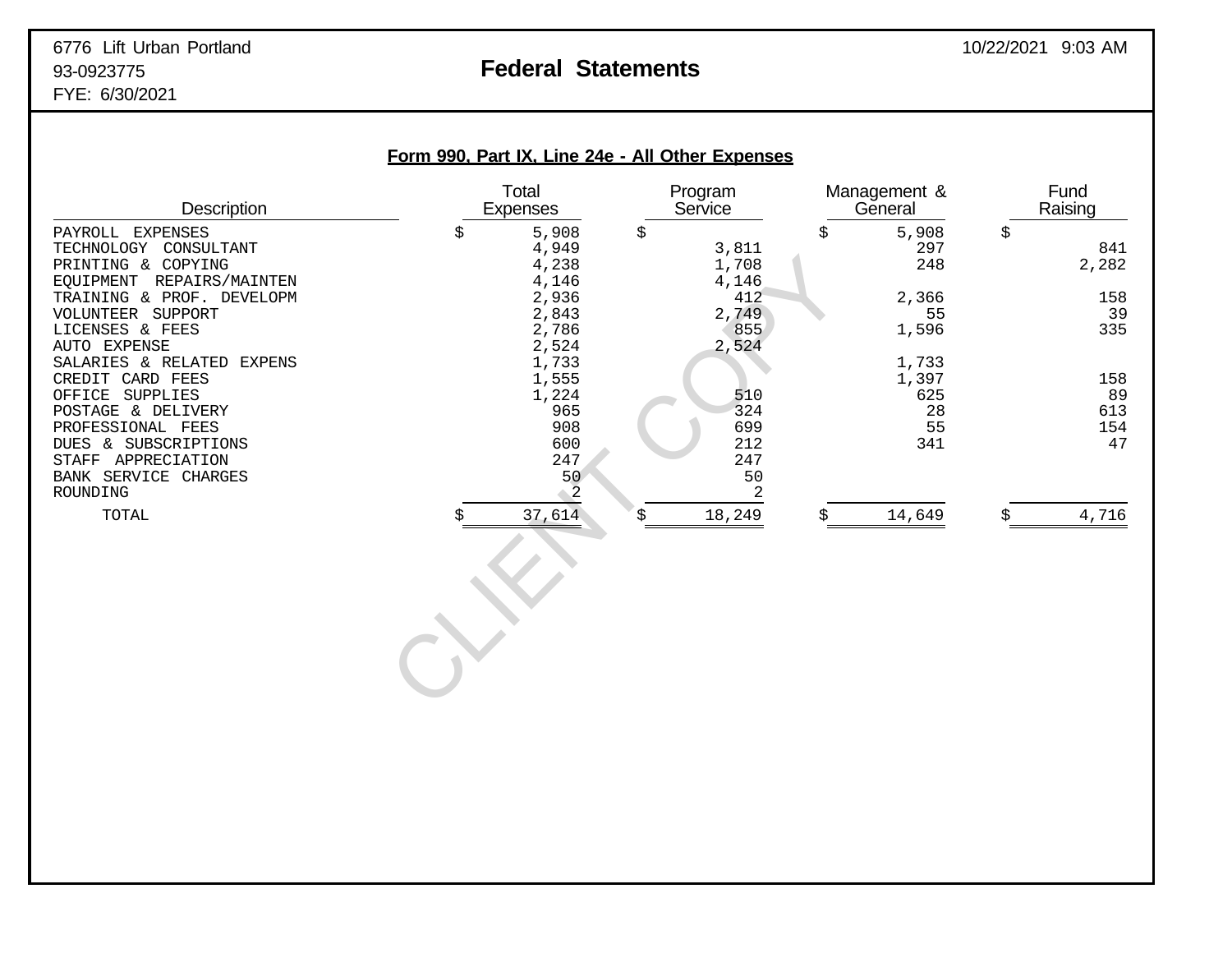|                                                    | Description | Amount                            |
|----------------------------------------------------|-------------|-----------------------------------|
| OTHER INCOME<br>IN-KIND DONATIONS<br>CONTRIBUTIONS |             | 7,800<br>538,936<br>570,541<br>\$ |
| $\tt TOTAL$                                        |             | 1, 117, 277<br>\$                 |
|                                                    |             |                                   |
|                                                    |             |                                   |
|                                                    |             |                                   |
|                                                    |             |                                   |
|                                                    |             |                                   |
|                                                    |             |                                   |
|                                                    |             |                                   |
|                                                    |             |                                   |
|                                                    |             |                                   |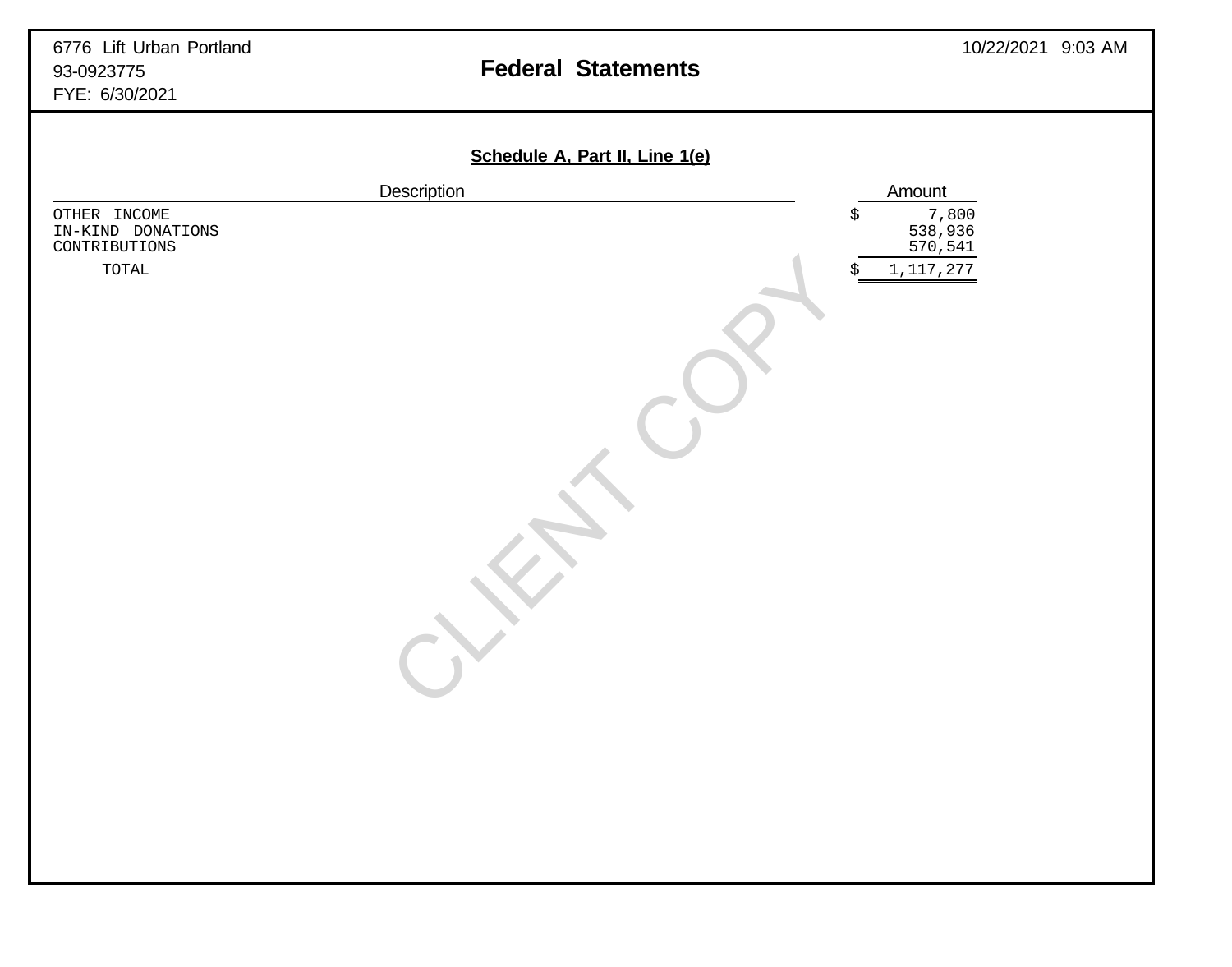## **Schedule A, Part II, Line 5 - Excess Gifts**

| Donor Name                                                                                                                                                                                                                                                                                         | Total                                                                                                                | <b>Excess</b>                                  |
|----------------------------------------------------------------------------------------------------------------------------------------------------------------------------------------------------------------------------------------------------------------------------------------------------|----------------------------------------------------------------------------------------------------------------------|------------------------------------------------|
| OREGON FOOD BANK<br>AMAZON PRIME NOW<br>TRADER JOE'S<br>AMERICAN ENDOWMENT FOUNDATION<br>BARBARA AND ROB CROOKE<br>CAROL AND VELMA SALING FOUNDATION<br>T AND K PROPERTIES<br>OREGON COMMUNITY FOUNDATION<br>OREGON HEALTH AUTHORITY<br>MAYBELLE CLARK MACDONALD FUND<br>FIRST PRESBYTERIAN CHURCH | \$<br>668,265<br>408,325<br>182,368<br>250,000<br>64,481<br>40,000<br>40,000<br>31,000<br>36,500<br>25,000<br>12,625 | 586,554<br>\$<br>326,614<br>100,657<br>168,289 |
| RENEE HOLZMAN                                                                                                                                                                                                                                                                                      | 12,000                                                                                                               |                                                |
| TOTAL                                                                                                                                                                                                                                                                                              | 1,770,564<br>\$                                                                                                      | 1,182,114<br>\$                                |
|                                                                                                                                                                                                                                                                                                    |                                                                                                                      |                                                |